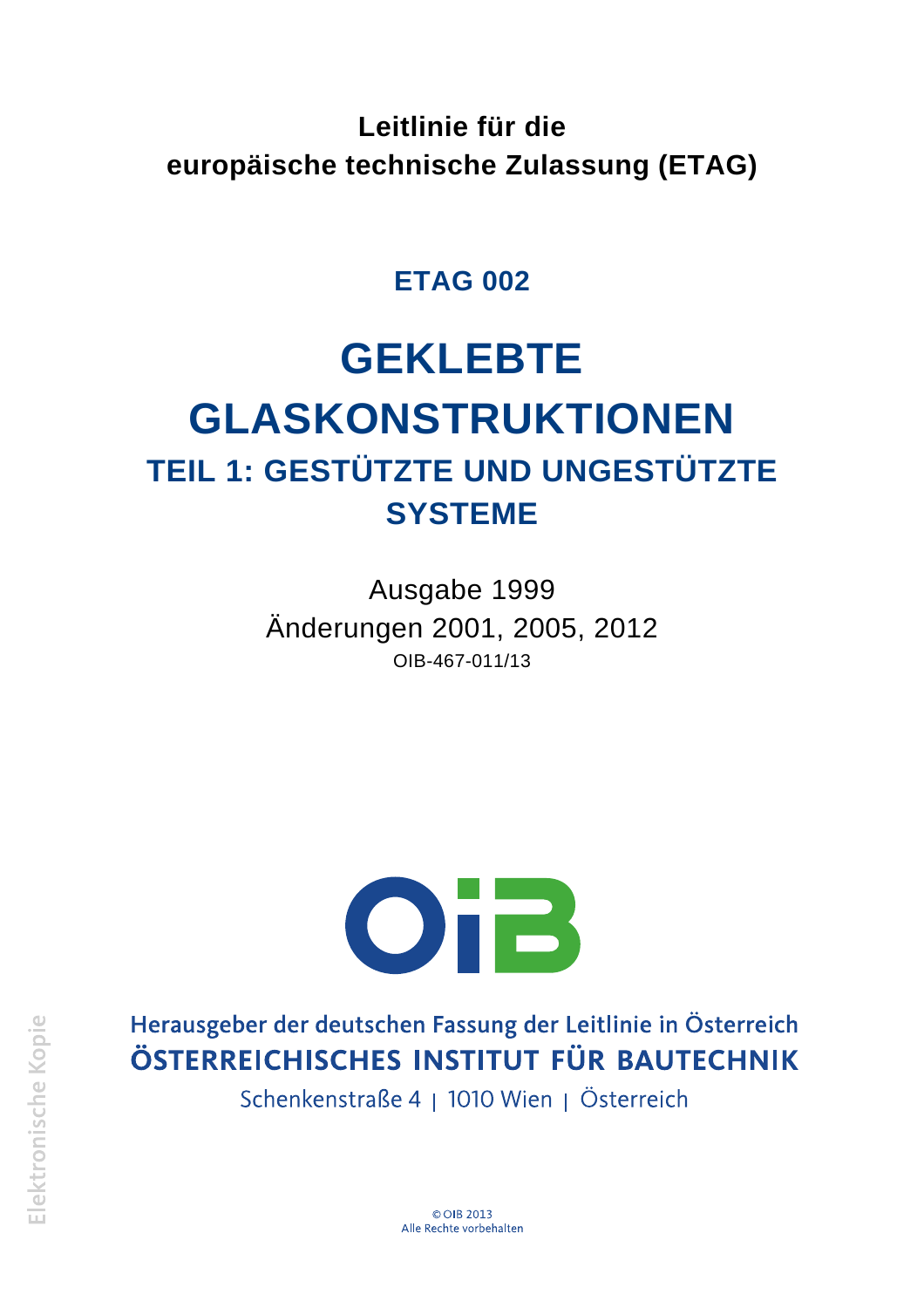

# Vorbemerkungen zur Leitlinie für die europäische technische Zulassung für

# **GEKLEBTE GLASKONSTRUKTIONEN TEIL 1: GESTÜTZTE UND UNGESTÜTZTE SYSTEME**

# Vorbemerkungen

Leitlinien für die europäische technische Zulassung wurden aufgrund eines von der Kommission der Europäischen Gemeinschaften nach Art. 11 Abs. 1 der Richtlinie des Rates vom 21. Dezember 1988 zur Angleichung der Rechts- und Verwaltungsvorschriften der Mitgliedstaaten über Bauprodukte (89/106/EWG) (Bauproduktenrichtlinie) erteilten Auftrages vom Gremium der von den Mitgliedstaaten bestimmten Zulassungsstellen (EOTA) erarbeitet.

Leitlinien für die europäische technische Zulassung können von Technischen Bewertungsstellen gemäß Art. 66 Abs. 3 der Verordnung (EU) Nr. 305/2011 (Bauproduktenverordnung) als Europäisches Bewertungsdokument verwendet werden. Leitlinien sind damit die Grundlage für Europäische Technische Bewertungen.

In Zweifelsfällen bzw. in Fällen von Übersetzungsfehlern ist die im EOTA-Sekretariat (Kunstlaan 40, Avenue des Arts, 1040 Bruxelles, Belgien) vorliegende Originalfassung der Leitlinie maßgebend.

Stand, August 2013

Elektronische Kopie

ÖSTERREICHISCHES INSTITUT FÜR BAUTECHNIK Schenkenstraße 4 | 1010 Wien | Österreich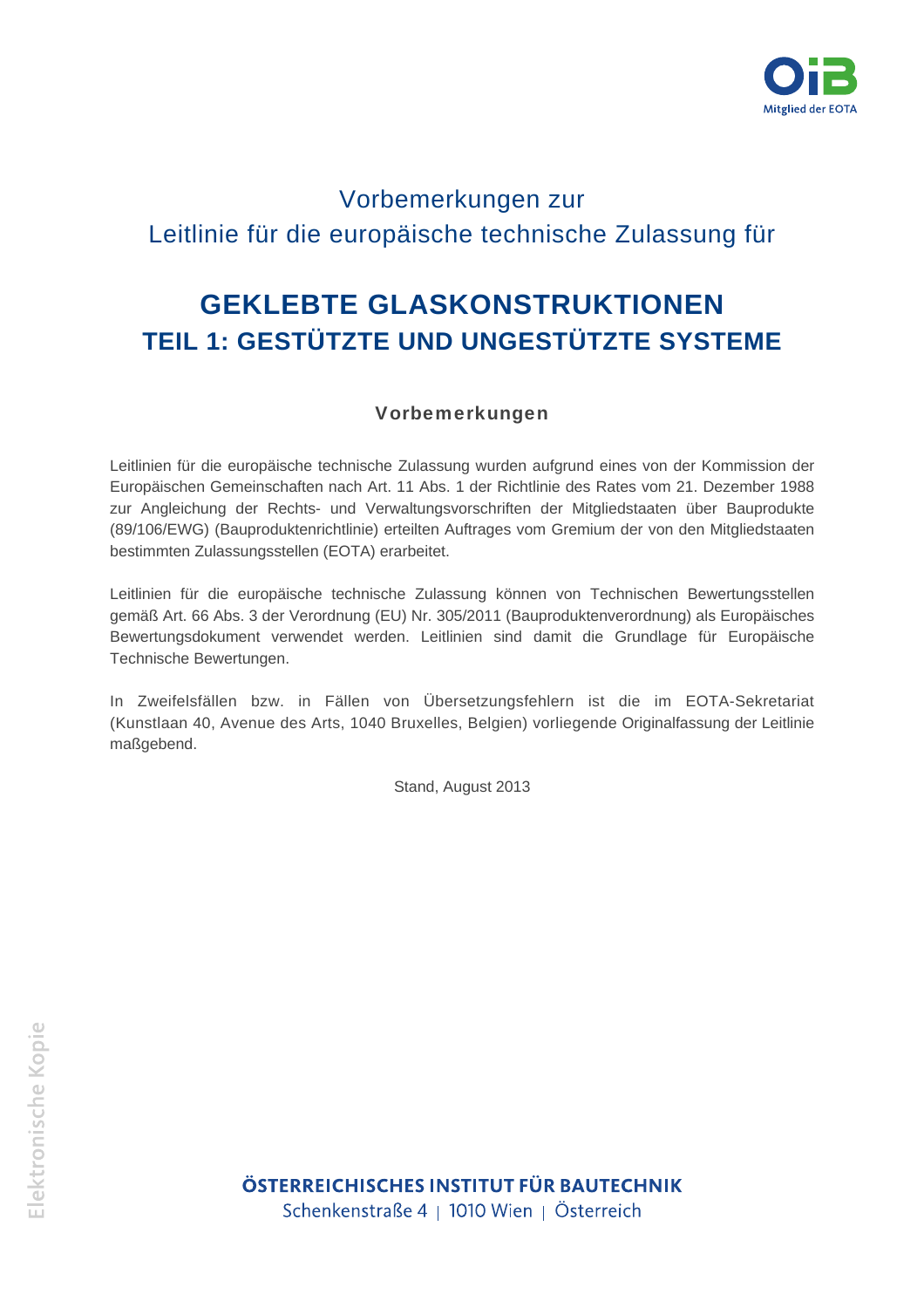

European Organisation for Technical Approvals Europäische Organisation für Technische Zulassungen Organisation Européenne pour l'Agrément Technique

# **ETAG 002**

 **Edition November 1999**

 **1st amendment: October 2001**

 **2nd amendment: November 2005**

 **3rd amendment: May 2012**

# **GUIDELINE FOR EUROPEAN TECHNICAL APPROVAL FOR**

**STRUCTURAL SEALANT GLAZING KITS (SSGK)** 

 **Part 1: SUPPORTED AND UNSUPPORTED SYSTEMS** 

 Kunstlaan 40 Avenue des Arts, © EOTA, B - 1040 Brussels

1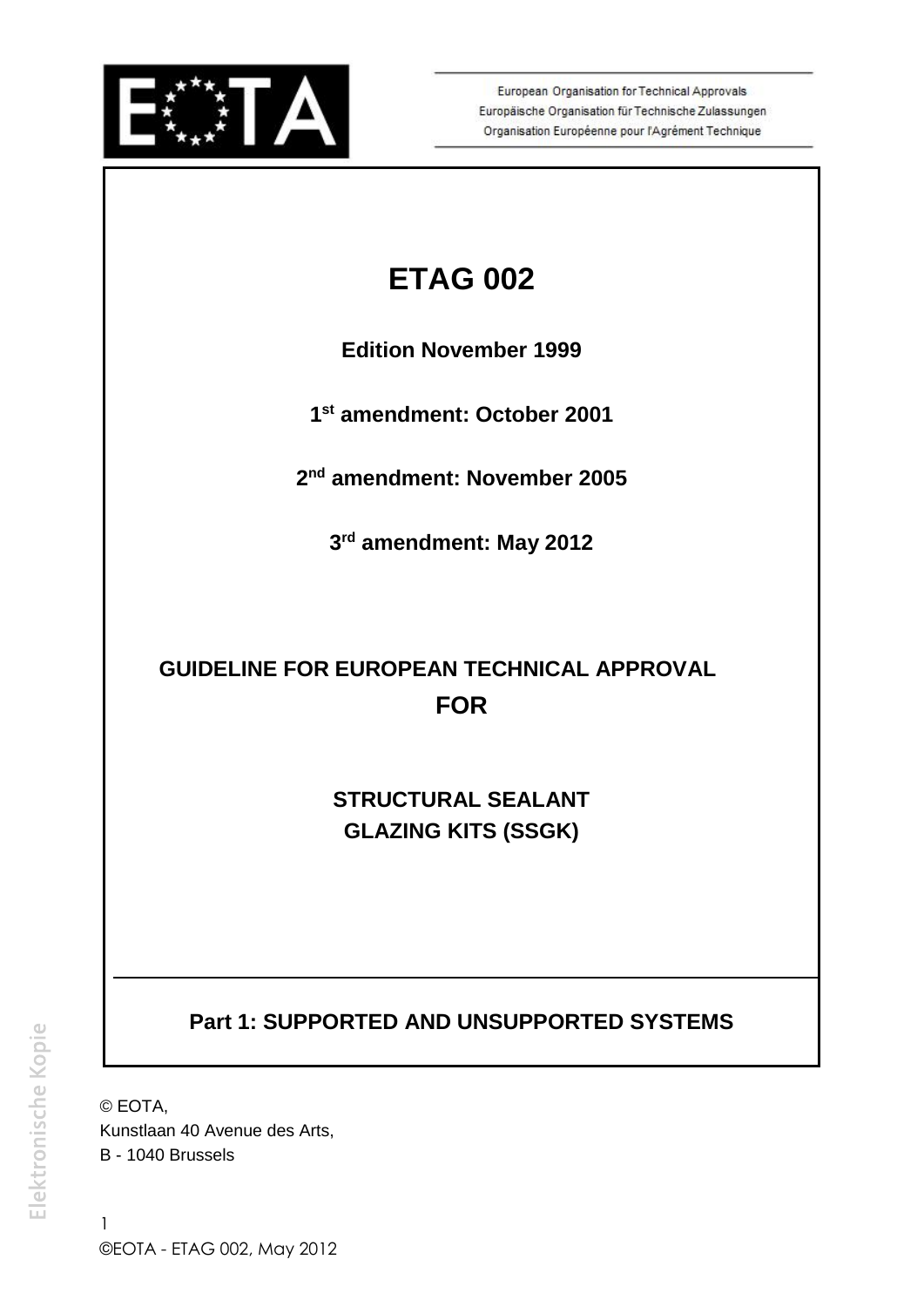| 1       |                                                                                            |  |
|---------|--------------------------------------------------------------------------------------------|--|
| 1.1     |                                                                                            |  |
| 1.2     |                                                                                            |  |
| 2       |                                                                                            |  |
| 2.1     |                                                                                            |  |
| 2.1.1   |                                                                                            |  |
| 2.2     |                                                                                            |  |
| 3       |                                                                                            |  |
| 3.1     |                                                                                            |  |
| 3.1.1   |                                                                                            |  |
| 3.1.1.1 | Construction works (and parts of works) (often simply referred to as "works") (ID1.3.1) 13 |  |
| 3.1.1.2 | Construction products (often simply referred to as "products") (ID 1.3.2) 13               |  |
| 3.1.1.3 |                                                                                            |  |
| 3.1.1.4 |                                                                                            |  |
| 3.1.1.5 |                                                                                            |  |
|         |                                                                                            |  |
| 3.1.2.1 |                                                                                            |  |
| 3.1.2.2 |                                                                                            |  |
| 3.1.2.3 |                                                                                            |  |
| 3.1.2.4 |                                                                                            |  |
| 3.1.2.5 |                                                                                            |  |
| 3.1.2.6 | Classes (for Essential Requirements and for related product performances) (ID 1.2.1) 14    |  |
| 3.1.3   |                                                                                            |  |
| 3.1.3.1 |                                                                                            |  |
| 3.1.3.2 |                                                                                            |  |
| 3.1.3.3 |                                                                                            |  |
| 3.1.4   |                                                                                            |  |
|         |                                                                                            |  |
| 3.1.4.2 |                                                                                            |  |
| 3.1.4.3 |                                                                                            |  |
| 3.1.4.4 |                                                                                            |  |
| 3.1.4.5 |                                                                                            |  |
| 3.1.4.6 |                                                                                            |  |
| 3.1.5   |                                                                                            |  |
| 3.1.5.1 |                                                                                            |  |
| 3.1.5.2 |                                                                                            |  |
| 3.1.6   |                                                                                            |  |
| 3.1.6.1 |                                                                                            |  |
| 3.1.6.2 |                                                                                            |  |
| 3.1.6.3 |                                                                                            |  |
| 3.2     |                                                                                            |  |
|         |                                                                                            |  |
| 4       |                                                                                            |  |

 $\overline{c}$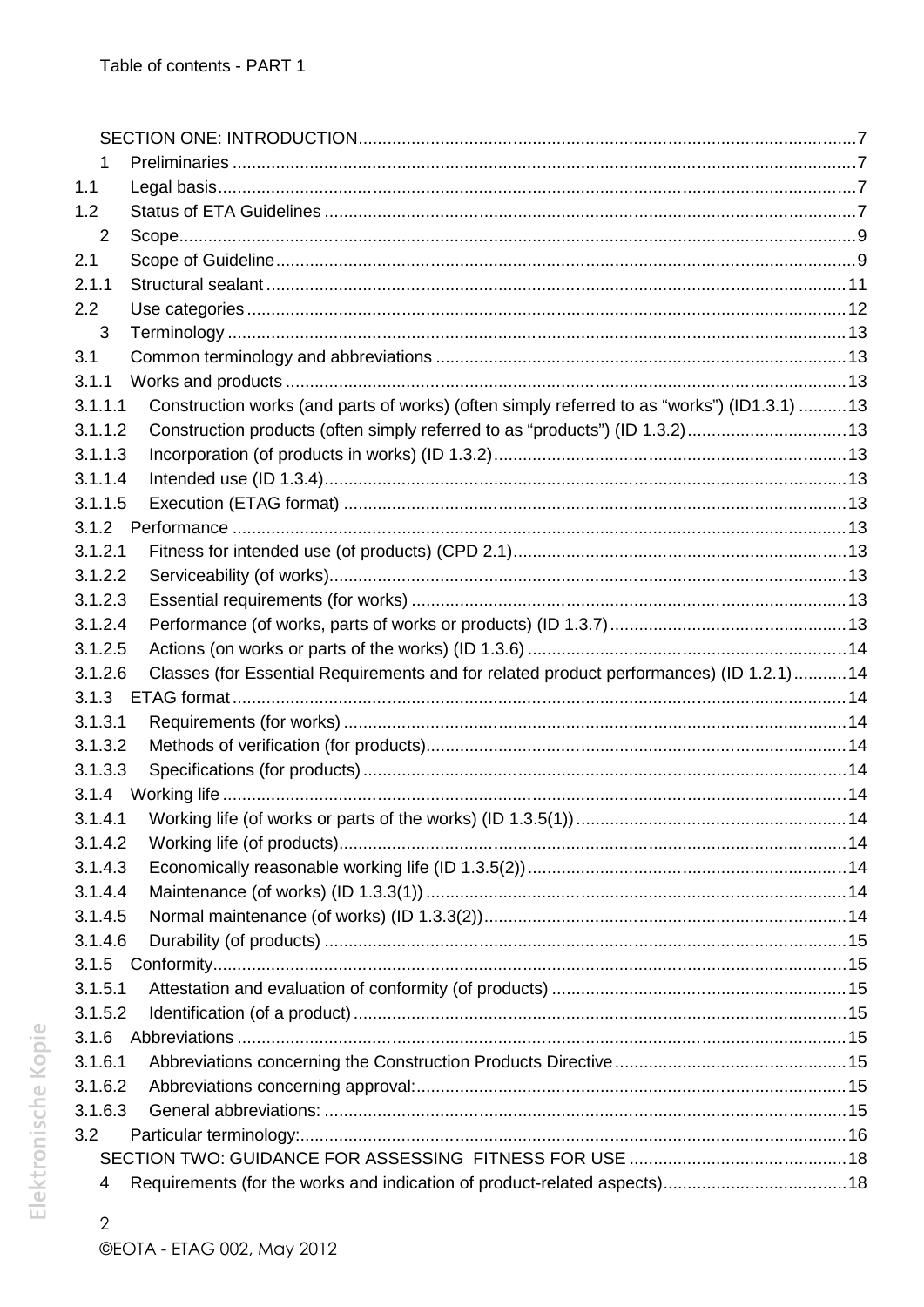| 4.0     |                                                                                           |  |
|---------|-------------------------------------------------------------------------------------------|--|
| 4.0.1   |                                                                                           |  |
| 4.0.2   |                                                                                           |  |
| 4.0.3   | Relation between the Essential Requirements and the product characteristics  19           |  |
| 4.1     |                                                                                           |  |
| 4.2     |                                                                                           |  |
| 4.2.1   |                                                                                           |  |
| 4.2.2   |                                                                                           |  |
| 4.2.3   |                                                                                           |  |
| 4.3     |                                                                                           |  |
| 4.4     |                                                                                           |  |
| 4.4.1   |                                                                                           |  |
| 4.4.2   |                                                                                           |  |
| 4.4.3   |                                                                                           |  |
| 4.4.4   |                                                                                           |  |
| 4.4.4.1 |                                                                                           |  |
| 4.4.5   | Table 2 - Relationship between the performance of the kit, its elements and the Essential |  |
| 4.4.6   |                                                                                           |  |
| 4.4.7   |                                                                                           |  |
| 4.4.8   |                                                                                           |  |
| 4.5     |                                                                                           |  |
| 4.6     |                                                                                           |  |
| 4.7     |                                                                                           |  |
| 4.8     |                                                                                           |  |
| 4.9     | Verifications necessary in case of interchange of components or suppliers24               |  |
| 5       |                                                                                           |  |
| 5.0     |                                                                                           |  |
| 5.1     |                                                                                           |  |
| 5.1.1   |                                                                                           |  |
| 5.1.2   |                                                                                           |  |
| 5.1.2.1 |                                                                                           |  |
| 5.1.2.2 |                                                                                           |  |
| 5.1.2.3 |                                                                                           |  |
| 5.1.2.4 |                                                                                           |  |
| 5.1.3   |                                                                                           |  |
| 5.1.3.1 | Performance with respect to air permeability, watertightness, wind resistance29           |  |
| 5.1.3.2 |                                                                                           |  |
| 5.1.4   |                                                                                           |  |
| 5.1.4.1 |                                                                                           |  |
| 5.1.4.2 |                                                                                           |  |
| 5.1.4.3 |                                                                                           |  |
| 5.1.4.4 |                                                                                           |  |
| 5.1.4.5 |                                                                                           |  |
| 5.1.4.6 |                                                                                           |  |
| 5.1.4.7 |                                                                                           |  |
| 5.1.4.8 |                                                                                           |  |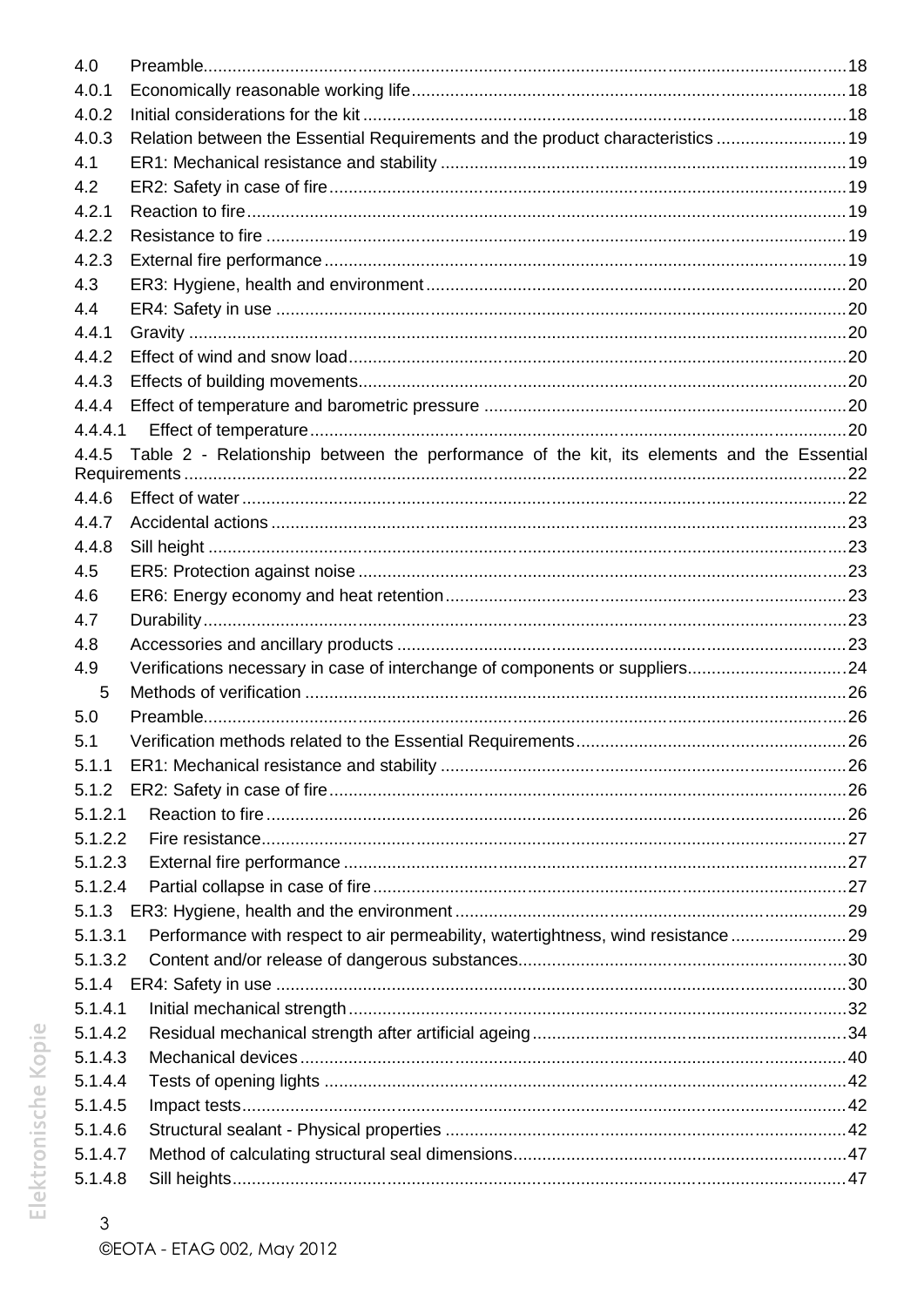| 5.1.4.9  |                                                                             |    |
|----------|-----------------------------------------------------------------------------|----|
| 5.1.4.10 |                                                                             |    |
| 5.1.5    |                                                                             |    |
| 5.1.6    |                                                                             |    |
| 5.1.6.1  |                                                                             |    |
| 5.1.6.2  |                                                                             |    |
| 5.1.7    |                                                                             |    |
| 5.2      |                                                                             |    |
| 5.2.1    |                                                                             |    |
| 5.2.1.1  |                                                                             |    |
| 5.2.1.2  |                                                                             |    |
| 5.2.1.3  |                                                                             |    |
| 5.2.1.4  |                                                                             |    |
|          |                                                                             |    |
| 5.2.2.1  |                                                                             |    |
| 5.2.2.2  |                                                                             |    |
| 5.2.2.3  |                                                                             |    |
|          |                                                                             |    |
| 5.2.3.1  |                                                                             |    |
| 5.2.3.2  |                                                                             |    |
| 5.2.3.3  |                                                                             |    |
| 5.2.4    |                                                                             |    |
| 5.3      | Verifications necessary in case of interchange of components or suppliers55 |    |
| 6        |                                                                             |    |
|          |                                                                             |    |
| 6.0      |                                                                             |    |
| 6.1      |                                                                             |    |
| 6.1.1    |                                                                             |    |
| 6.1.2    |                                                                             |    |
| 6.1.3    | ER3: Health, Hygiene and the Environment                                    | 58 |
| 6.1.4    |                                                                             |    |
| 6.1.4.1  |                                                                             |    |
| 6.1.4.2  |                                                                             |    |
| 6.1.4.3  |                                                                             |    |
| 6.1.4.6  |                                                                             |    |
| 6.1.5    |                                                                             |    |
| 6.1.7    |                                                                             |    |
| 6.2      |                                                                             |    |
| 6.2.1    |                                                                             |    |
| 6.2.2    |                                                                             |    |
| 6.2.2.3  |                                                                             |    |
| 6.2.3    |                                                                             |    |
| 6.2.4    |                                                                             |    |
| 6.2.5    |                                                                             |    |
| 6.2.5.1  |                                                                             |    |
| 6.2.6    |                                                                             |    |
| 6.2.7    |                                                                             |    |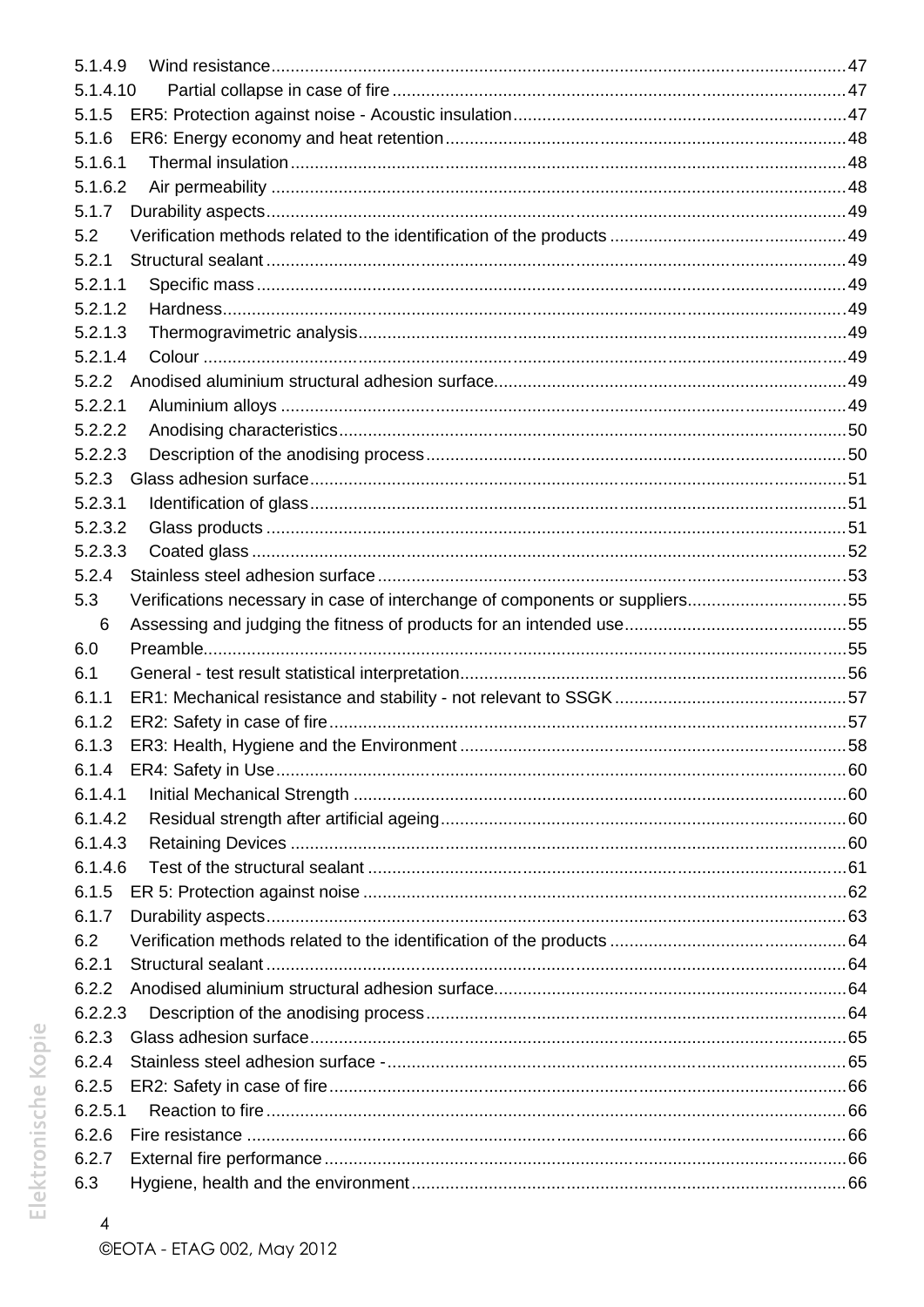| 6.3.1                  |                                                                                                 |  |
|------------------------|-------------------------------------------------------------------------------------------------|--|
| 7                      |                                                                                                 |  |
| 7.1                    |                                                                                                 |  |
| 7.2                    |                                                                                                 |  |
| 7.3                    |                                                                                                 |  |
| 7.3.1                  |                                                                                                 |  |
| 7.3.2                  |                                                                                                 |  |
| 7.3.2.1                |                                                                                                 |  |
| 7.3.2.2                |                                                                                                 |  |
| 7.4                    |                                                                                                 |  |
|                        |                                                                                                 |  |
| 8                      |                                                                                                 |  |
| 8.1                    |                                                                                                 |  |
| 8.2                    |                                                                                                 |  |
| 8.2.1                  |                                                                                                 |  |
| 8.2.2                  |                                                                                                 |  |
| 8.2.2.1                |                                                                                                 |  |
| 8.2.2.2<br>sealant) 70 | Testing of samples taken at the factory - Prescribed Test Plan (for kit and for structural      |  |
| 8.2.2.3                |                                                                                                 |  |
| 8.2.2.4                |                                                                                                 |  |
| 8.2.2.5                |                                                                                                 |  |
| 8.3                    |                                                                                                 |  |
| 8.3.1                  |                                                                                                 |  |
| 8.3.2                  |                                                                                                 |  |
| 8.3.2.1                |                                                                                                 |  |
| 8.3.2.2                |                                                                                                 |  |
| 8.3.2.3                |                                                                                                 |  |
| 8.3.2.4                |                                                                                                 |  |
| 8.4                    |                                                                                                 |  |
| 8.4.1                  |                                                                                                 |  |
| 8.4.2                  |                                                                                                 |  |
| 8.5                    |                                                                                                 |  |
| 8.6                    |                                                                                                 |  |
|                        |                                                                                                 |  |
| 9                      |                                                                                                 |  |
| 9.1                    |                                                                                                 |  |
| 9.1.1                  |                                                                                                 |  |
| 9.1.2                  |                                                                                                 |  |
| 9.1.2.1                |                                                                                                 |  |
| 9.1.2.2                |                                                                                                 |  |
| 9.1.3                  |                                                                                                 |  |
| 9.1.4                  |                                                                                                 |  |
| 9.1.4.1                | Content of the ETA technical file to be made available to other Approval Bodies (in addition to |  |
| 9.1.4.2                | Supplementary information to be provided to approval bodies (together with a copy of the ETA)   |  |
|                        |                                                                                                 |  |
| 9.2                    |                                                                                                 |  |
| 5                      |                                                                                                 |  |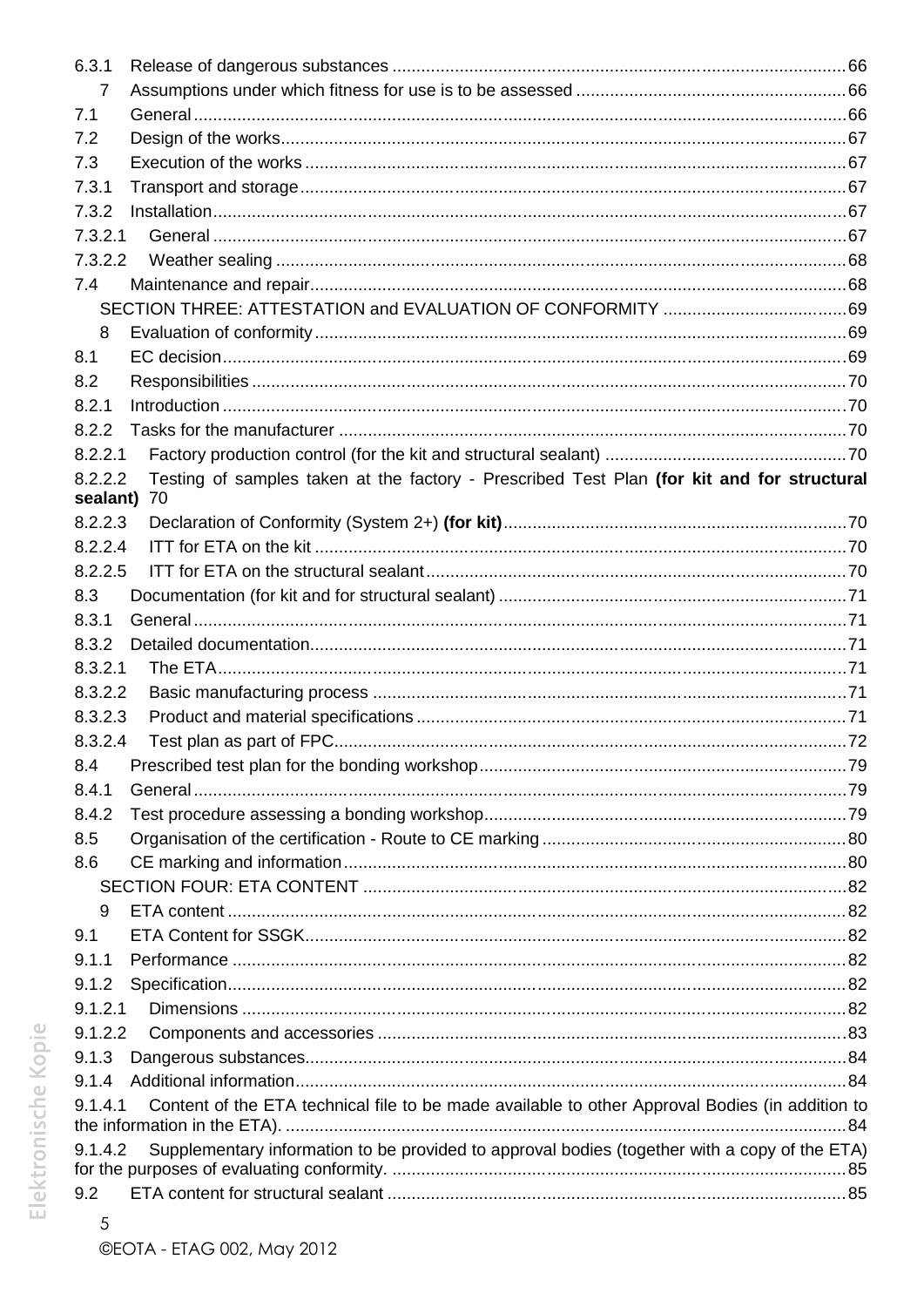| 9.2.2.1 Content of the ETA technical file to be made available to other Approval Bodies (in addition to |  |
|---------------------------------------------------------------------------------------------------------|--|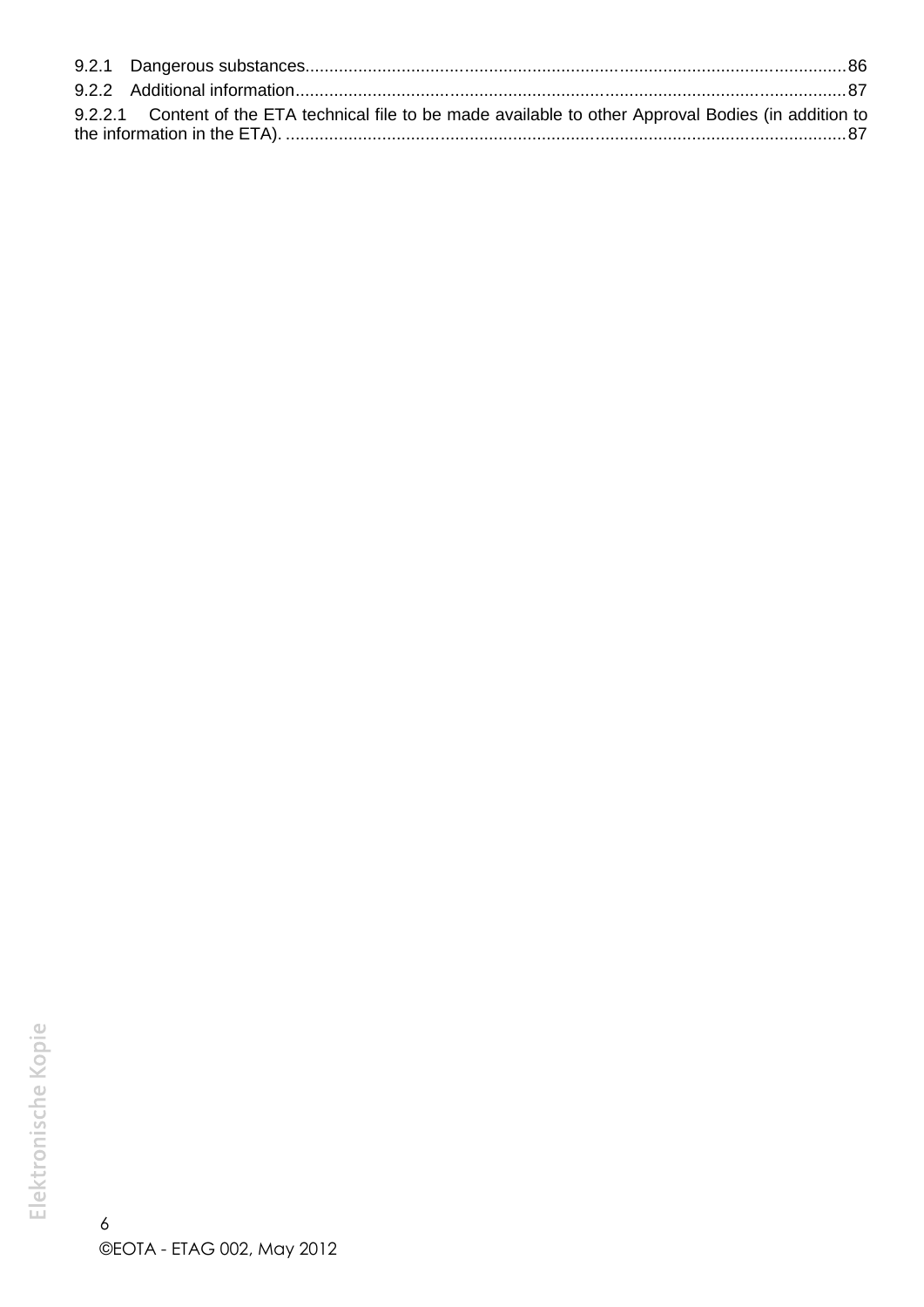# **SECTION ONE: INTRODUCTION**

# **1 Preliminaries**

# **1.1 Legal basis**

This guideline for European Technical Approval has been established in full compliance with the provisions of Council Directive 89/106/EC (The Construction Products Directive) and has been established taking into account the following steps:

- Issuing of the final mandate by the EC : 18 April 1996.
- Adoption of the Guideline by EOTA (Executive Commission) : 2 June 1998.
- Endorsement of the document by the EC
	-
	- o SCC opinion of : 30 June 1 July 1998.
	- o EC letter of : 24 September 1998.
- SCC decision CONSTRUCT 00/427 concerning structural sealants as component of kit covered by existing ETAG
- Progress file endorsed by EOTA Excom (written endorsement) : November 2005

This document is published by the Member States in their official language or languages according to Art 11.3 of the CPD.

# **1.2 Status of ETA Guidelines**

- 1.2.1 An ETA is one of the two main types of technical specifications in the sense of the EC Construction Products Directive (89/106/EEC). This means that Member States shall presume the approved products fit for their intended use, i.e. that they enable works in which they are used to satisfy the Essential Requirements for an economically reasonable working life, provided that:
	- The works are properly designed and built
	- The conformity of the products with the ETA has been properly attested
- 1.2.2 An ETA Guideline is a basis for ETAs, i.e. a basis for technical assessment of the fitness for an intended use<sup>1</sup> .

ETA Guidelines express the common understanding of the approval bodies of the provisions of the EC Construction Products Directive and of the Interpretative Documents with regard to the products and uses concerned established within the framework of a mandate given by the EC Commission after consulting the EC Standing Committee for Construction.

1.2.3 ETA Guidelines are binding for the issuing of ETAs of the products concerned for an intended use when accepted by the EC Commission after consultation with the EC Standing Committee for Construction and published by the Member States in their official language or languages.

The applicability and the satisfaction of an ETA Guideline for a product and its intended use shall be assessed on a case-by-case basis by an authorised approval body.

Satisfaction of the provisions of an ETA Guideline (examinations, tests and evaluations) leads to a presumption of fitness for use only via this case-by-case evaluation.

Products that are outside the scope of an ETA Guideline may be considered where appropriate through the approved procedure without guidelines according to Art. 9.2 of the CPD.

<sup>1</sup> An ETA Guideline itself is not a technical specification in the sense of the CPD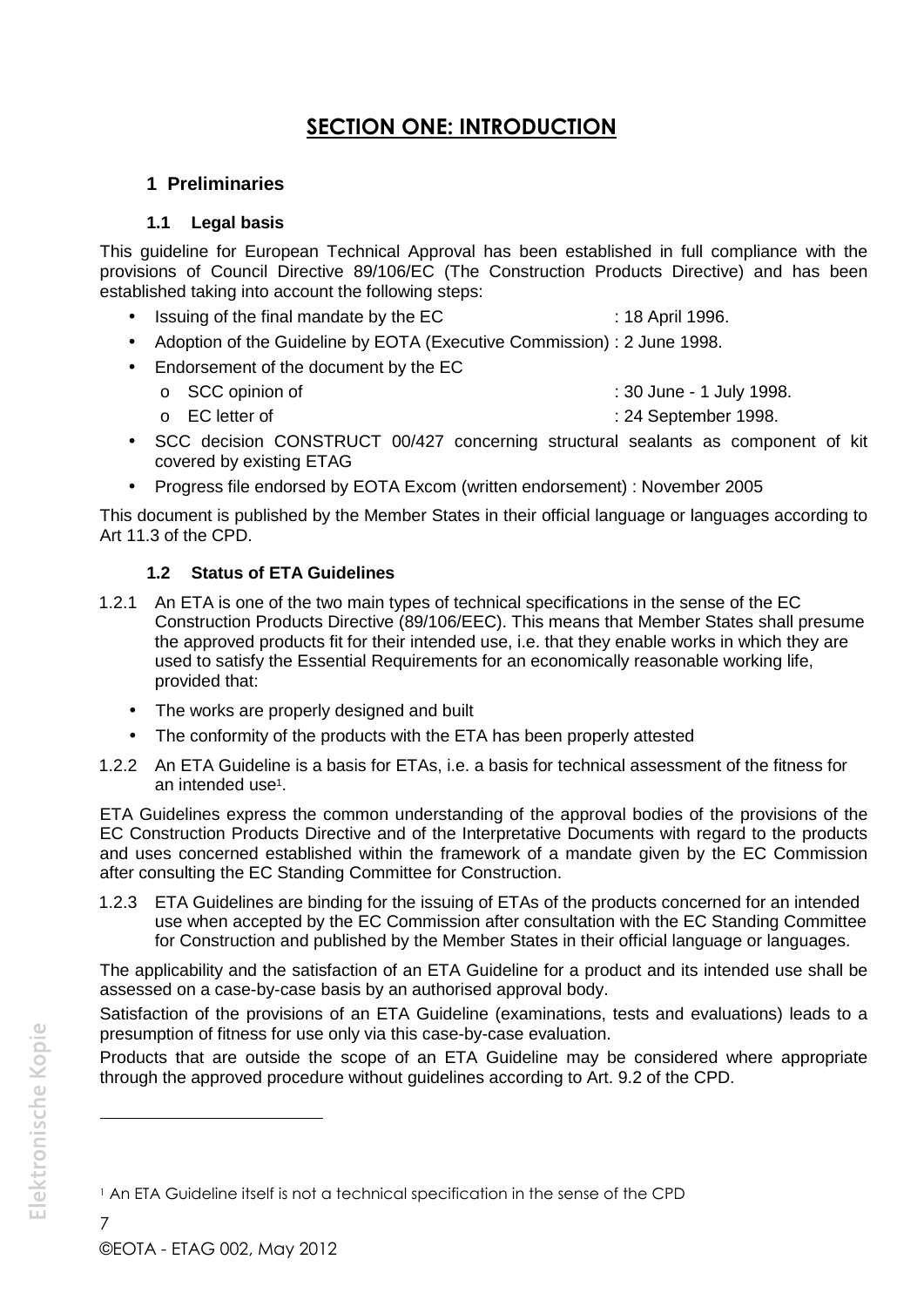ETA Guidelines requirements are set out in terms of objectives and of relevant actions to be taken. ETA Guidelines specify values and characteristics. Conformity with these carries the presumption that the requirements set out are satisfied, whenever the state of the art permits such. The ETA Guidelines may indicate alternative possibilities for demonstrating satisfaction of the requirements.

This ETA Guideline incorporates, by dated or undated reference, provisions from other publications. These normative references are cited at the appropriate places in the text and the publications are listed below. For dated references subsequent amendments to, or revisions of these publications, apply to this ETA-Guideline only when incorporated in it by amendment or revision. For undated references, the latest dated revision of the publications referred to applies.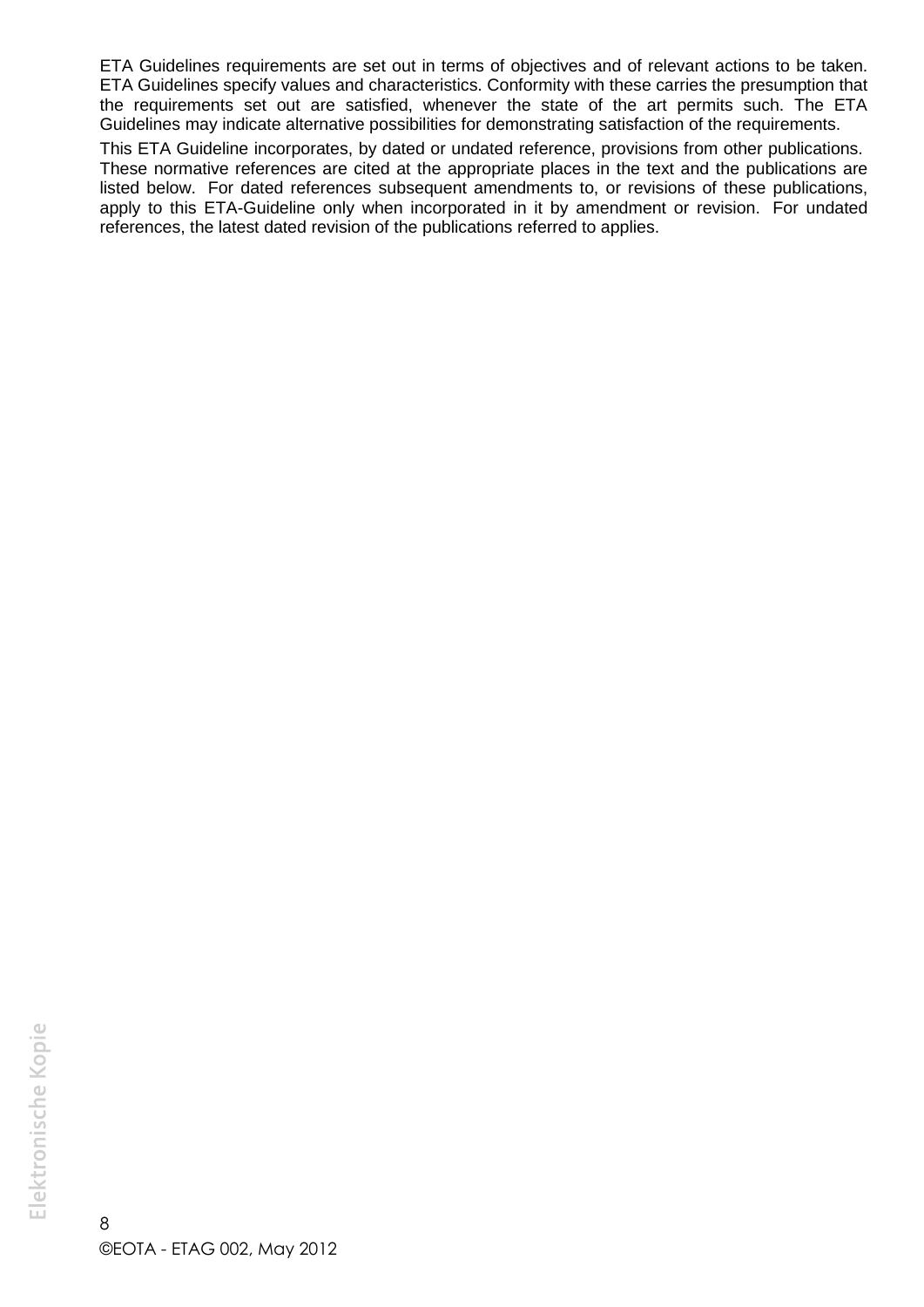# **2 Scope**

# **2.1 Scope of Guideline**

This Guideline relates to Structural Sealant Glazing Kits (SSGK) for use as facades and roofs, or parts thereof, with glazing at any angle between vertical and 7° above horizontal (see Figures 1, 3 and 4). This part of the Guideline covers the general requirements for assessing kits and structural sealants, and the specific requirements for supported (types I and II) and unsupported (types III and IV) systems (see Figure 1), where the structural seal adhesion surfaces are glass, either uncoated or with an inorganic coating, and anodised aluminium or stainless steel.

This part of the ETAG allows issuing ETAs on structural sealant glazing kits and on structural sealants. The SCC decision presently offers CE marking of the structural sealant as a possibility to the sealant producer, but this is not a requirement. The structural sealant may not be CE marked but assessed in the framework of SSGK. The structural sealant, if it contains its own CE marking, shall only be assessed for its suitability for use in SSGK.

Other parts of the document will cover the specific requirements for the assessment of the use of aluminium with a coating other than anodising, and the use of thermal breaks in SSG framing systems.

When needed, other parts of the Guideline are to be used together with this general document as indicated.

#### Structural Sealant Glazing Kits

Structural Sealant Glazing Systems use the technique of bonding glazing in order to redistribute loads to the facade structure via a structural sealant and a structural sealant support frame.

These systems are normally marketed as a "kit" of components (ref. EC Guidance Paper C "The treatment of kits and systems under the Construction Products Directive"), giving a designer the choice of components required for a particular facade.

The ETA will indicate details on the components it covers, to be used in accordance with the ETA holder's design rules and installation guide. Typically, some of the components will be manufactured by the ETA holder and some by other manufacturers.

This Guideline covers the performance aspects of a facade making use of the Structural Sealant Glazing System as shown in Figure 4, and allows for the options possible within the kit. The kit components may include the members required for the facade structure, but these are not covered by this Guideline (members indicated by dashes in Figure 4). They, however, will need to be taken into account when dealing with the pre-conditions specified in Chapter 7.

The product description shall include the components necessary to determine the performance as specified below (non-exhaustive list):

- A set of mutually compatible framing members and their assembly technique (corner, T liaison) and their tightness technique. This set of members serves as the structural sealant support frame
- A set of accessory profiles and accessories (mechanical self-weight support, anchorage of the structural sealant support frame to the frame ....)
- The generic type of infill element (glass)
- An air and watertightness technique including
	- o The gaskets (material and geometry) and their corner assembling technique (bonding or welding)
	- o A rebate ventilation and drainage technique (section and distance between the drainage and ventilation holes)
	- o Any complementary provisions for tightness such as sealant ropes, etc.
- Ironworks identified by a trademark and a serial reference
- An infill element setting technique including
	- o The blocking of the infill elements in the framework and their setting blocks etc.
	- o The tightness of the infill panel by sealant or gasket (material and geometry)
- Any other components or accessories as relevant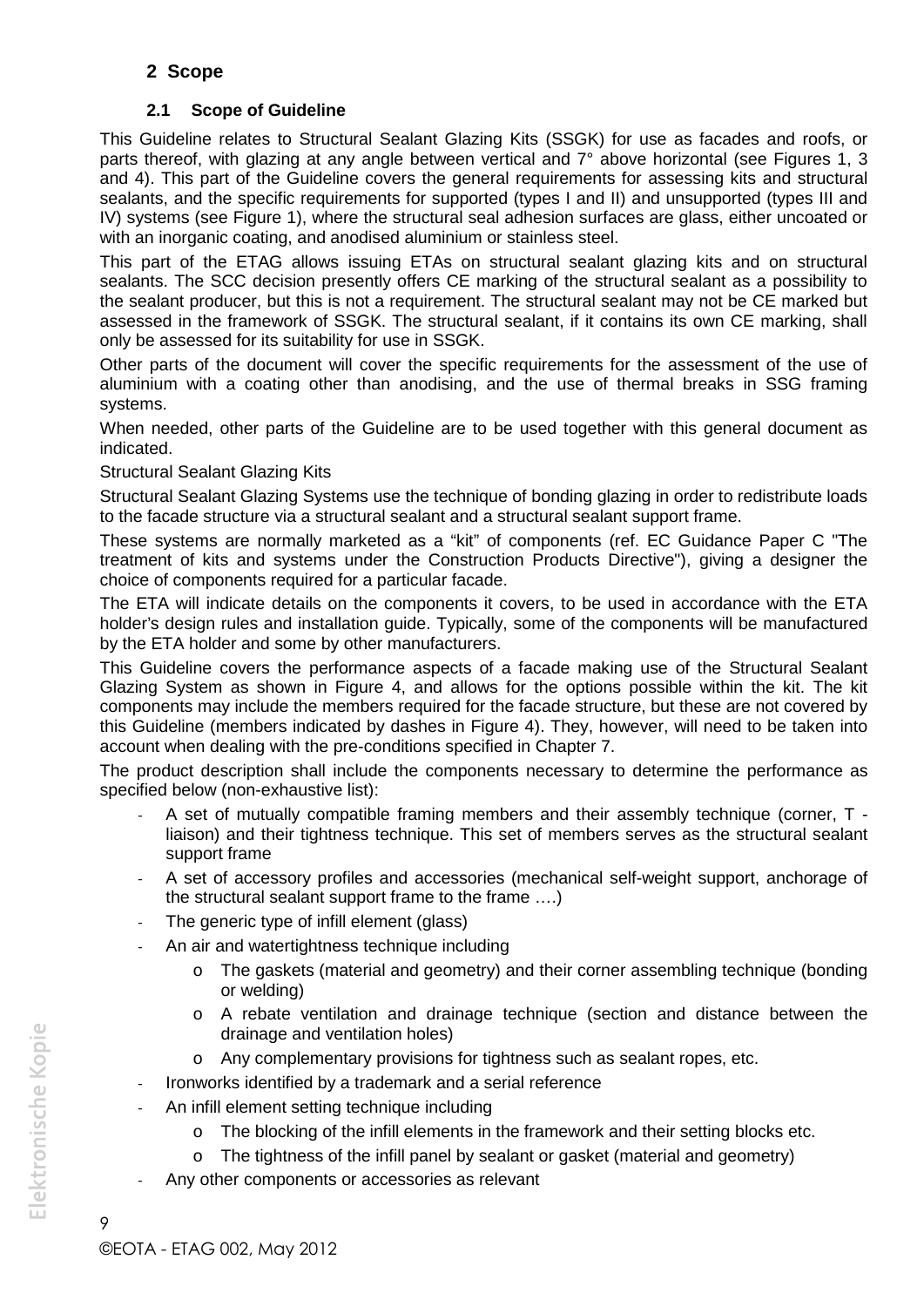SSGK can be constructed in four different ways. These are described below in Table 1 and depicted in Figure 1.

Devices to reduce danger in the event of bond failure may be required by national regulations.

Table 1 - SSGK types

| Type I:    | Mechanical transfer of the self-weight of the infill to the sealant support frame<br>and from there to the structure. The structural seal transfers all other actions.<br>Devices are used to reduce danger in the event of a bond failure       |
|------------|--------------------------------------------------------------------------------------------------------------------------------------------------------------------------------------------------------------------------------------------------|
| Type II:   | Mechanical transfer of the self-weight of the infill to the sealant support frame<br>and from there to the structure. The structural seal transfers all other actions,<br>and no devices are used to reduce danger in the event of bond failure. |
| Type III:  | The structural seal transfers all actions including the self-weight of the infill to<br>the sealant support frame, and from there to the structure. Devices are used to<br>reduce danger in the event of a bond failure.                         |
| Type $IV:$ | The structural seal transfers all actions, including the self-weight of the infill, to<br>the sealant support frame and from there to the structure. No devices are used<br>to reduce danger in the event of bond failure.                       |



Figure 1 - Schematic examples of the different types of SSGK

Current state of the art necessitates a number of general restrictions:

- The structural bond is to be silicone in the form of a linear bead
- The design may include discontinuities in the structural bond, but no edge may be entirely free; some edges may be mechanically beaded
- The structural sealant is to be factory applied

In due course, further parts of the Guideline may be issued to reduce these restrictions.

It is assumed that system designers will follow normal good practice regarding such matters as glass supply condition (cleanliness, freedom from defects, etc) and application (use of heat-strengthened or laminated glass, etc. as required). These matters are not covered by this Guideline as they are adequately covered by the codes and standards. There are, however, a number of important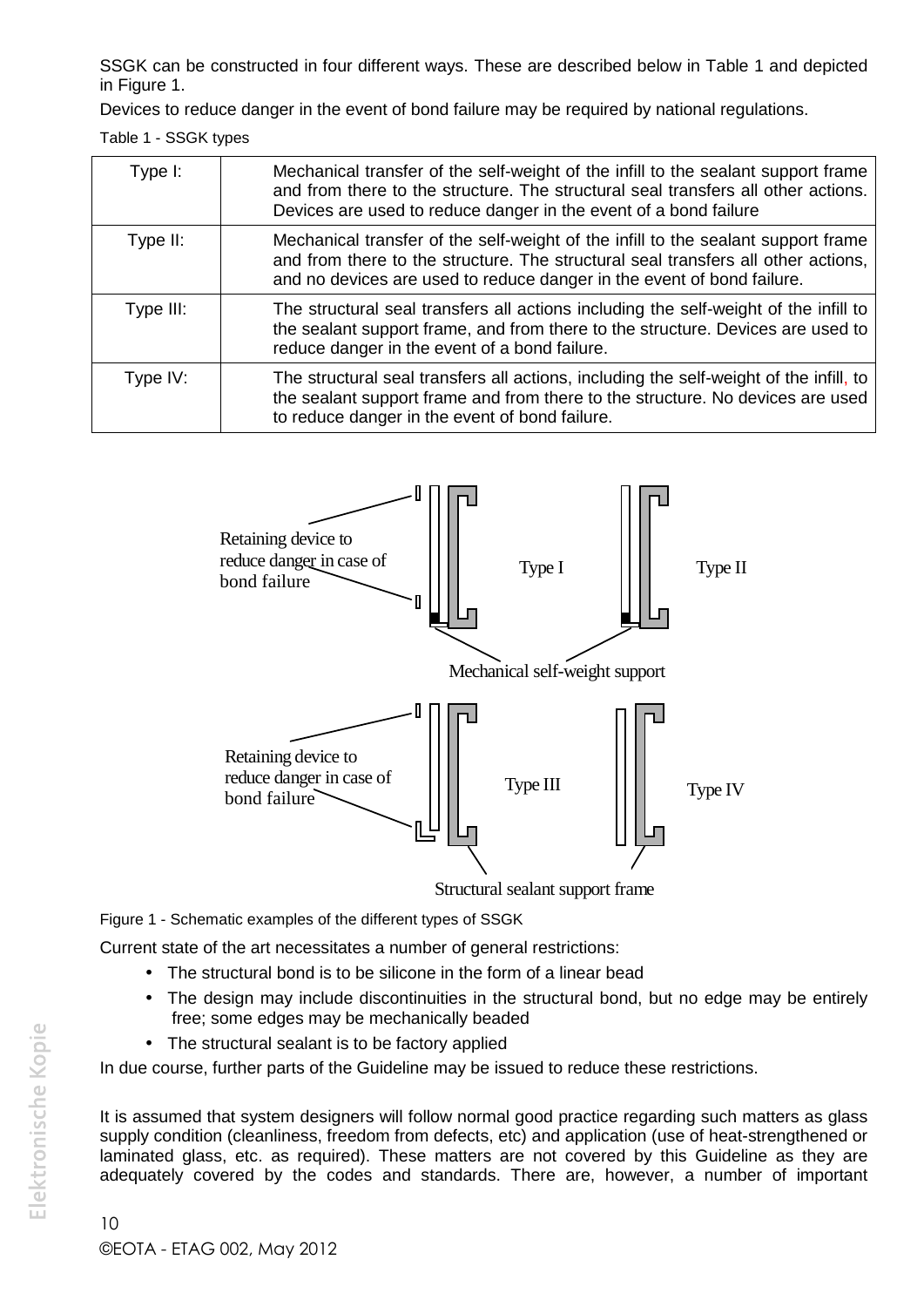requirements that directly affect the design of SSG systems. The following list, though not exhaustive, sets out some of these requirements:

- The machining of glass (for example, when required for fitting glazing safety devices) may only be carried out by and/or in agreement with the glass manufacturer.
- Glass shall be selected to ensure it will safely transmit the wind load to the structural sealant support frame via the structural sealant in accordance with national design codes.
- Structural sealant adhesion on three surfaces is not permissible (see Figure 2). Adhesion to a spacer in an insulating glass unit shall not be considered a structural bond



Figure 2 - Structural adhesion on three surfaces - not permissible

• The angle  $\theta$  shows the range of permissible inclinations above  $7^{\circ}$  (see Figure 3)



Figure 3 - Permissible inclination θ

- The present specifications do not apply to a composite system in which the interior pane of the IGU is mechanically fastened and the exterior pane is retained by structural sealant
- Types III and IV SSGK are only applicable to single glass units. For insulating glass units or laminated glass, each pane of glass shall be supported (type I or II)

# 2.1.1 Structural sealant

The structural sealants are to be used in a structural sealant glazing system (SSGK) to bond glazing products to metallic structural seal support frames and/or as the second barrier of the structural hermetic seal in insulating glass units. (See fig. 4)

The Essential Requirements ER2: Safety in case of fire, ER3: Hygiene, health and environment, ER4: Safety in use, ER6: Energy economy and heat retention shall be fulfilled, and failure of the structural bond would cause risk to human life and/or have considerable economic consequences.

The provisions made in this European Technical Approval Guideline are based on the assumed 25 year working life of the SSGK in bonding with a structural function. The assumed working life of a system cannot be taken as a quarantee given by the producer, but is to be used as a means for selecting the appropriate product in relation to the expected economically reasonable working life of the works.

The structural sealants are normally available on the market, independent of the kit, and can be CE marked as a kit component (ref. EC Guidance Paper C "The treatment of kits and systems under the Construction Products Directive").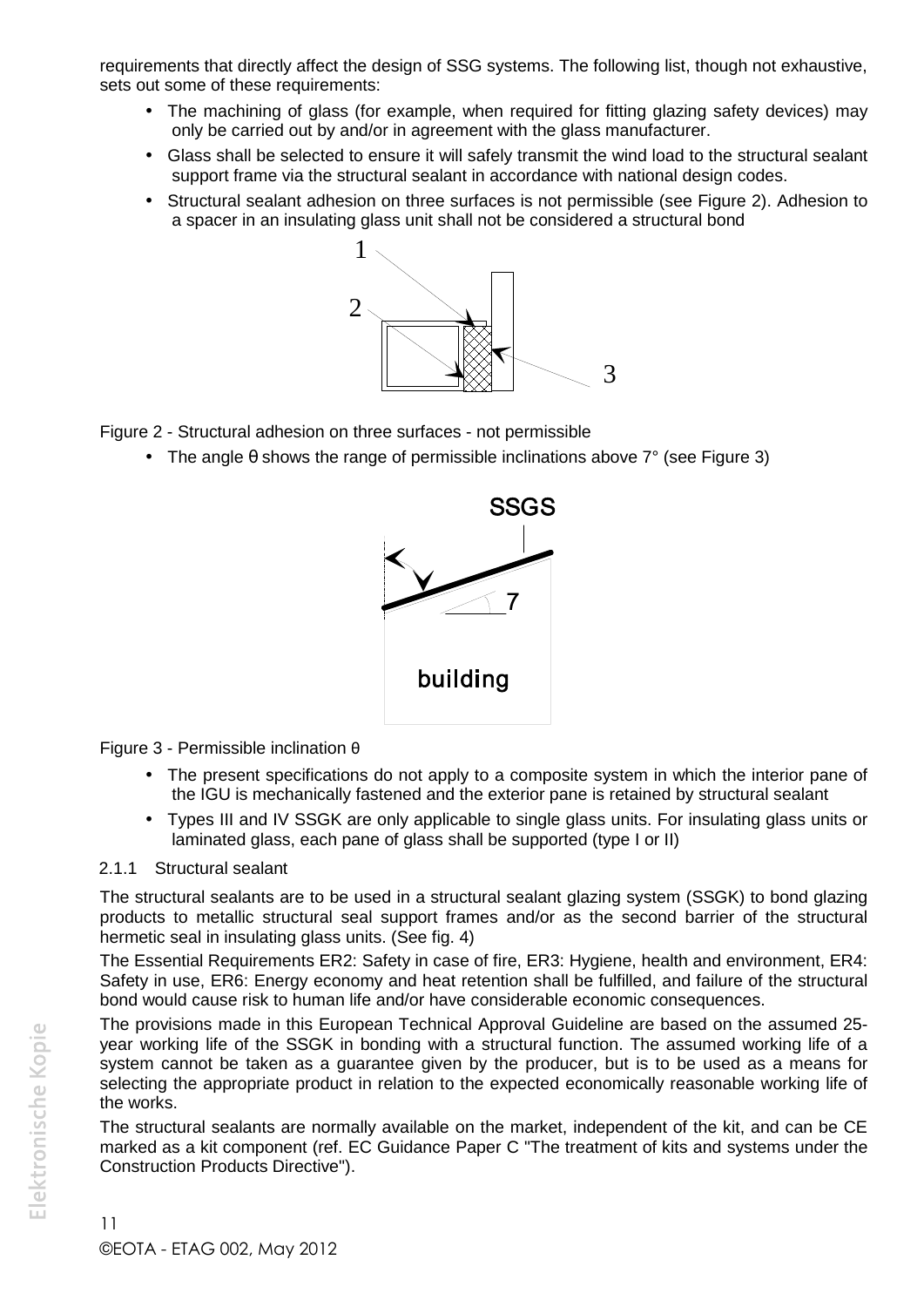The ETA will mention the generic and specific (when relevant) types of structural seal adhesion substrates it covers, and will detail the complementary assessment to be done in the framework of the kit ETA when the specific substrate is not mentioned in the ETA for the sealant.

#### **2.2 Use categories**

The specification of some SSG kits and the related approach to their assessment necessitates the application of a Use Category in respect of the following aspect of performance:

Use at low temperature

If specified by the manufacturer, kits may be tested at a very low temperature (see 5.1.4.1) to assess their suitability for use in cold regions, e.g. in Nordic countries.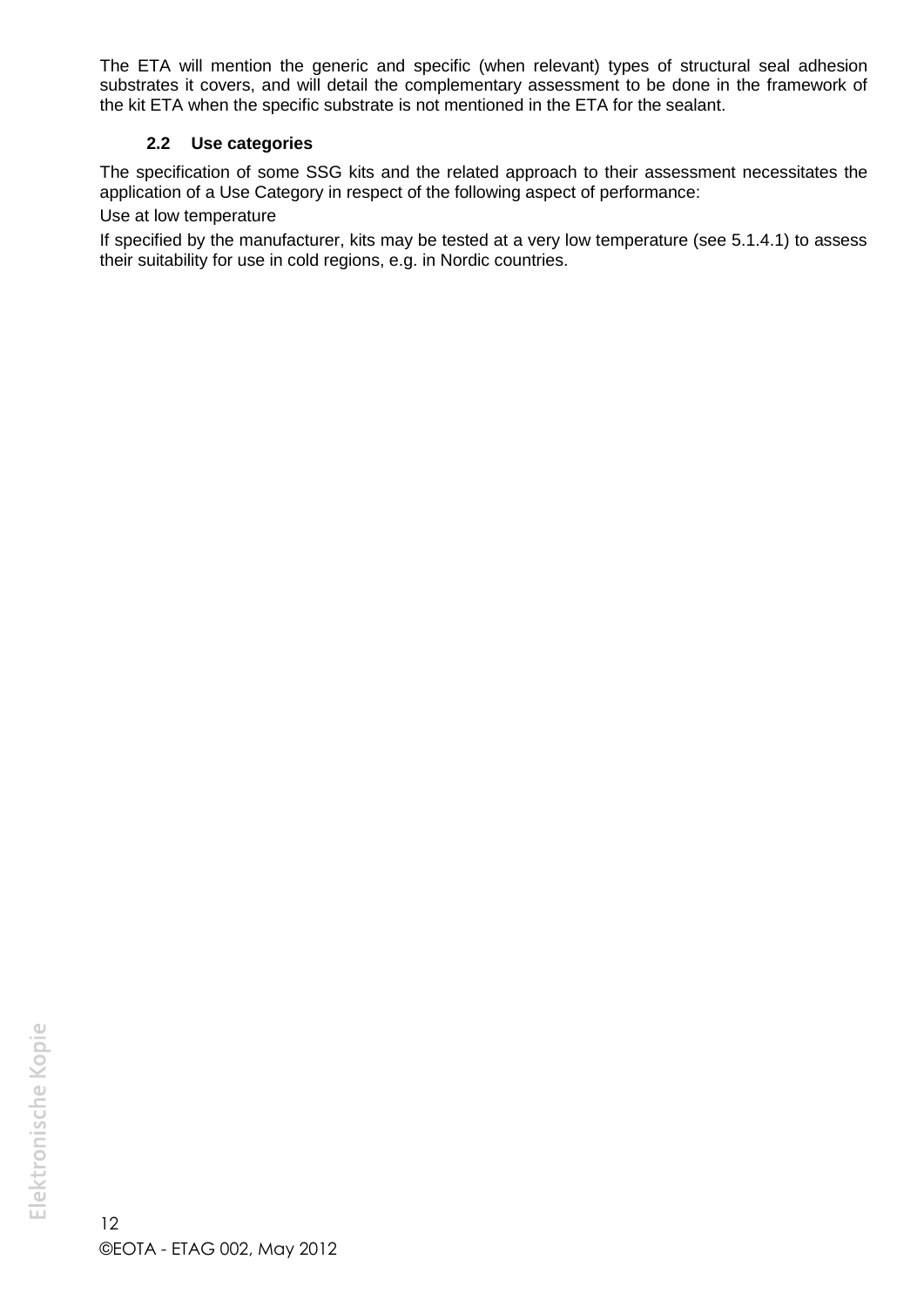# **3 Terminology**

# **3.1 Common terminology and abbreviations**

# 3.1.1 Works and products

3.1.1.1 Construction works (and parts of works) (often simply referred to as "works") (ID1.3.1)

Everything that is constructed or results from construction operations and is fixed to the ground. (This covers both building and civil engineering works, and both structural and non-structural elements).

3.1.1.2 Construction products (often simply referred to as "products") (ID 1.3.2)

Products that are produced for permanent incorporation in the works, and marketed as such. (The term includes materials, elements, components and prefabricated systems or installations.)

# 3.1.1.3 Incorporation (of products in works) (ID 1.3.2)

Permanent incorporation of a product in the works means:

- Its removal reduces the performance capabilities of the works, and
- The dismantling or replacement of the product are operations that involve construction activities

# 3.1.1.4 Intended use (ID 1.3.4)

Role(s) that the product is intended to play in the fulfilment of the Essential Requirements.

# 3.1.1.5 Execution (ETAG format)

Used in this document to cover all types of incorporation techniques such as installation, assembly, incorporation, etc.

# 3.1.2 Performance

# 3.1.2.1 Fitness for intended use (of products) (CPD 2.1)

The products have characteristics such that the works in which they are intended to be incorporated, assembled, applied or installed, can, if properly designed and built, satisfy the Essential Requirements.

(N.B. This definition covers only the intended fitness for intended use as far as relevant to the CPD.)

# 3.1.2.2 Serviceability (of works)

Ability of the works to fulfil their intended use and in particular the Essential Requirements relevant to this use.

The products shall be suitable for construction works that (as a whole and with respect to their separate parts) are fit for their intended use, subject to normal maintenance, for an economically reasonable working life. The requirements generally concern actions that are foreseeable (CPD Annex I, Preamble).

# 3.1.2.3 Essential requirements (for works)

Requirements applicable to works that may influence the technical characteristics of a product and that are set out in objectives in the CPD, Annex I (CPD, art. 3.1).

# 3.1.2.4 Performance (of works, parts of works or products) (ID 1.3.7)

The quantitative expression (value, grade, class or level) of the behaviour of the works, parts of works or of the products, for an action to which it is subject or which it generates under the intended service conditions (works or parts of works) or intended use conditions (products).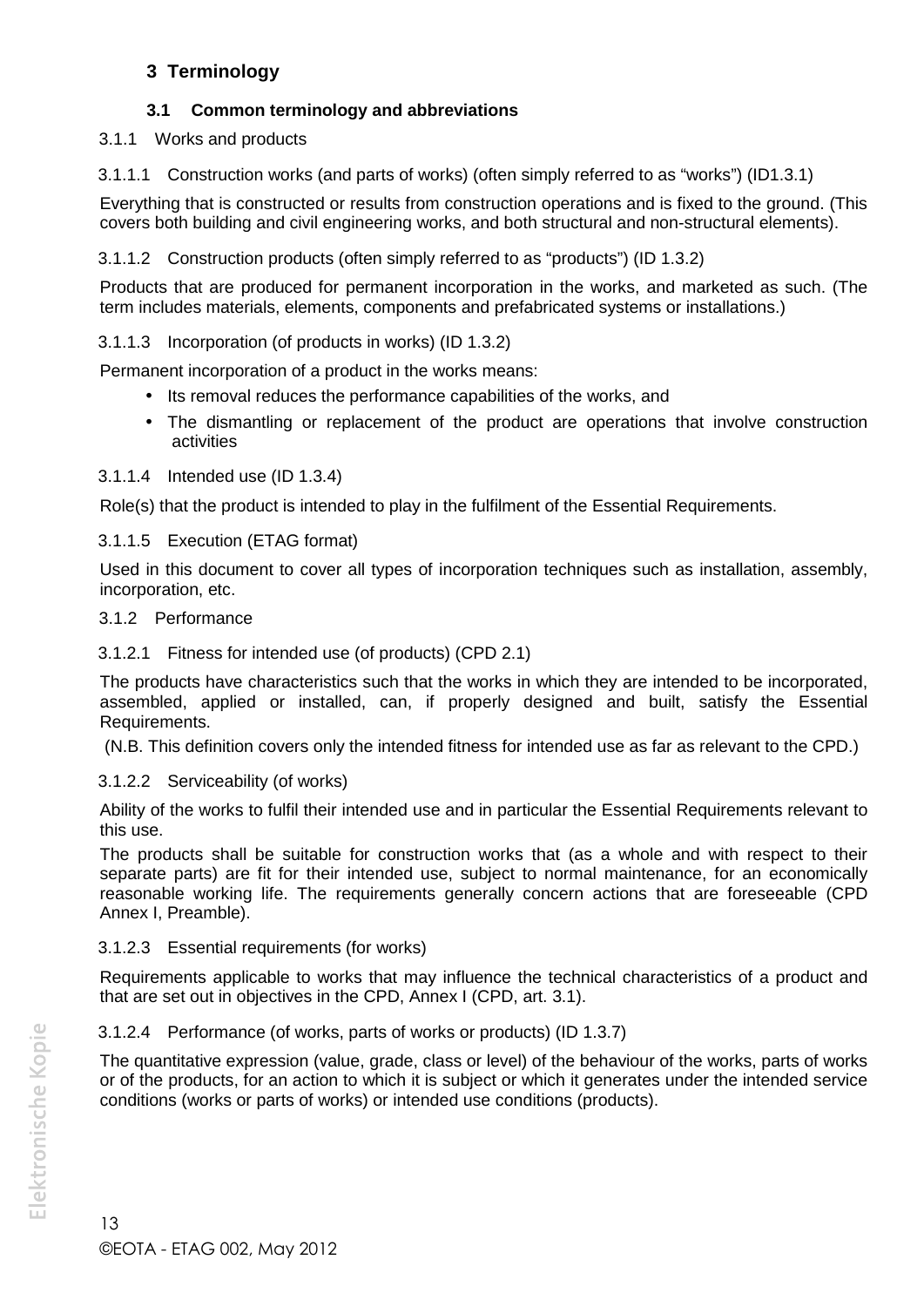#### 3.1.2.5 Actions (on works or parts of the works) (ID 1.3.6)

Service conditions of the works that may affect the compliance of the works with the Essential Requirements of the Directive and which are brought about by agents (mechanical, chemical, biological, thermal or electro-mechanical) acting on the works or parts of the works.

3.1.2.6 Classes (for Essential Requirements and for related product performances) (ID 1.2.1)

A classification of product performance expressed as a range of requirement levels applicable to the works, determined in the IDs or according to the procedure provided for in art. 20.2a of the CPD.

#### 3.1.3 ETAG format

#### 3.1.3.1 Requirements (for works)

Expression and application in more detail and in terms applicable to the scope of the Guideline, of the relevant requirements of the CPD (given concrete form in the IDs and further specified in the mandate), for works or parts of the works, taking into account the durability and serviceability of the works.

#### 3.1.3.2 Methods of verification (for products)

Verification methods used to determine the performance of the products in relation to the requirements for the works (calculations, tests, engineering knowledge, evaluation of site experience, etc.)

#### 3.1.3.3 Specifications (for products)

Transposition of the requirements into precise and measurable (as far as possible and proportional to the significance of the risk) or qualitative terms, related to the products and their intended use.

#### 3.1.4 Working life

3.1.4.1 Working life (of works or parts of the works) (ID 1.3.5(1))

The period of time during which the performance will be maintained at a level compatible with fulfilment of the Essential Requirements.

#### 3.1.4.2 Working life (of products)

Period of time during which the performance of the product is maintained – under the corresponding service conditions – at a level compatible with the intended use conditions.

#### 3.1.4.3 Economically reasonable working life (ID 1.3.5(2))

Working life, which takes into account all relevant aspects such as costs of design, construction and use, costs arising from hindrance of use, risks and consequences of failure of the works during its working life, and cost of insurance covering these risks, planned partial renewal, costs of inspections, maintenance, care and repair, costs of operation and administration, of disposal and environmental aspects.

#### 3.1.4.4 Maintenance (of works) (ID 1.3.3(1))

A set of preventive and other measures that are applied to the works in order to enable the works to fulfil all of their functions during their working life. These measures include cleaning, servicing, repainting, repairing, replacing parts of the works where needed, etc.

# 3.1.4.5 Normal maintenance (of works) (ID 1.3.3(2))

Maintenance, normally including inspections, which occurs at a time when the cost of the intervention to be made is not disproportionate to the value of the part of the works concerned, with account being taken of consequential costs.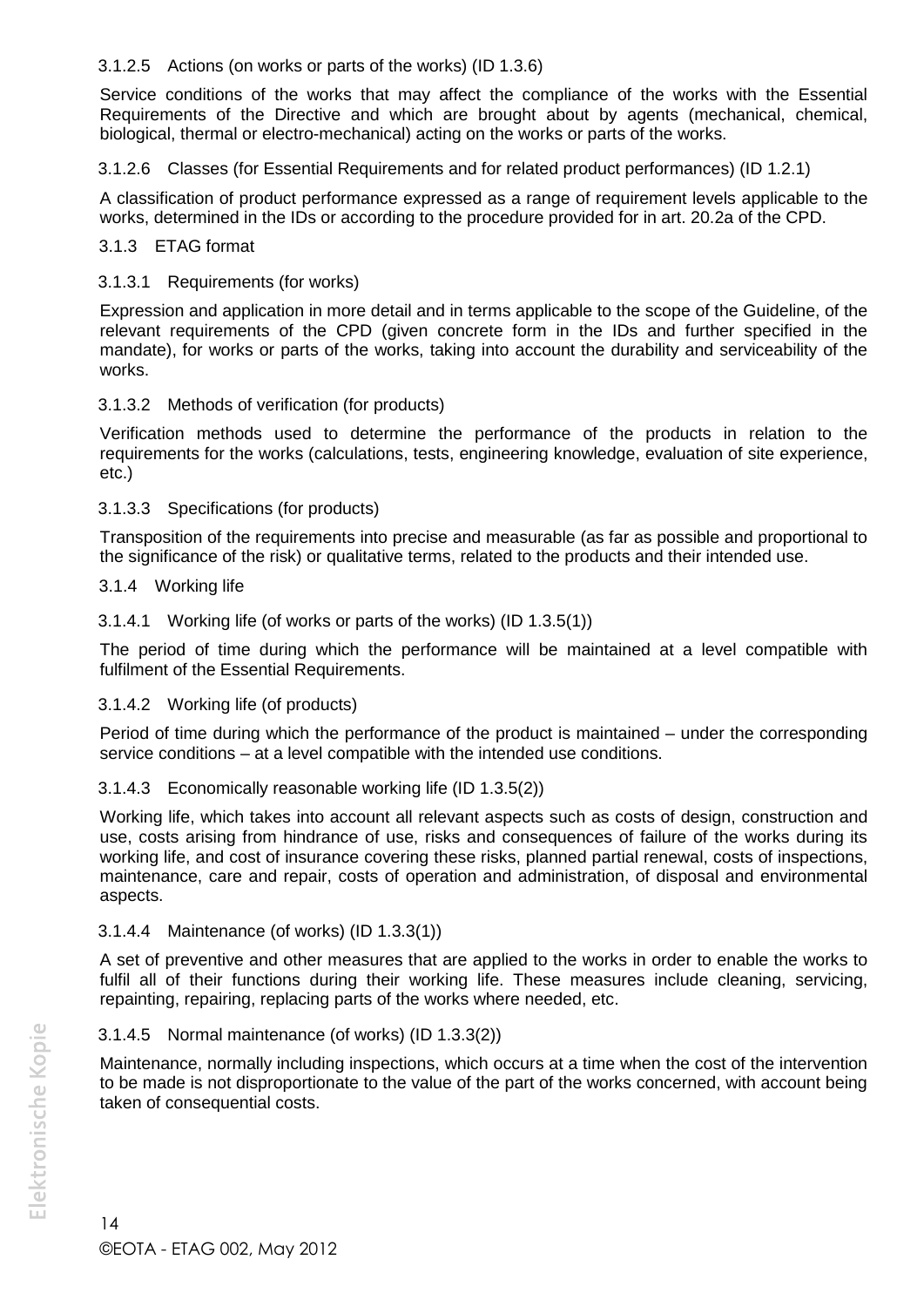#### 3.1.4.6 Durability (of products)

Ability of the product to contribute to the working life of the works by maintaining their performance, subject to the corresponding service conditions, at a level compatible with the fulfilment of the Essential Requirements by the works.

#### 3.1.5 Conformity

3.1.5.1 Attestation and evaluation of conformity (of products)

Provisions and procedures as laid down in the CPD and fixed according to the Directive, intended to ensure that the specified performance of the product is achieved by the on-going production with an acceptable level of probability.

#### 3.1.5.2 Identification (of a product)

Product characteristics and methods for their verification that allow comparison between a given product and the one described in the technical specification.

- 3.1.6 Abbreviations
- 3.1.6.1 Abbreviations concerning the Construction Products Directive
- AC: Attestation and Evaluation of Conformity
- CEC: Commission of the European Communities
- CEN: Comité Européen de Normalisation (European Committee for Standardization)
- CPD: Construction Products Directive
- EC: European Communities
- EFTA: European Free Trade Association
- EN: European Standards
- FPC: Factory Production Control
- ID: Interpretative Documents of the CPD
- ISO: International Standardisation Organisation
- SCC: Standing Committee for Construction of the EC
- 3.1.6.2 Abbreviations concerning approval:
- EOTA: European Organisation for Technical Approvals
- ETA: European Technical Approval
- ETAG: European Technical Approval Guideline
- TB: EOTA Technical Board
- UEAtc: Union Européenne pour l'Agrément technique (European Approval Union).
- 3.1.6.3 General abbreviations:
- IGU: Insulating Glass Unit
- SSGK: Structural Sealant Glazing Kits
- TC: Technical Committee
- WG: Working Group.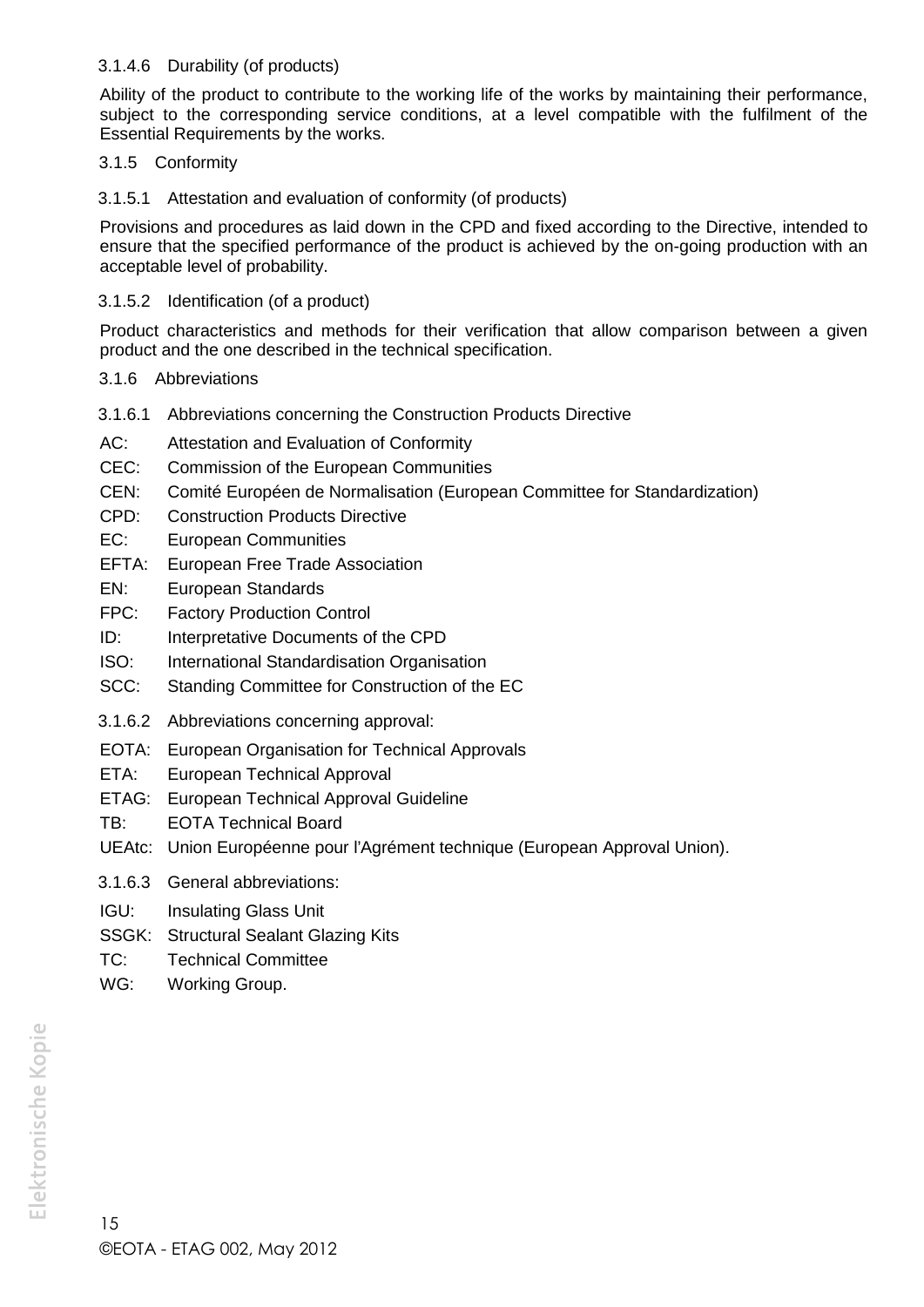# **3.2 Particular terminology**

The terminology is shown in Figure 4 - a vertical section of a supported kit. Drainage is not shown.



Figure 4 - Structural Sealant Glazing Kit - vertical section (illustration for terminology purposes only) Numbers correspond to the numbers in Figure 4.

(1) Anchorage

Anchorage of the structural sealant support frame to the facade structure.

(2) Backer rod

Continuous preformed strip limiting the depth of a seal.

(3) Bite

The dimension of the structural seal as measured in the plane of a panel. This term also refers to the same dimension of the hermetic seal of an insulating glass unit.

(4) Facade structure

Members to which the structural sealant support frame are connected and that transmit forces to the building.

(5) Finishing seal

An extruded fillet of elastic sealant material of suitable cross-section, which when cured provides an adequate barrier to air and water, or a pre-formed gasket of cross-section.

# 16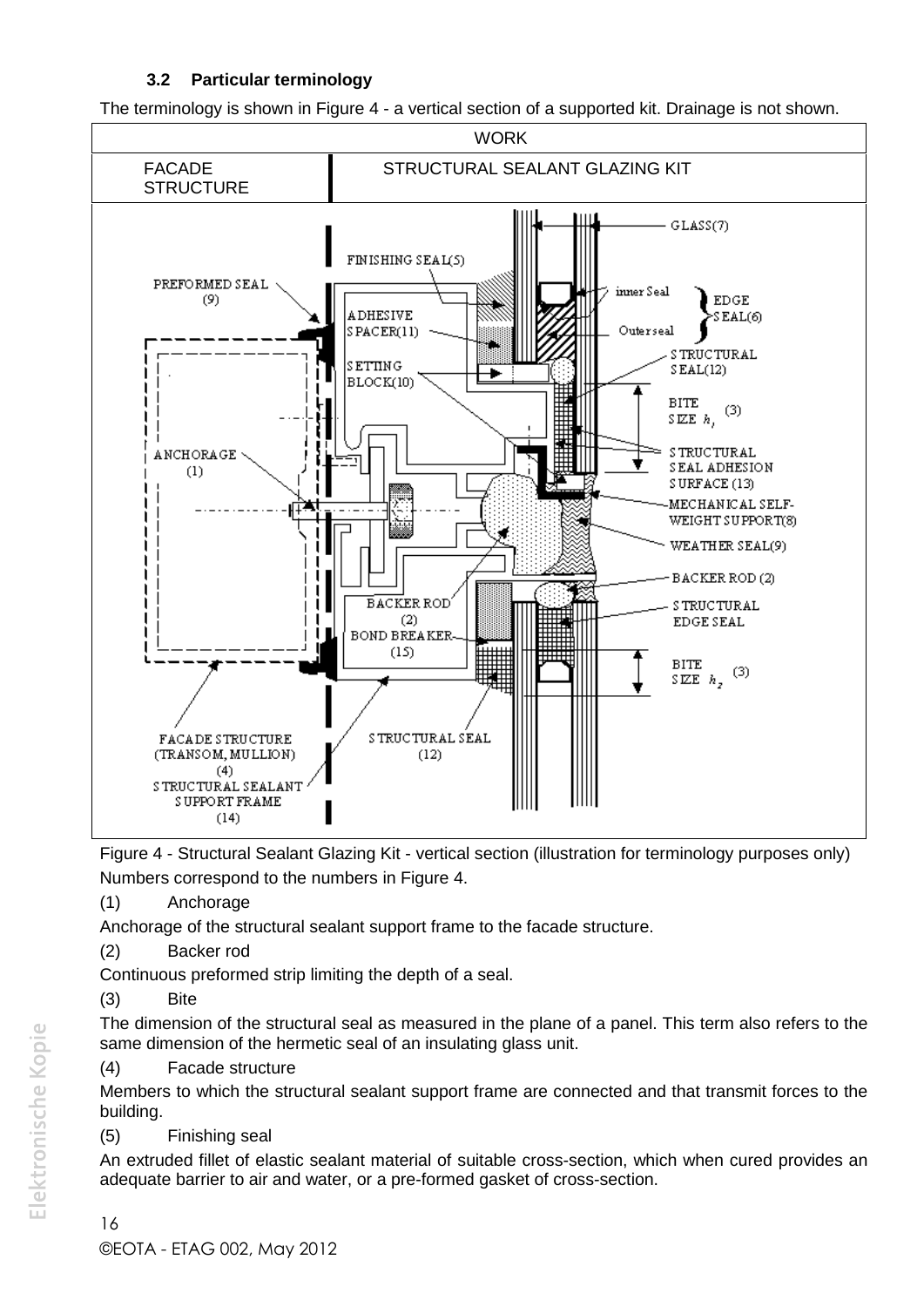# (6) Hermetic (edge) seal

A means of providing an airtight seal at the perimeter of an insulating unit. It also resists water or vapour ingress, light and ozone, while remaining compliant to glass displacement due to wind or other loading. In some kit configurations, this seal may have a structural function.

#### (7) Glass

Glass element consisting of one of the following:

- A single pane (monolithic or laminated)
- An insulating glass unit (IGU) designed for use in SSGK

There can be two IGU types: the non-stepped IGU, where the two panes have the same nominal dimensions, and the stepped IGU, where the two panes of glass have different dimensions (see Figure 4).

See also references for CEN standards on glass.

# (8) Mechanical self-weight support

Element positioned under the bottom edge of the glazing that transfers the weight of the glazing to the structural sealant support frame.

#### (9) Weather seal

Fillet of elastic material or a pre-formed gasket of suitable cross-section, providing an adequate barrier to air and water.

#### (10) Setting blocks

Load-bearing elements between the mechanical self-weight support and the lower edge of the glass intended to position the glazing unit in the structural sealant support frame.

#### (11) Adhesive spacer

A continuous preformed strip defining the cross-section of the structural seal and serving to position and align the glass with respect to the structural sealant support frame.

#### (12) Structural seal

Fillet of a factory-extruded elastic sealant that, when cured, is of sufficient cross-section to adequately transfer the forces between the glass and the structural sealant support frame, and between the panes in an insulating unit.

(13) Structural seal adhesion surface

A continuous surface on the glass or on the structural sealant support frame on which the structural sealant adheres.

(14) Structural sealant support frame

Metal element to which the glass is bonded.

# (15) Bond breaker

A non-adhesive interfacial surface that prevents sealant adhesion.

- Complementary terminology (items not shown in Figure 4)
- (16) Location block

Resilient material between the structural sealant support frame and a glass edge, other than the bottom edge, to position the glazing unit in the structural sealant support frame.

# (17) Mullion

A vertical frame member supporting the vertical edges of the glass element. It may limit the flexibility of the glass element.

# (18) Retaining device

A means of retaining the glass to reduce danger in the event of sealant failure.

# (19) Transom

A horizontal frame member.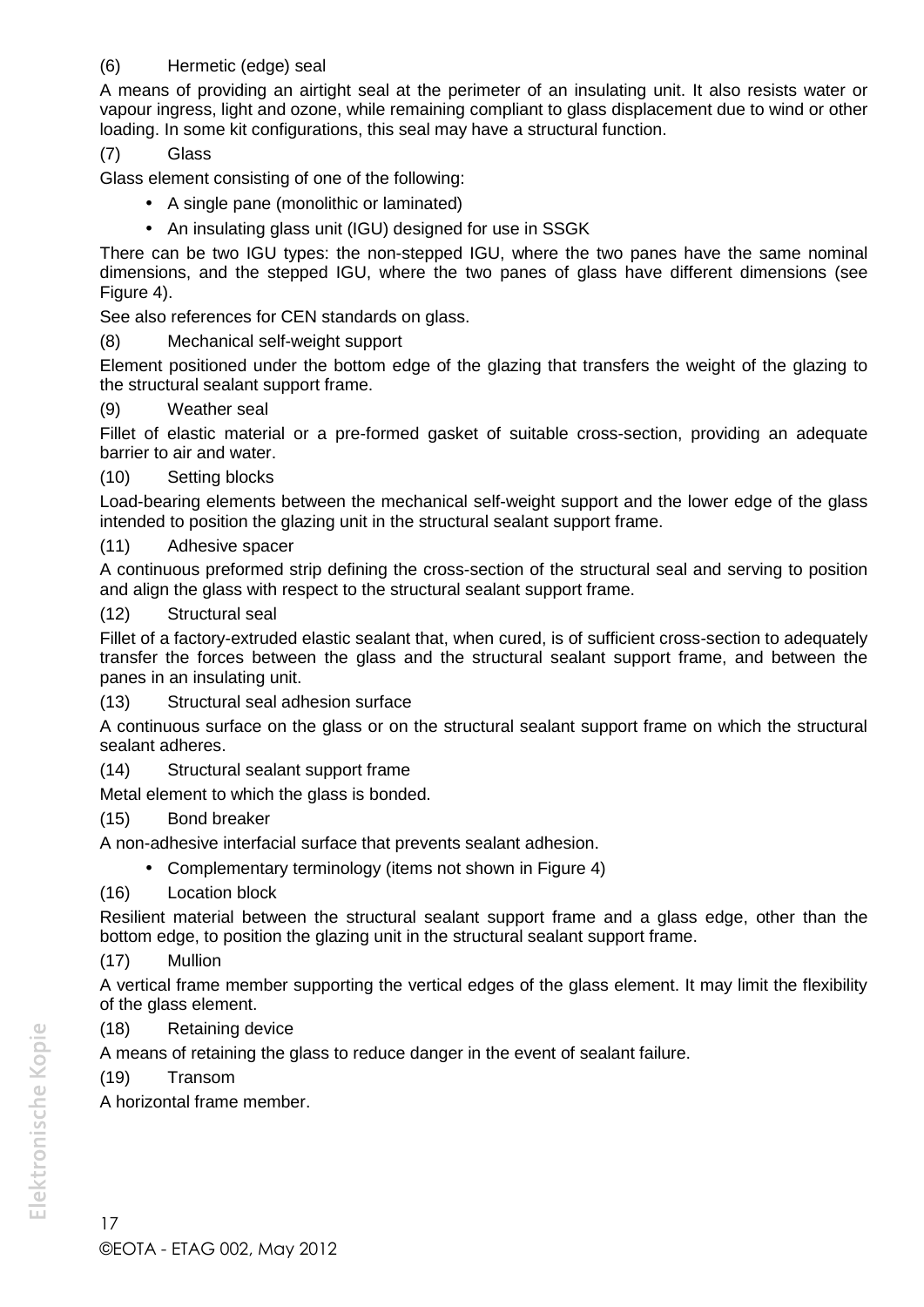# **SECTION TWO: GUIDANCE FOR ASSESSING FITNESS FOR USE**

# **4 Requirements (for the works and indication of product-related aspects)**

#### **4.0 Preamble**

This chapter identifies the performance aspects to be examined in order to satisfy the relevant Essential Requirements, by:

- Expressing in more detail, and in terms applicable to the scope of the Guideline, the relevant Essential Requirements of the CPD (given concrete form in the Interpretative Documents and further specified in the mandate), for works or parts of the works, taking into account the durability and serviceability of the works.
- Applying these to the scope of the ETAG (product/kit and intended use), and indicating the resulting relevant product characteristics and ultimately other aspects.
- 4.0.1 Economically reasonable working life

This Guideline is written on the assumption that the kit is intended to have a working life of 25 years.

All the product specifications and assessment methods derived from the Essential Requirements for the works and the further requirements for the products shall take account of this assumed working life. The assumed working life of a kit may not be taken as a guarantee given by the producer or the approval body.

All materials used shall exhibit properties or shall be treated to ensure that during the overall working life of the SSGK, under normal conditions of use, there is no risk of major deterioration due to internal or external actions such as those from liquid water, water vapour, solar radiation, temperature, etc.

4.0.2 Initial considerations for the kit

When deciding upon the ways in which the Essential Requirements bear upon an SSGK, it is necessary for the approval body undertaking the technical assessment to obtain full details of the elements included in the kit and those to be covered by the ETA and, having obtained the details, to decide how to apply the verification methods given in Table 3 to the kit in question. The details of the kit would normally be supplied by the organisation (designer/manufacturer) responsible for placing the SSGK on the market.

The submission shall include, as a minimum, the following details:

(i) The claimed basic levels of performance of the kit and any special claims made, particularly in relation to behaviour in fire, acoustic performance or thermal performance.

(ii) The structural sealant type, manufacturer and description.

(iii) The types of glass to be used including the coatings, edge treatment, delivery condition, thickness range, sheet sizes and dimensional tolerances.

(iv) The type of insulating glass unit (detail whether or not the hermetic (edge) seal has a structural function), if relevant.

(v) The material and coating type for the sealant support frame.

(vi) Details, including dimensions and materials specification of ancillary components: spacers, setting blocks, backer rods, weathering components, anchorage.

The type or types of primer to be used to prepare the surfaces, and any necessary conditions required for the application if relevant.

(viii) The type or types of cleaning product to be used on the complete facade.

(ix) The calculation method used in determining the required dimensions of the structural sealant in particular applications.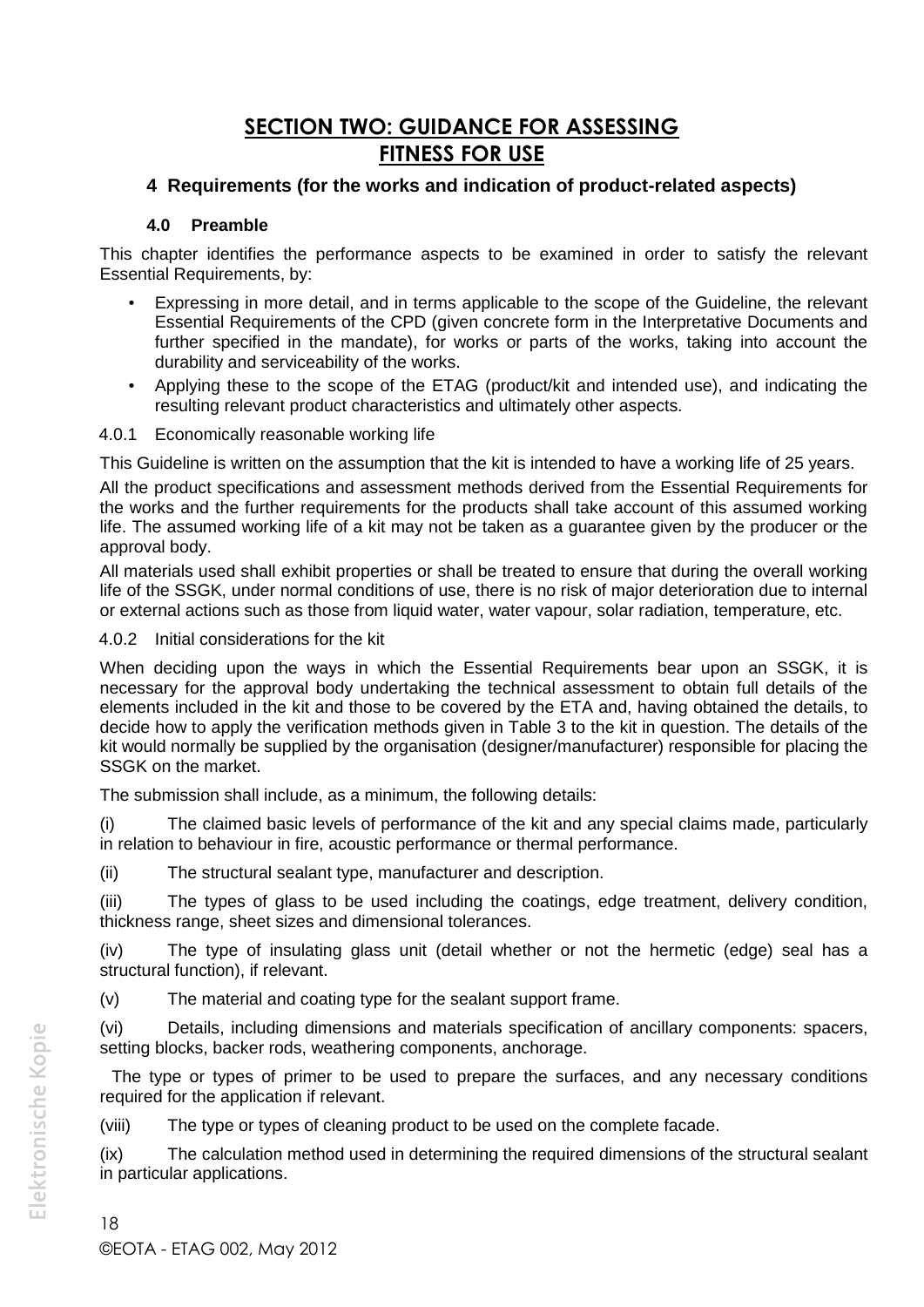Drawings of the assembled kit, showing details including sealing and drainage arrangements, mechanical fixings of the sealant support frame, the arrangement of retaining devices, details of infill and the arrangements for opening lights (if relevant).

(xi) For kits allowing for opening lights, the design and supplier details for all hardware used.

(xii) A copy of the applicant's site installation instructions.

Generally, the declared range of components and materials are used when test samples are prepared. Some concessions are permissible in relation to this requirement, and these are stated in chapter 5.

#### 4.0.3 Relation between the Essential Requirements and the product characteristics

The relationship between the performance of the kit and its elements, the structural sealants, and the Essential Requirements of the Construction Products Directive and the Interpretative Documents is given in Table 2. The table also indicates the relationship between the performance characteristics of the mandate and those used for the assessment of the kit and its components. The Table is to be used in the preparation of a test programme for a kit or components.

#### **4.1 ER1: Mechanical resistance and stability**

This Essential Requirement is not relevant to SSGK.

#### **4.2 ER2: Safety in case of fire**

The Essential Requirement laid down in Council Directive 89/106/EEC is as follows:

The construction works must be designed and built in such a way that in the event of an outbreak of fire:

- The load bearing capacity of the construction can be assumed for a specific period of time
- The generation and spread of fire and smoke within the works are limited
- The spread of fire to neighbouring construction works is limited
- Occupants can leave the works or be rescued by other means
- The safety of rescue teams is taken into consideration

The following performance aspects are relevant to this Essential Requirement for *SSGK:*

#### 4.2.1 Reaction to fire

The reaction to fire performance of structural sealant glazing kit or the structural sealant shall be in accordance with laws, regulations and administrative provisions applicable to structural sealant glazing kit or the structural sealant in its intended end-use application. This performance shall be expressed in the form of a classification specified in accordance with EC Decision 2000/147/EC and the classification standard EN 13501 to EN 13501 -1, -2 and -5, respectively.

#### 4.2.2 Resistance to fire

Kit performance with respect to resistance to fire of *curtain walling, the facade or part of these* shall be in accordance with laws, regulations and administrative provisions applicable to *curtain walling or the facade* in its intended end-use application. This performance shall be expressed in the form of a classification specified in accordance with the relevant EC decision and the appropriate CEN classification standard EN 13501 to EN 13501 -1, -2 and -5, respectively.

#### 4.2.3 External fire performance

The external fire performance of *roofs made of SSGK* shall be in accordance with the laws, regulations and administrative provisions applicable to *SSGK* in their intended end-use application. This performance shall be expressed in the form of a classification specified in accordance with the relevant EC decision and the appropriate CEN classification standard EN 13501 to EN 13501 -1, -2 and -5, respectively.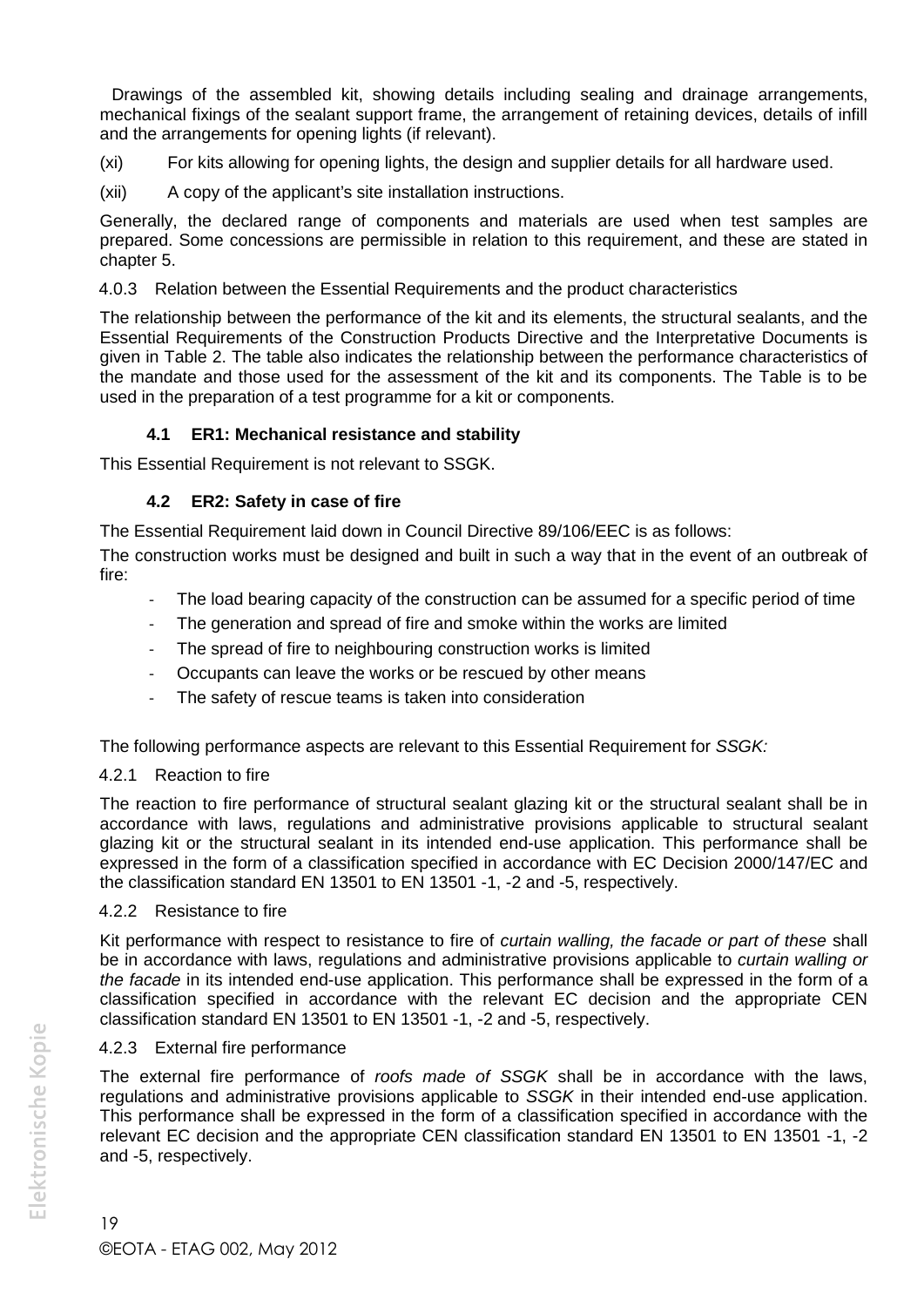# **4.3 ER3: Hygiene, health and environment**

The construction works shall be designed and built such that there will be no threat to the hygiene or health of the occupants or neighbours. For facades incorporating SSGK, the following aspects shall be considered:

The relevant requirements are:

- 4.3.1 Air permeability
- 4.3.2. Content and or release of dangerous substances

The product shall be such that, when installed according to the appropriate provisions of the Member States, it allows for the satisfaction of the Essential Requirement 3 of the CPD as expressed by the national provisions of the Member States. Where applicable, the product shall also satisfy ER 3 in respect of the product being allowed to be placed on the market (for example meeting content restrictions)

4.3.3 Dampness

# **4.4 ER4: Safety in use**

SSGK facades shall be stable under the combined stresses generated by self-weight, wind load, temperature, moisture, imposed loads, impact, movement of the structure, and snow and ice loads when applicable.

The actions are:

#### 4.4.1 Gravity

Self-weight: Kits of types I and II shall be equipped with a mechanical means of supporting the weight of the glass such that the structural sealant is not required to carry this load. The bearing capacity of this mechanical device shall be determined. In unsupported kits (where there is no mechanical self weight support), the bearing capacity of the structural seal under long-term shear loading shall be determined.

#### 4.4.2 Effect of wind and snow load

The kit, taking into account (an) appropriate safety factor(s), shall exhibit mechanical resistance to the stresses due to pressure from snow loads and pressure, suction and vibrations caused by the wind. Any retaining device used shall be designed to retain the glass until repair or replacement can take place should the structural sealant fail.

# 4.4.3 Effects of building movements

Building movements can result among others from:

- Loading in use (wind, temperature, traffic load ...)
- Differential deformation between members of the building structure
- Differential settlement of foundations
- Vibrations
- Seismic action

Building movements occurring due to any of these causes shall be accommodated by design features in the facade.

It is essential to protect the structural seal from stresses resulting from building movements.

4.4.4 Effect of temperature and barometric pressure

# 4.4.4.1 Effect of temperature

Extremes of temperatures shall not destroy or irreversibly deform the components of the SSGK. For practical purposes, surface temperatures of -20°C and 80°C are generally regarded as the limits of temperature range.

For local climatic conditions, temperatures outside these limits can be considered (e.g. in Nordic countries, a temperature of -40°C can be applicable).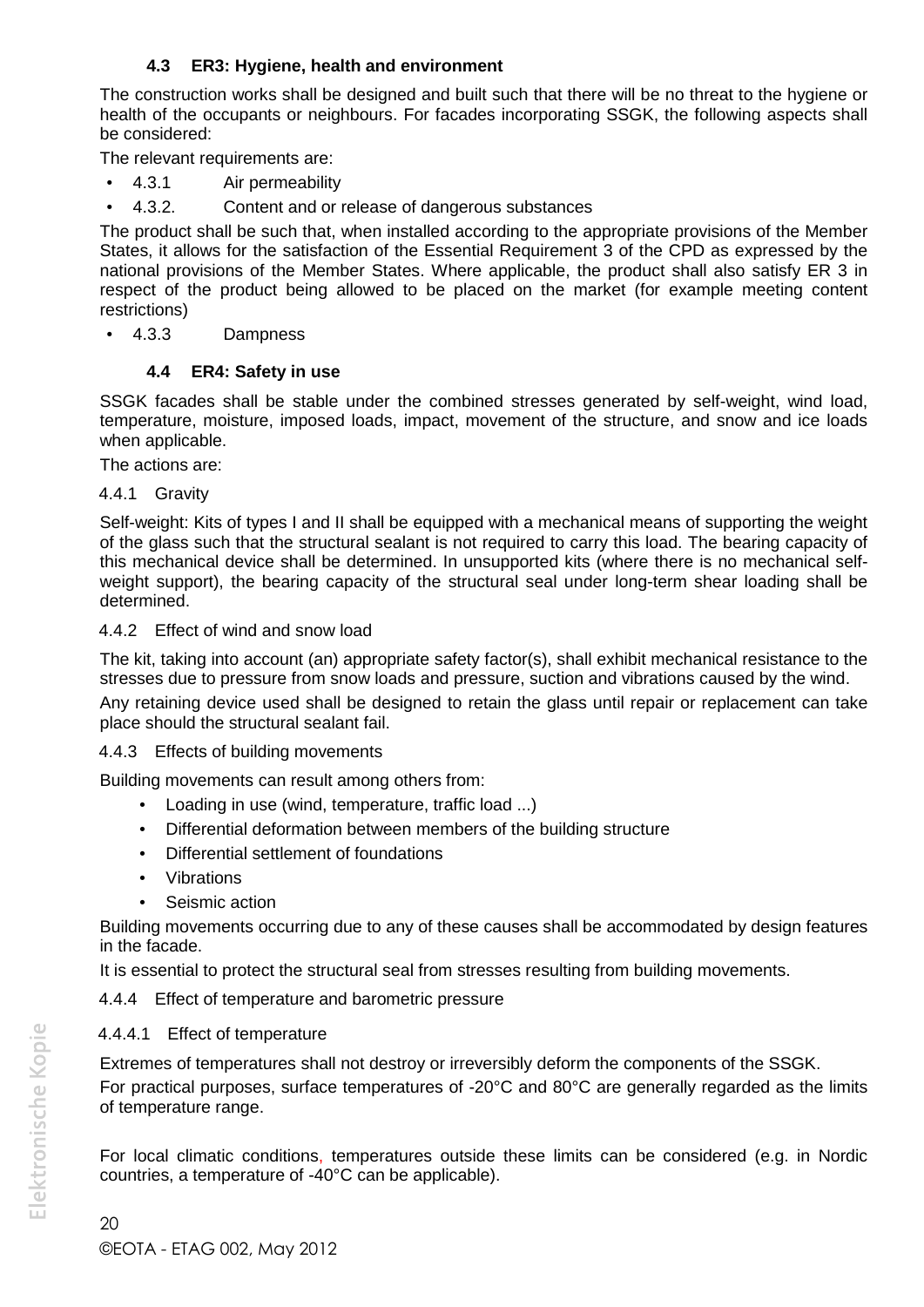For the case in question, in general the thermal movement of the glass and the structural sealant support frame shall be calculated for a temperature range as follows: (for symbols, see Annex 2)

In summer conditions  $UT = T_v - T_c = + 25 K$ 

- In winter conditions  $UT = T_v - T_c = -25$  K

However:

- If the sealant support frame is in contact with the external environment around its entire perimeter, it is advisable to make a calculation with  $T_v = T_c = 80^{\circ}$ C, as representative of the most severe conditions.

In some situations (e.g. special glass, local external conditions, etc.), UT can be modified, For example:

- Transparent glazing: maximum temperature  $T_v=80^{\circ}C$ 
	- Opaque glazing: maximum temperature  $T_v=100^{\circ}C$

The type of glazing shall be suitable and heat accumulation avoided to ensure that excessive temperature variations will not lead to any breakage of the glass.

#### Barometric pressure

It shall be ensured that the barometric pressure differences between the fabrication site and construction site will not adversely affect the durability of the kit or any of its components.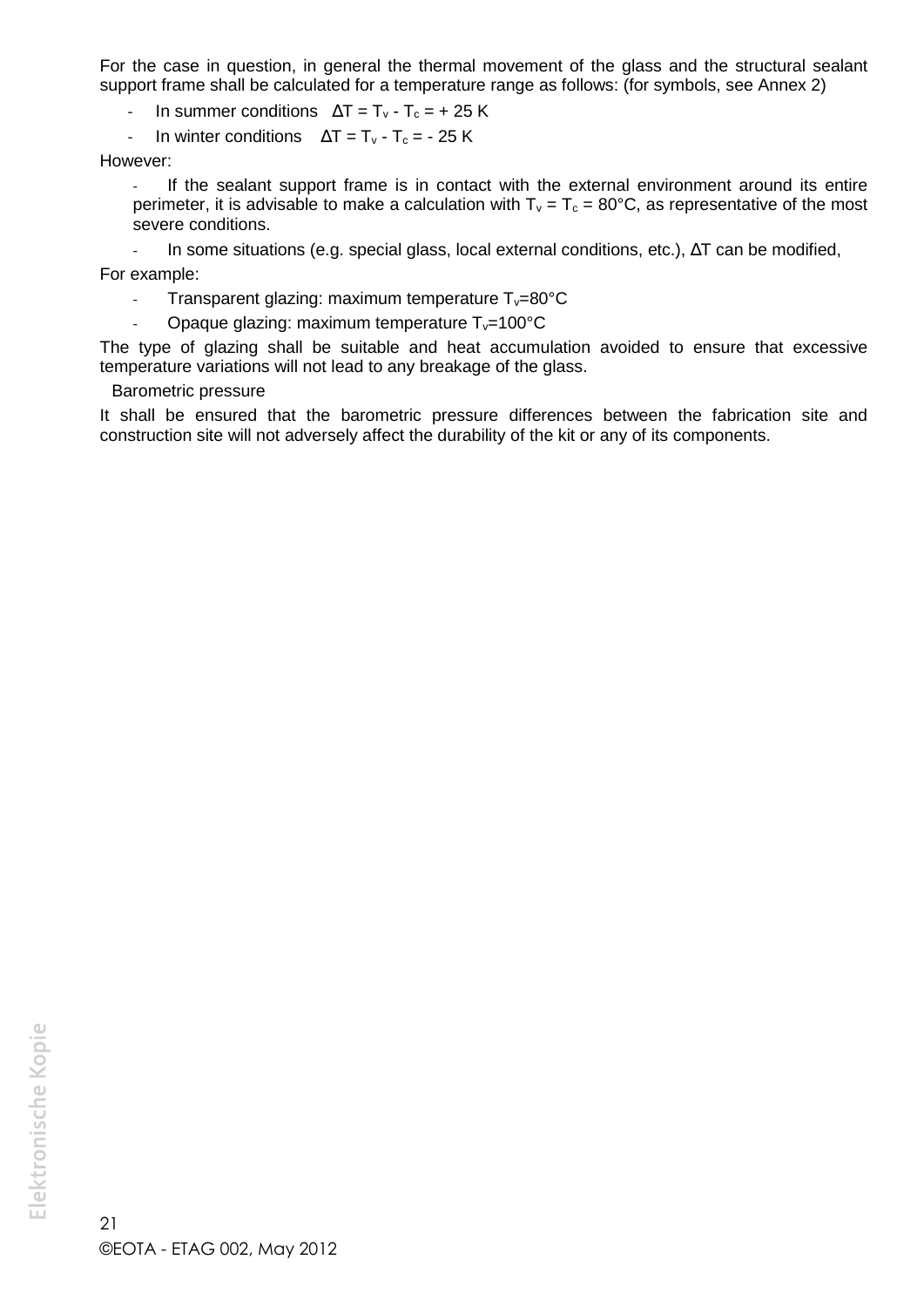#### 4.4.5 Table 2 - Relationship between the performance of the kit, its elements and the Essential **Requirements**

| Ε<br>R         | D              | ID clause for the works                                                                  | element<br>involved | performance of the element<br>(with reference to the ID)                                                                                                                                 | characteristics<br>specified in the<br>mandate | corresponding<br>characteristics<br>in the WP | test or evaluation method                                                                                              |
|----------------|----------------|------------------------------------------------------------------------------------------|---------------------|------------------------------------------------------------------------------------------------------------------------------------------------------------------------------------------|------------------------------------------------|-----------------------------------------------|------------------------------------------------------------------------------------------------------------------------|
| $\overline{2}$ | $\overline{2}$ | 4.2.3.4<br>Limitation of the<br>spread<br>of fire and smoke beyond the<br>room of origin | Κ                   | 4.3.1.3.5.2 Facades, external<br>walls fire resistance<br>performance<br>fire<br>and<br>propagation<br>aspects for external walls                                                        | resistance<br>to<br>fire                       | resistance to<br>fire                         | Testing determined by the<br>CEN<br>classification<br>standard EN 13501 to EN<br>13501 -1, -2 and -5,<br>respectively. |
|                |                | 4.2.4<br>Limitation of the<br>spread of the fire to neighbouring<br>construction works   | Κ                   | including glazing elements<br>4.3.1.2.2 Roof exposed to an<br>external fire                                                                                                              |                                                |                                               | Idem dito                                                                                                              |
|                |                | 4.2.5<br>Evacuation of<br>occupants                                                      | G                   | 4.3.1.1<br>Products subject to reaction to<br>fire requirements                                                                                                                          | reaction to fire                               | reaction to fire                              | Idem dito                                                                                                              |
| 3              | 3              | 3.3.1.1<br>Indoor environment -<br>Air quality                                           | Κ                   | $3.3.1.1.2 -$<br>Control of pollutants                                                                                                                                                   | water<br>tightness                             | chemical<br>composition of<br>kit elements    | checklist of dangerous<br>substances                                                                                   |
|                |                | 3.3.1.2<br>Indoor environment -<br>Dampness                                              | Κ                   | $3.3.2.2 -$<br>Control of dampness                                                                                                                                                       |                                                | tightness of<br>the kit                       | air, water test of the kit -<br>moisture presence also<br>ER6 re                                                       |
| $\overline{4}$ | $\overline{4}$ | 3.3.2<br>Direct impacts                                                                  |                     |                                                                                                                                                                                          |                                                |                                               | thermal characteristics                                                                                                |
|                |                | 3.3.2.1<br>Description of the risk<br>Impact of falling                                  | S                   | 3.3.2.3<br>Essential<br>characteristics of the products<br>prevention of falling glazed<br>element or piece of glass                                                                     | bond strength                                  | mechanical<br>resistance and<br>stability     | identification<br>of<br>the<br>structural<br>sealant<br>physical<br>and<br>mechanical properties                       |
|                |                | objects<br>forming part of the works upon                                                |                     |                                                                                                                                                                                          |                                                |                                               |                                                                                                                        |
|                |                | users                                                                                    | SF                  |                                                                                                                                                                                          |                                                |                                               | identification of structural                                                                                           |
|                |                |                                                                                          | G                   |                                                                                                                                                                                          |                                                |                                               | sealant support frame<br>identification of glazing                                                                     |
|                |                |                                                                                          | $S+SF+G$            |                                                                                                                                                                                          |                                                |                                               | mechanical properties of<br>the                                                                                        |
|                |                |                                                                                          |                     |                                                                                                                                                                                          |                                                |                                               | coupling $S + SF + G$ in the<br>new state and after<br>conditioning and ageing                                         |
|                |                |                                                                                          | D<br>K              | Prevention of falling of glazed<br>element when operating the<br>moving parts                                                                                                            |                                                |                                               | mechanical test of devices<br>fatigue test on openable<br>part                                                         |
|                |                |                                                                                          | Κ                   | Mechanical resistance and<br>stability                                                                                                                                                   | wind and snow<br>load<br>resistance            |                                               | wind resistance test                                                                                                   |
|                |                |                                                                                          | Κ                   | Prevention of falling of glazed<br>element from an unsupported<br>kit                                                                                                                    |                                                |                                               | under long-term<br>creep<br>shear and cyclic tensile<br>loading                                                        |
|                |                |                                                                                          | Κ                   | Prevention of falling of glazed<br>element in case of fire<br>(adhesion<br>at<br>high                                                                                                    |                                                | safe breakage                                 | adapted fire resistance test<br>(smouldering curve)                                                                    |
|                |                |                                                                                          | G                   | temperature)<br>Prevention of falling of glazed<br>element / pieces of glass                                                                                                             | thermal shock                                  | safe breakage                                 | identification<br>of<br>glass<br>(fragmentation)                                                                       |
|                |                | 3.3.2.2<br>Performance of the<br>works -                                                 | Κ                   | under thermal shock<br>Prevention of falling of glazed<br>element / pieces of glass                                                                                                      |                                                | mechanical<br>resistance                      | impact test                                                                                                            |
|                |                | behaviour on impact<br>3.3.1.2<br>Falling due to                                         | Κ                   | under impact<br>3.3.1.3<br>Falling<br>due to                                                                                                                                             | sill height                                    | stability and<br>safe breakage<br>sill height | definition of geometry                                                                                                 |
| 5              | 5              | changes in level<br>Protection against<br>5.2.3.1                                        | Κ                   | changes in level<br>4.3.2 Acoustic properties and                                                                                                                                        | airborne sound                                 | acoustic                                      | airborne sound insulation                                                                                              |
|                |                | airborne<br>noise from outside the works                                                 |                     | their expression<br>Acoustic performance of the<br>kit                                                                                                                                   | insulation                                     | insulation                                    |                                                                                                                        |
| 6              | 6              | 6.3.2.2<br>Space heating, space<br>cooling and humidity control                          | S                   | 4.3.2<br>Characteristics<br>of<br>products<br>which may be relevant to the                                                                                                               | thermal<br>resistance                          | thermal<br>insulation                         | determination of the steady<br>state thermal transmission<br>properties                                                |
|                |                |                                                                                          |                     | ER<br>The kit and its components<br>shall be designed to limit<br>the amount of energy required<br>for                                                                                   |                                                |                                               |                                                                                                                        |
|                |                |                                                                                          |                     | heating and cooling                                                                                                                                                                      |                                                |                                               |                                                                                                                        |
|                |                | 3.2.4<br>Ventilation                                                                     |                     |                                                                                                                                                                                          | air<br>permeability                            | tightness<br>of<br>the kit                    | air, water test of the kit                                                                                             |
| $\star$        |                |                                                                                          |                     | $K = k$ it, SF = structural seal support frame, G = glass, S = sealant, D = devices (self-weight support, retaining devices, anchorage of the support<br>frame to the facade structure). |                                                |                                               |                                                                                                                        |

#### 4.4.6 Effect of water

In addition to the normal practice of drainage, the SSGK shall be designed to keep the structural sealant free from stagnant water. The facade shall be designed to prevent water from collecting in the vicinity of the structural bond.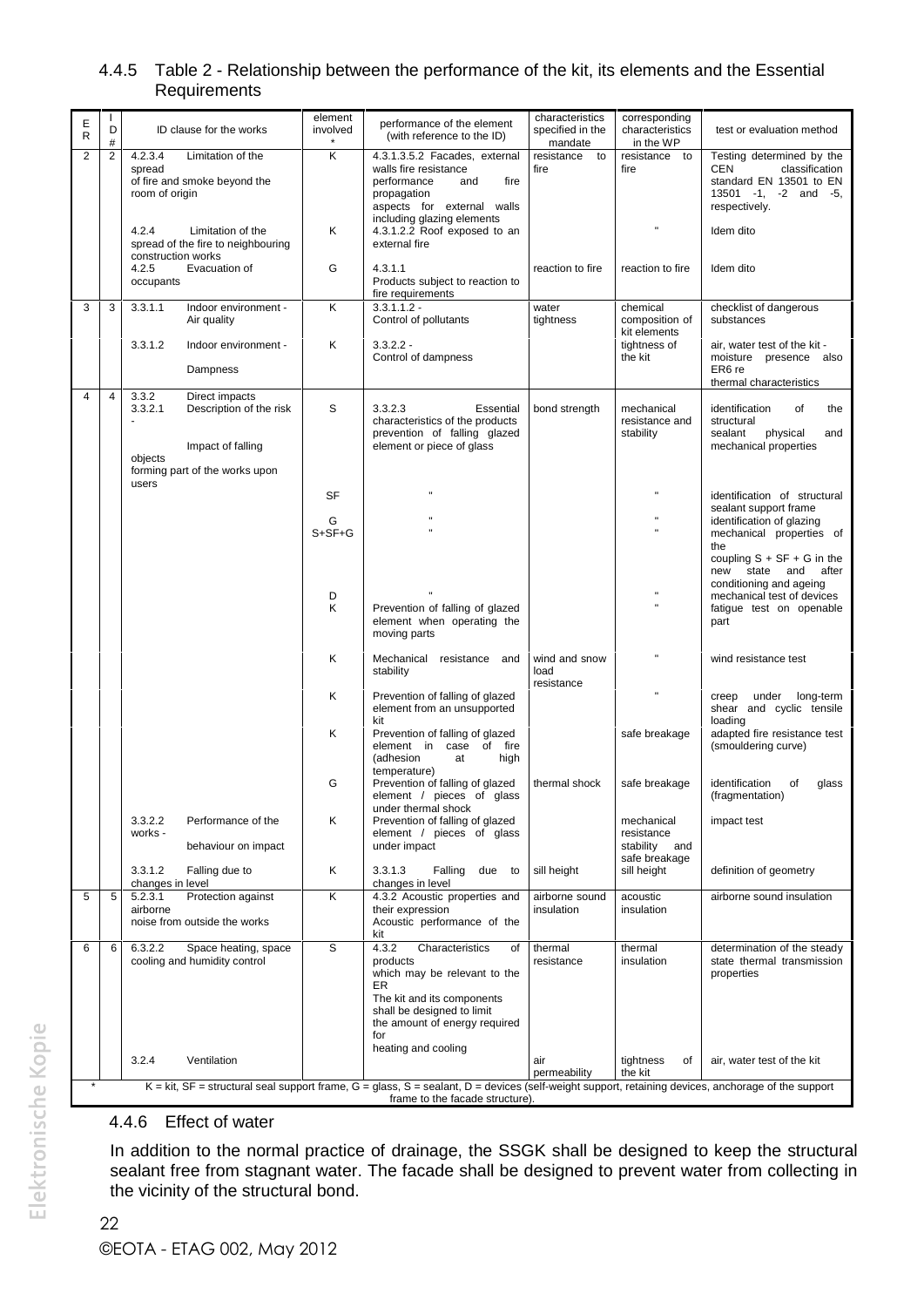# 4.4.7 Accidental actions

The design of the structural seal and the specification of the components (e.g. IGU) shall, where necessary, allow for accidental actions such as falling objects, human impact or static human loads.

#### 4.4.8 Sill height

Minimum sill heights are defined in some national regulations. The declared sill height shall comply with the national regulations of the place of use.

### **4.5 ER5: Protection against noise**

The construction works shall be designed and built in such a way that noise transmitted through the SSGK facade from outside is kept to a level that will not threaten the health of occupants and will allow them to sleep, rest and work in satisfactory conditions.

The acoustic performance of the facade depends to an important extent upon the glazing, and when necessary is designed according to the requirements of the intended project. The action of the structural sealant as a sound break may be taken into account.

Where necessary, flanking airborne sound insulation shall be determined for the works in which the kit is to be incorporated.

#### **4.6 ER6: Energy economy and heat retention**

The construction works shall be designed and built in such a way that the thermal transmission coefficient of the facade including the SSGK is in accordance with the relevant national regulation for the intended use.

The relevant requirements are:

- 4.6.1 Thermal insulation
- 4.6.2 Air permeability

Note: In some Member States, national regulations may be included in national standards.

# **4.7 Durability**

The action of water, temperature, ultraviolet light and other aspects affecting overall durability have been considered under previous headings.

#### **4.8 Accessories and ancillary products**

The accessories normally encountered in an SSGK are the backer rod, setting blocks, gasket weather seal, weather sealant and spacer. This list is not exhaustive.

The fitness for use of these accessories and ancillary products shall be demonstrated for the particular use in the kit, notably:

- Spacer: permeability to water vapour and to structural sealant solvent shall be sufficient to allow cross-linking (curing) at the core of the structural sealant, regardless of whether the latter is a single-component or two-component type. The spacer shall be chemically compatible with its environment and particularly with the structural sealant (test clause 5.1.4.2.5).
- Backer rod: the backer rod shall be chemically compatible with its environment and particularly with the structural sealant (test clause 5.1.4.2.5).
- Setting block: the setting block shall have adequate hardness to support the glazing without damage (Shore D hardness: 70), and be durable and chemically compatible with its

23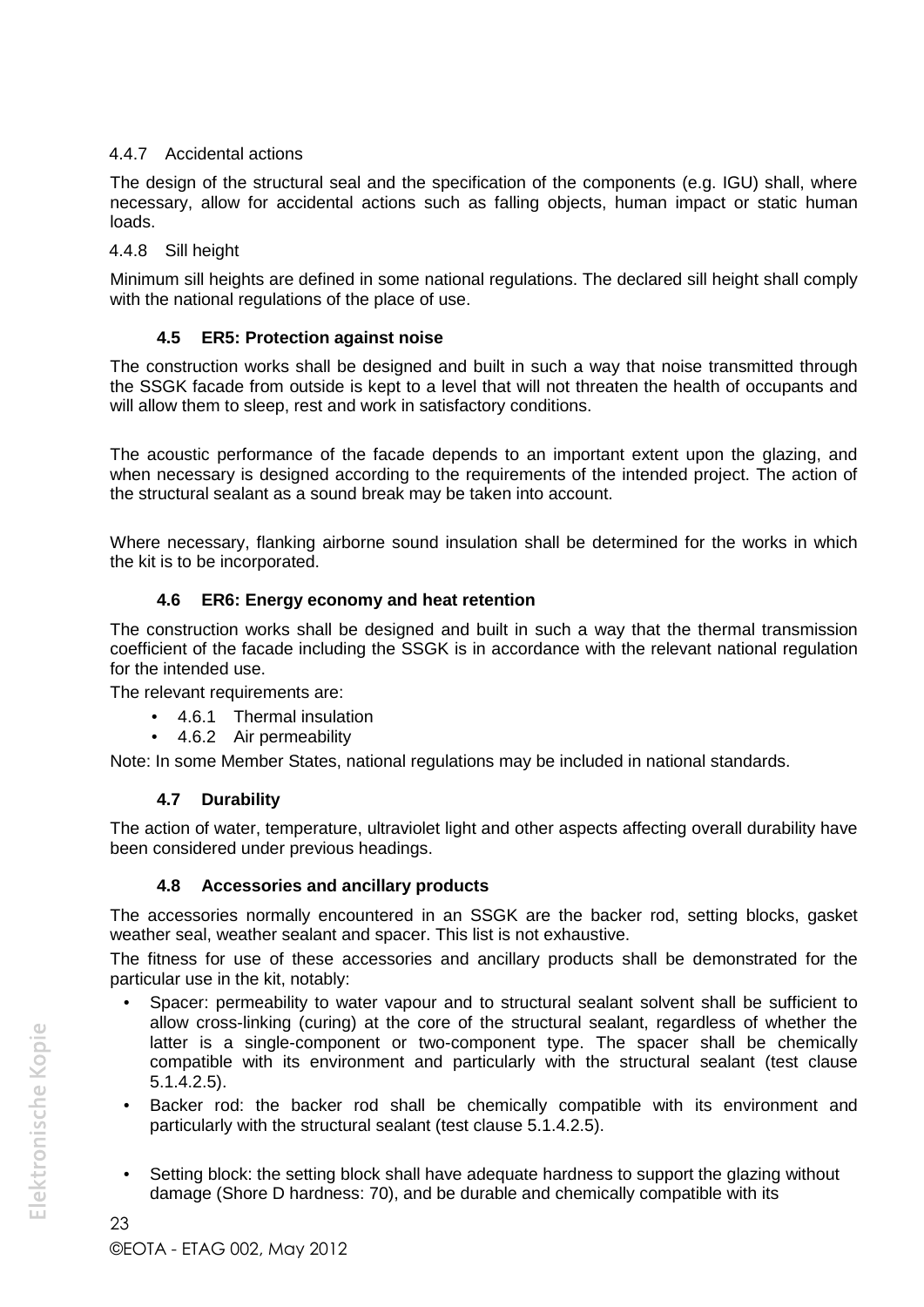environment (test clause 5.1.4.2.5).

 Weather sealant: the weather sealant is used on the exterior to seal the joint between the glazed elements and as a finishing seal to protect the rebate against cleaning and condensation water. The sealant shall be durable and fit for use in the SSG kit. This can be demonstrated, for example, by compliance with EN ISO 11600.

(+) 1 – EN ISO 11600:2002 Building construction - Jointing products - Classification and requirements for sealants

The weather sealant shall be chemically compatible with its environment and particularly with the structural sealant (test clause 5.1.4.2.5). Low modulus sealants (type G-LM to EN ISO 11600) are advisable for this application.

 Gasket weather seal: the gasket is used on the exterior to seal the joint between the glazed elements and as a finishing seal to protect the rebate against cleaning and condensation water. The gasket shall be durable and fit for use in the SSG kit. This can be demonstrated, for example, by compliance with

(+) 2 - EN 12365:2003 Building hardware - Gasket and weatherstripping for doors, windows, shutters and curtain walling

The weather gasket shall be chemically compatible with its environment and particularly with the structural sealant (test clause 5.1.4.2.5).

 Finishing seal: the finishing seal is used on the interior to seal the joint between the glazed elements and the structural sealant support frames to protect the rebate from surface cleaning water and condensation. The sealant shall be durable and fit for use in the SSG kit. When an extruded sealant is used, a low modulus type is advised. The finishing seal shall be chemically compatible with its environment and particularly with the structural sealant (test clause 5.1.4.2.5).

To assess the fitness for use of these ancillaries, the approval body may make use of information derived from documented sources, such as listed experience, previous approval procedures, references to standards, etc. The specific suitability of the components in the kit can only be demonstrated by compliance with the relevant parts of chapter 5.

# **4.9 Verifications necessary in case of interchange of components or suppliers**

The components and materials of an SSG kit may be specified in one of two ways, by reference to:

- (i) Specific manufactured products, using brand names, part numbers, etc.
- (ii) Generic specifications such as European Standards.

Any kit is likely to include components conforming to both types of specification, taking account of the various components. It is likely that during the lifetime of an ETA, the holder will wish to change the specifications and/or supplier of some components.

Interchanging of a component and/or supplier is to be reported by the approval holder to the approval body issuing the ETA, and to the approved body responsible for Attestation and evaluation of Conformity. It is the responsibility of the approval body to ensure the adequacy of the components, and reference to their specification is to be included in the ETA.

If a component has been specified in terms of a particular manufacturer's product or if a generic specification does not fully cover the fitness of a component for use in an SSGK, any change can only be approved by the approval body issuing the ETA, on completion of such testing as is deemed necessary.

Generally, in such cases, the issuing of a modified ETA will be necessary, with the consequent amendment of the instructions to the approved body.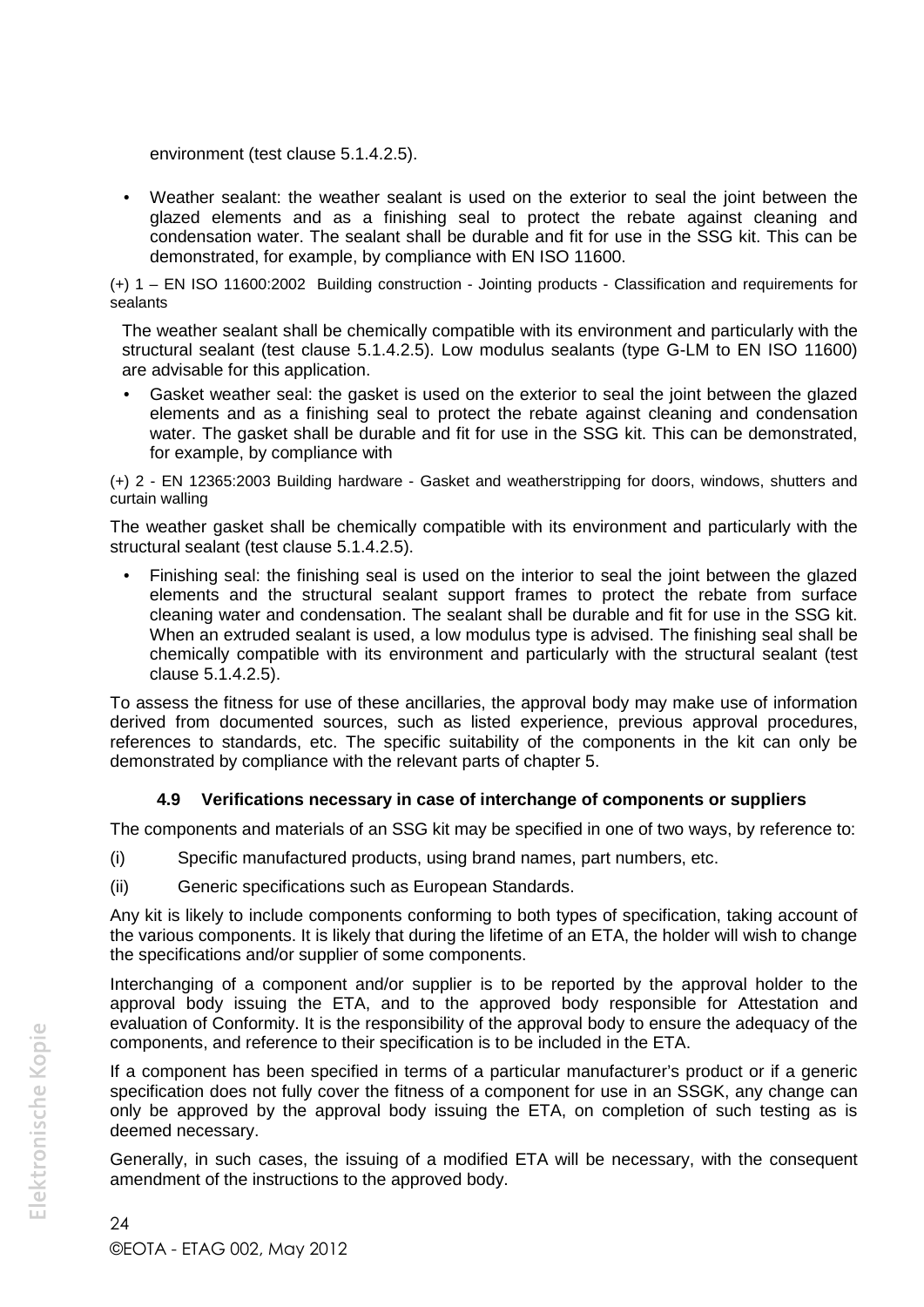If a component of an SSG kit is specified generically and the approval body has confirmed the full adequacy of this specification in the ETA, to confirm the fitness of the component for use in the SSG kit, a change of supplier will be acceptable. The approved body checks documentation as deemed necessary by the approval body issuing the ETA. In case of doubt, reference shall be made to the approval body.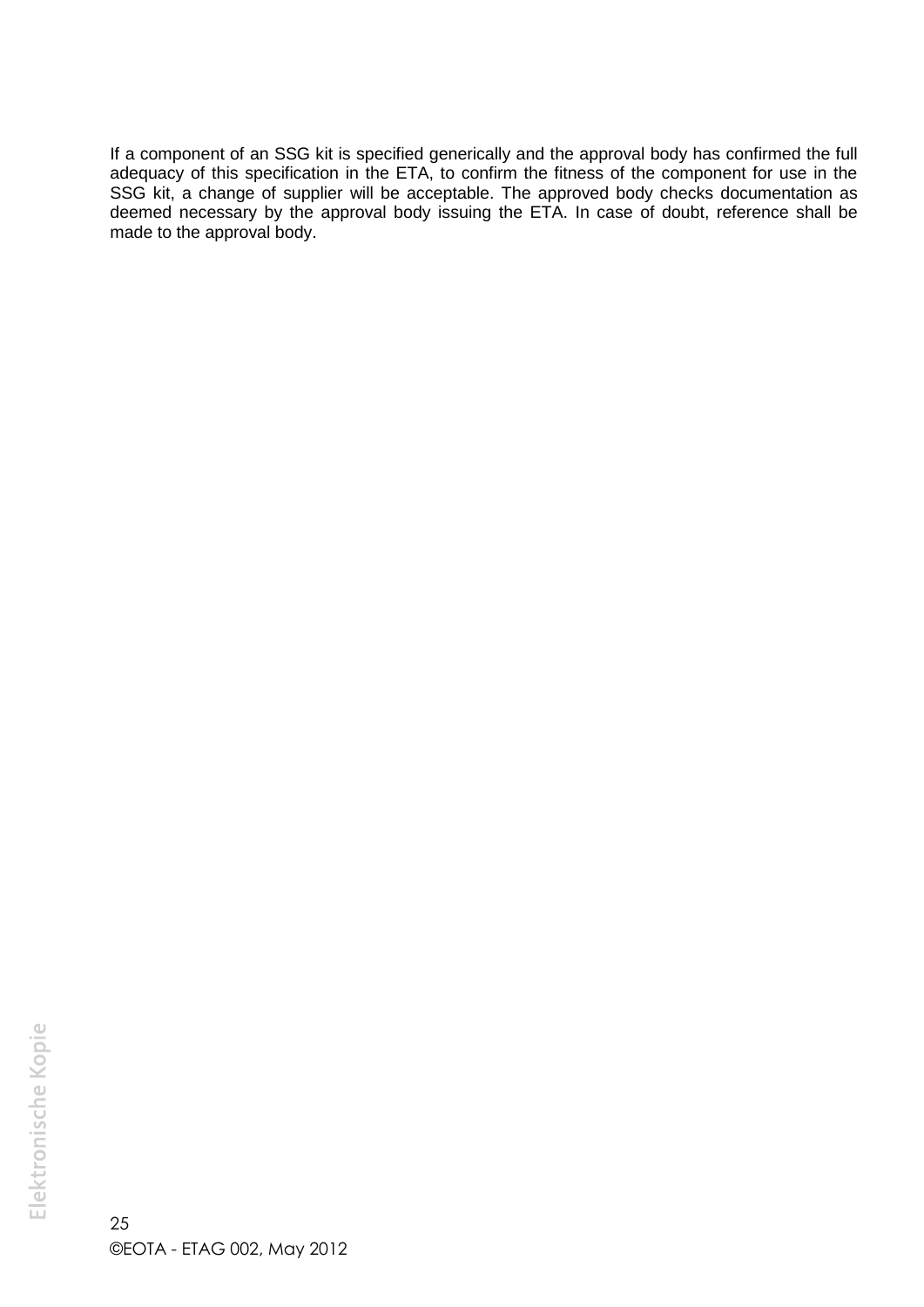# **5 Methods of verification**

#### **5.0 Preamble**

Chapter 5 refers to the verification methods used to determine the various performance aspects of the products in relation to the requirements for the works (calculations, tests, engineering knowledge, site experience, etc.).

The tests in this section are designed to identify the structural sealant, to examine the suitability of the structural adhesion surfaces and to verify the performance of the SSGK in relation to the Essential Requirements. There are limitations to the extent to which the latter aspect can be evaluated without knowledge of the design of particular buildings.

Table 3 lists the tests used to verify the performance of the kit components and the kit as a whole in relation to the Essential Requirements. Many of the tests are used to verify more than one aspect, or subdivision, of an Essential Requirement. Hence, it is not possible to list the methods of verification in the same order as the subdivisions of the Essential Requirements.

A number of tests make reference to non-CEN standards. When an appropriate CEN standard becomes available, it may replace the standard currently quoted and the relevant part of the Guideline.

The claimed levels of kit performance shall be declared to the approval body by the organisation (manufacturer or designer) responsible for putting the kit on the market. These claims then will be investigated by the approval body and a judgement made of the kit's adequacy.

If tests are to be conducted on a complete kit, the approval body shall ensure that sufficient tests are undertaken to fully examine the kit details as proposed by the applicant. This will depend on the complexity of the kit and the number of design options it supports. The tests, particularly those under ER4 (Safety in Use), take account of this possible complexity.

The fitness for use of the insulating glass units (IGU), whether or not the hermetic seal has a structural function, shall be demonstrated in accordance with

(+) 3 - EN 1279 Insulating glass units - Part 1: Generalities and dimensional tolerances.

The sealant used as the second barrier of the IGU shall be UV-resistant and chemically compatible with its environment (test clause 5.1.4.2.5). When this second barrier has a structural function, the sealant used is considered a structural sealant, and shall meet all the relevant requirements of Chapter 5 of this Guideline. Normally, the minimum thickness of the outer seal of a structural hermetic seal is 6 mm. All the test methods given relate to supported kits with the exception of the long-term creep test, which is an additional test relevant only to unsupported kits.

# **5.1 Verification methods related to the Essential Requirements**

5.1.1 ER1: Mechanical resistance and stability

This requirement is not relevant to an SSGK (see ER4: Safety in Use).

- 5.1.2 ER2: Safety in case of fire
- 5.1.2.1 Reaction to fire
- 5.1.2.1.1In the intended end-use conditions

Except where the reaction to fire performance of the SSGK may be known in accordance with other harmonised technical specifications, the SSGK and its components shall be tested, using the test methods relevant to the corresponding reaction to fire class, in order to be classified according to EN 13501-1.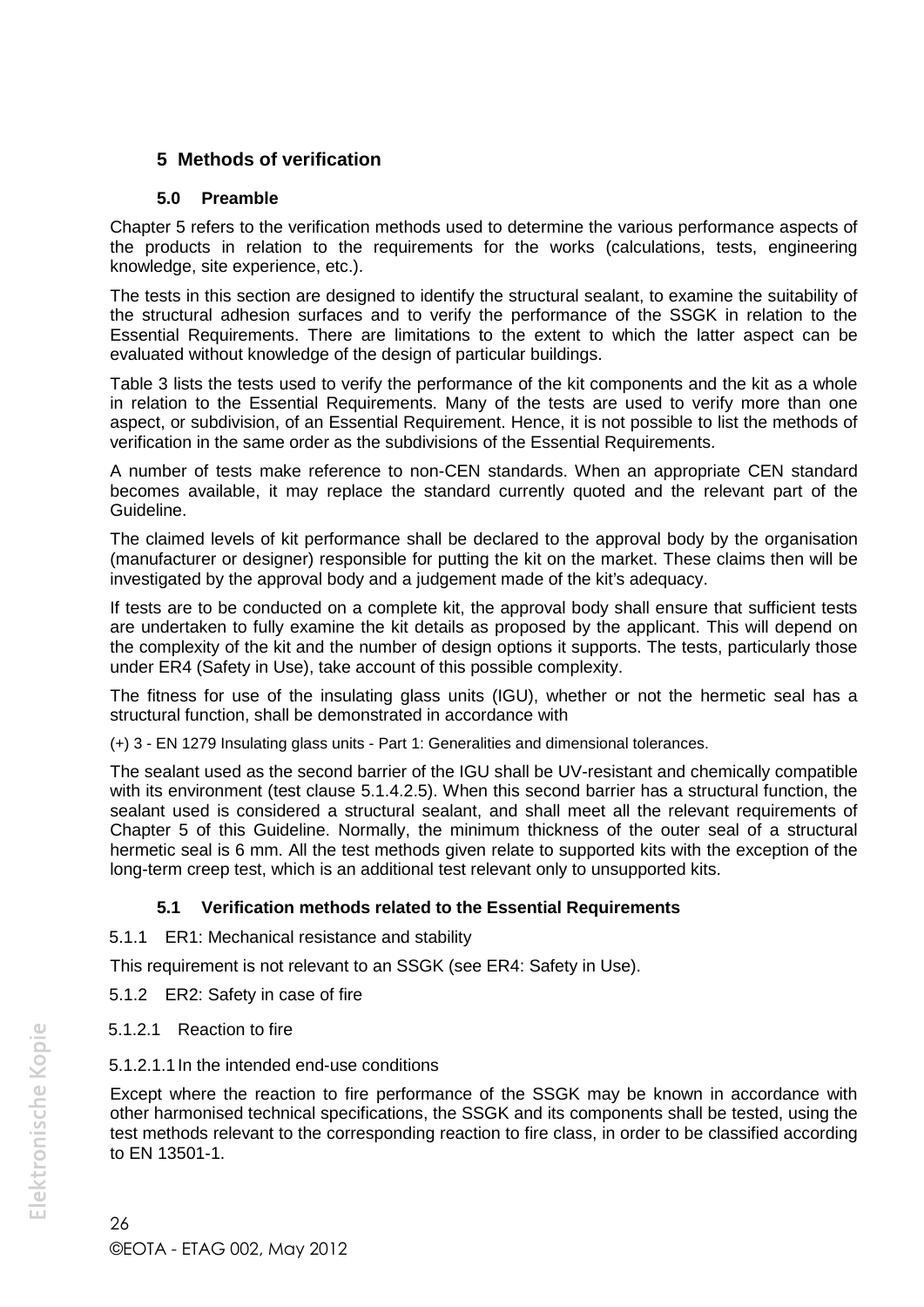(+) 4 EN 13501-1:2011 - Fire classification of construction products and building elements Part 1: Classification using data from reaction to fire tests

If all the components of the kit are class A1 without testing according to Decision 96/603/EEC as amended, the whole kit may be classified Class A1 without testing. If one or more of the components is classified according to a CWFT Decision, the whole kit may be classified into the lowest class of any component.

The potential contribution of a product to a fire depends not only on its intrinsic properties and the nature of the thermal attack, but also to a large extent on its end-use situation when incorporated in the works. Therefore, tests shall be conducted to simulate its end-use situation.

The reaction to fire classification and relevant testing shall be given for the entire kit.

For the time being, performing assessments according to the reaction to fire tests are judged sufficient in some countries for determining the SSGK's behaviour in fire; in Member States where regulatory requirements demand full-scale facade testing, such testing shall be performed according to national provisions (no European method currently existing). Such testing does not form part of the ETA assessment.

#### 5.1.2.1.2Fire from rear side

Asymmetrically composed SSGK elements may have to be tested and classified for fire from the rear side according to the provisions of EN 13501-1:2007. When tested in the SBI test rig (EN 13823), the test shall involve a free-hanging arrangement with the flame impingement on the rear side in accordance with EN 13823 (test arrangement without open joints between the SSGK elements on A1 or A2 substrate, so that the distance between the substrate and the SSGK elements amounts to at least 80 mm).

(+) 5 EN 13823:2010 - Reaction to fire tests for building products. Building products excluding floorings exposed to the thermal attack by a single burning item

#### 5.1.2.2 Fire resistance

The part of the works or assembled system in which the SSGK is intended to be incorporated shall be tested, using the test method relevant to the corresponding fire resistance class, in order to be classified according to EN 13501-2. Tests shall be conducted in accordance with EN 1364-3- or -4.

(+) 6 EN 13501-2:2007 - Fire classification of construction products and building elements Part 2: Classification using data from fire resistance tests, excluding ventilation services

(+) 7 EN 1364-3:2006 - Fire resistance tests for non-loadbearing elements. Curtain walling. Full configuration (complete assembly)

(+) 8 EN 1364-4:2007 - Fire resistance tests for non-loadbearing elements. Curtain walling. Part configuration

#### 5.1.2.3 External fire performance

The assembled SSGK, intended to be used as roofs or parts thereof, shall be tested in accordance with the appropriate test method in TS 1187:2012 for the corresponding external performance roof class for the Member State concerned, in order to be classified according to EN 13501-5.

(+) 9 TS 1187: 2012 - Test methods for external fire exposure to roofs

#### 5.1.2.4 Partial collapse in case of fire

See clause 5.1.4.10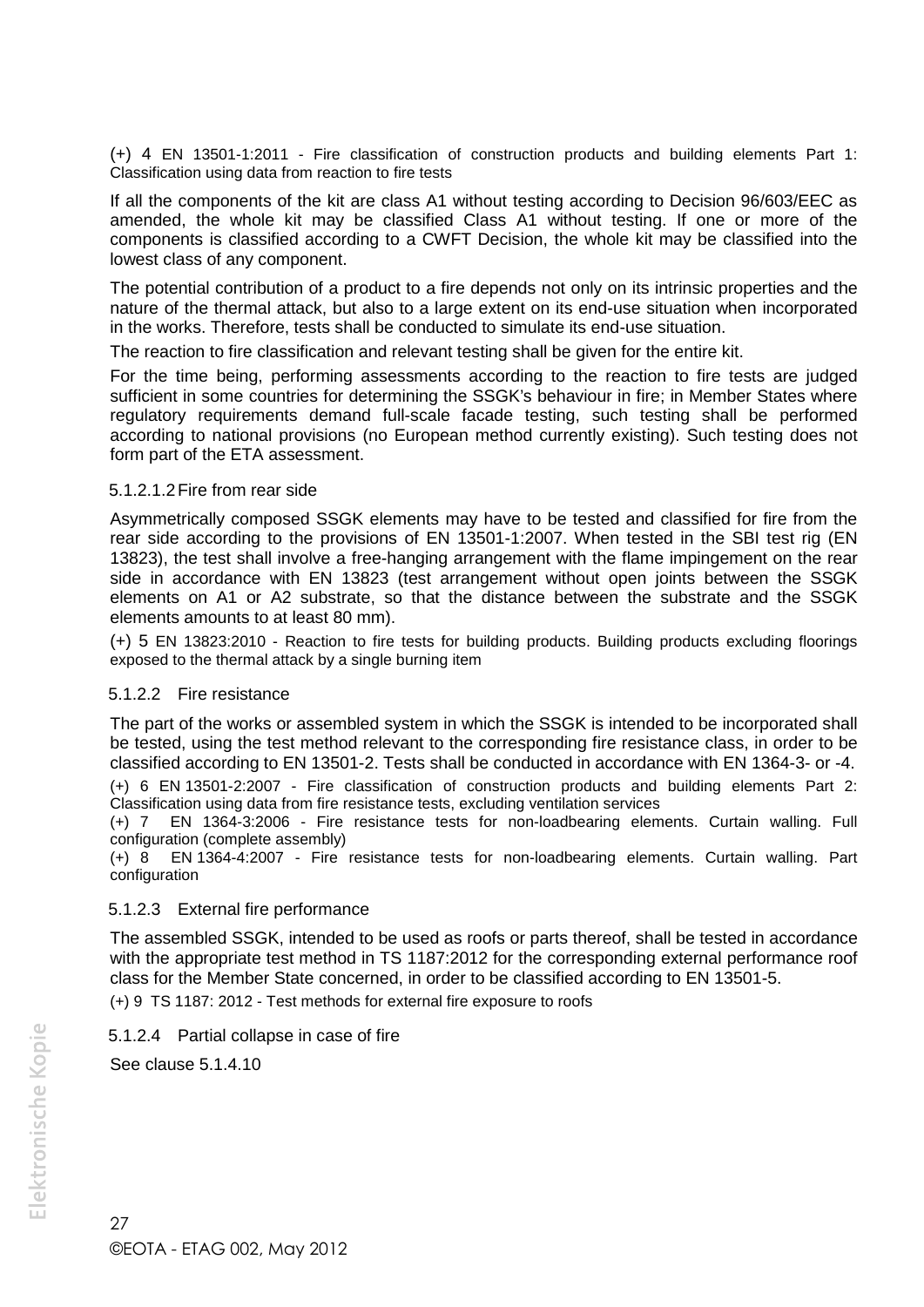Table 3 - Verification of performance

| Performance                                                                          | Reference (see Annex 3)          | term<br>(1)    | element<br>involved <sup>(2)</sup> |
|--------------------------------------------------------------------------------------|----------------------------------|----------------|------------------------------------|
| 5.1.1 Mechanical resistance and stability                                            |                                  |                | N/A                                |
| 5.1.2 Safety in case of fire                                                         |                                  |                |                                    |
| 5.1.2.1 Reaction to fire                                                             | EN 13501-1                       |                | Κ                                  |
| 5.1.2.2 Resistance to fire                                                           | EN 13501-2                       |                |                                    |
| 5.1.2.3 External fire performance                                                    | EN 13501-5                       |                |                                    |
| 5.1.2.4 Partial collapse in case of fire                                             | EN 13501-2                       |                |                                    |
| 5.1.3 Hygiene, health and the environment                                            |                                  |                |                                    |
| 5.1.3.1 Air/water performance of SSG elements (curtain walling)                      | EN 12153 / EN 1026               |                | K                                  |
| (Window)                                                                             | EN 12155 / EN 1027               |                |                                    |
| 5.1.3.2 Air quality and dangerous substances                                         | Check $EU$ + national reg. (e.g. |                |                                    |
|                                                                                      | EU database)                     |                |                                    |
| 5.1.3.3 Dampness                                                                     |                                  |                |                                    |
| 5.1.4 Safety in use                                                                  |                                  |                |                                    |
| 5.1.4.1 Initial Mechanical Strength                                                  |                                  |                |                                    |
| 5.1.4.1.1 Tension rupture and stiffness                                              | EN 28-339                        | ST             | S, G, SF                           |
| 5.1.4.1.2 Shear rupture                                                              | EN 28-339                        | ST             | S, G, SF                           |
| 5.1.4.2 Residual mechanical strength after artificial ageing                         |                                  |                |                                    |
| 5.1.4.2.1 Immersion in water at high temperature                                     | (4)                              | LТ             | S, G, SF                           |
| 5.1.4.2.2 Humidity and NaCl                                                          | <b>ISO 9227</b>                  | <b>ST</b>      | S, G, SF                           |
| 5.1.4.2.3 Humidity and $SO2$                                                         | ISO 3231                         | <b>ST</b>      | S, G, SF                           |
| 5.1.4.2.4 Facade cleaning products                                                   | <b>UEAtc SSGK</b>                | <b>ST</b>      | S, G, SF                           |
| 5.1.4.2.5 Effects of materials in contact                                            |                                  | LТ             | Κ                                  |
| 5.1.4.3 Mechanical devices                                                           |                                  |                |                                    |
| 5.1.4.3.1 Test of the mechanical self-weight support                                 |                                  | <b>ST</b>      | D                                  |
| 5.1.4.3.2 Test of the anchorage of the sealant support frame to the facade structure |                                  | <b>ST</b>      | D                                  |
| 5.1.4.3.3 Test of retaining devices                                                  |                                  | <b>ST</b>      | D                                  |
| 5.1.4.4 Tests of openable parts                                                      | EN 1191                          | $\blacksquare$ | Κ                                  |
|                                                                                      |                                  |                | S                                  |
| 5.1.4.5 Impact tests<br>5.1.4.6 Structural Sealant                                   | EN 13049 - EN 14019              |                |                                    |
|                                                                                      |                                  |                |                                    |
| 5.1.4.6.1 Gas inclusion                                                              | <b>UEAtc SSGK</b>                | LТ             | S                                  |
| 5.1.4.6.2 Elastic recovery                                                           | EN 27389                         | LT             | S                                  |
| 5.1.4.6.3 Shrinkage                                                                  | ISO 10563                        | <b>ST</b>      | S                                  |
| 5.1.4.6.4 Resistance to tearing                                                      | <b>UEAtc SSGK</b>                | <b>ST</b>      | S                                  |
| 5.1.4.6.5 Mechanical fatigue                                                         | <b>UEAtc SSGK</b>                | LT             | S                                  |
| 5.1.4.6.6 UV resistance                                                              | <b>EN ISO 527</b>                | <b>ST</b>      | S                                  |
| 5.1.4.6.7 Elastic modulus                                                            | EN ISO 527-3                     | LT             | $\mathbf S$                        |
| Creep under long term shear and cyclic tensile loading                               |                                  | LТ             | S                                  |
| 5.1.4.7 Method of calculating seal dimensions                                        |                                  | $\blacksquare$ | Κ                                  |
| 5.1.4.8 Sill height                                                                  |                                  | $\blacksquare$ | Κ                                  |
| Wind resistance test (Curtain walling / window)                                      | EN 12179 / EN 12211              | <b>ST</b>      | Κ                                  |
| 5.1.5 Protection against noise                                                       | EN ISO 140-3                     | <b>ST</b>      | Κ                                  |
| 5.1.6 Energy economy and heat retention                                              |                                  |                |                                    |
| 5.1.6.1 Thermal insulation                                                           | EN 12412-2 - EN ISO 10077-2      | ST             | Κ                                  |
| 5.1.6.2 Air permeability (Curtain walling / window)                                  | EN 12153 / EN 12207              | ST             | Κ                                  |
| 5.1.7 Durability aspects                                                             | $\overline{\phantom{a}}$         | $\sim$         | $\overline{a}$                     |
| 5.2 Verification methods related to the identification of the products               |                                  |                |                                    |
| 5.2.1 Structural sealant                                                             |                                  |                |                                    |
| 5.2.1.1 Specific mass                                                                | ISO 1183-1                       | ST             | S                                  |
| 5.2.1.2 Hardness                                                                     | <b>ISO 868</b>                   | <b>ST</b>      | S                                  |
| 5.2.1.3 Thermogravimetric analysis                                                   | ISO 7111                         | ST             | S                                  |
| 5.2.1.4 Colour                                                                       | ISO 4660/ISO 7724-1 to -3        | ST             | S                                  |
| 5.2.2 Anodised aluminium structural adhesion surface                                 |                                  |                |                                    |
| 5.2.2.1 Aluminium alloy                                                              | EN 573-3                         | $\blacksquare$ |                                    |
| 5.2.2.2 Characteristics of the anodising                                             |                                  |                |                                    |
| 5.2.2.2.1 Measuring thickness                                                        | EN ISO 2360/ISO1463/EN           | ST             | SF                                 |
|                                                                                      | 12373-2-3                        |                |                                    |
|                                                                                      |                                  |                |                                    |
| 5.2.2.2.2 Sealing test                                                               | EN 12373-4-5-6                   | ST             | SF                                 |
| 5.2.2.3 Description of the process                                                   |                                  |                |                                    |
| 5.2.2.3.1 Scouring                                                                   |                                  |                | SF                                 |
| 5.2.2.3.2 Anodising                                                                  |                                  |                | <b>SF</b>                          |
| 5.2.2.3.3 Sealing the anodised layer                                                 |                                  |                | SF                                 |
| 5.2.3 Glass and coated glass                                                         | EN 1096-1, -2, -4 and ETAG       |                | G                                  |
|                                                                                      | 002                              |                |                                    |
| 5.2.4 Stainless steel structural adhesion surface                                    | EN 10088-1 to 3                  |                | <b>SF</b>                          |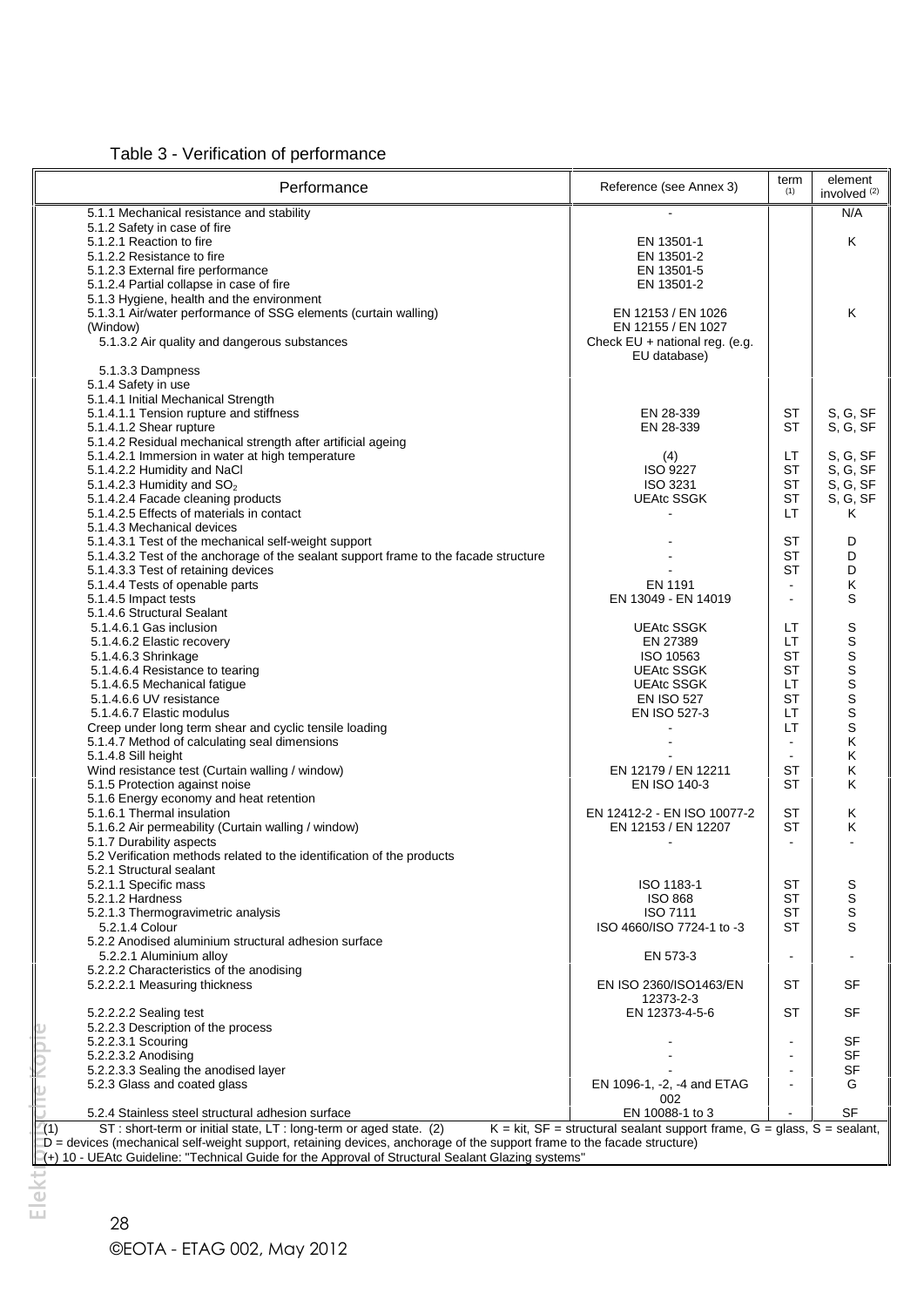#### 5.1.3 ER3: Hygiene, health and the environment

5.1.3.1 Performance with respect to air permeability, watertightness, wind resistance

The assessment of air permeability and watertightness may require the application of wind load to the sample as a conditioning process; therefore, the wind load test procedure is included here for convenience. The structural effects of wind loading are relevant to ER4 (Safety in use) and reference to deflection under load is to be included in the ETA.

The purpose of these tests is to determine, by using the components of the defined SSGK, whether it is possible to build a facade fit for purpose with respect to air permeability, watertightness and wind resistance. Exceptionally, kits may be offered for use only where air permeability and watertightness are not claimed (building entrances, covered gangways, etc.). In such cases, tests need not be conducted.

#### 5.1.3.1.1Test assembly

The test assembly shall be fully representative of the kit. For example, it shall include an opening light where these are supported by the kit and be designed so that at least one of the elements has the largest surface area for which the drainage arrangements are designed. Tests of a number of separate assemblies or modifications to the original assembly may be necessary in order to include all the declared options, such as inside corners, outside corners and areas of non-vertical glazing. If the use of single – or double – glazing is permissible and the weather sealing details vary as a result, these options shall also be tested.

The supporting structure shall be designed by conventional calculation not to exceed the maximum deflection allowable for the kit at the maximum envisaged wind load.

The sample shown in Figure 5 is only an example of the possible configurations.



# Figure 5 - Example of test assembly

5.1.3.1.2Air permeability

As a function of the SSGK, which may have the function of a window or curtain walling, this test shall be conducted in accordance with

(+) 11 - EN 12153:2000 — Curtain walling — Air permeability — Test method or

(+) 12 - EN 1026:2000 - Windows and door – Air permeability – Test method

#### 5.1.3.1.3Watertightness under static pressure

As a function of the SSGK, which may have the function of a window or curtain walling, this test is to be conducted in accordance with

(+) 13 - EN 12155:2000 - Curtain walling — Watertightness — Laboratory test under static pressure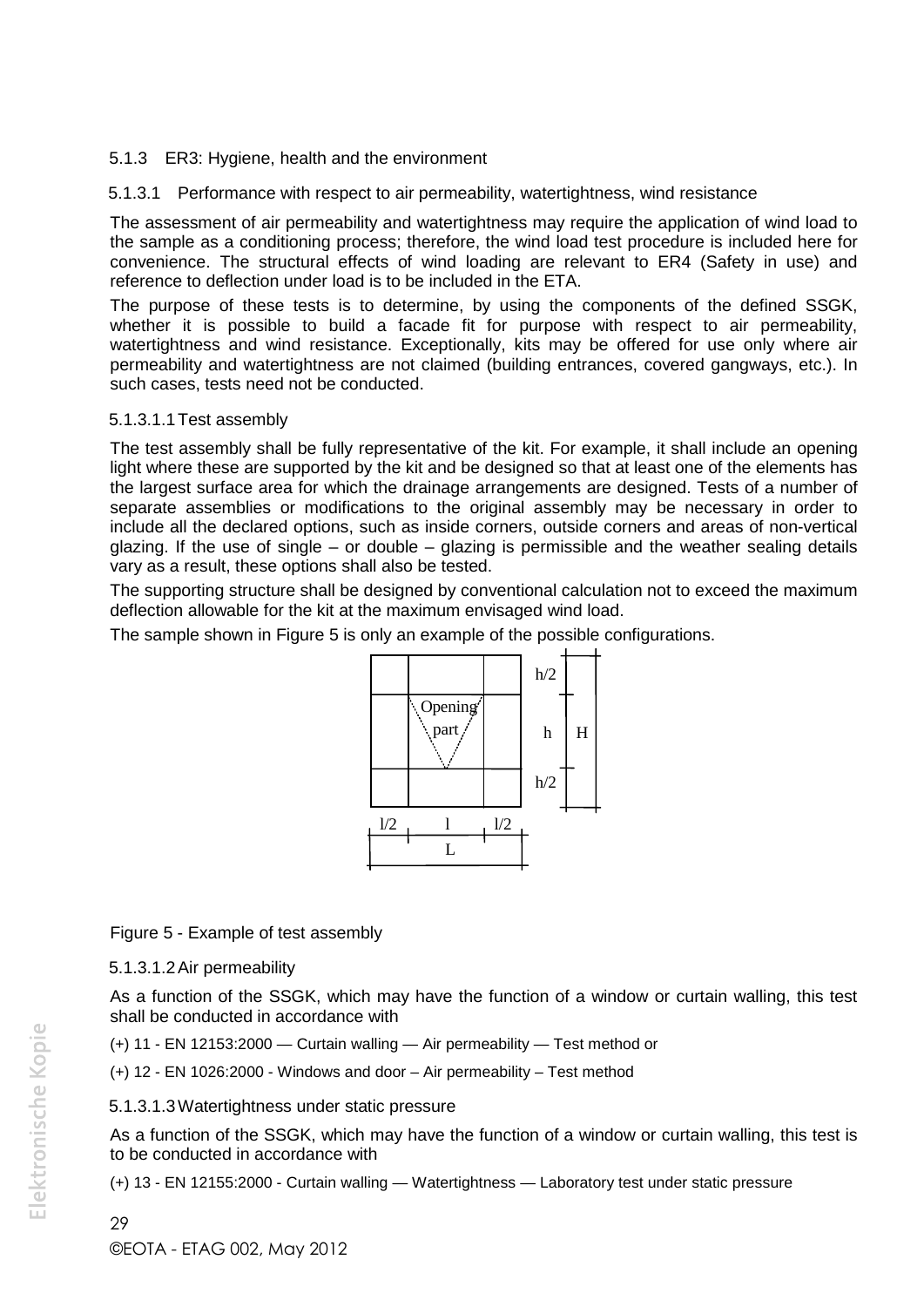or

(+) 14 - EN 1027:2000- Windows and door – Watertightness – Test method

#### 5.1.3.1.4Air, wind, water tests – testing sequences

If the windows standards are being used, no testing sequence is established by the EN standards. The testing sequence given in annex 4 shall then be adopted.

If the curtain walling standards are used, the testing sequence for different performance with respect to air, wind and water is given in - § 5.2.EN 13830

(+) 15 - EN 13830:2003 Curtain walling - Product standard

5.1.3.2 Content and/or release of dangerous substances

The applicant shall

- submit the chemical constitution and composition of the *[product and/or constituents of the product]* to the Approval Body which will observe strict rules of confidentiality; or
- submit a written declaration to the Approval Body stating whether or not and in which concentration the *[product and/or constituents of the product]* contains substances which have to be classified as dangerous according to Directive 67/548/EEC and Regulation (EC) No *1272/2008* and listed in the "Indicative list on dangerous substances" of the EGDS taking into account the installation conditions of the construction product and the release scenarios resulting from there.

The use of recycled materials shall always be indicated, because this could lead to the implementation of further assessment and verification methods.

The information concerning the presence of dangerous substances listed in Council Directive 67/548/EEC and Regulation (EC) No *1272/2008* regulated at European level and listed in the "Indicative list on dangerous substances" of the EGDS and/or of other dangerous substances, shall be circulated as part of the evaluation report by the issuing Approval Body to the other Approval Bodies, under strict conditions of confidentiality.

The product and/or constituents of the product listed in the EOTA TR 034: "General Checklist for ETAGs/CUAPs/ETAs -Content and/or release of dangerous substances in products/kits", which have to be considered will be verified by the given methods taking into account the installation conditions of the construction product and the release scenarios resulting from there. Regulations related to placing the product on the market may also need to be taken into account.

Regarding the release scenarios referred to in the EOTA TR 034, the following use categories have to be considered:

- Category S/W1: Product with direct contact to soil-, ground- and surface water
- Category S/W2: Product with no direct contact to but possible impact on soil-, ground- and surface water
- Category S/W3: Product with no contact to and no impact on soil-, ground- and surface water
- Category S/W1 is applicable for products which are in contact with soil or water in a way that dangerous substances could be released directly out of the product.
- Category S/W2 is applicable for products which can be leached by rain (e.g. external claddings) and could release dangerous substances which can have impact on soil and water.
- Category S/W3 is applicable for products which are completely covered with tight products capable of avoiding any kind of migration of dangerous substances to soil or water.

Note: Content restrictions have to be considered in all cases.

#### 5.1.4 ER4: Safety in use

General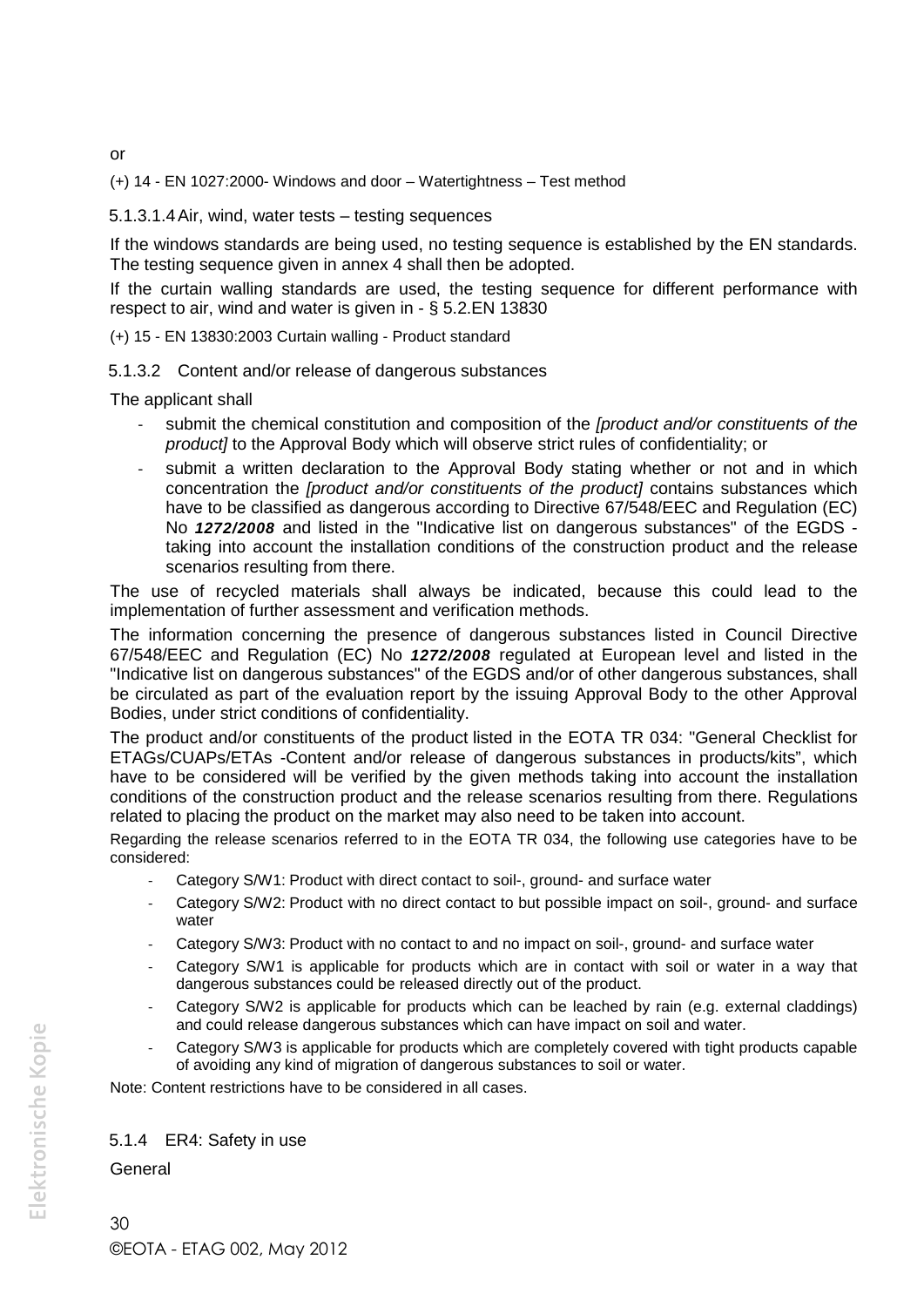To study the combination of the structural sealant with the bonding surfaces, a number of mechanical properties and the effects of potentially degrading agents need to be known. The following tests are used to determine these properties.

Reminder: Unless otherwise specified elsewhere in this Guideline, the tests given in clause 5.1.4 are only intended for silicone sealant and structural seal adhesion surfaces of glass (uncoated or with an inorganic coating), and anodised aluminium or stainless steel.

Test pieces for mechanical performance

The test pieces are to be assembled by the manufacturer or in accordance with the manufacturer's instructions with the same material specifications used in the kit, i.e. the structural sealant, the glass and the metal substrate as well as the surface preparation products (cleaning product, primer, etc.) and treatment of surface (anodising, glass coating, etc.).

The relevant reference paragraph of this document, the groups of test pieces for tensile testing, those for shear testing and the type of test pieces that need to be used, are given in Table 4.

| Paragraph<br>reference | Tensile test                                | Shear test                 | Test pieces illustrated |
|------------------------|---------------------------------------------|----------------------------|-------------------------|
|                        | Initial mechanical stress                   |                            |                         |
| 5.1.4.1                | group 1, 20 test pieces                     | group 2, 20 test<br>pieces | Figure 6                |
|                        | Artificial ageing or conditioning           |                            |                         |
| 5.1.4.2.1              | group 1, 10 test pieces                     |                            | Figure 6                |
| 5.1.4.2.2              | group 1, 10 test pieces                     |                            | Figure 6                |
| 5.1.4.2.3              | group 1, 10 test pieces                     |                            | Figure 6                |
| 5.1.4.2.4              | group 1, 10 test pieces                     |                            | Figure 6                |
| 5.1.4.2.5a             | $5 + 2$ test pieces or $10 + 2$ test pieces |                            | Figure 10               |
| 5.1.4.2.5 b            | 5 test pieces                               |                            | Figure 11               |

Table 4 - Type and number of test pieces



Figure 6 - Dimensions of test pieces

The substrate shall be sufficiently stiff to avoid bending.

For the tests mentioned in ETAG 002 Table 4, the sample described in EN 28339 Figure 2 can be used as well as the one described in ETAG 002 Figure 6.

Table 5 - Dimensions of test pieces

31

©EOTA - ETAG 002, May 2012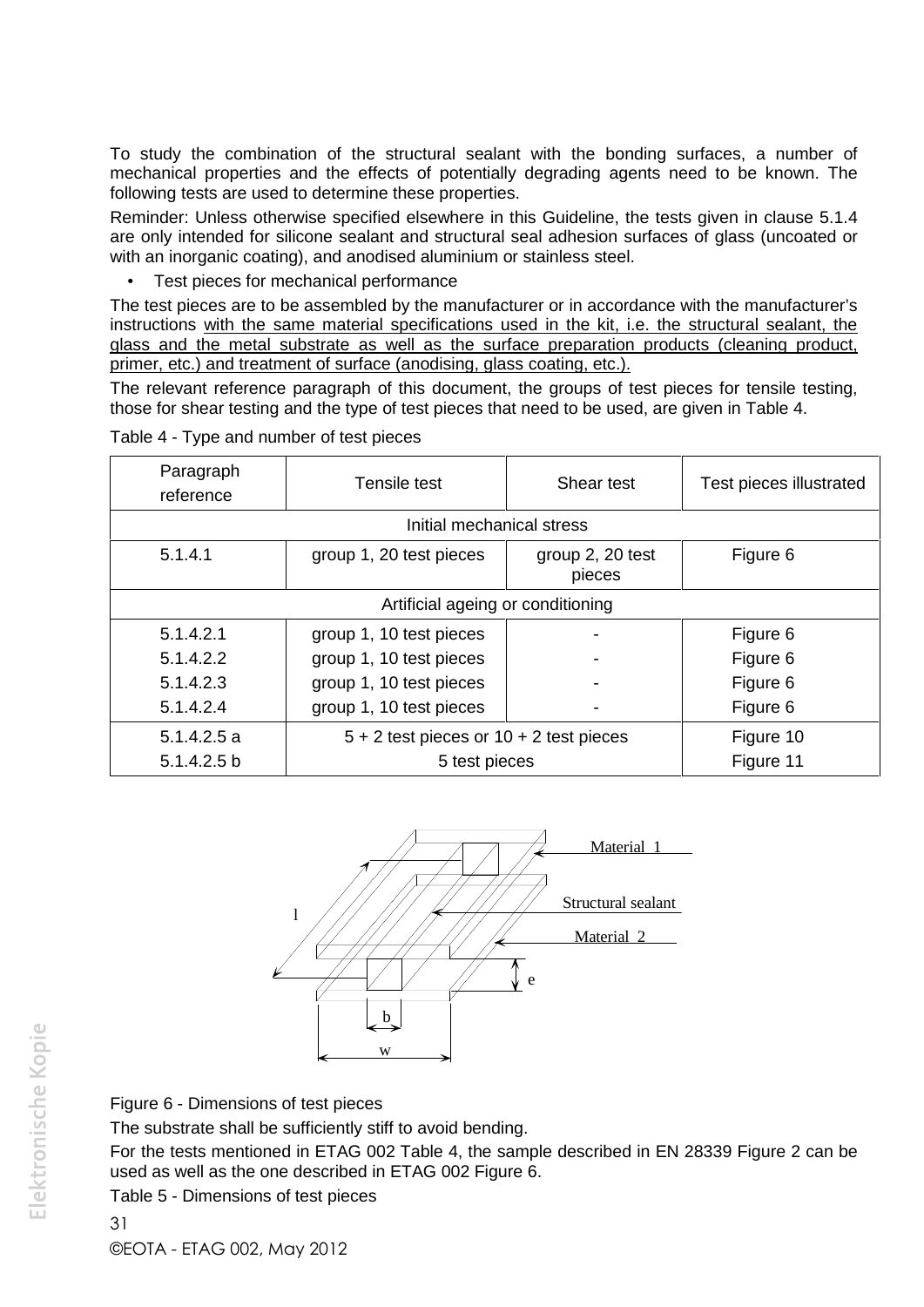| Dimensions and<br>tolerances (mm) |
|-----------------------------------|
| $12 \pm 1$                        |
| $12 + 1$                          |
| $50 \pm 2$                        |
| $40 \pm 10$                       |
|                                   |

(+) 16 EN 28339:1991 - Building construction. Jointing products. Sealants. Determination of tensile properties

Special care shall be taken to produce symmetrical test pieces.

If the test is conducted on the actual profile of the kit, tension shall be applied without bending the profile.

The clamps of the apparatus for tensile testing shall move in pure axial translation.

All the test samples are conditioned initially for 28 days after manufacture at a temperature of (23  $\pm$ 2)°C and at (50  $\pm$  5)% relative humidity. Unless otherwise stated, these shall also be the ambient conditions during testing.

The breaking stress of each sample shall be calculated using each breaking force and the measured dimensions of this sample. These values are then used to determine the mean value of  $X_{mean}$  and  $R_{u,5}$ .

#### 5.1.4.1 Initial mechanical strength

After initial conditioning, the test pieces shall be subjected to tensile tests as shown in Figure 7 and shear tests as shown in Figure 8.

#### 5.1.4.1.1Tension, rupture

The aim of this test is to evaluate the resistance of the structural sealant to the tensile forces acting on the joints.

After initial conditioning, the test specimens shall be further conditioned for  $(24 \pm 4)$  hours as follows:

- $\bullet$  5 test specimens conditioned at 20 $^{\circ}$ C<sup>(1)</sup>
- $\bullet$  10 test specimens conditioned at + 23 $^{\circ}$ C
- test specimens conditioned at  $+80^{\circ}$ C.

 $(1)$  This temperature can be -40°C for European Nordic countries if required by the Applicant (see clause 2.2) and then subjected to tension until failure in accordance with Figure 7.



Figure 7 - Sample for tensile test - tension speed: 5 mm/min **Where** 

F: tensile force

32 ©EOTA - ETAG 002, May 2012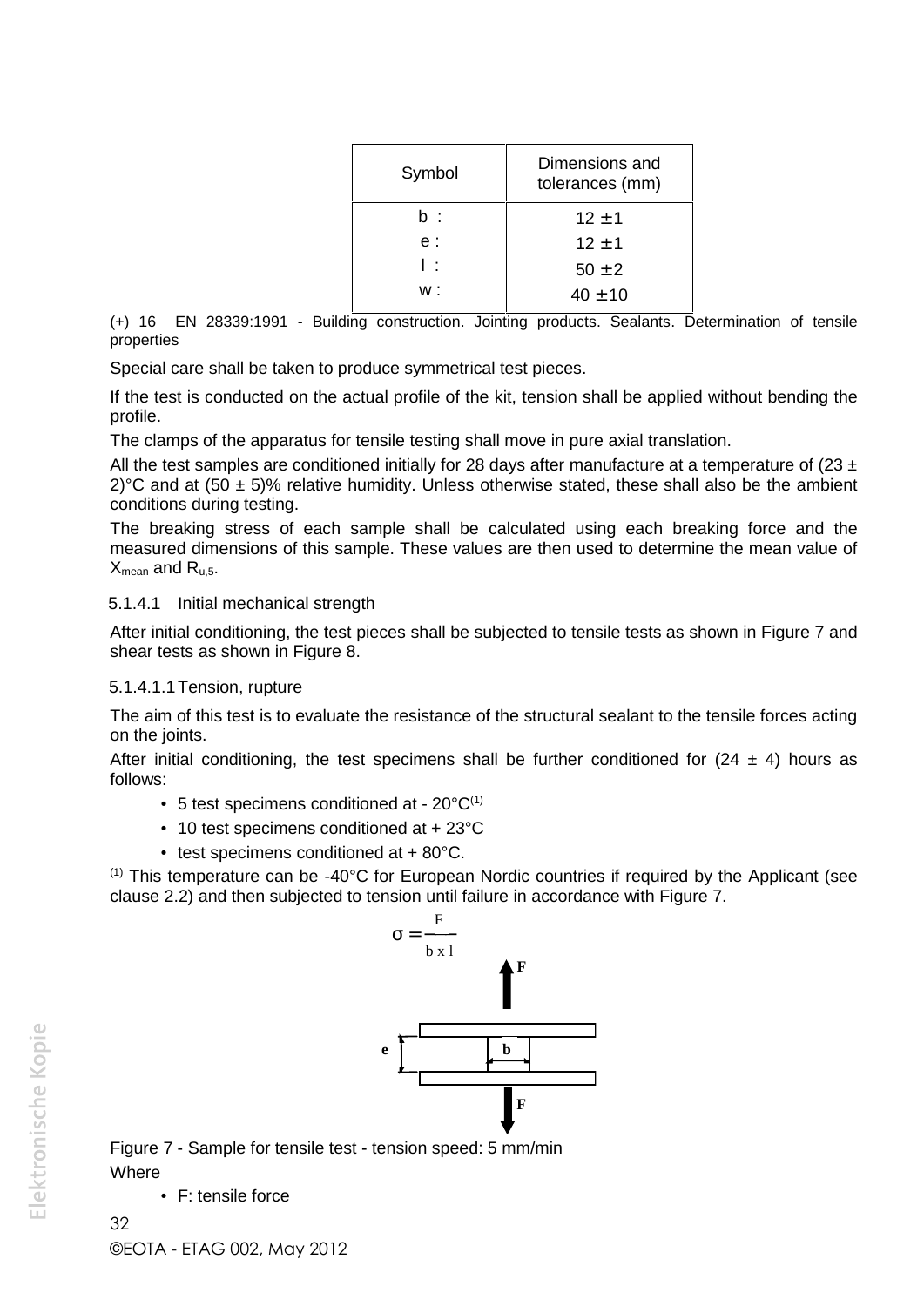- σ: Tensile stress
- b and l are respectively the width and the length of the sealant section From the stress-at-elongation graph recorded, the following shall be noted:
- The type of failure whether cohesive or adhesive;
- $\bullet$  Stress at elongations of 5, 10, 15, 20 and 25%;
- The stress and elongation at rupture, only for test specimens conditioned at + 23°C.

#### 5.1.4.1.2Shear, rupture

The aim of this test is to evaluate the inherent resistance of structural sealants to the shear forces acting on the joints.

After initial conditioning, the test specimens shall be further conditioned for  $(24 \pm 4)$  hours as follows:

- $\bullet$  5 test specimens conditioned at 20 $^{\circ}$ C<sup>(1)</sup>
- 10 test specimens conditioned at + 23°C
- 5 test specimens conditioned at + 80°C.

(1) This temperature can be -40°C for European Nordic countries if required by the Applicant (see clause 2.2) and then are subjected to a shear test to rupture in accordance with Figure 8.

The test is conducted at a speed of 5 mm/min.

From the stress-at-elongation graph recorded, the following shall be noted:

- The type of rupture whether cohesive or adhesive
- Stress at relative displacement to thickness of the substrate (d) of 5, 10, 15, 20 and 25% and at rupture for test specimens conditioned at +23°C.



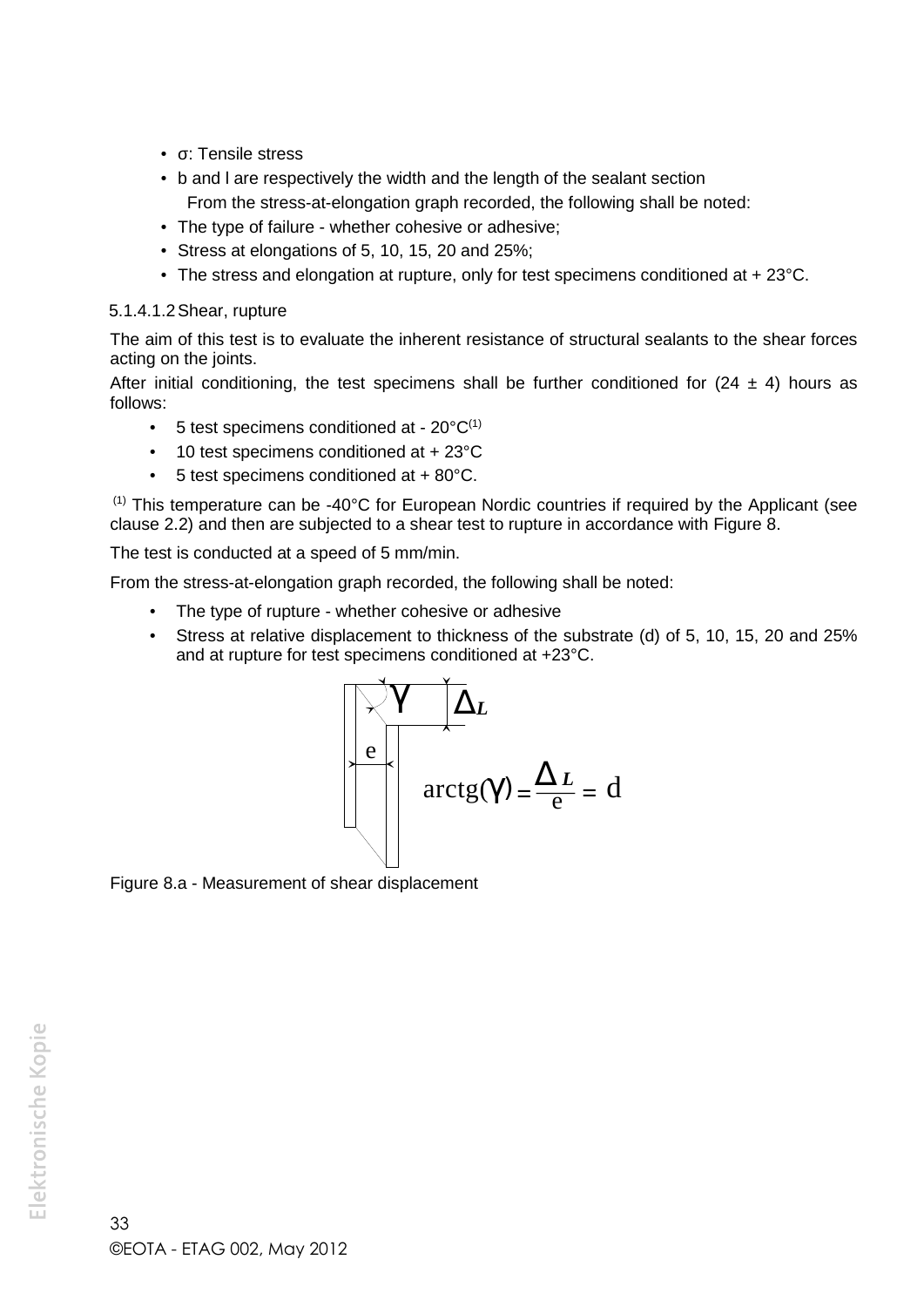

Figure 8.b - Sample for shear test - Shear speed 5 mm/min

5.1.4.2 Residual mechanical strength after artificial ageing

5.1.4.2.1Immersion in water at high temperature with or without solar radiation (see also clause 5.1.4.6.6)

The aim of this test is to examine the effect of artificial ageing on the residual mechanical strength of the structural sealant. A direct correlation between natural solar ageing and accelerated UV ageing has not been fully established at present.

#### Materials and equipment

Supports of glass and metal, for the preparation of test specimens and reference specimens with dimensions as described in Figure 6 and Table 5.

Spacers for the preparation of the specimens, with dimensions 12 mm  $x$  12 mm  $x$ 12.5 mm, with anti-adherent surface.

If spacers are made of material to which the sealant adheres, their surfaces shall be made anti-adherent, e.g. by applying a thin wax coating.

Anti-adherent substrate, for the preparation of test specimens, e.g. polytetrafluorethylene (PTFE) film or vellum paper, preferably according to the advice of the sealant manufacturer.

Water container with heating device for immersing the test specimens, capable of maintaining a water temperature of  $(45 \pm 1)$ °C, and a constant level of water

- Artificial light source with a spectral distribution characterised as follows:
- o Type of lamp: Xenon (ISO 4892-2) or equivalent
- (+) 17 ISO 4892-2:1994 Methods of exposure to laboratory light sources Part 2 Xenon-arc source
	- $\circ$  Power: (60  $\pm$  5) W/m<sup>2</sup> measured at the level of the sample, and between 300 and 400 nm
	- o Total energy of the lamp: 500 to 600 watts
	- o Black panel thermometer with a blackened absorbing metal plate that approximates the absorption characteristics of a "black body". The plate shall be at least 1 mm thick and of a size to fit the test specimen holders. The temperature of the metal plate is measured by a suitable thermometer or thermocouple with good thermal contact. For measuring the test temperature, it shall be mounted in a test specimen holder with the blackened side of the metal plate facing the artificial light source.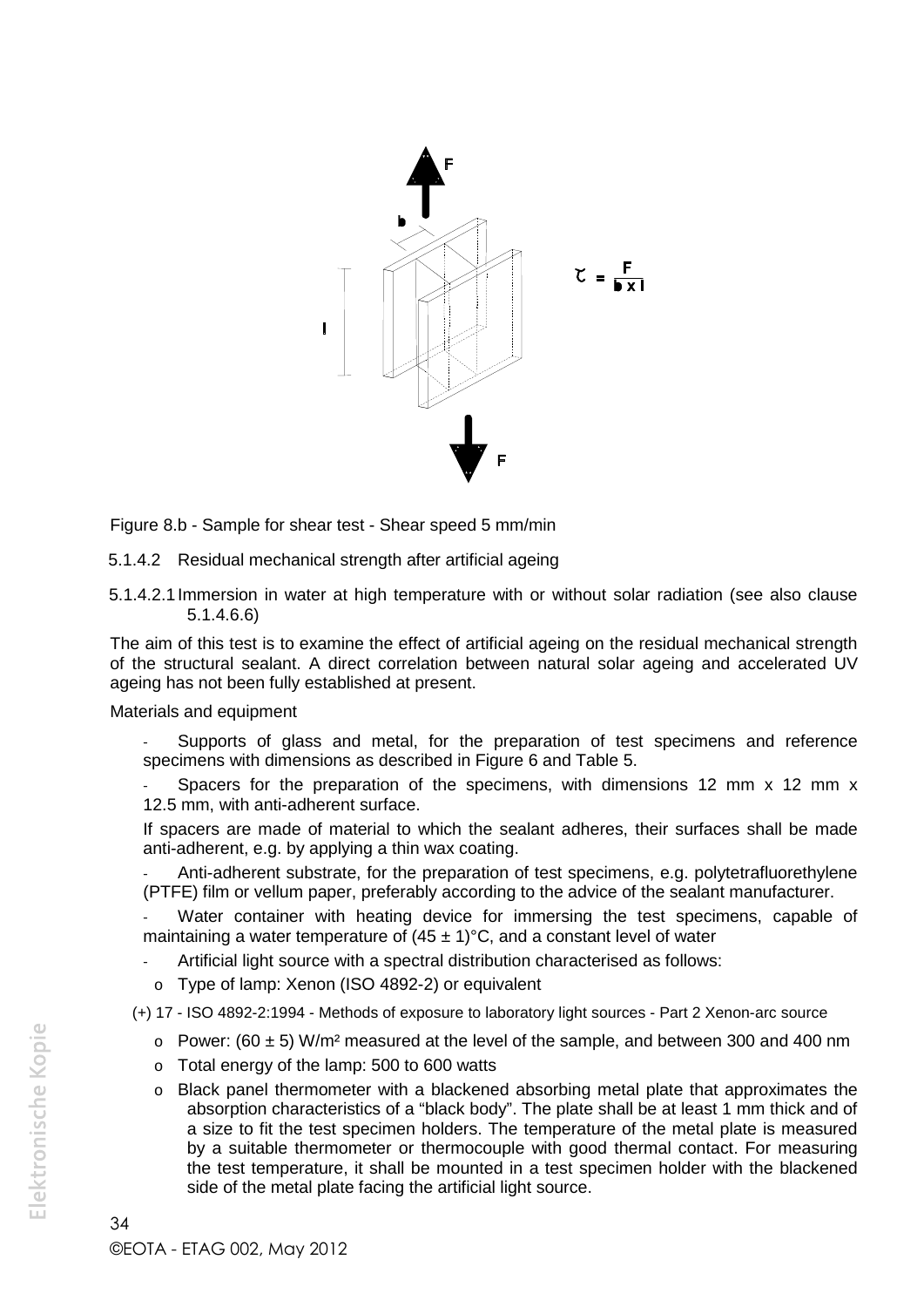- Readings shall only be taken after sufficient time has elapsed for the temperature to become steady. The temperature shall be controlled by adjusting the air exchange rate.
- Note Temperature control may be achieved by means of a thermostat, the sensor of which is placed in the climate chamber.
- Test machine with recording device, capable of extending the test specimens at a rate of 5 to 6 mm/min.

#### **Test procedure**

The test specimen shall be stored for 21 days in demineralised water (resistivity 1 to 10 M $\Omega$ ) of  $(45 \pm 1)$ °C

*For glass substrates*, the test procedure combines immersion in water at high temperature with solar radiation.

(see Figure 6, with material 1 a glass product and material 2 a metallic product)



Figure 8.c - Position of samples with glass substrate

*For metallic substrates,* the test procedure involves full immersion in water at high temperature without solar radiation.

(see Figure 6, with material 1 a metallic product and material 2 a metallic product)

The test pieces are fully immersed (at least 20 mm under water level) in demineralised (resistivity 1 to 10 M $\Omega$ ) hot water, temperature (45 ± 1)°C.



Figure 8.d - Position of samples with metallic substrates

For both substrate combinations, the procedure is as follows:

After 21 days ((504  $\pm$  4) hours) of conditioning, five test pieces are to be removed from the chamber and conditioned for 24  $\pm$  4 hours at a temperature of (23  $\pm$  3)°C and (50  $\pm$  5)% relative humidity.

The test pieces are then to be subjected to a tensile test in accordance with clause 5.1.4.1.1.

After a further 21 days ((504  $\pm$  4) hours), the five remaining test samples are to be removed from the chamber and subjected to the same tensile test after the same conditioning.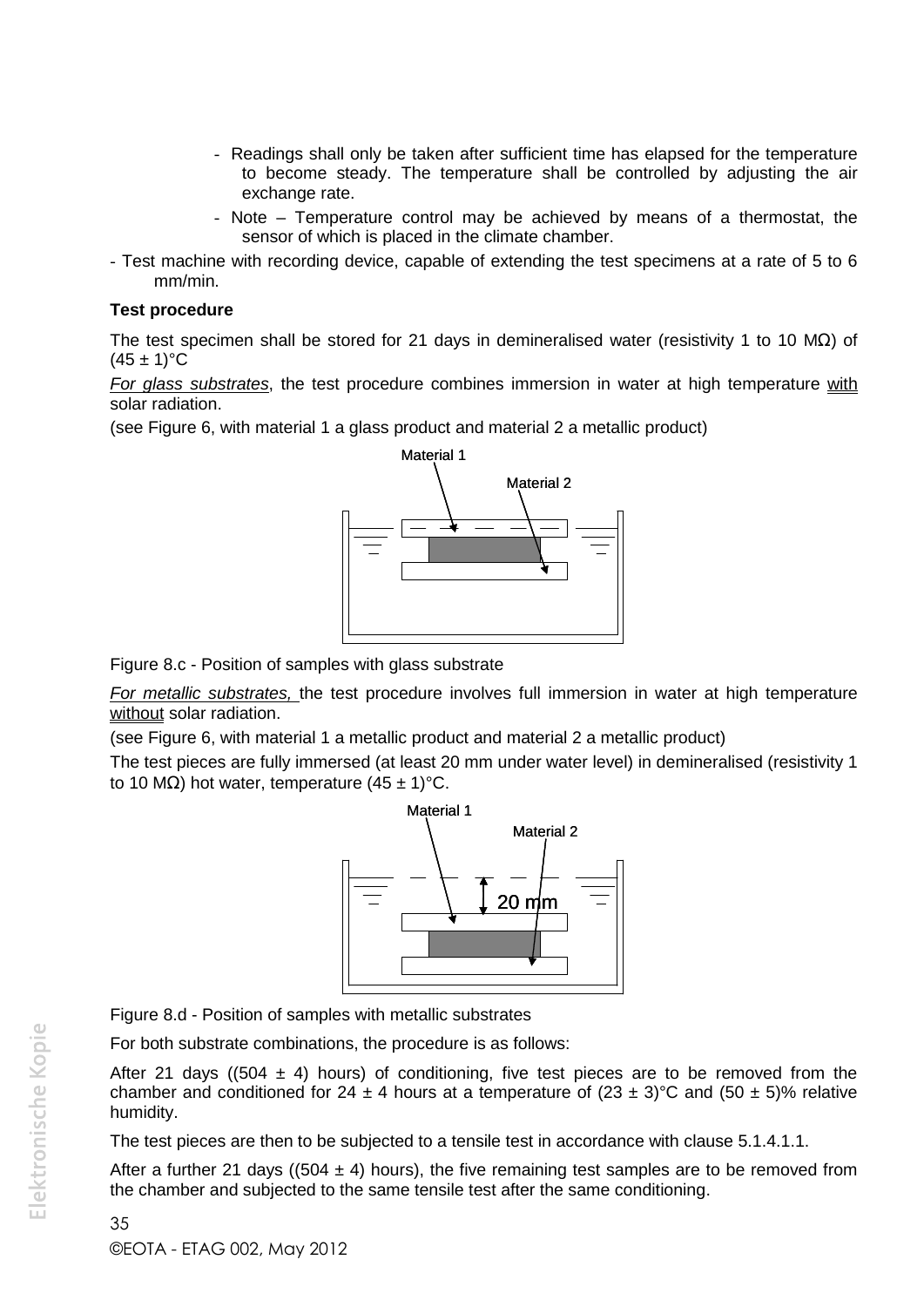The test results shall include:

- The date and time the test started
- The temperature, relative humidity and period of initial conditioning

During immersion in water:

- A record of the water temperature
- A record of the temperature at the interface of the control samples
- Water conductance values, noting the date and time of measurement.

After removal from the water:

- The dates and times the samples were removed
- A record of the temperature, relative humidity and conditioning period after immersion in water
- The date, time, temperature and relative humidity during the tensile test
- The stress/strain curve

#### 5.1.4.2.2Humidity and NaCl atmosphere

The conditioning shall be carried out in accordance with ISO 9227 - atmosphere NSS maintained for 480 hours for uncoated glass, glass coated on face 4 (see Figure 9) and other substrates, and for 240 hours for glass coated on faces 2 and 3.

(+) 18 - ISO 9227:1990 - Corrosion test in artificial atmosphere - Salt spray test

The test pieces are placed on PVC trays. The test pieces are to be rotated every 24 hours to expose each longitudinal cut edge in turn.

After conditioning, the test pieces shall be conditioned for a further  $(24 \pm 4)$  hours at a temperature of  $(23 \pm 2)$ °C and  $(50 \pm 5)$ % relative humidity. They shall then to be subjected to tensile tests in accordance with clause 5.1.4.1.

#### 5.1.4.2.3 Humidity and SO<sub>2</sub> atmosphere

The 10 test pieces shall be conditioned in accordance with ISO 3231.

(+) 19 - ISO 3231:1993 - Determination of resistance to humid atmospheres containing sulphur dioxide

Corrosion test in artificial atmosphere - Salt spray test

- $\bullet$  Atmosphere 0.20 litres of  $SO<sub>2</sub>$
- 20 cycles for uncoated glass, glass coated on face 4 (see Figure 9) and other supports
- 10 cycles for glass coated on faces 2 and 3.

After conditioning, the test pieces shall be removed from the chamber and further conditioned for (24  $\pm$  4) hours at a temperature of (23  $\pm$  2)°C and (50  $\pm$  5)% relative humidity.

Then they shall be subjected to tensile tests in accordance with clause 5.1.4.1.1.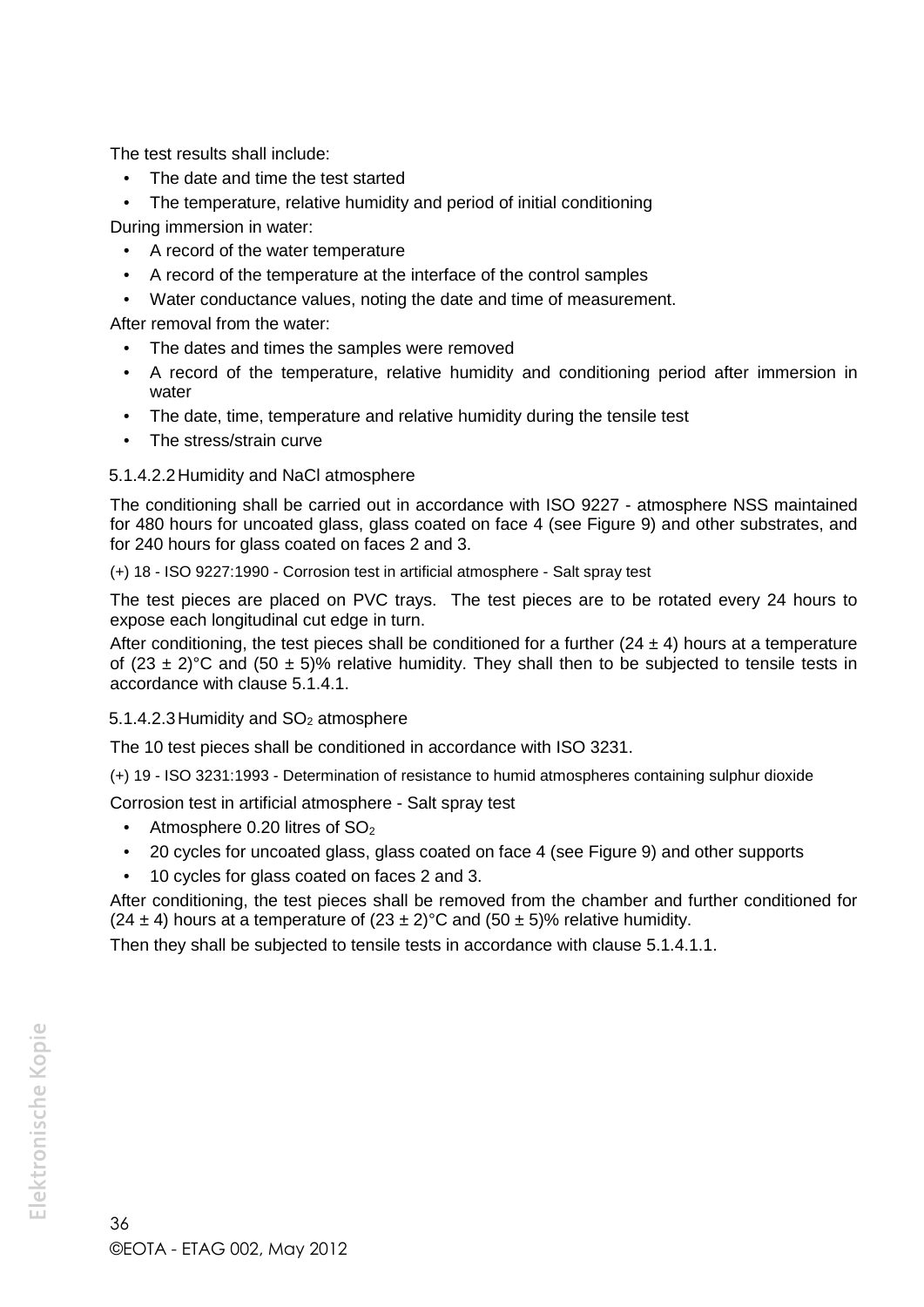

Figure 9 - Numbering of insulating unit faces

5.1.4.2.4Facade cleaning products

The aim of this test is to assess the effect of cleaning products on the structural bond.

The test pieces shall be immersed for 21 days in the cleaning product(s) (as used in practice) and stored at a temperature of  $(45 \pm 2)$ °C. The products shall be those recommended by the facade supplier.

After conditioning, the test pieces shall be removed from the cleaning products and further conditioned to the conditioned for the conditioned for the conditioned for the conditioned for the conditioned

(24  $\pm$  4) hours at a temperature of (23  $\pm$  2)°C and (50  $\pm$  5)% relative humidity. They shall then to be subjected to tensile tests in accordance with clause 5.1.4.1.1

## 5.1.4.2.5Effects of materials in contact

The stability of an SSGK can be affected by incompatibility between the structural sealant and other materials, which may be indicated by discoloration of one of the materials. The following test is designed to investigate this interaction.

It is vital for the test pieces to be prepared with all the material specifications used in the kit, such as structural sealant, weather sealant, spacer materials, aluminium and glazing, as well as manufacturing materials, such as preparatory and cleaning products.

Two test methods are proposed to verify compatibility. It is for the approval body to decide the most appropriate, taking into consideration the risk of UV exposure in service. It may be necessary in some cases to conduct both tests.

## *a) Method without UV*

Seven test pieces shall be produced as shown in Figure 10 and conditioned at a temperature of  $(60 \pm 2)$ °C and  $(95 \pm 5)$ % relative humidity, five for 28 days and the remaining two for 56 days.

Special care shall be taken to produce symmetrical test pieces. The sequence of operations when producing the samples shall reproduce that used in practice.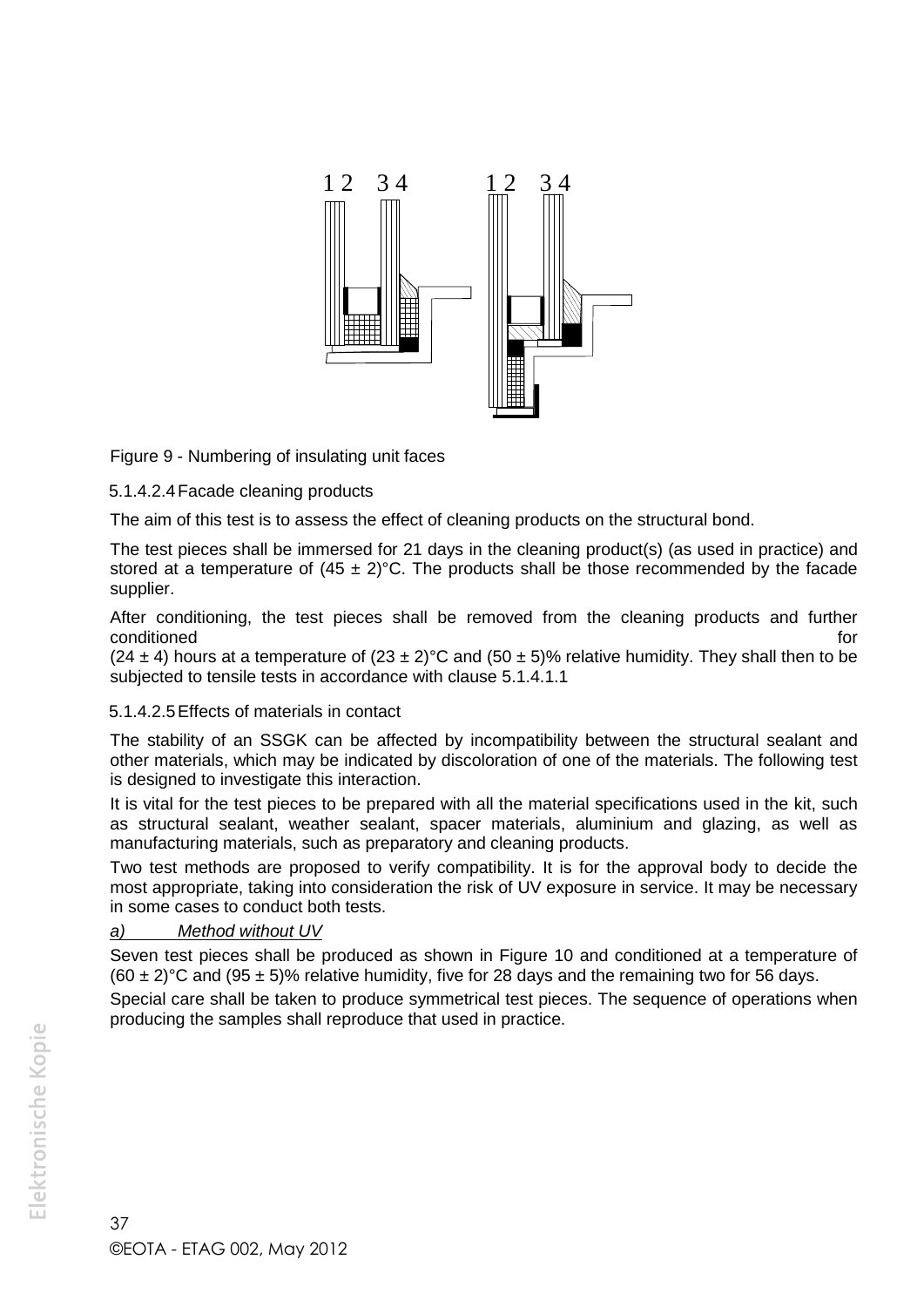

Figure 10 - Typical sample for compatibility test

The samples shall be tested as follows:

Mechanical strength : Five test pieces shall be subjected to the tensile test in accordance with clause 5.1.4.1.1 after 28 days conditioning. The material to be tested for compatibility should be removed before the tensile test so that the results relate only to the bond between the structural sealant and glass and to the structural sealant itself.

If the two materials in the samples cannot be separated without damage, it will be necessary to take five additional samples and test these, as controls, with the secondary material in place and without conditioning.

 Effect on colour : Two test pieces shall be examined for discoloration every 14 days throughout the 56-day conditioning period

#### *b) Method with UV*

#### Test procedure

Five test pieces shall be made as shown Figure 11.

Products 2 and 3 are sealants with which compatibility with product no. 1 is being checked. It may be necessary in some cases to conduct this test with a pale colour sealant specially supplied for this purpose, in order to ensure that any migration is visible. The pale colour sealant shall have the same curing kit as the product normally used.

After 1 to 3 days of curing of the various products, the test pieces are submitted to irradiation using a UV lamp.

- Type of lamp: Xenon (ISO 4892-2) or equivalent
- Power: (60  $\pm$  5) W/m<sup>2</sup> measured at the level of the sample, and between 300 and 400 nm
- Temperature:  $(60 \pm 2)$ °C
- Duration:  $(504 \pm 4)$  hours

If adhesion has occurred between products no. 1 and 2, or 1 and 3, a clean incision shall be made to separate them.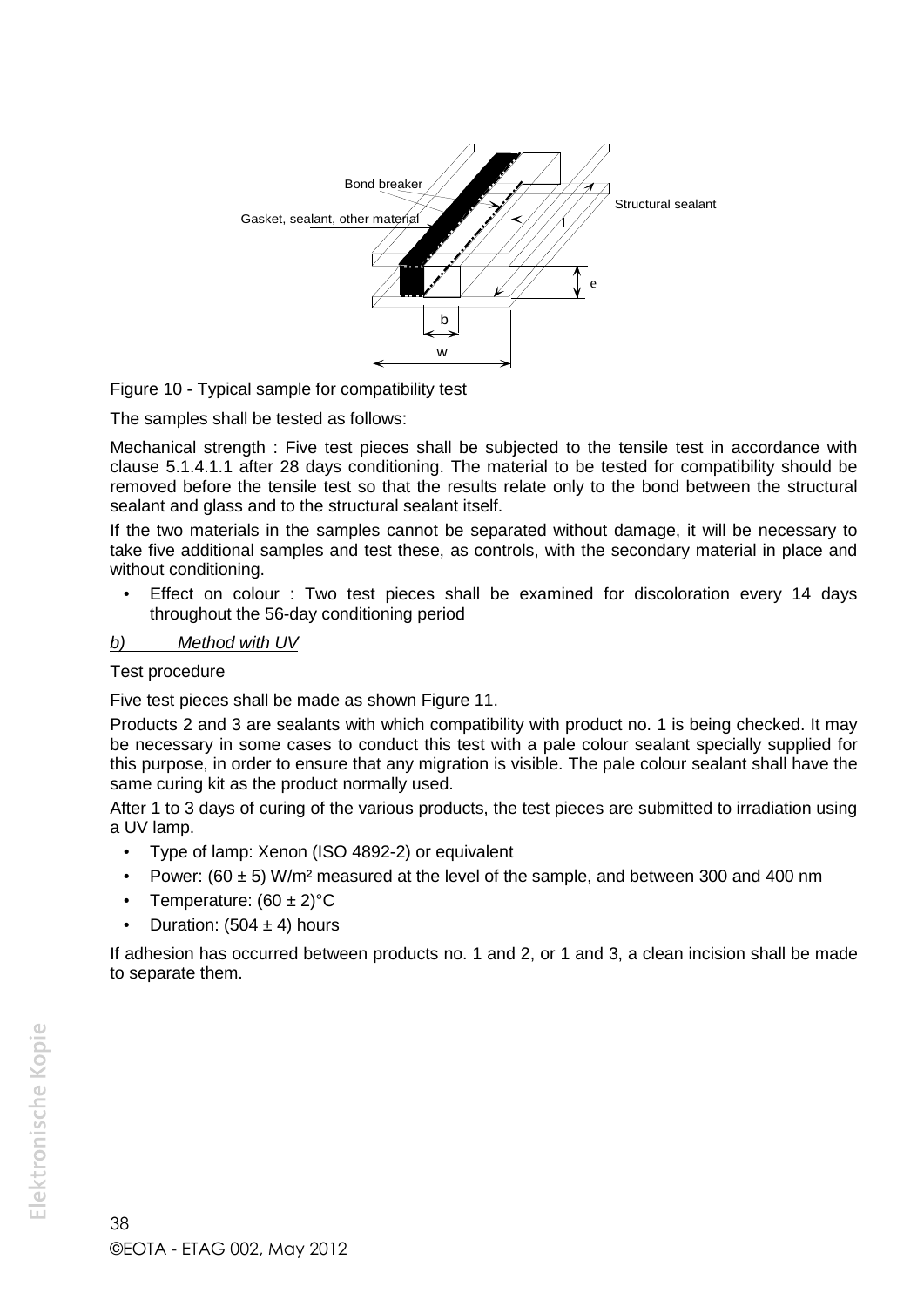



The samples are placed in a tensile test machine and the embedded cloth is peeled back at 180° to the substrate.

# *Peel test with incisions:*

Clean incisions are made at the interface of the substrate and products no. 2 and 3. The sealant beads are manually peeled back at 180° to the substrate. Any signs of staining in the pale coloured sealant are noted.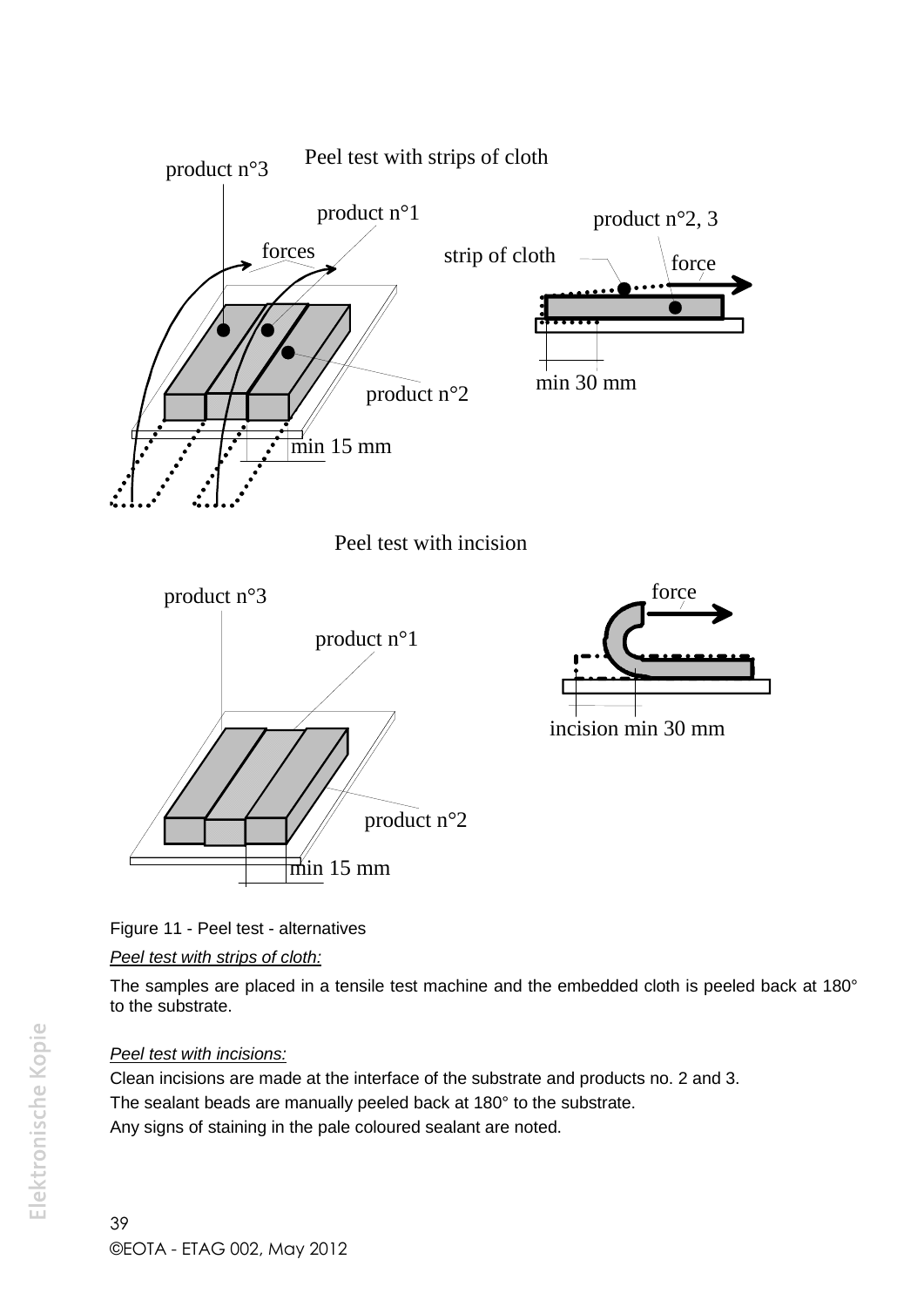## 5.1.4.3 Mechanical devices

5.1.4.3.1Test of the mechanical self-weight support

Normally, the structural adequacy of such supports is assessed using conventional calculations based upon the strength of the materials, and testing will not be required. If the design incorporates novel features, the following test can be used.

Remark: the supporting devices shall not cause any damage to the glass.



Figure 12 - Test of mechanical self-weight support

The test piece comprises a mechanical self-weight support connected to the structural sealant support frame. The test piece shall reproduce the shape and the usage in the SSGK.

A vertical force simulating the self-weight of the glass is applied at the theoretical centre of gravity of the insulating unit by a means that guarantees that the line of action is vertical.

When loaded, the displacement of the mechanical self-weight support is measured at points A and B (see Figure 12).

5.1.4.3.2Test of the anchorage of the sealant support frame to the facade structure

Normally, these fixings may be assessed by conventional calculation. If the design precludes this, one of the following tests may be used.

Definitions applicable to both methods:

- $F_{des}$  = design resistance
- $\gamma$  = safety factor
- $F_{u,5}$  = the characteristic force giving 75% confidence that 95% of the test results will be higher than this value
- $F_{mean} =$  the mean breaking force
- $\tau_{\alpha\beta}$  = eccentricity of 5% with 75% confidence
	- $s =$  the standard deviation of the series under consideration
- $P_{\text{brn}} =$  breaking pressure, initial state
- $P_{\text{br.c}}$  = breaking pressure, after ageing test
- $v<sub>G</sub>$  = dead load partial factor
- a) Method I

The test apparatus shall accurately reproduce the manner in which the fixing is loaded.

For metallic anchorages, or when  $\tau = 3$  is required by the applicant, only a static test shall be conducted.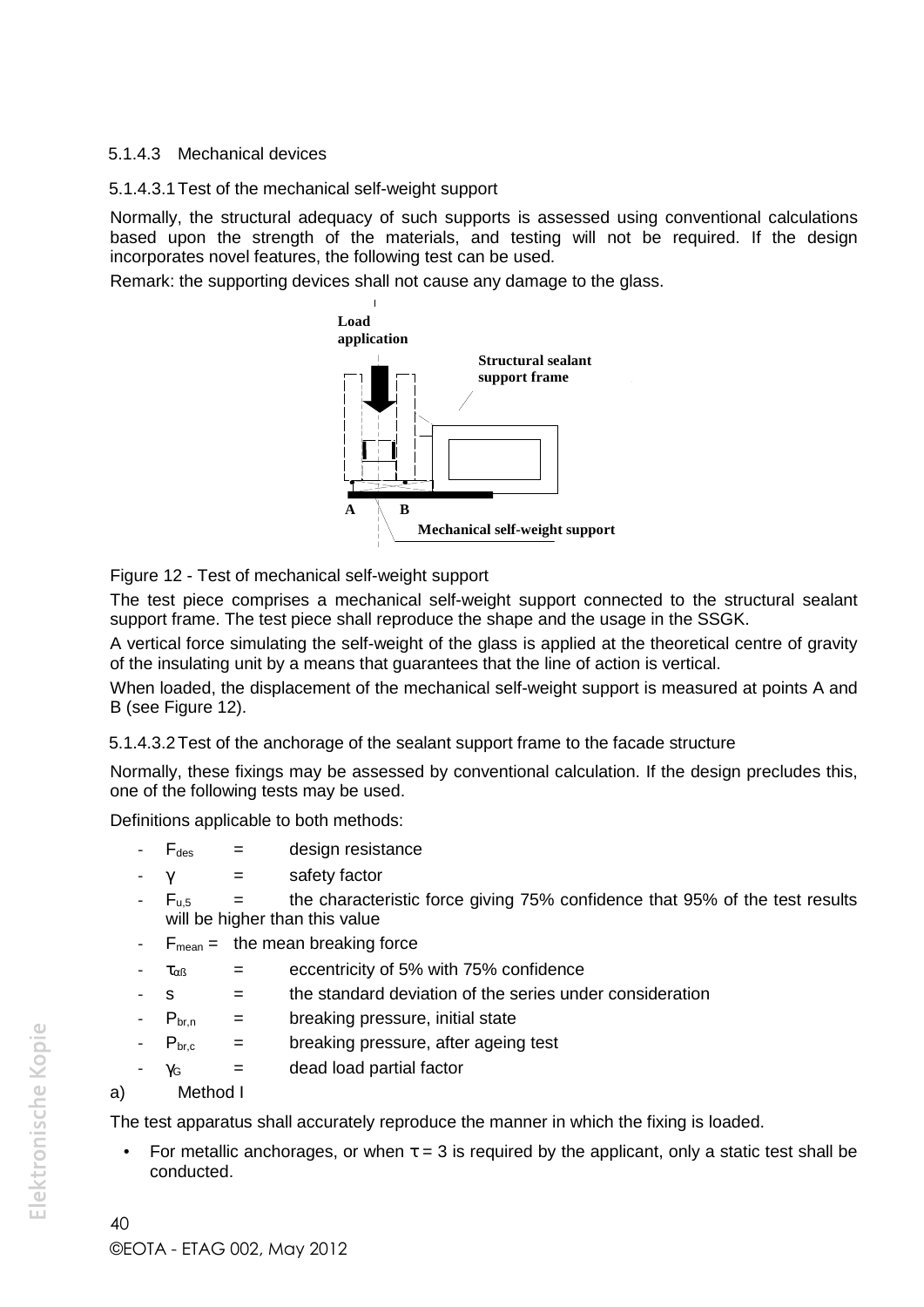Static test:

Five anchorages shall be submitted to tension until breaking, using a tension speed of 1 mm / minute

The characteristic static breaking force  $F_{\mu,5}$  value shall be calculated using the formula:

$$
F_{u,5} = F_{mean} - \tau_{aB} \cdot s \text{ where } \tau_{\alpha B} = 2,46 \text{ (see Table 7 section 6)}
$$

 $F_{des} = F_{us}/v$ 

For other anchorages, or when  $2 \le \gamma \le 3$  is required by the applicant, a static and dynamic test shall be conducted.

Static test:

See above static test for metallic anchorage with  $\gamma = 3$ 

Dynamic test:

Five anchorages shall be subjected to repetitive tensile loads with the cycle described in Figure 16, as follows:

- 100 times from  $0.1 \times F_{des}$  to  $F_{des}$
- 250 times from  $0.1 \times F_{des}$  to  $0.8 \times F_{des}$
- 5000 times from 0.1 x  $F_{des}$  to 0.6 x  $F_{des}$ .

(for a description of the cycle, see Figure 16 - Stress cycle for fatigue test).

b) Method II

When it is impossible to separately test the anchorage of the sealant support frame to the facade structure, the anchorage can be tested on a glazed test assembly as shown in Figure 13.

When the anchorage is designed to also handle the dead load as well as the wind, the test sample will be submitted to the maximum dead load allowed at each anchorage with a safety factor  $\gamma_G$  of 1.1.

#### *Static pressure to rupture:*

One assembly equipped with four anchorages on a pressure test wall shall be submitted to pressure to the point of rupture. The pressure shall always simulate external suction.  $P_{\text{b}_r,n}$  is the rupture pressure. The sample is preferably a square.

#### *Dynamic test:*

A second sample shall be subjected to fatigue cycles, as follows:

- 20 times from 0.1 x  $P_{b r,n}$  to 0.75  $P_{b r,n}$ ; gust of max. 8 seconds, gust cycle, see Figure 16
- 200 times from 0.1 x  $P_{b r,n}$  to 0.50 x  $P_{b r,n}$ ; gust of max. 8 seconds, gust cycle, see Figure 16
- 200,000 times from 0.1 x  $P_{b r,n}$  to 0.25 x  $P_{b r,n}$ ; gust of 1 second, no particular cycle required
- 1 time from 0.1 x  $P_{b r,n}$  to 0.9 x  $P_{b r,n}$ ; 0.9 x  $P_{b r,n}$  is the cycle peak value, no particular cycle required

After the dynamic test, the static test to rupture is conducted on the second sample in order to determine P<sub>br,c</sub>

If the criterion of clause  $6.1.4.3.2$  of table 8 is met,  $F_{des}$  is defined as follows:

 $F_{des} = P_{br,n} x a^{2}/ 4 x \gamma$  where  $\gamma \ge 2$  and 'a' = side of the rig see Figure 13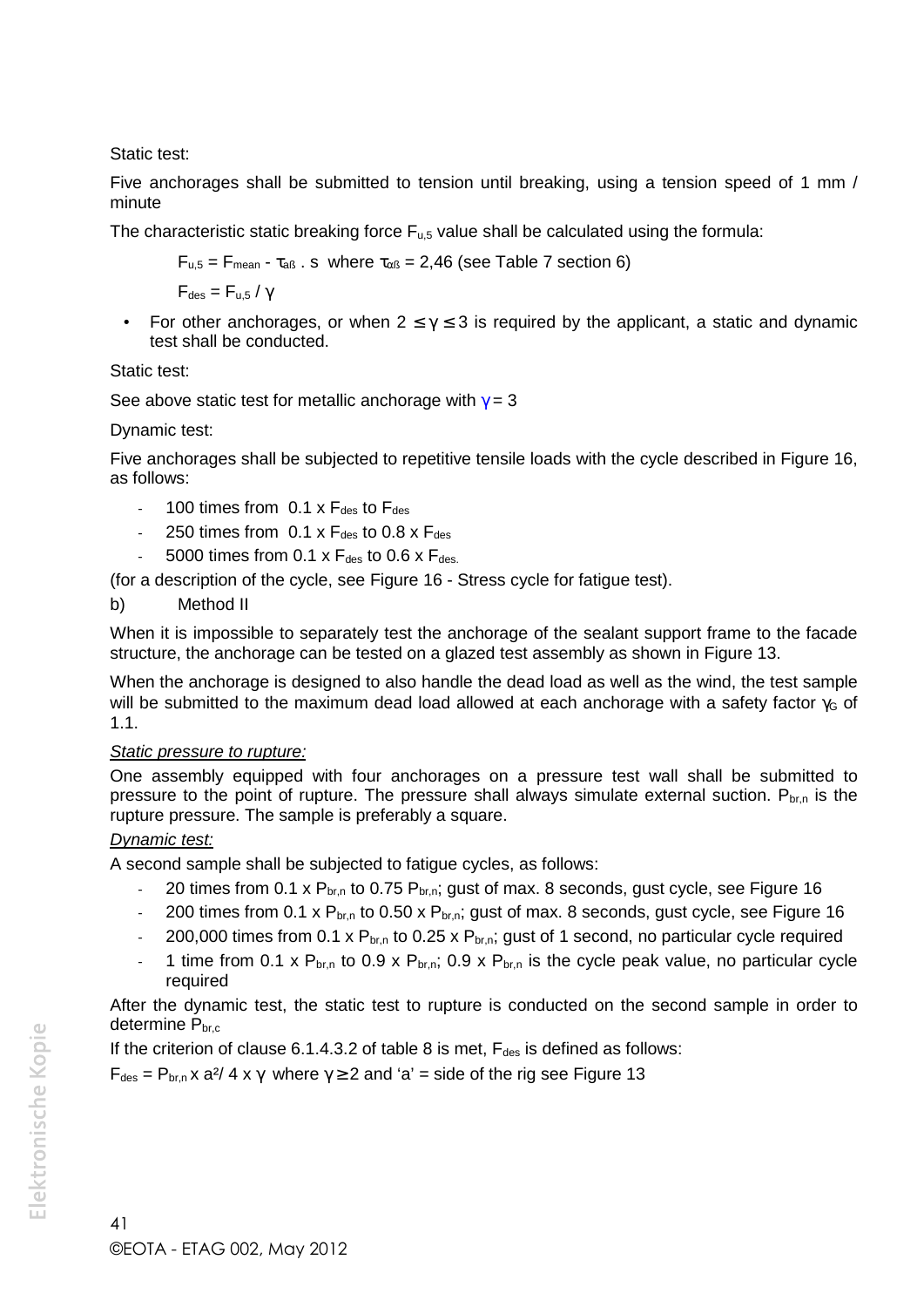

Figure 13 - Test assembly for Method II

5.1.4.3.3Tests of retaining devices

The performance of the devices shall be assessed from the results of tests or from calculations that allow for the method of attachment to the frame. The variety of designs is such that the approval body will decide upon a relevant approach. The devices themselves shall not cause damage to the glazing.

#### 5.1.4.4 Tests of opening lights

The following tests are to be conducted in order to assess the effect of operation on the structural bond:

- Mechanical tests applicable to opening windows:
- (+) 20 EN 14609: Windows Determination of the resistance to static torsion.
- (+) 21 EN 14608: Windows Determination of the resistance to racking
	- Durability tests: 10,000 cycles of opening and closing the windows in accordance with
- (+) 22 EN 1191 Windows and doors Resistance to repeated opening and closing Test method

To assess the overall fitness for use of the hardware fitted to opening lights, the approval body may make use of information derived from documented sources, such as listed experience, previous approval procedures, and references to standards.

#### 5.1.4.5 Impact tests

The impact resistance of a light facade is governed by its design features; therefore, impact resistance can vary from building to building using the same SSGK.

If required, the impact resistance of the SSGK, being a facade or a window, shall be tested following the procedure described below:

(+) 23 - EN 13049:2003 Window – Soft and heavy body impact – Test method – Safety requirement and classification

(+) 24 - EN 14019 Curtain walling – Impact resistance – Performance requirement

#### 5.1.4.6 Structural sealant - Physical properties

#### 5.1.4.6.1Gas inclusions

With certain structural sealants, gas bubbles can form at the glass/aluminium structural sealant interfaces; these can affect the performance of the structural sealant.

One test piece (see Figure 14) with a float glass upper face is prepared in accordance with the structural sealant manufacturer's specifications. The structural sealant shall completely fill the space created between the glass and the aluminium, without any air pockets.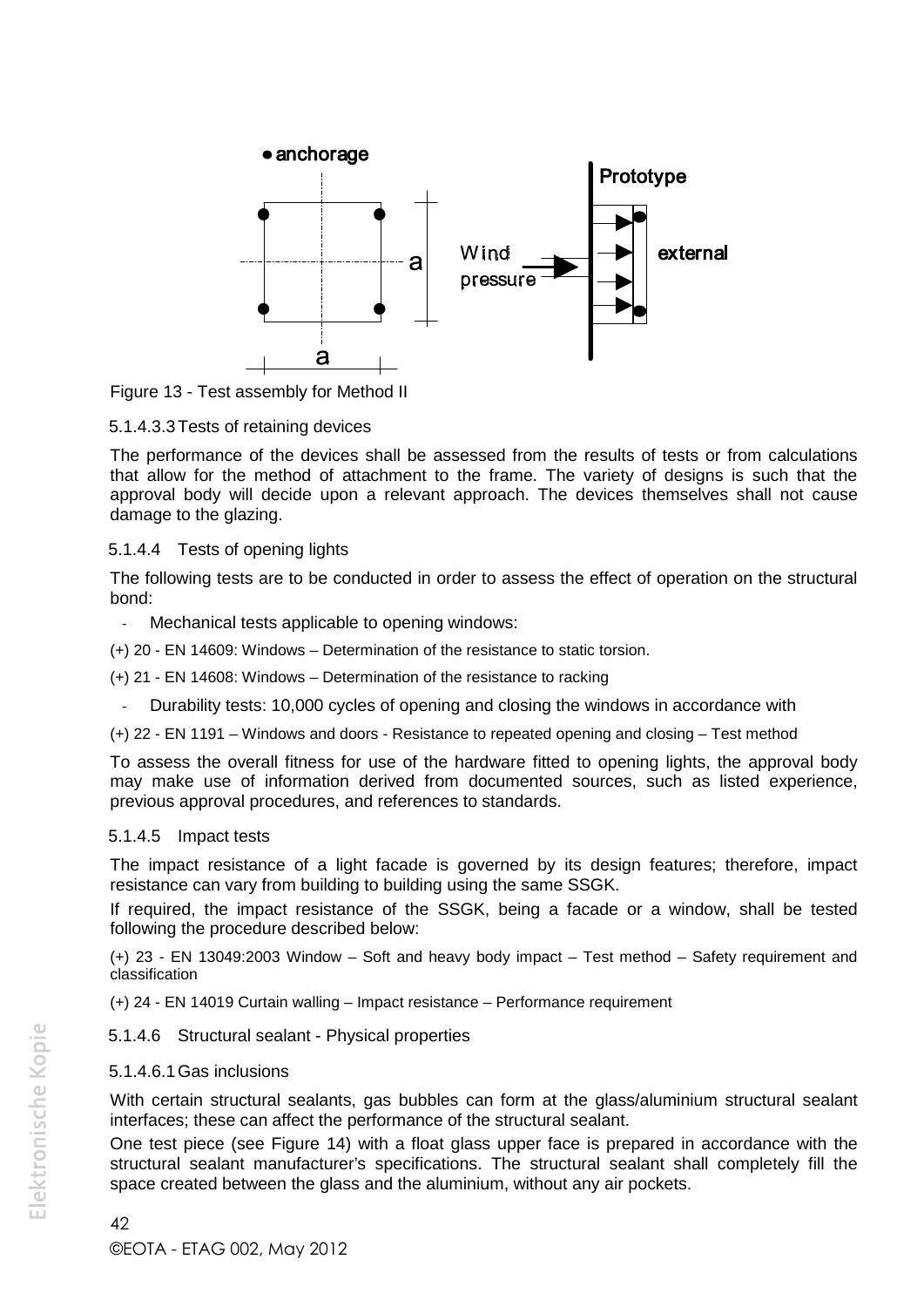The test specimen shall be stored at a temperature of  $(23 \pm 2)$ °C and at a relative humidity of  $(50 \pm 1)$ 5)% for 21 days. The test specimen shall be checked visually every 7 days. Generation of gas bubbles and their rate of growth shall be recorded.



Figure 14 - Sample for gas inclusion test

#### 5.1.4.6.2Elastic recovery

This test is to be used to evaluate the elastic relaxation behaviour and consequently the relaxation behaviour after long-term loading.

The test shall be conducted on three samples in accordance with EN 27389 standard (ISO 7389), method A with 25% extension.

(+) 25 - EN 27389 / ISO 7389:2002 Building construction - Jointing products - Determination of elastic recovery of sealants

The following shall be noted:

- The initial stress and elongation
- The final stress and elongation
- The elongation after unloading the test pieces.

#### 5.1.4.6.3Shrinkage

The aim of this test is to evaluate the degree of shrinkage of the structural sealants to limit the initial stresses in the SSG joints. The test shall be conducted on three samples in accordance with ISO 10563.

(+) 26 - ISO 10563:1991 Building construction -- Sealants for joints -- Determination of change in mass and volume

#### 5.1.4.6.4Resistance to tearing

The aim of this test is to establish the mode of propagation of a cut in the structural sealant.

Five test samples shall be produced and cut at the ends of the structural sealant as shown in Figure 15. The incisions shall be clean, without removal of material. The samples shall then be subjected to a tensile test in accordance with clause 5.1.4.1.1.

The average breaking stress for the reduced measured surface (e.g. 40 x 12 = 480 mm<sup>2</sup>) is calculated.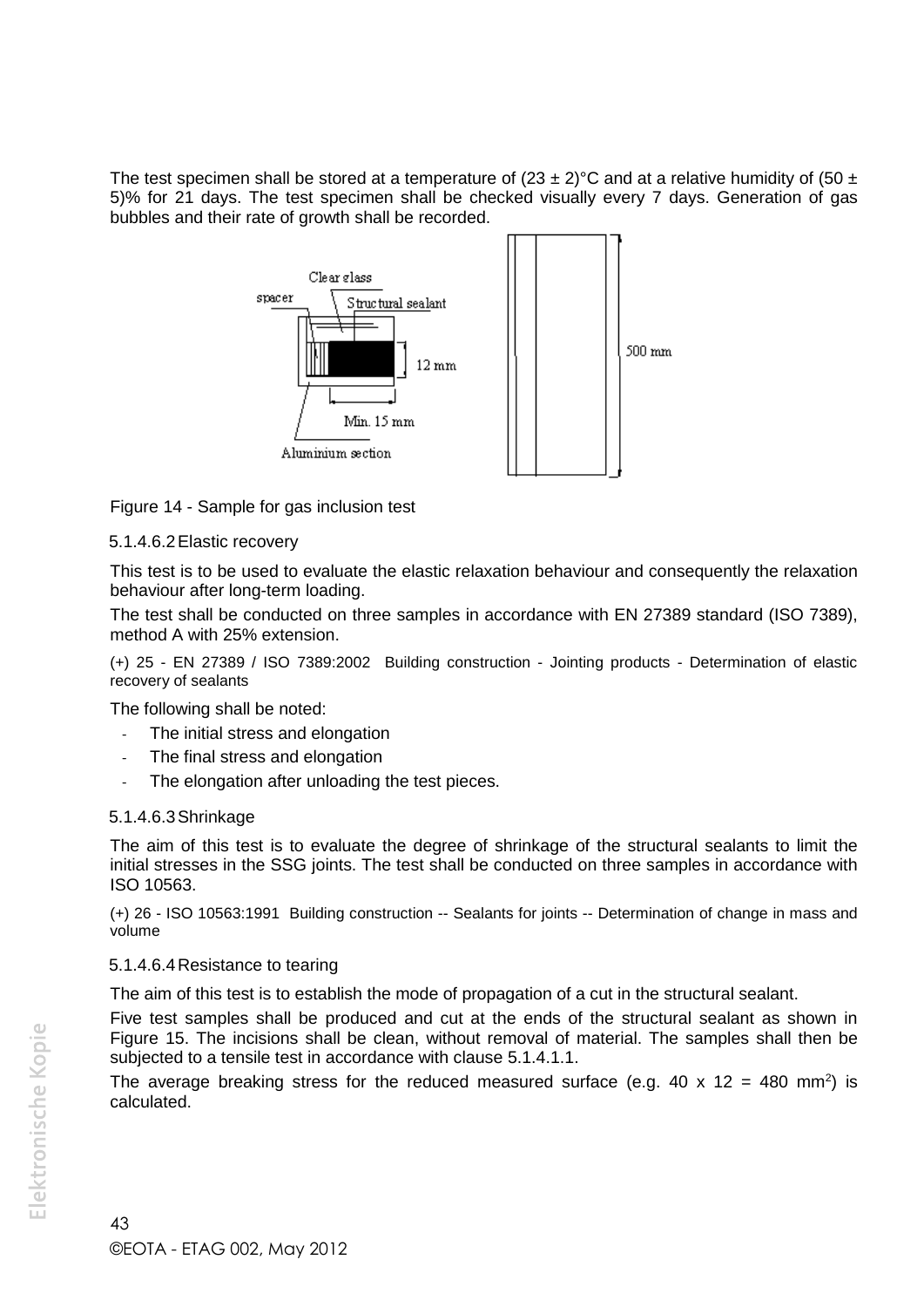

Figure 15 - Sample for incision test

#### 5.1.4.6.5Mechanical fatigue

The aim of this test is to examine the effect of fatigue stresses on the residual mechanical strength of the sealant bond.

Ten test pieces in accordance with Figure 6 are to be conditioned for 28 days at a temperature of  $(23 \pm 2)$ °C and  $(50 \pm 5)$ % relative humidity.

The test pieces are then to be subjected to repetitive tensile loads with a cycle time of 6 seconds (Figure 16):

- 100 times from 0.1  $\sigma_{des}$  to the design stress  $\sigma_{des}$
- 250 times from 0.1  $\sigma_{des}$  to 0.8 x the design stress  $\sigma_{des}$
- 5000 times from 0.1  $\sigma_{des}$  to 0.6 x the design stress  $\sigma_{des}$

where  $\sigma_{des} = R_{u,5} \gamma_{tot}$  (see clause 6.1.4.1.1 in Table 8, with  $R_{u,5}$  at 23°C)



Figure 16 - Stress cycle for fatigue test

with " $t_1$ ": duration of the peak load, " $t_2$ ": rest time,"  $t_3$ ": total time of the cycle

After cycling, the structural bonds shall be visually inspected.

The ten test pieces shall then be conditioned for a further (24  $\pm$  4) hours at a temperature of (23  $\pm$ 2) °C and (50  $\pm$  5)% relative humidity, and then subjected to the tensile test in accordance with clause 5.1.4.1.

#### 5.1.4.6.6UV resistance of the sealant

If necessary, for example to determine the cause of problems occurring during the test detailed in clause 5.1.4.2.1 with UV, the resistance to UV of the structural sealant itself can be assessed using the following method. It should be noted that the number of UV hours applied in this test is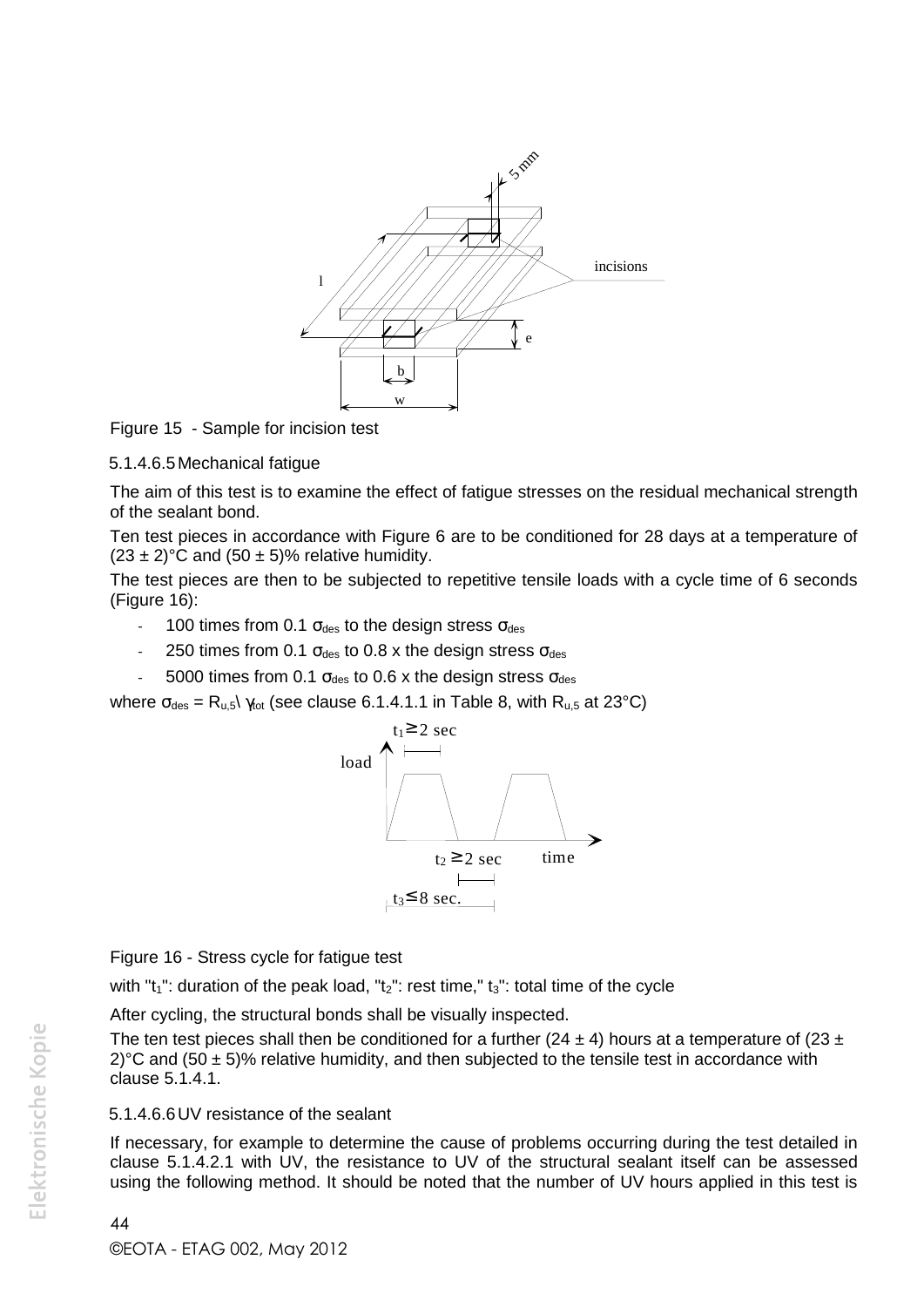intended to distinguish between products that behave well under such radiation and those that do not. A direct correlation between natural solar ageing and accelerated UV ageing has not been fully established at present.

Ten test pieces are manufactured as type-5 test pieces according to EN ISO 527-3 with all the test pieces having a thickness of  $(2,2 \pm 0,2)$  mm (these samples may also be used for the tests prescribed in clause 5.1.4.6.7).

(+) 27 - EN ISO 527-3:1995 Plastics - Determination of tensile properties - Part 3: Test conditions for films and sheets

Five test pieces are then to be subjected to the tensile test according to EN ISO 527-3, at a speed of 5 mm/min.

- Five test pieces are subjected to UV irradiation as follows:
- Type of lamp: Xenon, or equivalent
- Power:  $(50 \pm 5)$  W/m<sup>2</sup> measured at the level of the sample, between 300 and 400 nm.
- Duration:  $(504 \pm 4)$  hours

After irradiation, these five test pieces are to be subjected to the tensile test according to EN ISO 527-3, at a speed of 5 mm/min.

#### 5.1.4.6.7Elastic modulus of the sealant

The aim of this test is to determine the calculation modulus  $E_0$  to be included in the calculation method given in ANNEX 2.

Five test pieces shall be manufactured as type-5 test pieces according to EN ISO 527-3, with all the test pieces having a thickness of  $(2,2 \pm 0,2)$  mm. The test procedure is described in EN ISO 527-3, with a speed of 5 mm/min. The manufacturer shall provide the modulus type to be introduced in the calculation, either tangent or secant to the origin. In the latter case, the boundaries of the curve (deformation, stress  $(\varepsilon_1, \sigma_1)$ ,  $(\varepsilon_2, \sigma_2)$ ) between which the calculation modulus is to be performed shall also be given.

The maximum relative elongation allowed in the calculation shall be that corresponding to the upper boundary used to determine the calculation modulus.

The test report shall contain the graphs (deformation, stress) for each sample.

5.1.4.6.8Creep under long-term shear and cyclic tensile loading

The aim of this test is to evaluate the creep under long term shear and tensile loading and to determine the creep factor  $v_c$ .

#### *Creep factor - definition*

Factor  $\gamma_c$  by which the  $\Gamma_{des}$  shall be divided to obtain a stress  $\Gamma_{\infty}$  for which no creep is measurable following the criteria of the test described below.  $\gamma_c$  shall always be  $\geq 10$ :

where

- *des*: see ANNEX 2,
- $\Gamma_{\infty}$ : given by the manufacturer

$$
X_c = \frac{\Gamma_{des}}{\Gamma_{\infty}}
$$

#### *a) Test specimen*

Three test pieces (as illustrated in Figure 17) shall be assembled by the manufacturer or in accordance with its instructions. The support thickness shall be  $\geq 6$  mm. The sample dimension "e" (see in Figure 17) is to be provided by the sealant manufacturer.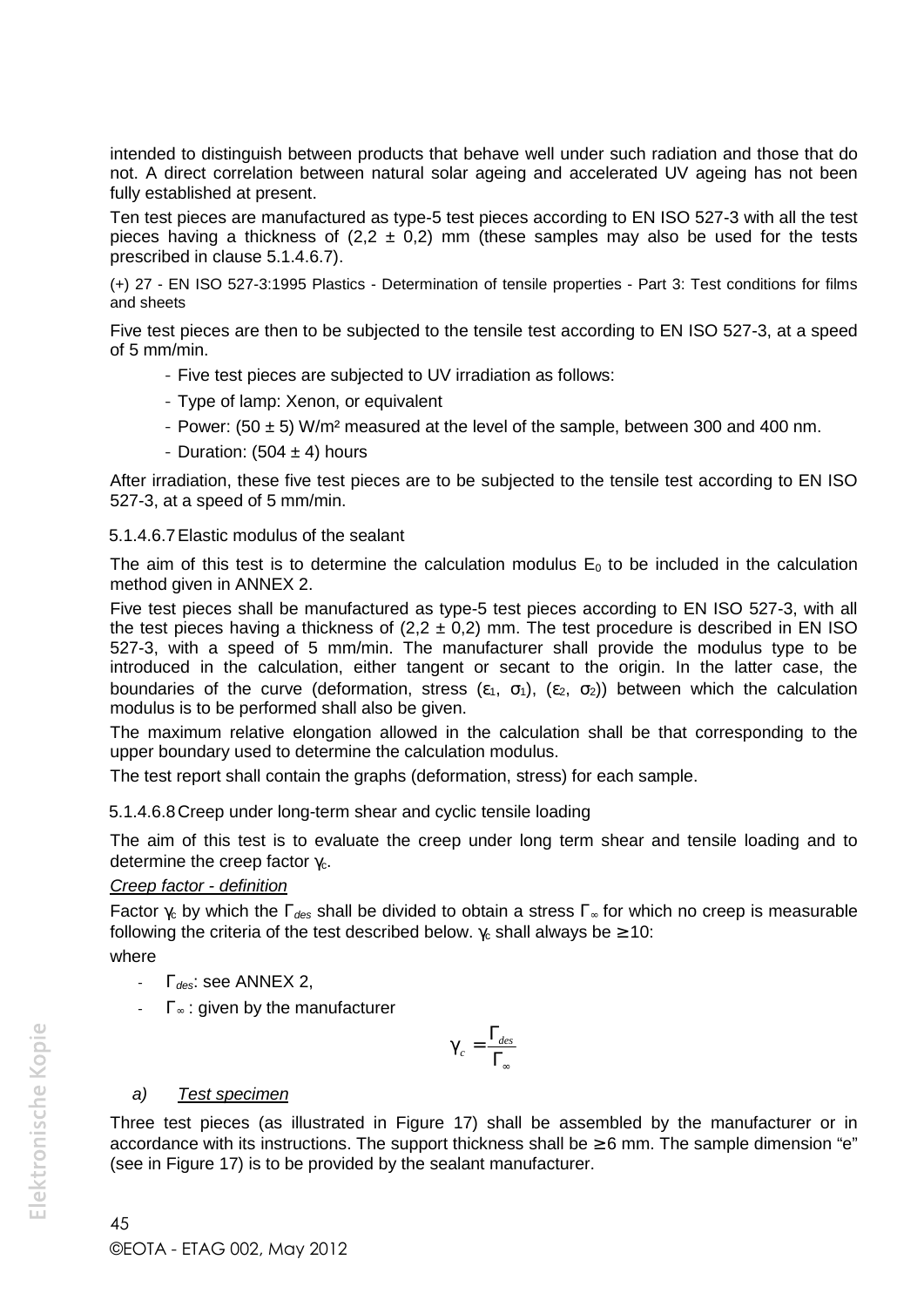

Figure 17 - Sample geometry

*b) Test procedure*

All the test samples shall be conditioned for 28 days after manufacture at a temperature of (23  $\pm$  $2$ <sup>o</sup>C.

The creep test is performed at room climatic conditions ( $(21 \pm 1)$ °C and R.H.  $(50 \pm 5)$ %).

Loading (see Figure 18)

- *Tensile loading*

The three test pieces are subjected to tensile loading  $M_1$  with loading steps of:

$$
M_1 = 2 \cdot h \cdot l \cdot P_t
$$
  
with  $l = 200 \text{ mm}$ ,  
 $h = 9 \text{ mm}$   
 $M_1 = 3600 \cdot P_t$   
 $P_t = 0.3 \times \sigma_{des}$  for 91 days

and  $\sigma_{des} = R_{u,5}/\gamma_{tot}$  with  $R_{u,5}$  set at 23°C see clause 6.1.4.1.2 in Table 8

#### - *Permanent shear loading*

Simultaneous with the tensile loading above, the samples shall be loaded with a weight  $M_2$ calculated on the basis of the permanent shear stress provided by the manufacturer  $\Gamma_{\infty}$ , taking into account a minimum creep factor of 10.

$$
M_2 = 2 \cdot h \cdot l \cdot \Gamma_{\infty}
$$
  
with  $h = 9$  mm,  
 $l = 200$  mm  

$$
M_2 = 3600 \cdot \Gamma_{\infty}
$$



Figure 18 - Loading principle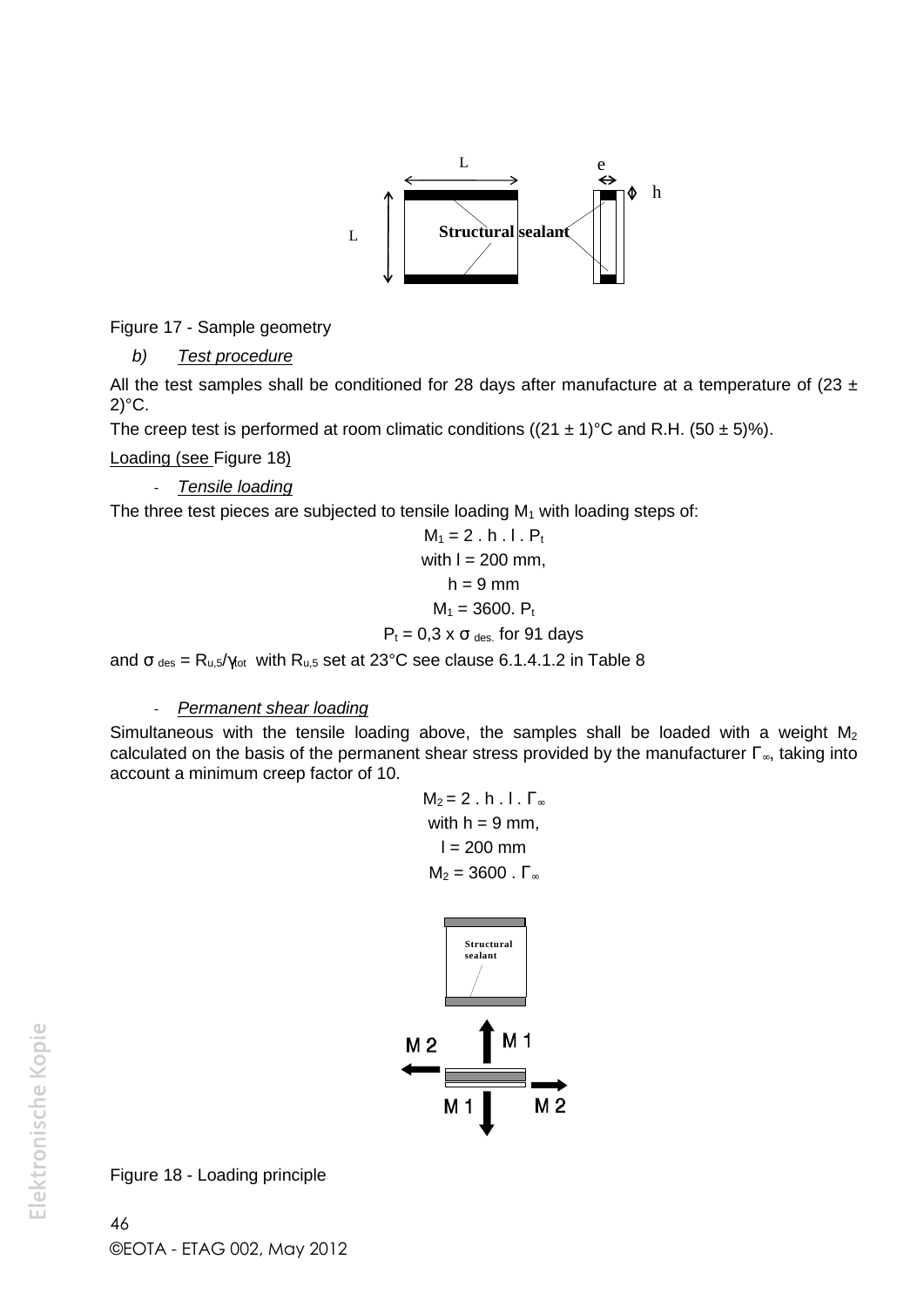Test duration

The overall duration of the test shall be 91 days, and the interval time for creep measurements 1 day, 3 days, 7 days, then every 7 days after the loading steps. Measurements shall be made on the loaded sample.

The test results shall include:

- The date and time the test started
- The temperature and relative humidity during the period of initial conditioning
- The creep evolution at 1 day, 3 days, 7 days, then every 7 days after the loading steps
- The deformation after 91 days before unloading
- The residual deformation 24 hours after unloading

## 5.1.4.7 Method of calculating structural seal dimensions

The normal limits for the SSGK are:

- Minimum thickness of the seal: 4 mm
- 6 mm  $\leq$  bite of the seal  $\leq$  20 mm
- Maximum sealant support frame deflection: 1/200 between anchorages, ignoring glass stiffness
- Maximum deflection in the middle of the pane 1/100 (smallest side) For the detailed methods of calculation, see ANNEX 2.

## 5.1.4.8 Sill heights

The range of possible sill heights is noted.

#### 5.1.4.9 Wind resistance

As a function of the SSGK, which may have the function of a window or curtain walling, this test shall be conducted in accordance with

(+) 28 - EN 12179:2000 - Curtain walling - Resistance to wind load - Test method or

(+) 29 - EN 12211:2000 - Windows and doors - Resistance to wind load - Test method

and with a test sample as described in 5.1.3.1.1.

#### 5.1.4.10 Partial collapse in case of fire

In order to avoid entire glass panes falling in case of fire, a test should be performed according to EN 13501-2, using the slow heating curve. This is especially relevant when the SSGK is equipped with fire resistant glass.

## 5.1.5 ER5: Protection against noise - Acoustic insulation

The acoustic insulation of a facade will be governed by the design (size of the glazed elements, presence of opening lights, type and width of glazing, etc.) and the installation (air tightness, etc.).

No standardised calculation method or model has been established at present with which to determine the acoustic insulation of a facade. However, a number of methods of calculation are available based on the fundamental mathematical laws concerned with acoustic insulation, i.e. the laws of mass and frequencies, etc.

These methods generally are complicated, and the result obtained on site is greatly influenced by the care taken in assembly of the facade.

Where specific acoustic properties are claimed, these claims shall be checked by subjecting samples to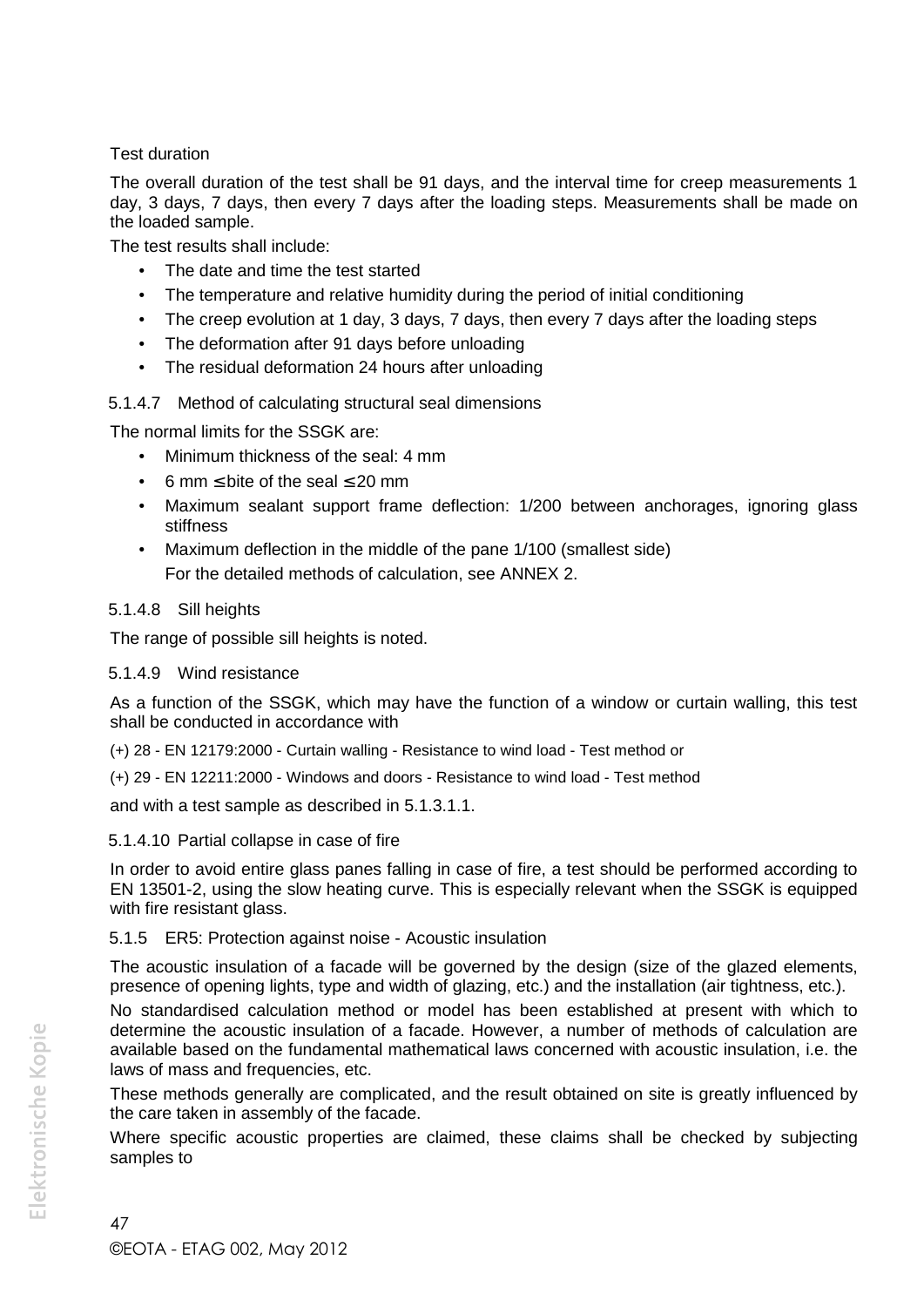(+) 30 - EN ISO 140-3: 1998 Acoustics - Measurement of sound insulation in buildings and of building elements - Part 3: Laboratory measurements of airborne sound insulation of facade elements and facades (ISO 140-3:1998) and by classifying them in accordance with EN ISO 717-1.

#### 5.1.6 ER6: Energy economy and heat retention

#### 5.1.6.1 Thermal insulation

The thermal insulation and/or the susceptibility to condensation of a facade will be governed by the design (size of the glazed elements, the presence of opening lights, type and width of glazing, etc.) and the installation (air tightness, etc.).

Taking into consideration the typical detail shown in Figure 4, it is necessary to allow for a number of materials and their interactions, resulting in a number of different U (thermal transmittance) values.

Thermal insulation and/or susceptibility to condensation (see 5.1.3.3) may be determined by test or calculation, as follows:

#### a) Aggregate test method

This method involves determining the laboratory steady-state thermal transmission properties of building components for industrial use according to

(+) 31 - EN ISO 12567-1:2000 - Thermal performance of windows and doors - Determination of the thermal transmittance by hot box: method - Part 1: Complete windows and door

(+) 32 EN ISO 12567-2: 2006 - Thermal performance of windows and doors - Determination of thermal transmittance by hot box method - Part 2: Roof windows and other projecting windows

(+) 33 - ISO 8990:1994 - Thermal insulation -- Determination of steady-state thermal transmission properties - Calibrated and guarded hot box (This standard is general and can be used for windows and facade)

(+) 34 - EN 12412-2:2003 - Thermal performance of windows, doors and shutters - Determination of thermal transmittance by hot box method - Part 2: Frames

(+) EN 12412-4: Thermal performance of windows, doors and shutters - Determination of thermal transmittance by hot box method - Part 4: Roller shutter boxes

#### b) Calculation method

Thermal modelling of an SSGK can be done using thermal conductivity  $(\lambda)$  values determined by the relevant European methods in conjunction with various computer applications. For the results of these programmes to be useable, the programmes shall be at least two-dimensional and cover all the required parameters. The following standard can be taken for evaluation

(+) 35 - EN 10077-2:2003 - Thermal performance of windows, doors and shutters - Calculation of thermal transmission - Part 2 - Numerical method for frame

(+) 36 - EN ISO 10211 - Thermal bridges in building construction - Heat flow surface temperature - Detailed calculations

(+) 37 EN 13947: Thermal performance of curtain walling - Calculation of thermal transmittance-

(+) 38 EN ISO 13789: Thermal performance of buildings - Transmission and ventilation heat transfer coefficients - Calculation method

#### c) Susceptibility to condensation

Susceptibility to condensation can be assessed in accordance with

(+) 39 - EN ISO 13788:2001 - Hydrothermal performance of building components and building elements - Internal surface temperature to avoid critical surface humidity and interstitial condensation - Calculation methods - Annex D

#### 5.1.6.2 Air permeability

The determination of air permeability is covered under 5.1.3 Hygiene, health and the environment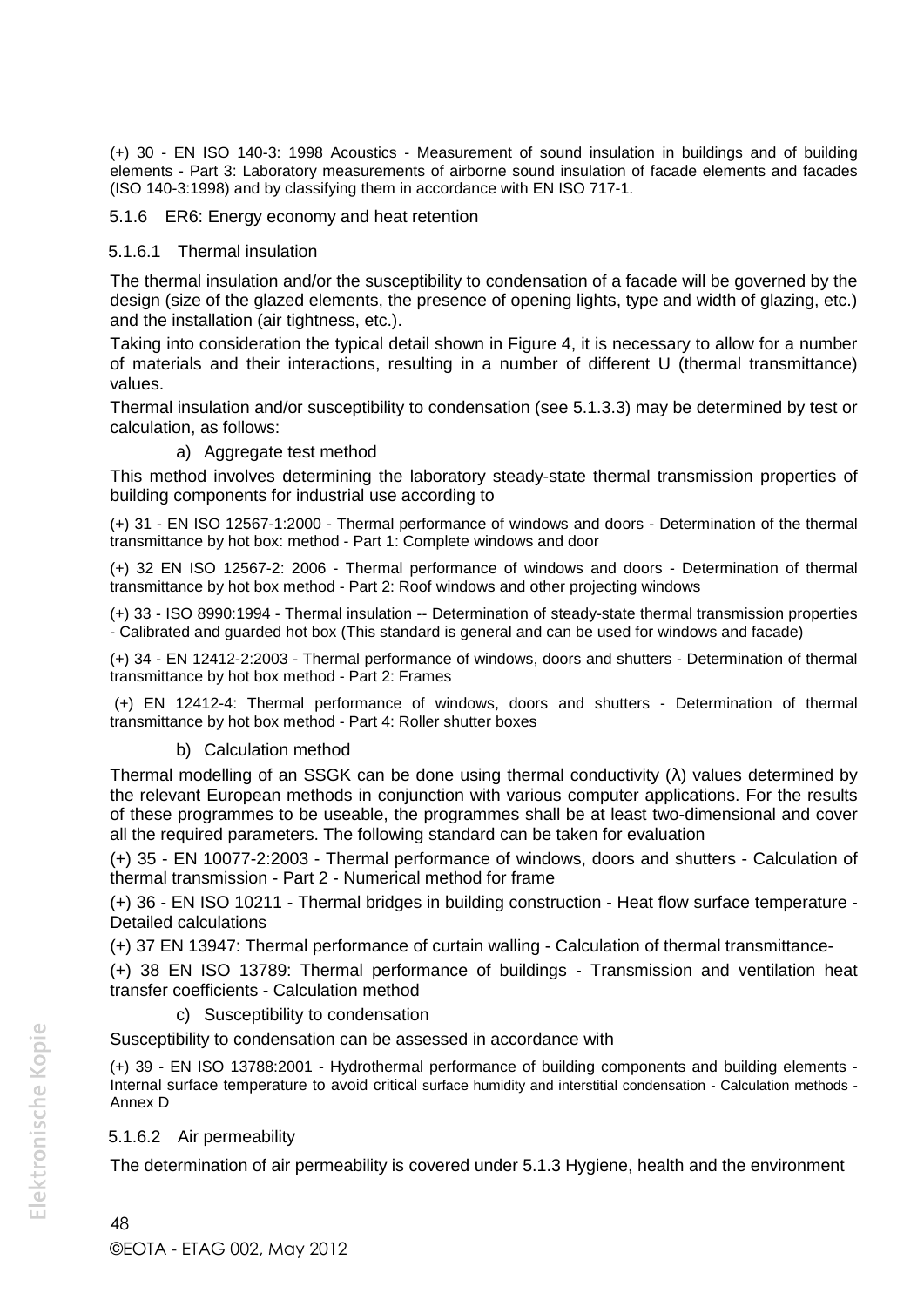## 5.1.7 Durability aspects

There are no specific durability aspects to be tested or assessed that have not been covered under other headings.

#### **5.2 Verification methods related to the identification of the products**

#### 5.2.1 Structural sealant

The following determinations of characteristics are valid for all types of silicone structural sealant used in SSG kits.

The identification tests constitute the structural sealant's identity card, comprising at least the graphs and values obtained from the following tests when carried out under well-defined conditions.

#### 5.2.1.1 Specific mass

Determination of the specific mass on three specimens in accordance with

(+) 40 - ISO 1183-1:2004 Plastics -- Methods for determining the density of non-cellular plastics -- Part 1: Immersion method, liquid pycnometer method and titration method

#### 5.2.1.2 Hardness

Measuring shore A hardness in accordance with ISO 868.

(+) 41 - ISO 868:2003 Plastics and ebonite -- Determination of indentation hardness by means of a durometer (Shore hardness)

The measurement shall be carried out on three test pieces after full polymerisation, i.e.:

- After 28 days for single-component silicones
- After 7 days for two-component silicones

#### 5.2.1.3 Thermogravimetric analysis

This identification test seeks to determine the products of the thermal decomposition. Losses are quantified as a function of an even temperature increase.

The test shall be carried out on one specimen in accordance with:

(+) 42 - ISO 7111:1987 - Thermogravimetry of polymers - Temperature scanning method

The results are drawn from the graph of the readings expressed in terms of:

- TG, the percentage of cumulative losses up to 900°C
- DTG, the zones of maximum loss due to volatilisation
- DTA, exothermal or endothermal conversion zones

#### 5.2.1.4 Colour

The colour shall be by reference to ISO 4660 or ISO 7724

(+) 43 - ISO 7724-1:1984 - Paints and varnishes -- Colorimetry -- Part 1: Principles

- (+) 44 ISO 7724-2:1984 Paints and varnishes -- Colorimetry -- Part 2: Colour measurement
- (+) 45 ISO 7724-3:1984 Paints and varnishes -- Colorimetry -- Part 3: Calculation of colour differences

(+) 46 - ISO 4660:1999 - Rubber, raw natural - Colour index test

5.2.2 Anodised aluminium structural adhesion surface

#### 5.2.2.1 Aluminium alloys

The specification for the aluminium alloy shall be examined for suitability in the SSGK.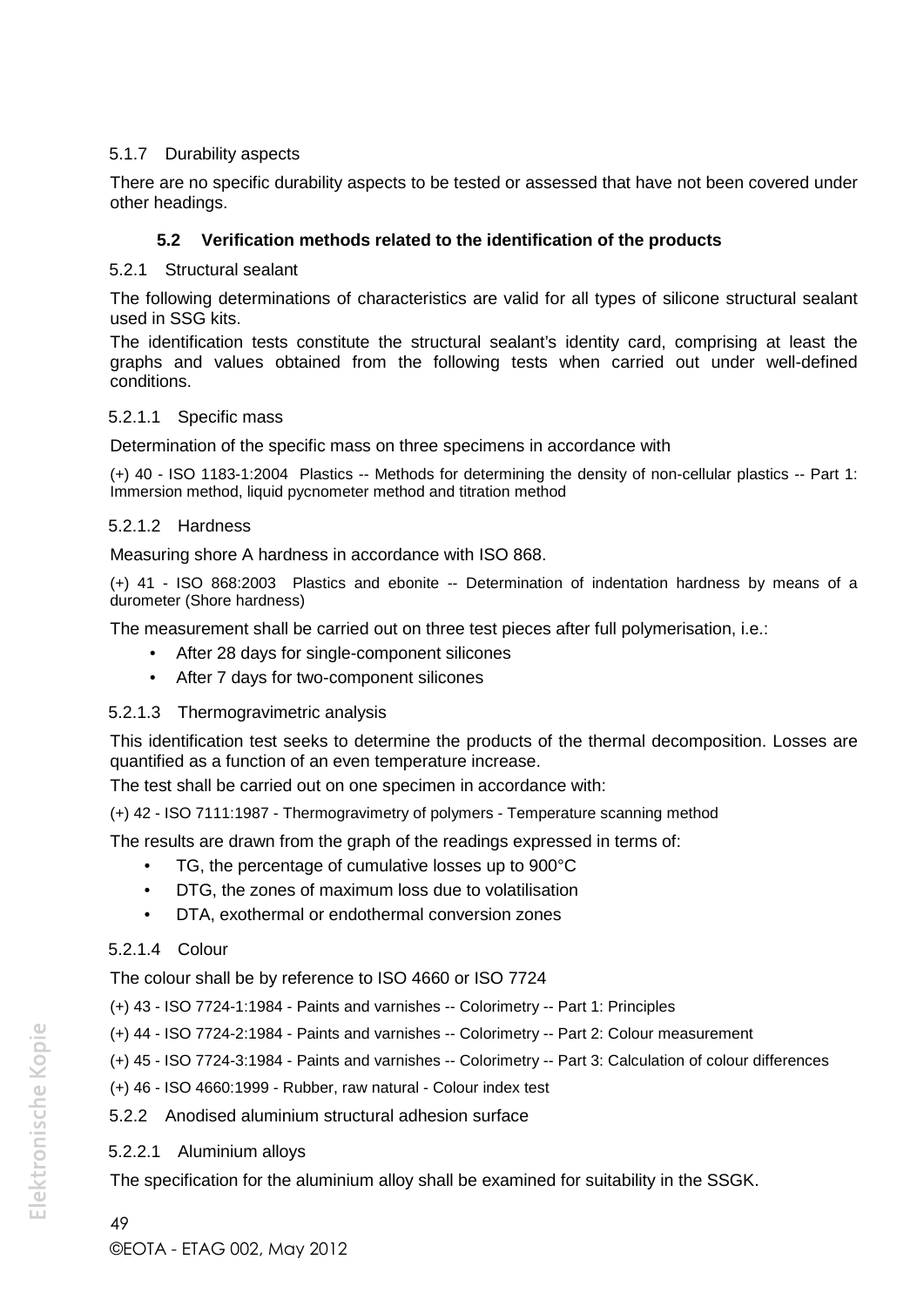(+) 47 - EN 573-3:2003 - Aluminium and aluminium alloys - Chemical composition and form of wrought product - Part 3: Chemical composition

(+) 48 - EN 515:1993 - Aluminium and aluminium alloys - Wrought product - Temper designation

5.2.2.2 Anodising characteristics

The aluminium structural adhesion surface on which the tests in clause 5.1.4 are to be performed, are identified as follows (see Table 8.6 regarding possible use of the Qualanod mark):

(+) 49 - Specification for the quality sign for anodic oxidation coatings on wrought aluminium for architectural purposes - QUALANOD / EURAS - EWAA / European Aluminium Anodisers Association

#### 5.2.2.2.1Measuring thickness

The following methods may be used:

Eddy current test method according to

(+) 50 - EN ISO 2360:2003 Non-conductive coatings on non-magnetic electrically conductive basis materials - Measurement of coating thickness - Amplitude-sensitive eddy current method

Split-beam optical method according to

(+) 51 - EN 12373-3 - Aluminium alloy - Anodising - Part 3 - Determination of the thickness of anodic oxidation coating - Non-destructive measurement by split-beam microscope.

Microsection method according to

(+) 52 - ISO 1463:2003 Metallic and oxide coatings - Measurement of coating thickness - Microscopical method.

Gravimetric method according to

(+) 53 - EN 12373-2: 1999 - Aluminium alloy - Anodising - Part 2 - Determination of the mass per unit area (surface density) of anodic oxidation coating - Gravimetric method.

#### 5.2.2.2.2Sealing tests

The following methods may be used:

#### Stain test according to

(+) 54 - EN 12373-4 - Aluminium alloy - Anodising - Part 4 - Estimation of the loss of absorptive power of anodic oxidation coating after sealing by a spot test with prior acid treatment.

Immersion test according to

(+) 55 - EN 12373-6 - Aluminium alloy - Anodising - Part 6 - Assessment of the quality of a sealed anodic oxidation coating by measurement of loss of mass after immersion in phosphoric acid/chromic acid solution without prior acid treatment.

Measurement of admittance test at 1000 Hz according to

(+) 56 - EN 12373-5 - Assessment of the quality of a sealed anodic oxidation coating by measurement of admittance.

#### 5.2.2.3 Description of the anodising process

The applicant shall provide the approval body with the following information:

5.2.2.3.1Scouring

- Composition of the bath
- Aluminium bath immersion time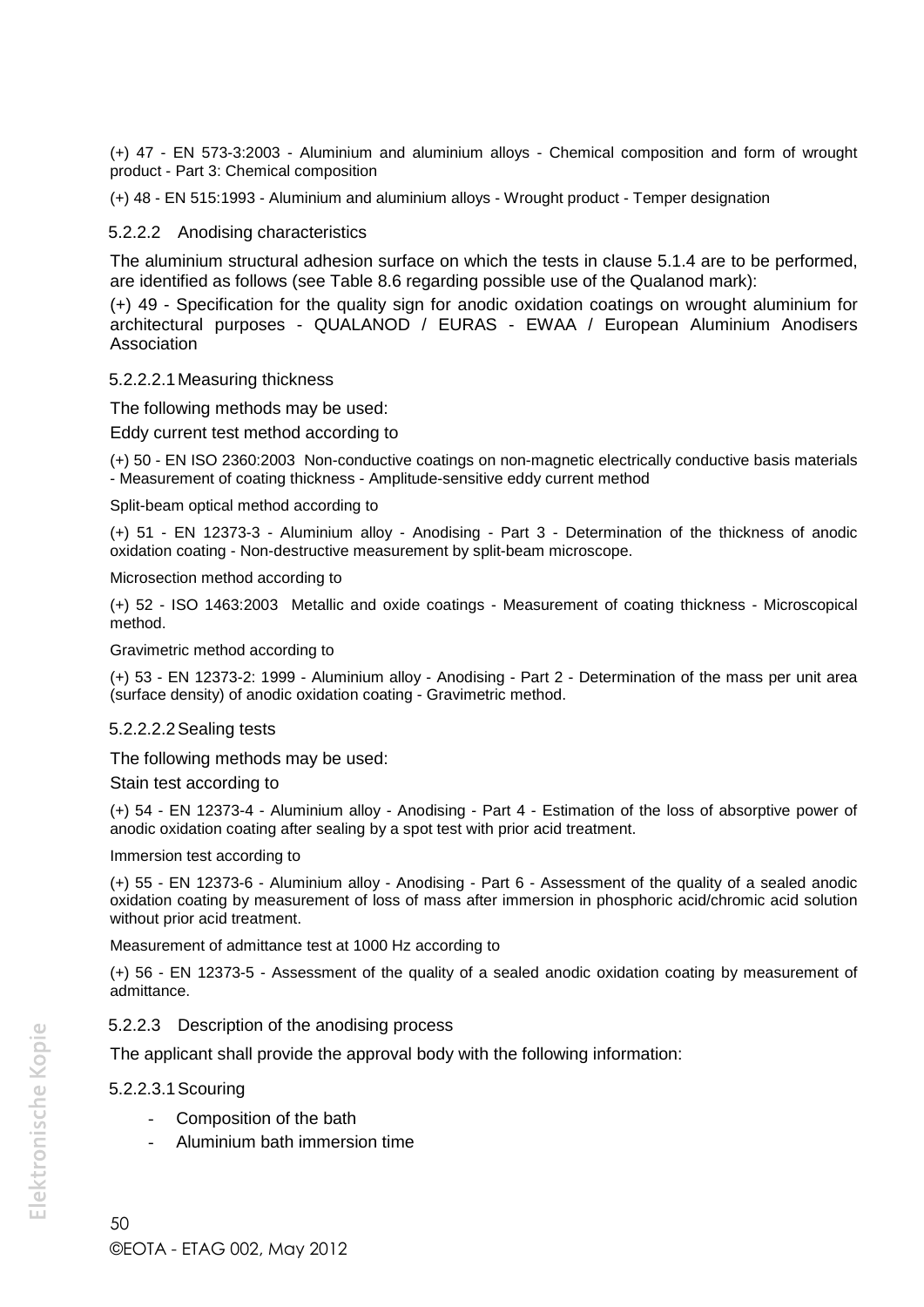#### 5.2.2.3.2Anodic oxidation

- Composition of the bath
- Aluminium bath immersion time
- Bath temperature

## 5.2.2.3.3 Sealing  $(1)$  of the anodised layer

- Bath composition or reference name
- Aluminium bath immersion time
- Bath temperature

Where cold sealing is proposed, additional proof shall be provided by the manufacturer.

The word "sealing" can give rise to a misunderstanding: it is a post-treatment, after anodising. The equivalent in French is "*colmatage*" and in German "*Verdichtung*"

#### 5.2.3 Glass adhesion surface

#### 5.2.3.1 Identification of glass

The applicable glass and glass products are identifiable by reference to the various European standards.

The type of glass used to create the samples for the adhesion-cohesion tests in chapters 5.1.4.1 and 5.1.4.2 is usually normal float glass. For safety reasons, special types of glass can be required for particular projects. Fragmentation shall be tested according to EN or prEN for the type of glass in question.

Possible extrapolation for adhesion between sealant and glass substrates:

When tests 5.1.4.1 and 5.1.4.2 are performed on non-coated float glass according to EN 572-2, the adherence of the glass-structural sealant can be extrapolated to the type of glass:

(+) 57 - EN 12150-1:2000 - Thermally toughened soda lime silicate safety glass - Part 1: Definition and description

(+) 58 - EN 1863-1:2000 - Heat strengthened soda lime silicate glass - Part 1: Definition and description

The present state of the art does not consider chemically toughened soda lime silicate glass (EN 12337) to be extrapolatable.

## 5.2.3.2 Glass products

#### 5.2.3.2.1Insulated glass unit:

If double or multiple-glazing units are to be used, these shall be suitable for use in SSG kits. The hermetic seal shall meet the requirements of the relevant standards; if it is required to act as a structural bond, it shall also prove its adequacy by meeting the requirements of this Guideline.

## 5.2.3.2.2Laminated safety glass

Only laminated safety glass as defined in the EN 12543-2 is fit for use in structural glazing. No supplementary test of the adhesion/cohesion between the structural sealant and glass substrate used for laminated glass is required

(+) 59 - EN 12543-2:1999 - Laminated glass and laminated safety glass part 2: Laminated safety glass

The following exceptions apply:

- Fire resistant laminated glass
- Laminated glass with cast-in-place resin interlayer (e.g. acoustic glazing)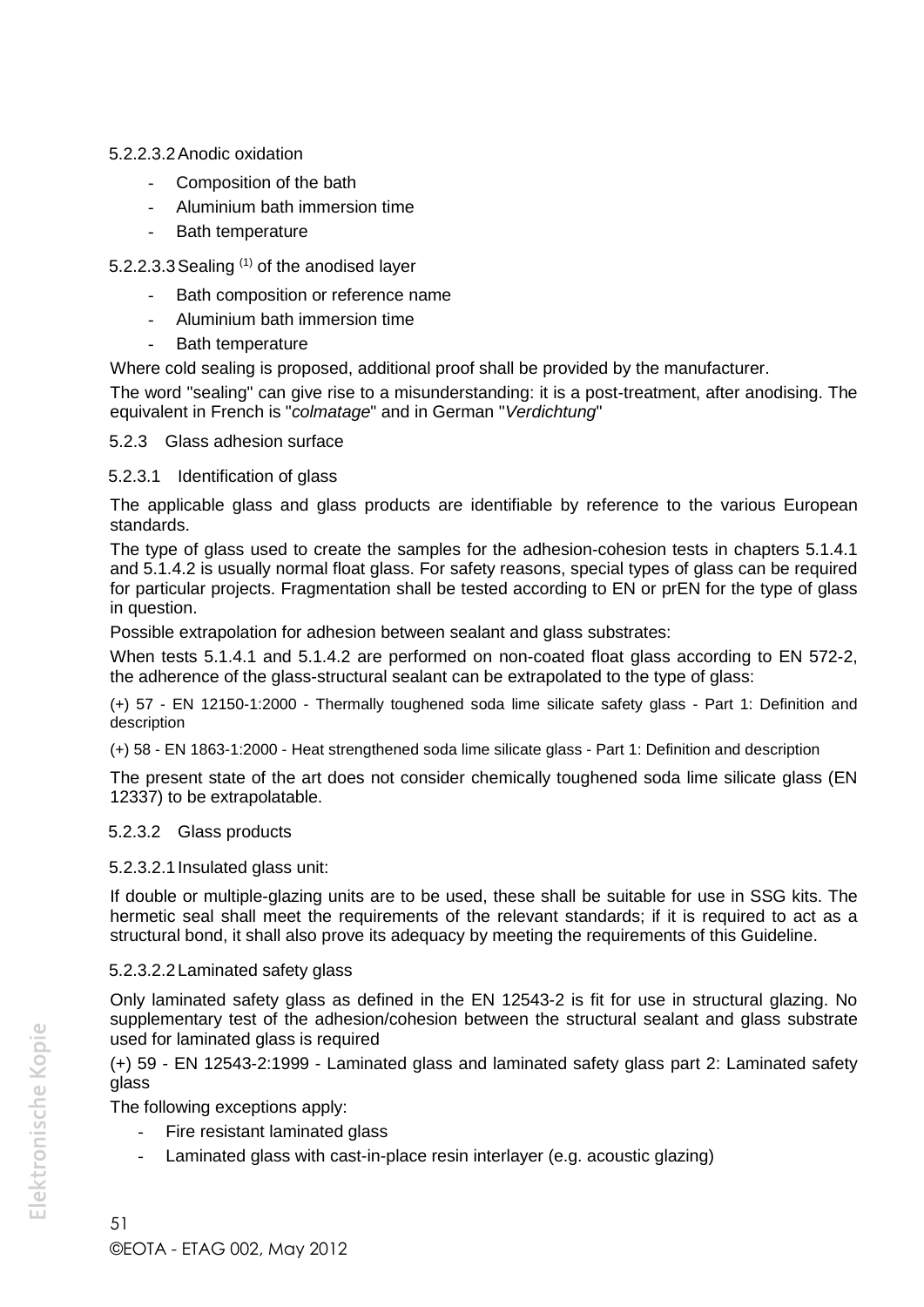which can be assessed in the framework of a European Technical Approval according to Article 9.2 of the CPD.

- 5.2.3.2.3Enamelled glass (spandrels): When applying the structural seal to enamelled glass, this enamelled glass substrate shall be considered a particular substrate to be tested as follows:
	- Chapter 4 Requirements
	- Chapter 5 Methods of verification
- 5.1.4.1 Initial Mechanical Strength
- 5.1.4.1.1 Tension, rupture
- 5.1.4.2 Residual mechanical strength after artificial ageing
- 5.1.4.2.1 Immersion in water at high temperature with or without solar radiation
- 5.1.4.2.2 Humidity and NaCl atmosphere
- 5.1.4.2.3 Humidity and  $SO<sub>2</sub>$  atmosphere
- 5.1.4.2.4 Facade cleaning products
	- Chapter 6 Assessing and judging the fitness of products for an intended use

Opacified glass with organic resin: These substrates may not be considered suitable substrates for structural bonding. If the opacified organic layer is applied to an inorganic coating, the opacified layer shall be removed and the subjacent inorganic coating assessed according to clause 5.2.3.3.

#### 5.2.3.3 Coated glass

#### 5.2.3.3.1Suitable coatings

Suitable coatings are the inorganic coatings classified as A, S and B according to the European standard

(+) 60 - EN 1096-1:1999 - Glass in building - Coated glass - Part 1: Definitions and classification

(+) 61 - EN 1096-2:2001 - 2001 - Glass in building - Coated glass - Part 2: Requirements and test methods for class A, B and S coatings

Additional coatings may be added to an amended ETA when they have been shown to be suitable for use in SSG kits.

Other coatings meeting EN 1096 shall be removed along the structural sealant adhesion surface

5.2.3.3.2Grouping the coatings in families - Representative coating of the family

If the applicant wishes to assess a large number of coatings, to limit the number of tests, the following conditions apply.

The rules contained in EN 1096-2 Annex F are also valid concerning the grouping of coatings into families based on the validity of durability tests for structural sealant glazing application

The representative coating(s) of the family then is/are the one (those) in which all the interfaces between the stacking layers of the family can be found. The interfaces "glass first layer of the stacking" and "last layer of the coating layer - particular sealant" are considered interfaces to be tested. The representative coating(s) - sealant shall be assessed according to clause 5.2.3.3.3 and the tests results are valid for all coated glass of the family.

5.2.3.3.3Evaluation of the suitability of the bonding of coatings and their layers

For the product submitted for approval, the manufacturer shall provide a description conforming to EN 1096-1 chap 8.2 "identity card" and EN 1096-4 chap 4.1 regarding the coating layer compositions.

It shall be characterised and evaluated in accordance with chapters 4 and 5 of this ETAG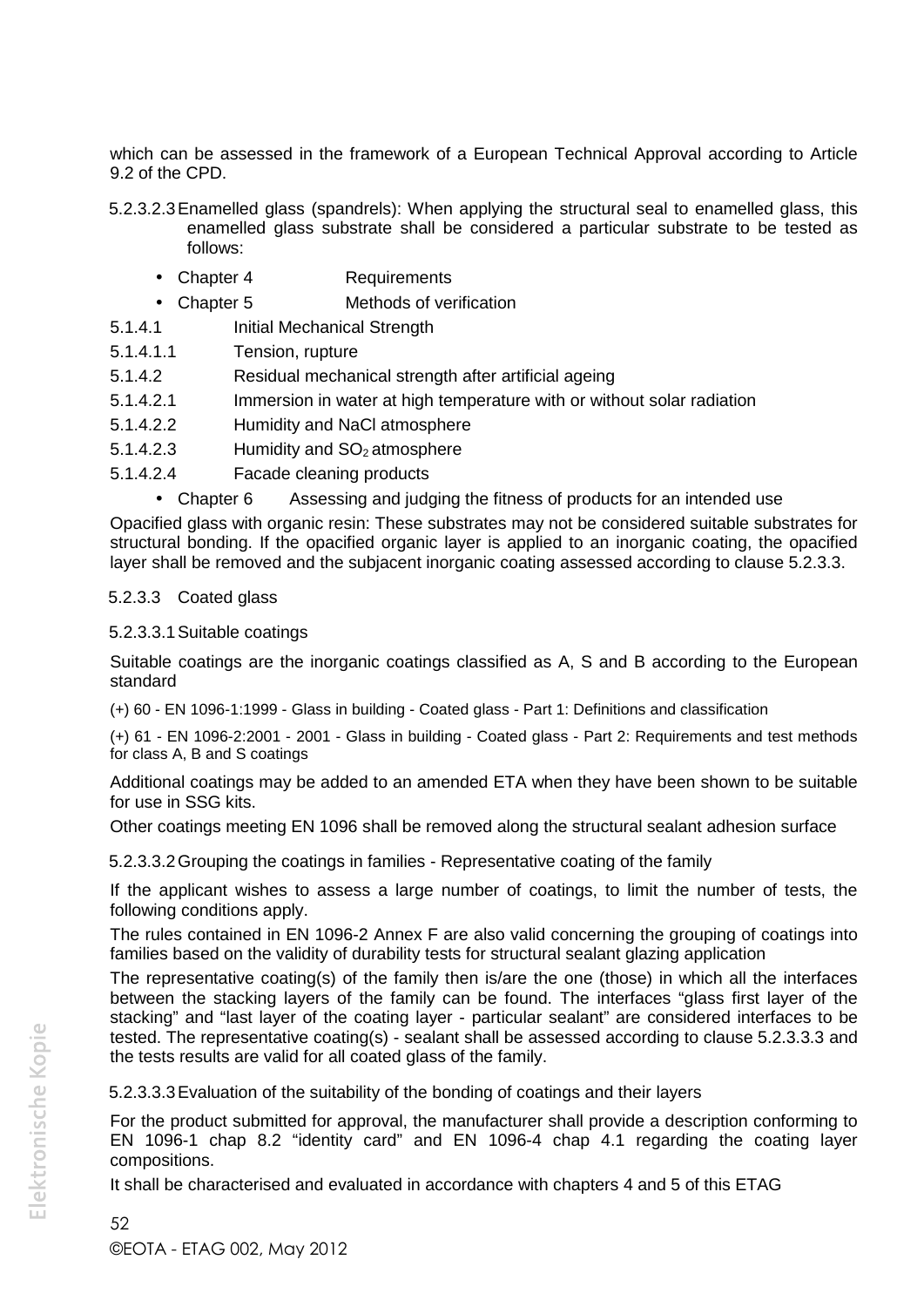(+) 62 - EN 1096-1:1999 - Glass in building - Coated glass - Part 4: Evaluation of conformity

For each coating or family of coated glass representatives on a structural sealant adhesion surface, it shall be demonstrated that the bonding is sufficiently strong between glass and coating, between sealant and coating, and between the different layers of the coating. Such a demonstration consists of adhesion tests and assessment according to the following chapters of this Guideline:

- Chapter 4 Requirements
- Chapter 5 Methods of verification
- 5.1.4.1 Initial Mechanical Strength
- 5.1.4.1.1 Tension, rupture
- 5.1.4.2 Residual mechanical strength after artificial ageing
- 5.1.4.2.1 Immersion in water at high temperature with or without solar radiation
- 5.1.4.2.2 Humidity and NaCl atmosphere
- 5.1.4.2.3 Humidity and  $SO<sub>2</sub>$  atmosphere
- 5.1.4.2.4 Facade cleaning products
	- Chapter 6 Assessing and judging the fitness of products for an intended use

#### 5.2.3.3.4Evaluation from existing test reports

When a coating is submitted for an evaluation for suitability, the manufacturer may present existing test reports containing the outcome of testing on coatings, consisting of:

- The bonding between the particular sealant and the particular top layer of the coating
- And/or the bonding between the glass and the particular base layer of the coating
- And/or the interlayer bonding between any two layers of the coating

#### 5.2.3.3.5Glass substrates for coated glass

When the tests of clause 5.2.3.3.2 are performed on one of the coated glass substrates listed below, the coated glass-structural sealant adherence can be extrapolated to other types of glass on this list:

(+) 63 - EN 572-2 Basic soda lime silicate glass products - Part 2: Float glass

(+) EN 12150-1 Thermally toughened soda lime silicate safety glass - Part 1: Definition and description

(+) EN 1863-1 Heat strengthened soda lime silicate glass - Part 1: Definition and description

#### 5.2.4 Stainless steel adhesion surface

Structural sealant adhesion surfaces in the form of rolled or pressed stainless steel are within the scope of this document, if they can be shown to comply with the following chapters, and that structural sealant bonds made to them form a satisfactory kit when tested in accordance with this document:

(+) 64 - EN 10088-1:1995 - Stainless steels - Part 1: List of stainless steels

(+) 65 - EN 10088-2:1995 - Stainless steels - Part 2: Technical delivery conditions for sheet/plate and strip for general purposes

(+) 66 - EN 10088-3:1995 - Stainless steels - Part 3: Technical delivery conditions for semi-finished products, bars, rods and sections for general purposes

- Chapter 4 Requirements
- Chapter 5 Methods of verification
- 5.1.4.1 Initial Mechanical Strength
- 5.1.4.1.1 Tension, rupture
- 5.1.4.2 Residual mechanical strength after artificial ageing

53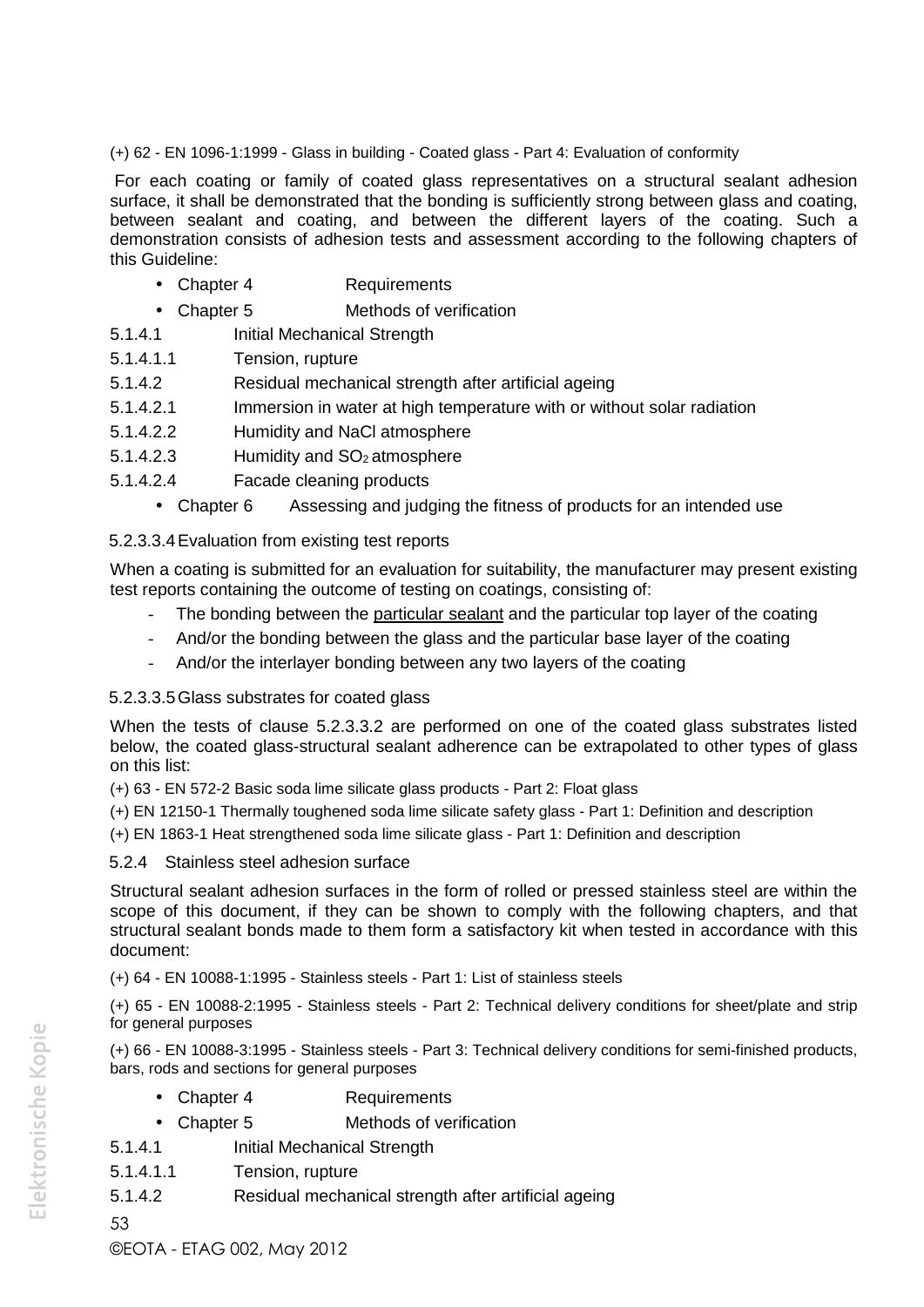- 5.1.4.2.1 Immersion in water at high temperature with or without solar radiation
- 5.1.4.2.2 Humidity and NaCl atmosphere
- 5.1.4.2.3 Humidity and SO<sub>2</sub> atmosphere
- 5.1.4.2.4 Facade cleaning products
	- Chapter 6 Assessing and judging the fitness of products for an intended use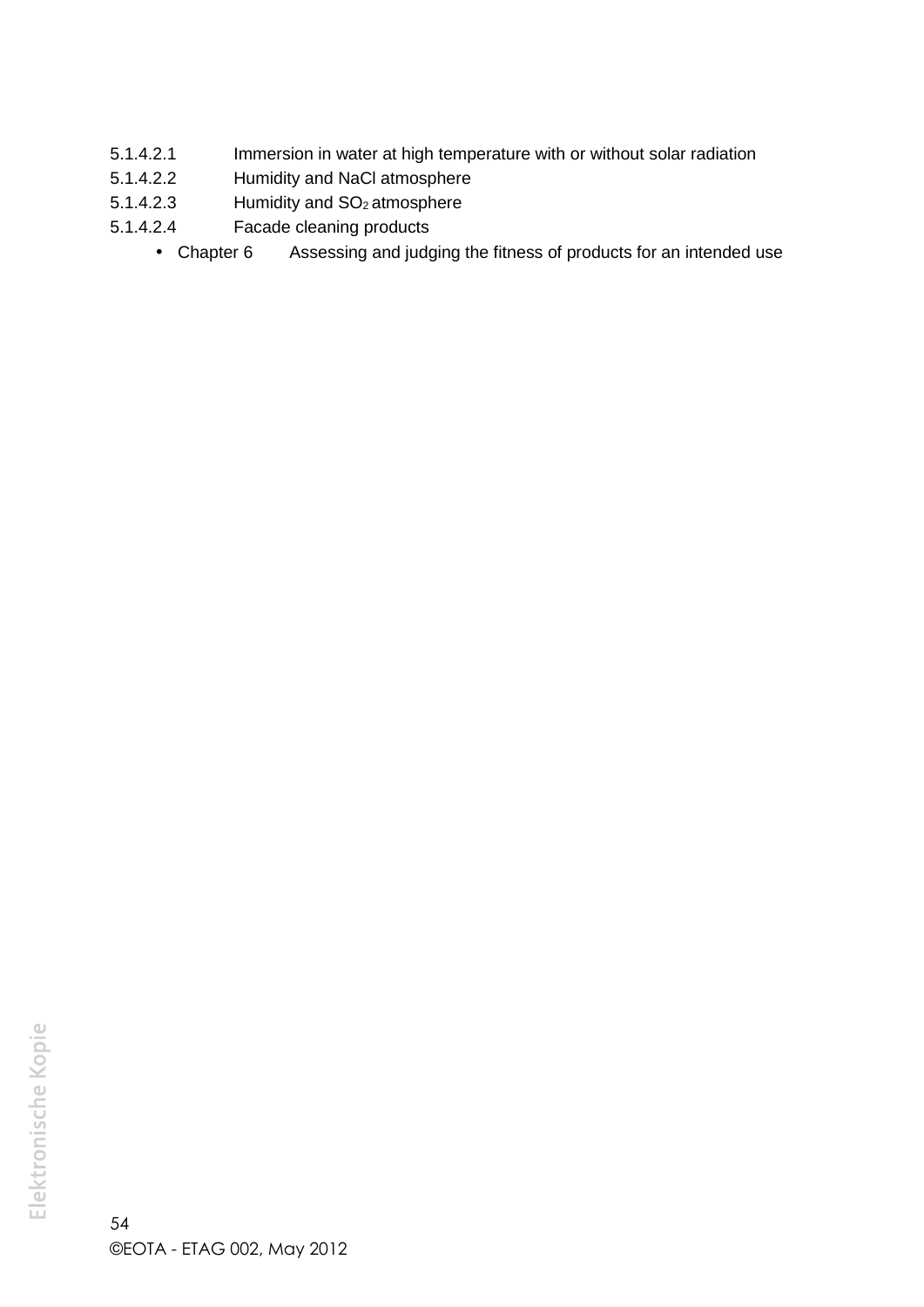#### **5.3 Verifications necessary in case of interchange of components or suppliers**

In the case of component interchange, it shall be ensured that the new component does not have a negative influence on the performance level or the life of the SSGK.

For components specified as described in 4.9 (i), it shall be proven that the new components have the same characteristics as the ones they replace, and that they have little or no influence on the characteristics of the SSGK. Furthermore, it shall be ensured that the new component is compatible with the other components for the envisaged lifetime. Compatibility tests shall be performed to ensure that the exchanged components do not have a negative influence or effect on the components with which it interacts in the kit. For components specified as described in 4.9 (ii), the origin has no influence on the performance as long as the declared characteristics remain the same.

When interchanging a component specified in terms of 4.9(i), the approval body issuing the ETA will determine the test regime based on its experience, as deemed necessary, and using the table below. If in doubt, the issuing approval body may consult the other European approval bodies.

The following table lists the components likely to be substituted and the tests for their assessment, if necessary. Substitution of more than one component may require deeper analysis, since the overall basis for acceptance of the kit may no longer be valid. The table is not exhaustive and can be adapted to the peculiarities of certain kits.

The tests refer either to tests in this Guideline or to CEN standards.

| Component                      | Test for characteristics                                                            | Identification tests |
|--------------------------------|-------------------------------------------------------------------------------------|----------------------|
| Structural seal                | 5.1.4.6; 5.1.4.4; 5.1.4.1; 5.1.4.1                                                  | 5.2.1                |
| Mechanical self-weight support | 5.1.4.3.1                                                                           |                      |
| Anchorages                     | 5.1.4.3.2                                                                           |                      |
| Safety devices                 | 5.1.4.3.3                                                                           |                      |
| Glass                          | -                                                                                   | 5.2.3.1              |
| Coating for glass              | See 5.2.3.3                                                                         |                      |
| Aluminium anodising            | 5.1.4.1 Initial Mechanical Strength                                                 | 5.2.2                |
|                                | 5.1.4.1.1 Tension, rupture at 23°C                                                  |                      |
|                                | 5.1.4.2 Residual mechanical strength after artificial<br>ageing                     |                      |
|                                | 5.1.4.2.1 Immersion in water at high temperature with or<br>without solar radiation |                      |
|                                | 5.1.4.2.2 Humidity and NaCl atmosphere                                              |                      |
|                                | 5.1.4.2.3 Humidity and SO <sub>2</sub> atmosphere                                   |                      |
|                                | 5.1.4.2.4 Facade cleaning products                                                  |                      |
| Weather seal                   | Compatibility test clause 5.1.4.2.5                                                 |                      |
| Setting block                  | Compatibility test clause 5.1.4.2.5 and SHORE 70                                    |                      |
| Spacer, backer rod             | Compatibility test clause 5.1.4.2.5                                                 |                      |

Table 6 - Component interchange

# **6 Assessing and judging the fitness of products for an intended use**

## **6.0 Preamble**

Chapter 6 details the performance requirements to be met by Structural Sealant Glazing Kits into precise and measurable (as far as possible and proportional to the importance of the risk) or qualitative terms, related to the products and their intended use, using the verification methods (chapter 5).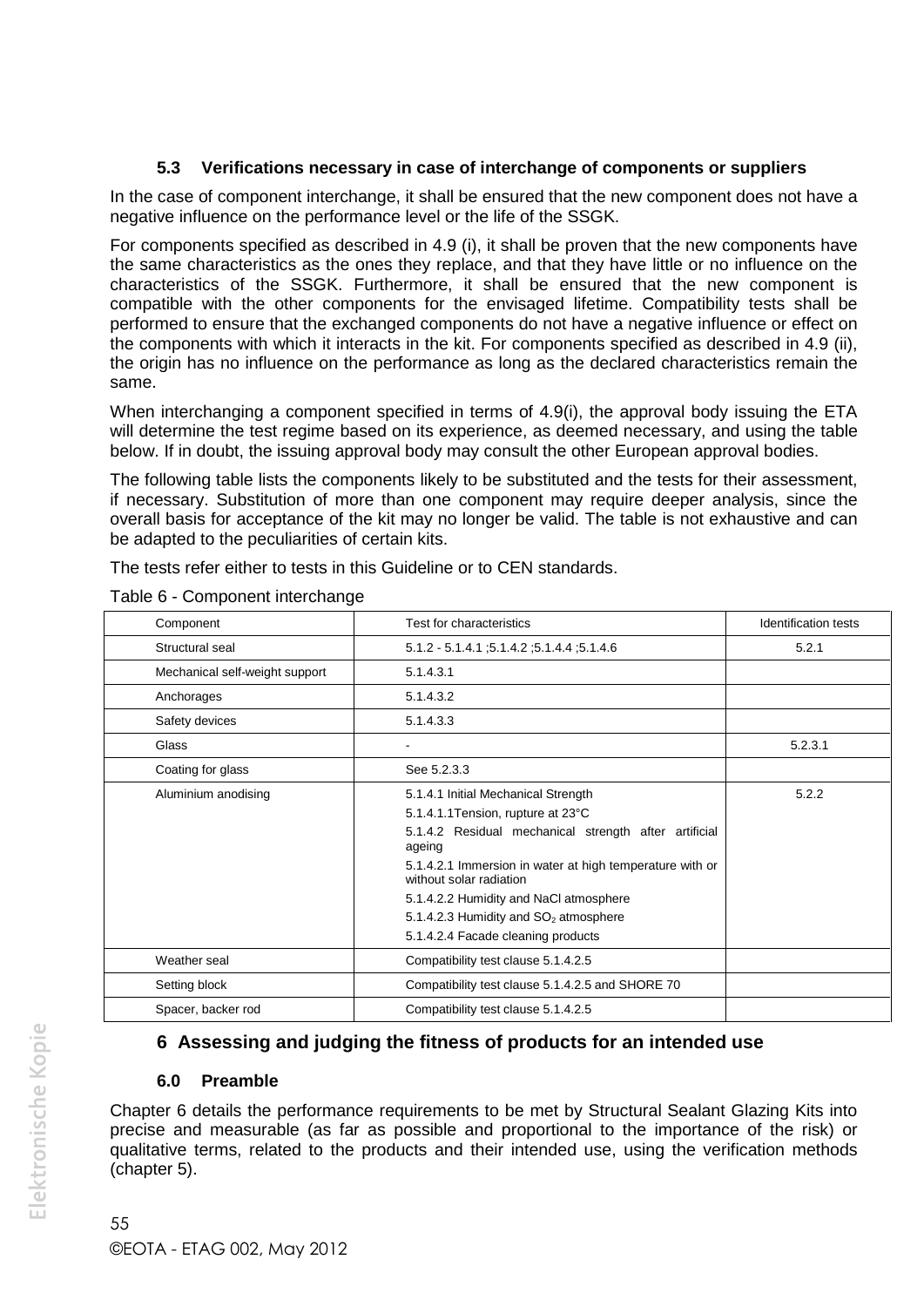Each performance requirement to be met for a given intended use is assessed with respect to classes, use-categories or numerical values. The ETA in general shall indicate either the results of these assessments or state "No performance determined" (for countries/regions/buildings where no applicable requirements are foreseen in laws, regulations and administrative provisions). This statement does not mean that the SSGK performs poorly, but merely that this specific performance property has not been declared.

For results outside the requirements given below, the approval body shall subject these to a deeper analysis based on a larger number of test pieces, repeating any questionable tests or other measurements related to the problem concerned.

#### **6.1 General - test result statistical interpretation**

| $R_{u,5} = X_{mean} - \tau_{\alpha\beta}$ . S                    |  |
|------------------------------------------------------------------|--|
| $\Delta X_{\text{mean}} = X_{\text{mean},c} / X_{\text{mean},n}$ |  |

where

| $R_{u,5}$               |     |                                                                                                               | the characteristic breaking stress giving 75% confidence that 95% of the test<br>results will be higher than this value. |  |  |  |  |  |  |  |
|-------------------------|-----|---------------------------------------------------------------------------------------------------------------|--------------------------------------------------------------------------------------------------------------------------|--|--|--|--|--|--|--|
| $X_{mean}$              | $=$ |                                                                                                               | the average breaking stress, either under tension or shear.                                                              |  |  |  |  |  |  |  |
| $X_{mean,n}$            | $=$ |                                                                                                               | the average breaking stress, either under tension or shear in the initial state.                                         |  |  |  |  |  |  |  |
| $X_{mean,c}$<br>ageing. | $=$ |                                                                                                               | the average breaking stress, either under tension or shear after conditioning or                                         |  |  |  |  |  |  |  |
| $\tau_{\alpha\beta}$    | $=$ |                                                                                                               | the eccentricity of 5% with 75% confidence (see Table 7)                                                                 |  |  |  |  |  |  |  |
| S                       | $=$ |                                                                                                               | the standard deviation of the series under consideration                                                                 |  |  |  |  |  |  |  |
| and also                |     |                                                                                                               |                                                                                                                          |  |  |  |  |  |  |  |
| $V_{mean}$              | $=$ |                                                                                                               | mean value                                                                                                               |  |  |  |  |  |  |  |
| $K_{x}$                 | $=$ |                                                                                                               | stiffness of the sample at x% elongation in the initial state                                                            |  |  |  |  |  |  |  |
| $K_{x,c}$               | $=$ |                                                                                                               | stiffness of the sample at x% elongation after conditioning                                                              |  |  |  |  |  |  |  |
| $R_{\text{des}}$        | $=$ |                                                                                                               | design resistance                                                                                                        |  |  |  |  |  |  |  |
| $F_{u,5}$               | $=$ | the characteristic force giving 75% confidence that 95% of the test results will be<br>higher than this value |                                                                                                                          |  |  |  |  |  |  |  |
| $F_{mean}$              |     | $=$                                                                                                           | the average breaking force                                                                                               |  |  |  |  |  |  |  |

Table 7 - The variable  $\tau_{\alpha\beta}$  as a function of the number of test pieces (see ISO 3207)

| Number of pieces              |      |            |      |                |                  | 10   | $\overline{A}$<br>cı | 3U<br>vu | $\infty$ |
|-------------------------------|------|------------|------|----------------|------------------|------|----------------------|----------|----------|
| Variable $\tau_{\alpha\beta}$ | 2.46 | つつつ<br>د.ے | 2.25 | - 1 Q<br>ت ، ے | 2 14<br><u>.</u> | 2.10 | .99                  | .87      | 1.64     |

(+) 67 - ISO 3207:1975 Statistical interpretation of data -- Determination of a statistical tolerance interval -

Type of rupture:

A number of tests prescribe "Rupture  $\geq 90\%$  cohesive", i.e. at least 90% of the sample ruptures shall be located within the sealant, and a maximum of 10% at the interface between the sealant and the glass or metallic substrate.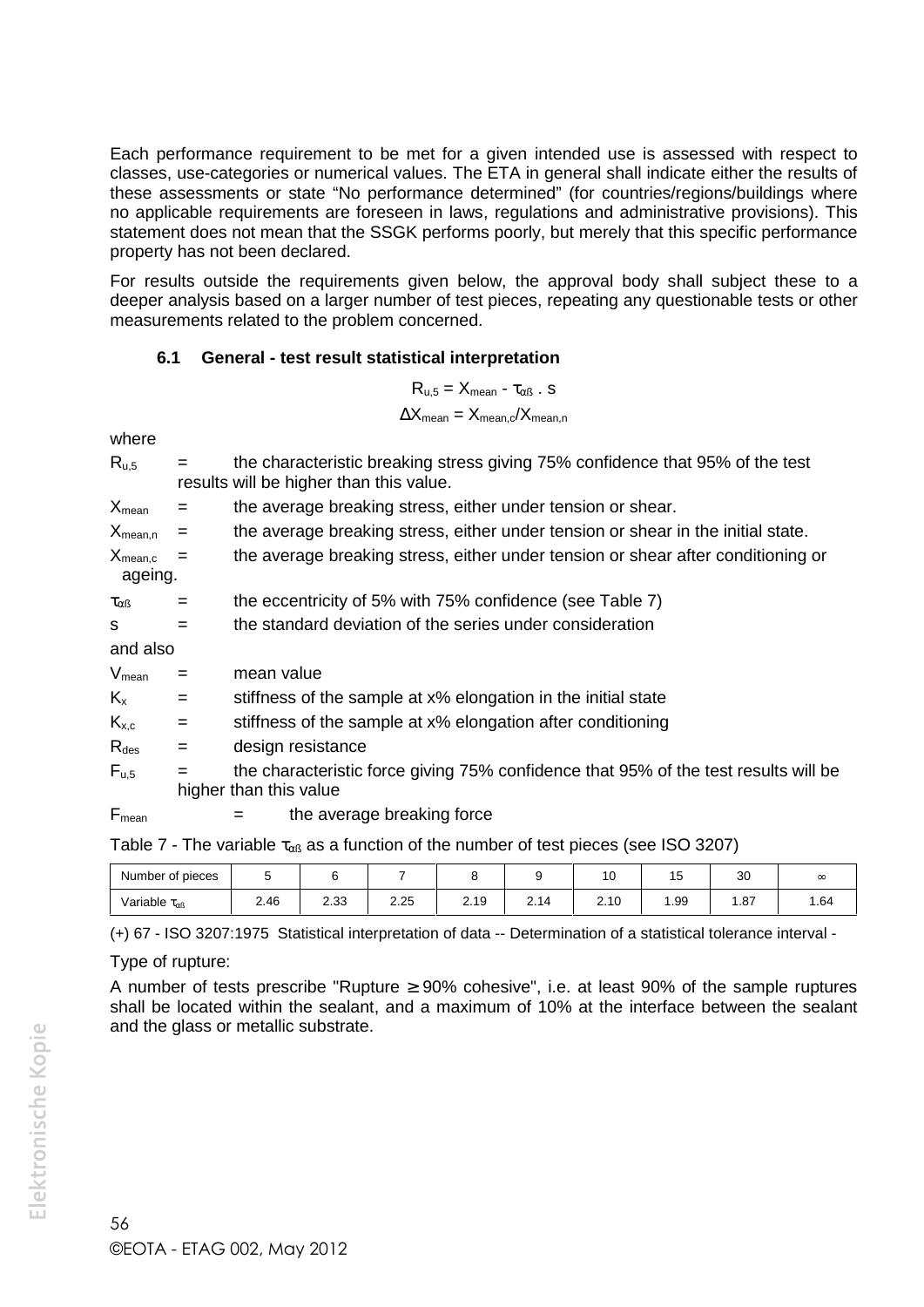# Table 8.1 - **ER1 and ER2**

| Reference <sup>1</sup> | Verification methods                                            | Clause n° | Treatment of results and requirements - Criteria            |  |  |  |  |  |
|------------------------|-----------------------------------------------------------------|-----------|-------------------------------------------------------------|--|--|--|--|--|
| 6.1.1                  | ER1: Mechanical resistance and stability - not relevant to SSGK |           |                                                             |  |  |  |  |  |
| 6.1.2                  | ER2: Safety in case of fire                                     |           |                                                             |  |  |  |  |  |
| 5.1.2.1                | Reaction to fire                                                | 6.1.2.1   |                                                             |  |  |  |  |  |
| 5.1.2.2                | Resistance to fire                                              | 6.1.2.2   | Classification according to EN 13501-1, 2, 3, 5 as relevant |  |  |  |  |  |
| 5.1.2.3                | External fire performance                                       | 6.1.2.3   |                                                             |  |  |  |  |  |
| 5.1.2.4                | Partial collapse in case of fire                                | 6.1.2.4   |                                                             |  |  |  |  |  |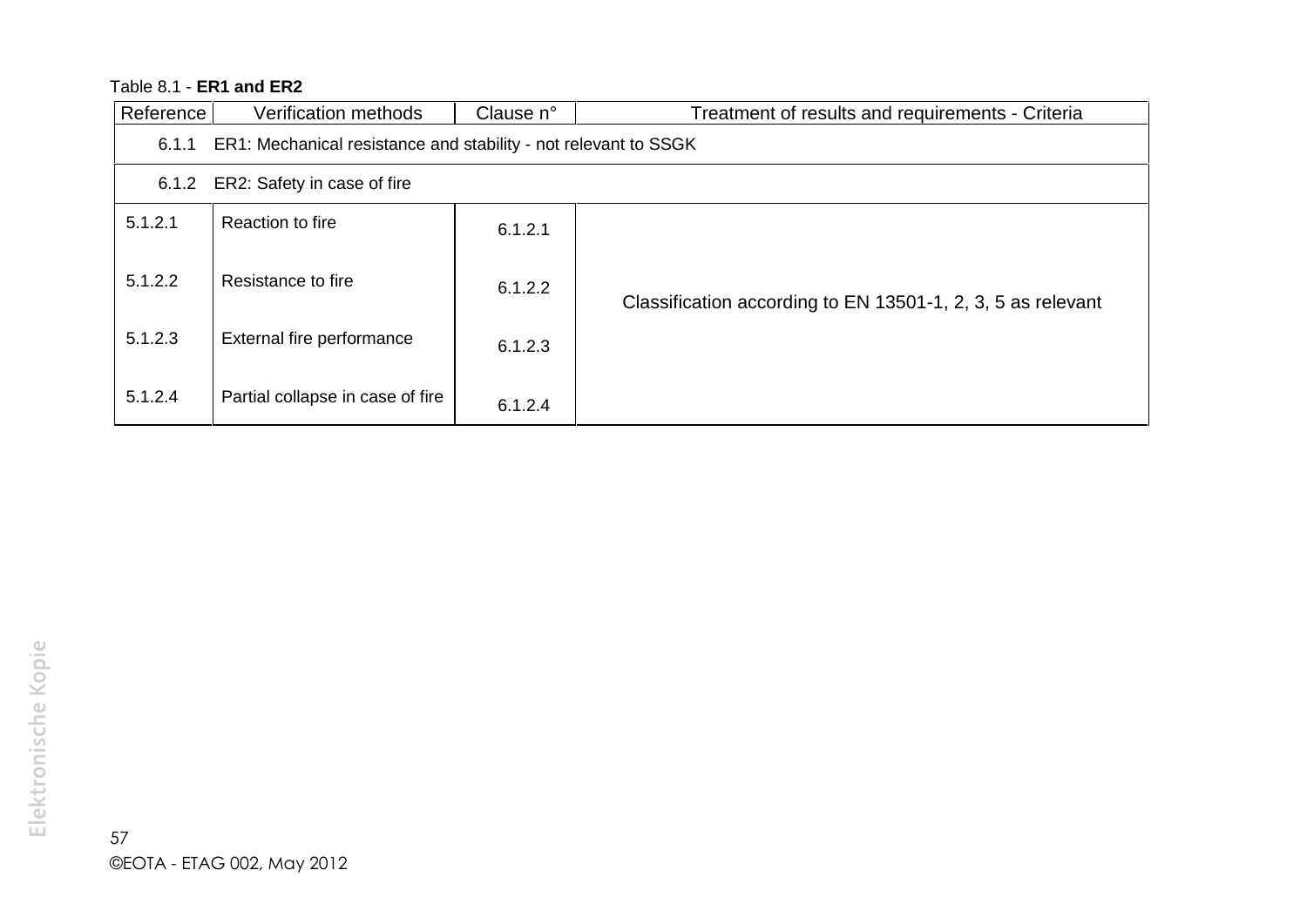Table 8.2 **- ER3**

| Reference                                      | Verification methods                  | Clause n° | Treatment of results and requirements - Criteria                                                               |  |  |  |
|------------------------------------------------|---------------------------------------|-----------|----------------------------------------------------------------------------------------------------------------|--|--|--|
| 6.1.3 ER3: Health, Hygiene and the Environment |                                       |           |                                                                                                                |  |  |  |
| 5.1.3.1                                        | Air permeability                      | 6.1.3.1   | Windows: EN 12207 and EN 12208 - No performance-determined option possible                                     |  |  |  |
|                                                | Watertightness                        |           | Curtain walling: EN 12152 and EN 12154 - No performance-determined option<br>possible                          |  |  |  |
| 5.1.3.2                                        | Air quality / Dangerous<br>substances | 6.1.3.2   | No prolonged moisture condensation may occur out of the drained zone or on the<br>interior face of the facade. |  |  |  |
|                                                |                                       |           | Handling see clause 6.2 - no performance-determined option possible.                                           |  |  |  |

(+) 68 - EN 12154:2000 Curtain walling - Watertightness - Performance requirements and classification

(+) 69 - EN 12152:2000 Curtain walling - Air permeability - Performance requirements and classification

(+) 70 - EN 12207:2000 Windows and doors - Air permeability - Classification

(+) 71 - EN 12208:2000 Windows and doors - Watertightness - Classification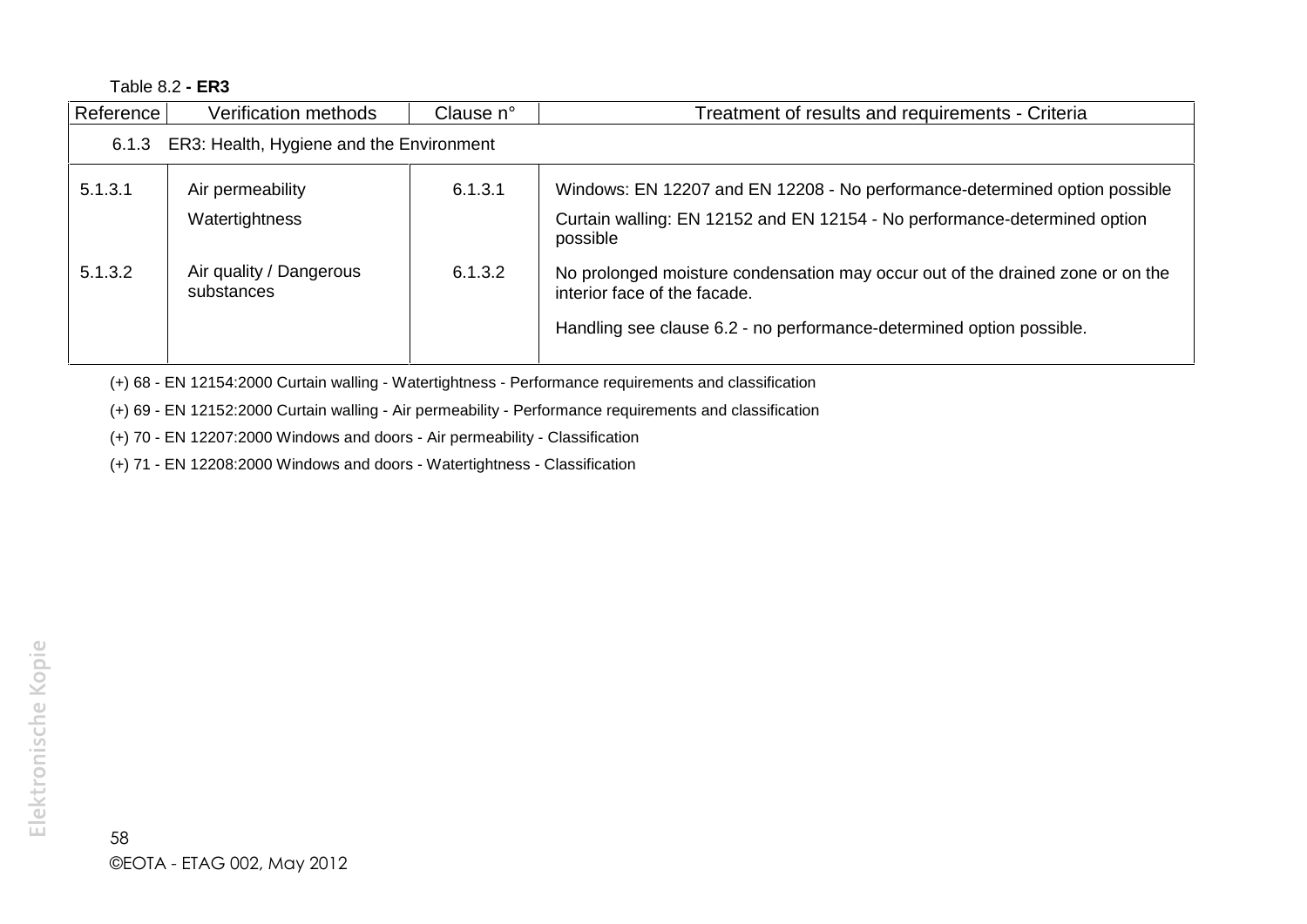Table 8.3 - **ER4**

59 ©EOTA - ETAG 002, May 2012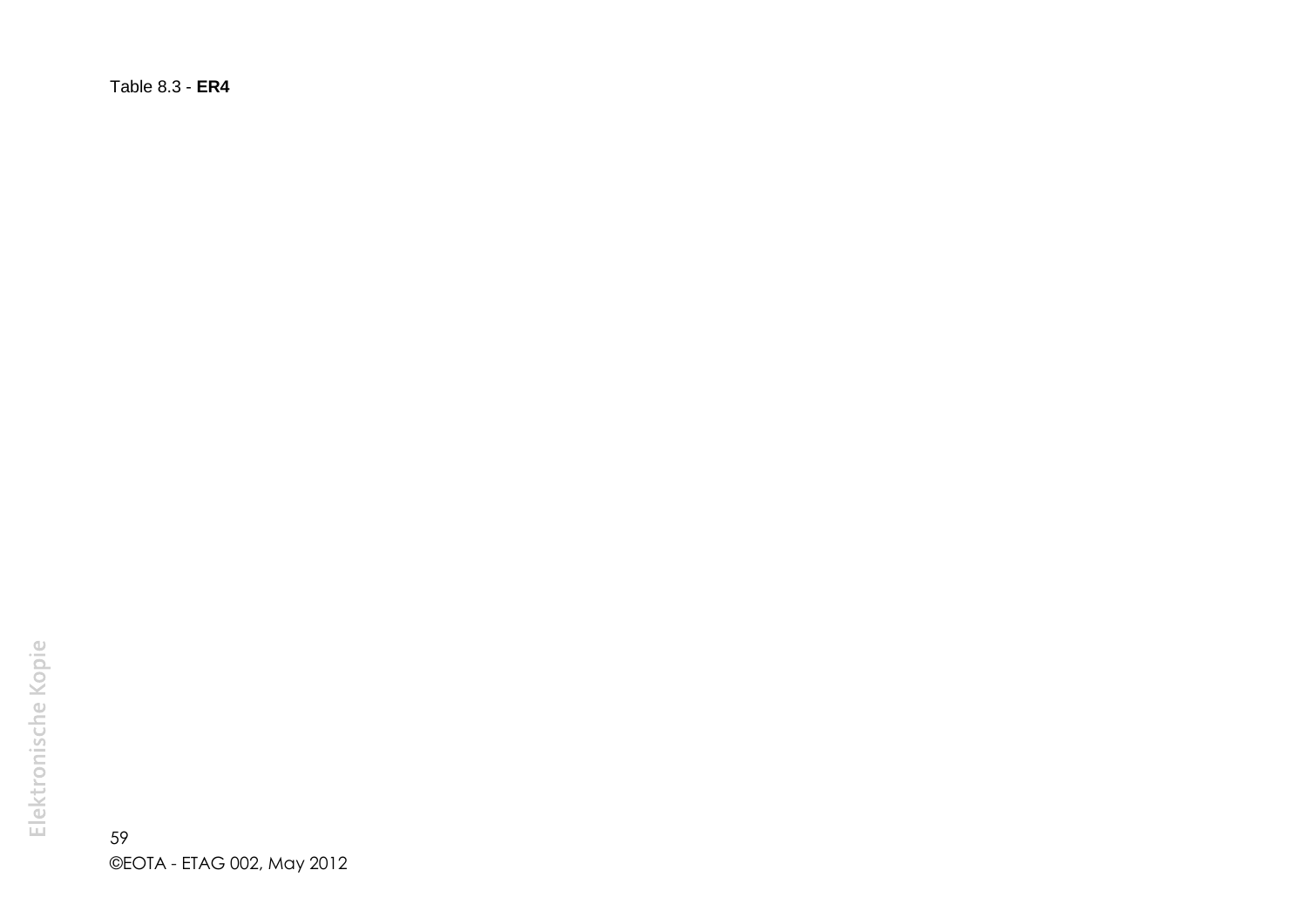| Reference | Verification methods                      | Clause n° | Treatment of results and requirements - Criteria                                                                                                                                                                                                                                                                                                                                                                   |
|-----------|-------------------------------------------|-----------|--------------------------------------------------------------------------------------------------------------------------------------------------------------------------------------------------------------------------------------------------------------------------------------------------------------------------------------------------------------------------------------------------------------------|
| 6.1.4     | ER4: Safety in Use                        |           |                                                                                                                                                                                                                                                                                                                                                                                                                    |
| 6.1.4.1   | Initial Mechanical Strength               |           |                                                                                                                                                                                                                                                                                                                                                                                                                    |
| 5.1.4.1.1 | $K_{12,5}$<br>Tension: - 20°C, 23°C, 80°C | 6.1.4.1.1 | Value expressing the secant stiffness at 12.5%, K <sub>12.5</sub> (see Annex 1)<br>$R_{u,5} = X_{mean,n} - \tau_{\alpha\beta}$ . s for test at -20°C, +23°C, +80°C                                                                                                                                                                                                                                                 |
| 5.1.4.1.2 | Shear: -20°C, 23°C, 80°C                  | 6.1.4.1.2 | $R_{u,5} = X_{mean,n} - \tau_{\alpha\beta}$ • s for test at -20°C (or -40°C) +23°C, +80°C<br>For tension and shear:<br>$\Delta X_{\text{mean}} = X_{\text{mean} \cdot 20^{\circ} \text{C}} / X_{\text{mean}, n \cdot 23^{\circ} \text{C}} \geq 0.75 - \Delta X_{\text{mean}} = X_{\text{mean}} \cdot 80^{\circ} \text{C} / X_{\text{mean}, n \cdot 23^{\circ} \text{C}} \geq 0.75$<br>Rupture $\geq 90\%$ cohesive |
| 6.1.4.2   | Residual strength after artificial ageing |           |                                                                                                                                                                                                                                                                                                                                                                                                                    |
| 5.1.4.2.1 | Immersion in hot water                    | 6.1.4.2.1 | The minimum requirement is 1000 hours immersion<br>1) $\Delta X_{\text{mean}} \geq 0.75$ test at +23°C<br>2) For the $0 \le x \le 12.5$ of the deformation/stress curve (see Annex 1), the stiffness shall be as follows:<br>$0.5 \leq K_{x,c}/K_x \leq 1.10$ - Rupture $\geq 90\%$ cohesive                                                                                                                       |
| 5.1.4.2.2 | Humidity and NaCL                         | 6.1.4.2.2 | $\Delta X_{\text{mean}} \ge 0.75$ test at +23°C - Rupture $\ge 90\%$ cohesive                                                                                                                                                                                                                                                                                                                                      |
| 5.1.4.2.3 | Humidity and SO <sub>2</sub>              | 6.1.4.2.3 | $\Delta X_{\text{mean}} \ge 0.75$ test at +23°C - Rupture $\ge 90\%$ cohesive                                                                                                                                                                                                                                                                                                                                      |
| 5.1.4.2.4 | Facade cleaning Products                  | 6.1.4.2.4 | $\Delta X_{\text{mean}} \geq 0.75$ test at +23°C - Rupture $\geq 90\%$ cohesive                                                                                                                                                                                                                                                                                                                                    |
| 5.1.4.2.5 | Materials in contact                      | 6.1.4.2.5 | Method without UV: Neither discoloration or $R_{\mu,5}$ after conditioning 0.85 $R_{\mu,5}$ initial is permitted - Rupture: 90% cohesive<br>Method with UV: After exposure, compatibility is determined by observation for discoloration with normal corrected vision<br>Peel test requirement: no adhesion ruptures permitted during the peel test                                                                |
| 6.1.4.3   | <b>Retaining Devices</b>                  |           |                                                                                                                                                                                                                                                                                                                                                                                                                    |
| 5.1.4.3.1 | Mechanical self-weight support            | 6.1.4.3.1 | The load is noted at which a maximum deflection of 0.5 mm is produced between A and B.                                                                                                                                                                                                                                                                                                                             |
| 5.1.4.3.2 | Anchorage                                 | 6.1.4.3.2 | Method I: Calculated value: Static: $F_{u,5 \text{ static}} = F_{\text{mean}} - \tau_{\alpha\beta}$ . s and $F_{\text{des}} = F_{u,5}/\gamma$<br>Dynamic: 5,350 cycles shall take place without damage to the 5 anchorages tested<br>Method II: $P_{br,c}$ $P_{br,n} \ge 0.75 - F_{des} = P_{br,n} x a^2/ 4 x \gamma$                                                                                              |
| 5.1.4.3.3 | Safety devices                            | 6.1.4.3.3 | The variety of designs is such that the approval body will decide upon a relevant approach.                                                                                                                                                                                                                                                                                                                        |
| 5.1.4.4   | Opening lights                            | 6.1.4.4   | Class according to EN 13115 - After the test, no damage to the structural sealant shall be evident. The windows shall be<br>examined before, during and after the tests, noting the appearance of any defects, for example glazing breakage,<br>detachment. etc.                                                                                                                                                   |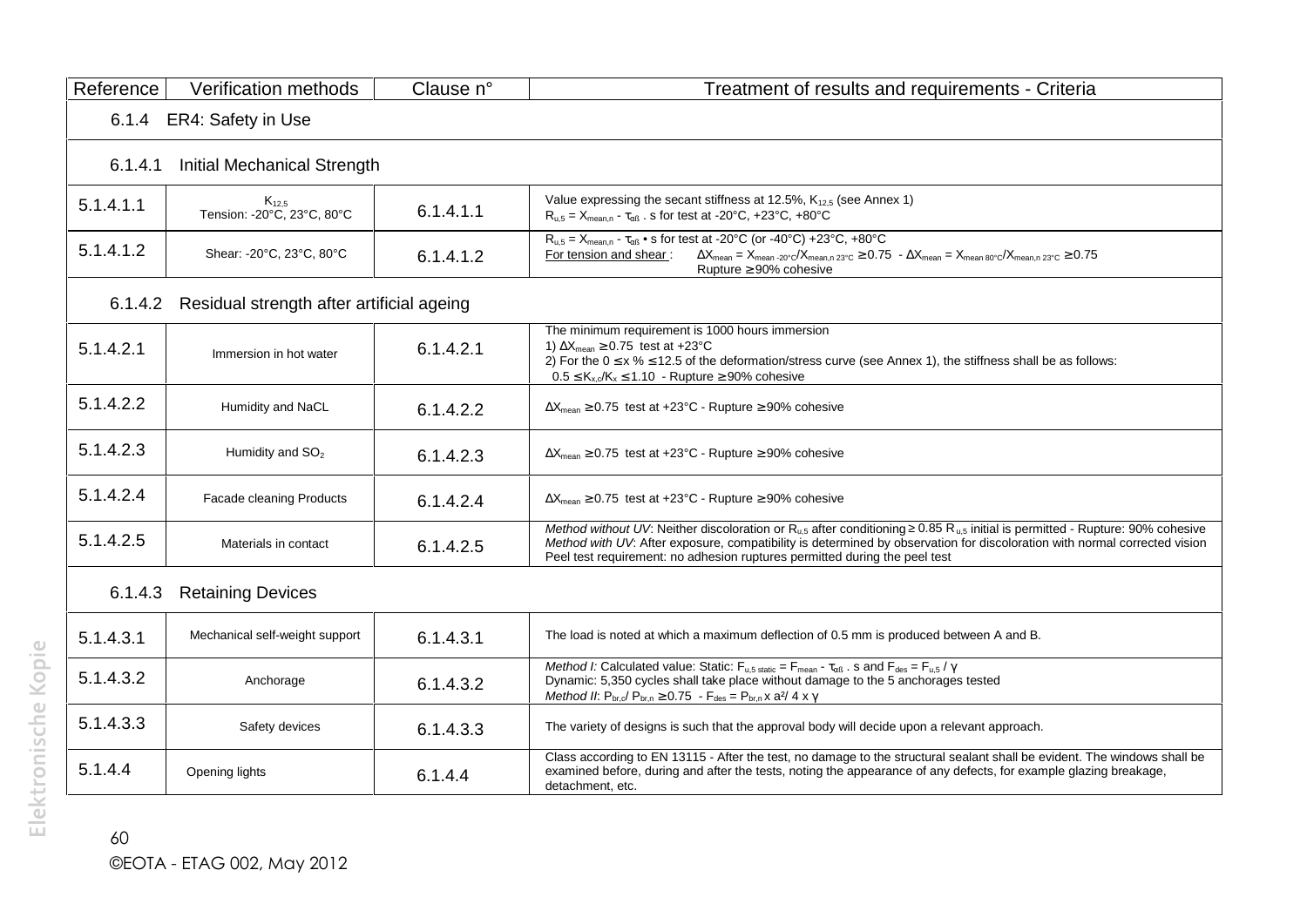| Reference | Verification methods                                      | Clause n° | Treatment of results and requirements - Criteria                                                                                                                                                                                                                                                                                                                                                                                       |
|-----------|-----------------------------------------------------------|-----------|----------------------------------------------------------------------------------------------------------------------------------------------------------------------------------------------------------------------------------------------------------------------------------------------------------------------------------------------------------------------------------------------------------------------------------------|
| 6.1.4     | ER4: Safety in Use                                        |           |                                                                                                                                                                                                                                                                                                                                                                                                                                        |
| 5.1.4.5   | Impact tests                                              | 6.1.4.5   | EN 14019 and EN 13049<br>No performance-determined option is possible.                                                                                                                                                                                                                                                                                                                                                                 |
| 6.1.4.6   | Test of the structural sealant                            |           |                                                                                                                                                                                                                                                                                                                                                                                                                                        |
| 5.1.4.6.1 | Gas inclusions                                            | 6.1.4.6.1 | No visible gas bubbles allowed using normal corrected vision                                                                                                                                                                                                                                                                                                                                                                           |
| 5.1.4.6.2 | Elastic recovery                                          | 6.1.4.6.2 | Elongation 24 hours after unloading shall be $< 5\%$ of the initial elongation.                                                                                                                                                                                                                                                                                                                                                        |
| 5.1.4.6.3 | Shrinkage                                                 | 6.1.4.6.3 | Shrinkage shall be less than 10%.                                                                                                                                                                                                                                                                                                                                                                                                      |
| 5.1.4.6.4 | Resistance to tearing                                     | 6.1.4.6.4 | USE CATEGORY 1 : $\Delta X_{mean} > 0.75$ kit with insert in the structural seal (e.g. mechanical self-weight support, safety<br>devices, other elements as relevant)<br>USE CATEGORY 2 : $\Delta X_{mean} \ge 0.50$ kit without insert in the structural seal                                                                                                                                                                         |
| 5.1.4.6.5 | Mechanical fatigue                                        | 6.1.4.6.5 | $\Delta X_{\text{mean}} \geq 0.75$ ; Rupture $\geq 90\%$ cohesive                                                                                                                                                                                                                                                                                                                                                                      |
| 5.1.4.6.6 | U.V. resistance of the sealant                            | 6.1.4.6.6 | $\Delta X_{\text{mean}} \geq 0.75$ for elongation and breaking stress                                                                                                                                                                                                                                                                                                                                                                  |
| 5.1.4.6.7 | Elastic modulus of the sealant                            | 6.1.4.6.7 | Declared value resulting from the test<br>As a function of the type of curve obtained (a, b, c, d according to Figure 1 of EN ISO 527), the following pairs of values<br>will be given $(\varepsilon_1, \sigma_1)$ , $(\varepsilon_2, \sigma_2)$ , $(\varepsilon_m, \sigma_m)$ , $(\varepsilon_y, \sigma_y)$ , $(\varepsilon_B, \sigma_B)$<br>$\sigma_2$ . $\sigma_1$<br>The calculation modulus: $E =$<br>$\epsilon_2$ . $\epsilon_1$ |
| 5.1.4.6.8 | Creep under long-term shear and<br>cyclic tensile loading | 6.1.4.6.8 | For all samples, the maximum relative horizontal displacement 24 hours after unloading is 0.1 mm<br>- movement shall be stabilised after 91 days<br>- the maximum movement measured before unloading shall be compatible with that which the kit can accommodate.<br>- "e" (see Figure 17) is the maximum authorised structural seal width                                                                                             |
| 5.1.4.7   | Method of calculating the seal<br>dimensions              | 6.1.4.7   | See ANNEX 2                                                                                                                                                                                                                                                                                                                                                                                                                            |
| 5.1.4.8   | Sill height                                               | 6.1.4.8   | The range of possible sill heights is noted.                                                                                                                                                                                                                                                                                                                                                                                           |

61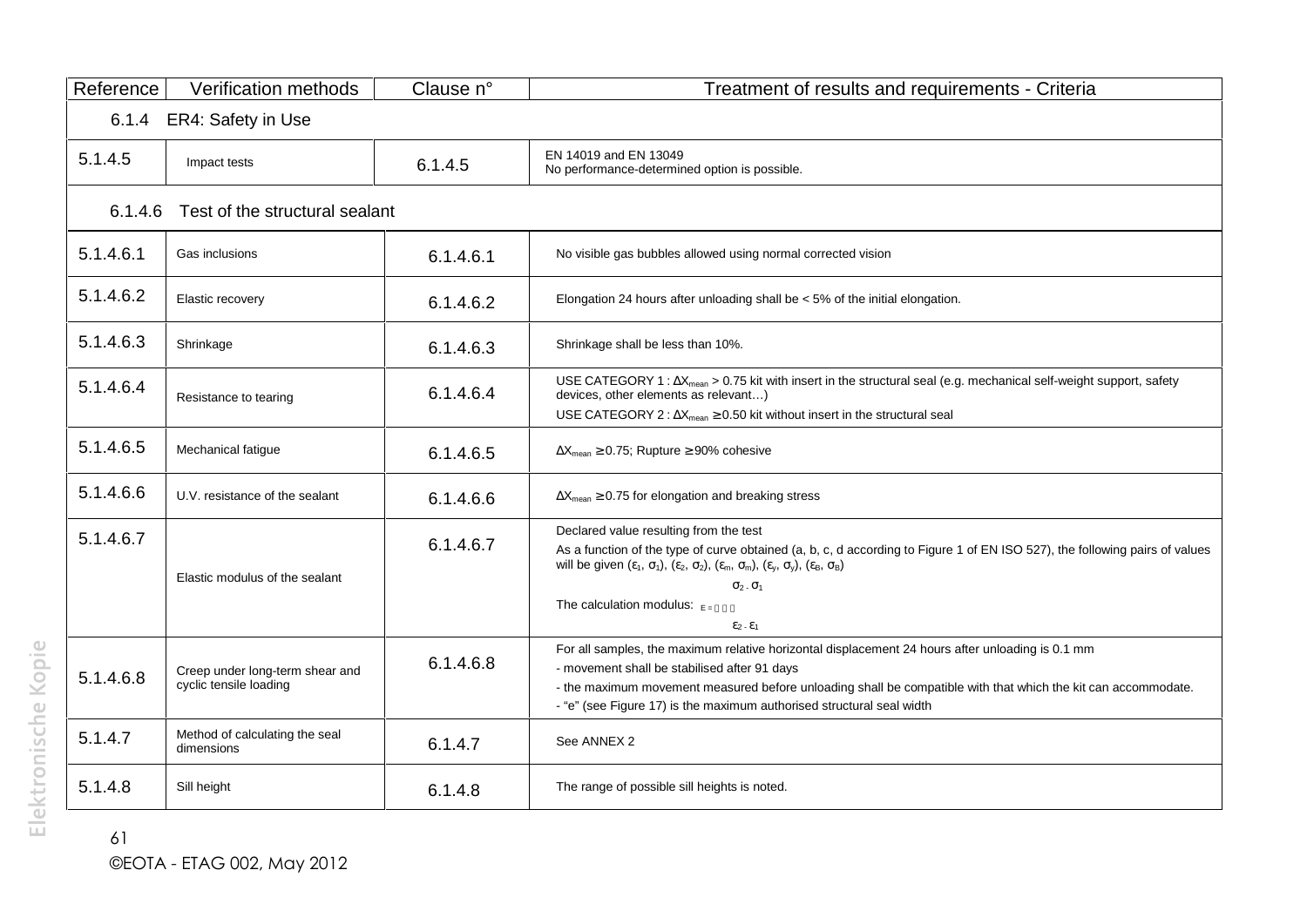| Reference | Verification methods                               | Clause n° | Treatment of results and requirements - Criteria                                                                                                                                                                                                                                                                                                                                                                                      |
|-----------|----------------------------------------------------|-----------|---------------------------------------------------------------------------------------------------------------------------------------------------------------------------------------------------------------------------------------------------------------------------------------------------------------------------------------------------------------------------------------------------------------------------------------|
|           | 6.1.4 ER4: Safety in Use                           |           |                                                                                                                                                                                                                                                                                                                                                                                                                                       |
| 5.1.4.9   | Wind resistance                                    | 6.1.4.9   | Windows: Classification according to EN 12210 - Windows and doors - Resistance to wind load - Classification.<br>The maximum deflection of the prototype shall be mentioned in the ETA.                                                                                                                                                                                                                                               |
|           |                                                    |           | Curtain walling: Performance prescription according to EN 13116.<br>The design pressure used in the test shall be mentioned in the ETA.<br>Convener note: the horizontal deflection criteria given in EN 13830 § 4.3.1 contradicts that in ENV 1999                                                                                                                                                                                   |
| 5.1.4.10  | Partial collapse in case of fire (see<br>also ER2) | 6.1.4.10  | Classification according to EN 13501-1, 3, 5 as relevant                                                                                                                                                                                                                                                                                                                                                                              |
| 6.1.5     | ER 5: Protection against noise                     |           |                                                                                                                                                                                                                                                                                                                                                                                                                                       |
| 5.1.5     | Protection against noise                           | 6.1.5     | The applicant shall declare the performance level claimed<br>Rating of sound insulation and presentation of result: EN 717-1<br>No performance-determined option is possible.                                                                                                                                                                                                                                                         |
| 6.1.6     |                                                    |           |                                                                                                                                                                                                                                                                                                                                                                                                                                       |
| 5.1.6.1   | Thermal insulation                                 | 6.1.6.1   | Aggregate or calculation method / susceptibility to condensation: The results are expressed in accordance with the relevant<br>chapter(s) given in the standard(s) of the chosen method. When the number of component combinations is too large, the<br>necessary information shall be given in the ETA to allow determination of performance (see GP C § 3.4)<br>No performance-determined option is possible.<br>See Clause 6.1.3.1 |
| 5.1.6.2   | Air permeability                                   | 6.1.6.2   | No performance-determined option is possible.                                                                                                                                                                                                                                                                                                                                                                                         |

(+) 72 - EN 13115-2001: Windows: - Classification of mechanical properties - Racking, torsion and operating forces

(+) 73 - EN 12210:2000 - Windows and doors - Resistance to wind load

(+) 74 - EN 13116:2001 - Curtain walling - Resistance to wind load - Performance requirements

(+) 75 - EN ISO 717-1:1997: Acoustics - Rating of sound insulation in buildings and of building elements - Part 1: Airborne sound insulation (ISO 717-1:1996)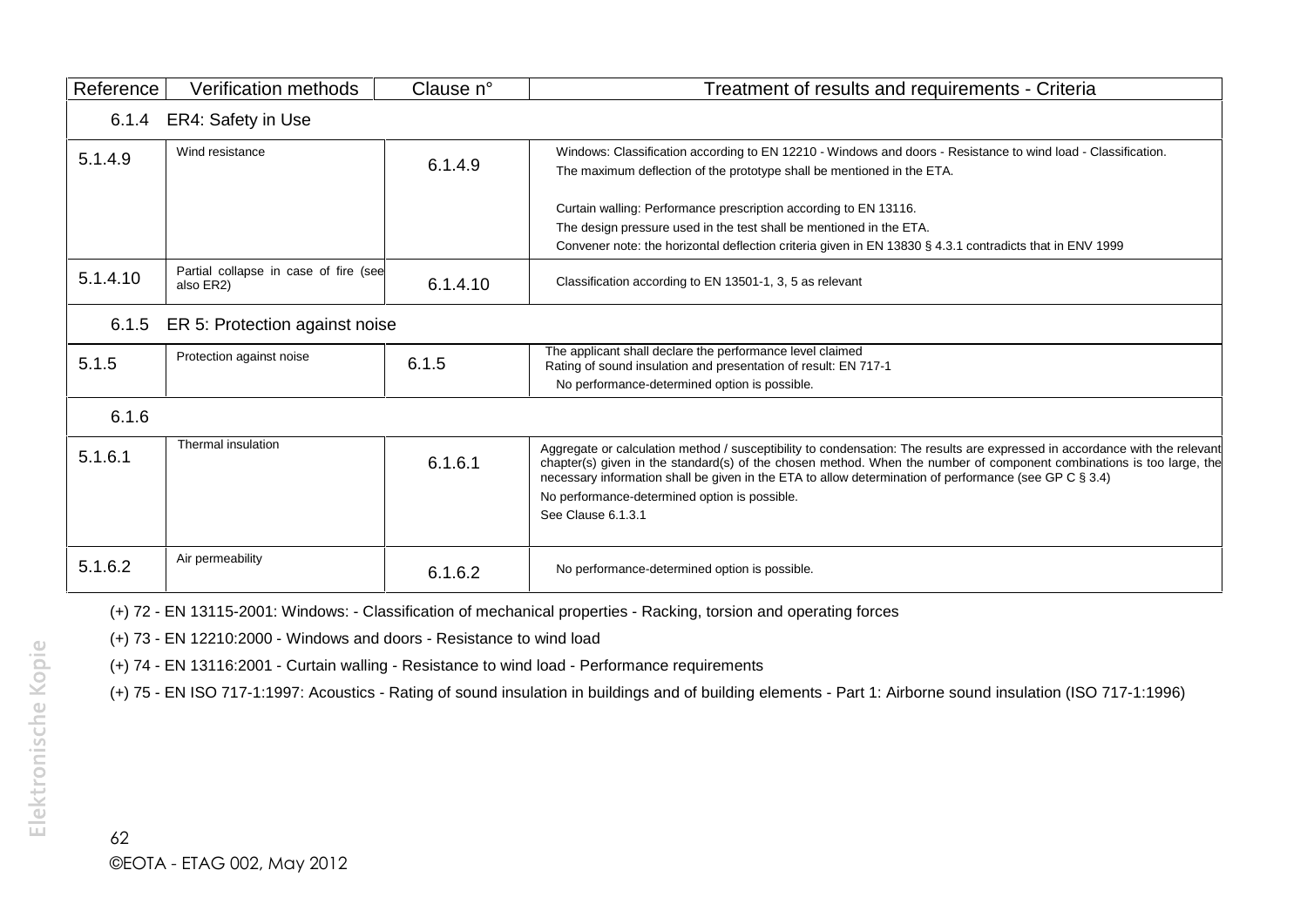#### Table 8.4 - **ER5 and ER6**

#### 6.1.7 Durability aspects

It is assumed that the entire testing programme is necessary and sufficient to assess durability.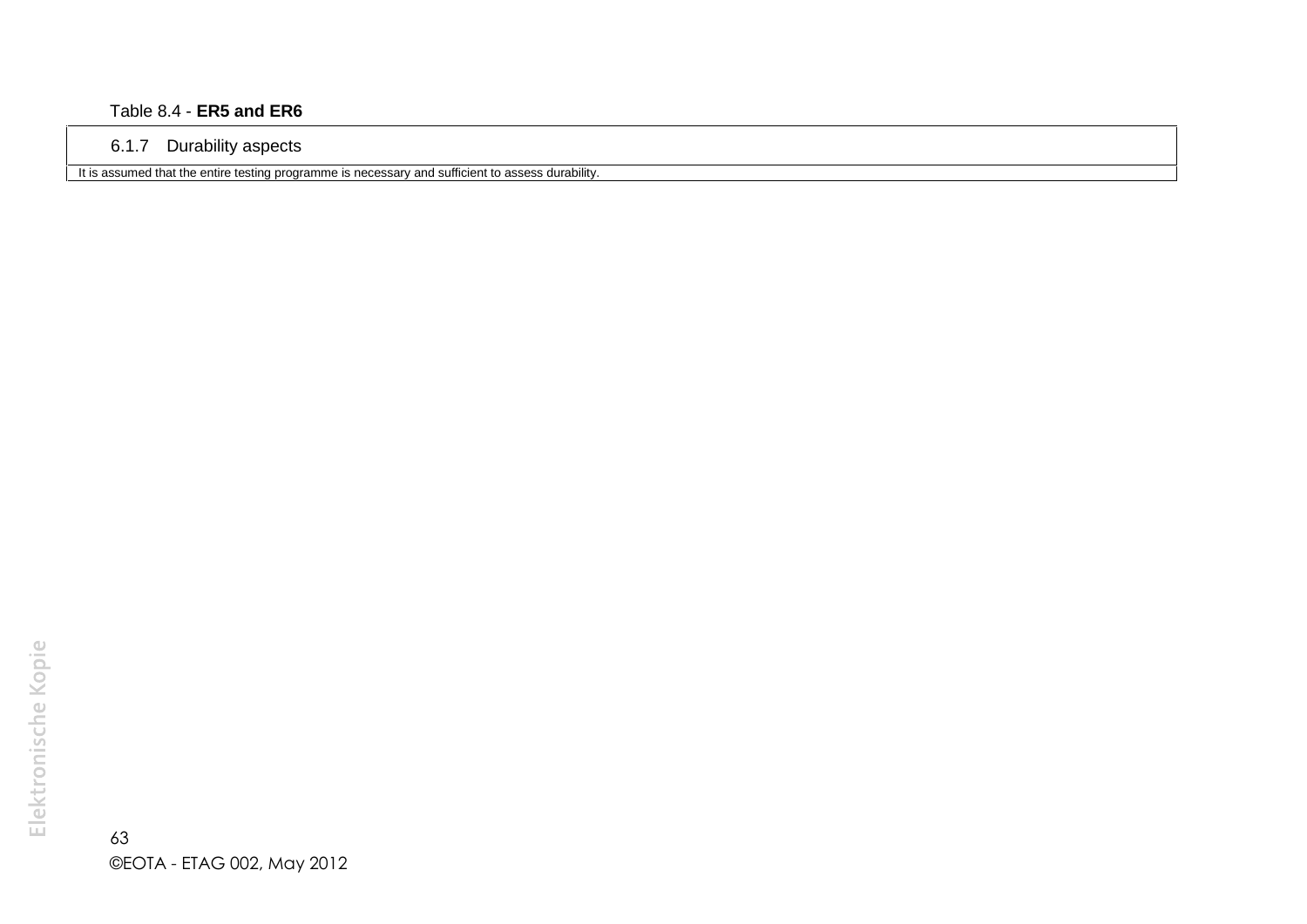| Reference | Verification<br>methods                                                   | Clause n°                            | Treatment of results and requirements - Criteria                                                                                                                                                                                                                                                                                                                                                                                                                                                                                                                                                                                                                                                                 |  |  |  |  |
|-----------|---------------------------------------------------------------------------|--------------------------------------|------------------------------------------------------------------------------------------------------------------------------------------------------------------------------------------------------------------------------------------------------------------------------------------------------------------------------------------------------------------------------------------------------------------------------------------------------------------------------------------------------------------------------------------------------------------------------------------------------------------------------------------------------------------------------------------------------------------|--|--|--|--|
|           | 6.2<br>Verification methods related to the identification of the products |                                      |                                                                                                                                                                                                                                                                                                                                                                                                                                                                                                                                                                                                                                                                                                                  |  |  |  |  |
| 6.2.1     | Structural sealant                                                        |                                      |                                                                                                                                                                                                                                                                                                                                                                                                                                                                                                                                                                                                                                                                                                                  |  |  |  |  |
| 5.2.1.1   | Specific mass                                                             | 6.2.1.1                              | $V_{mean}$ and S                                                                                                                                                                                                                                                                                                                                                                                                                                                                                                                                                                                                                                                                                                 |  |  |  |  |
| 5.2.1.2   | <b>Hardness</b>                                                           | 6.2.1.2                              | $V_{mean}$ and $S$                                                                                                                                                                                                                                                                                                                                                                                                                                                                                                                                                                                                                                                                                               |  |  |  |  |
| 5.2.1.3   | Thermogravimetric analysis                                                | 6.2.1.3                              | Thermogravimetric curve                                                                                                                                                                                                                                                                                                                                                                                                                                                                                                                                                                                                                                                                                          |  |  |  |  |
| 5.2.1.4   | Colour                                                                    | 6.2.1.4                              | Colour parameters ISO 4660/ ISO 7724                                                                                                                                                                                                                                                                                                                                                                                                                                                                                                                                                                                                                                                                             |  |  |  |  |
| 6.2.2     | Anodised aluminium structural adhesion surface                            |                                      |                                                                                                                                                                                                                                                                                                                                                                                                                                                                                                                                                                                                                                                                                                                  |  |  |  |  |
| 5.2.2.1   | Aluminium alloys                                                          | 6.2.2.1                              | Chemical composition: The aluminium alloys commonly used in architecture for this type of application are alloys EN AW-6060<br>and EN AW-6063 to EN 573-3. Other alloys may be used provided they meet the relevant requirement of this Guideline                                                                                                                                                                                                                                                                                                                                                                                                                                                                |  |  |  |  |
| 5.2.2.2   | Anodising characteristics                                                 | 6.2.2.2                              |                                                                                                                                                                                                                                                                                                                                                                                                                                                                                                                                                                                                                                                                                                                  |  |  |  |  |
| 5.2.2.2.1 | Measuring thickness                                                       | 6.2.2.2.1                            | Minimum average thickness 15 µm                                                                                                                                                                                                                                                                                                                                                                                                                                                                                                                                                                                                                                                                                  |  |  |  |  |
| 5.2.2.2.2 | Sealing tests                                                             | 6.2.2.2.2                            | For EN 12373-4: Values from 0-2 on the EWAA/EURAS scale are acceptable<br>For EN 12373-6: Maximum weight loss 30 mg/dm <sup>2</sup><br>For EN 12373-5: the admittance $<$ 20 $\mu$ S<br>If the anodising on the aluminium alloy has a QUALANOD mark corresponding to the requirements above, it may be taken into<br>account by the approval body<br>Important note: The methods mentioned above are not appropriate to some anodic oxidation processes, especially if coloured. In<br>this case, the approval body shall identify and assess the anodic oxidation using the appropriate methods. If necessary, an<br>alternative method shall be jointly agreed between the manufacturer and the approval body. |  |  |  |  |
| 6.2.2.3   |                                                                           | Description of the anodising process |                                                                                                                                                                                                                                                                                                                                                                                                                                                                                                                                                                                                                                                                                                                  |  |  |  |  |
| 5.2.2.3.1 | Scouring                                                                  | 6.2.2.3.1                            | no criteria, description                                                                                                                                                                                                                                                                                                                                                                                                                                                                                                                                                                                                                                                                                         |  |  |  |  |
| 5.2.2.3.2 | Anodic oxidation                                                          | 6.2.2.3.2                            | no criteria, description                                                                                                                                                                                                                                                                                                                                                                                                                                                                                                                                                                                                                                                                                         |  |  |  |  |
| 64        |                                                                           |                                      |                                                                                                                                                                                                                                                                                                                                                                                                                                                                                                                                                                                                                                                                                                                  |  |  |  |  |

©EOTA - ETAG 002, May 2012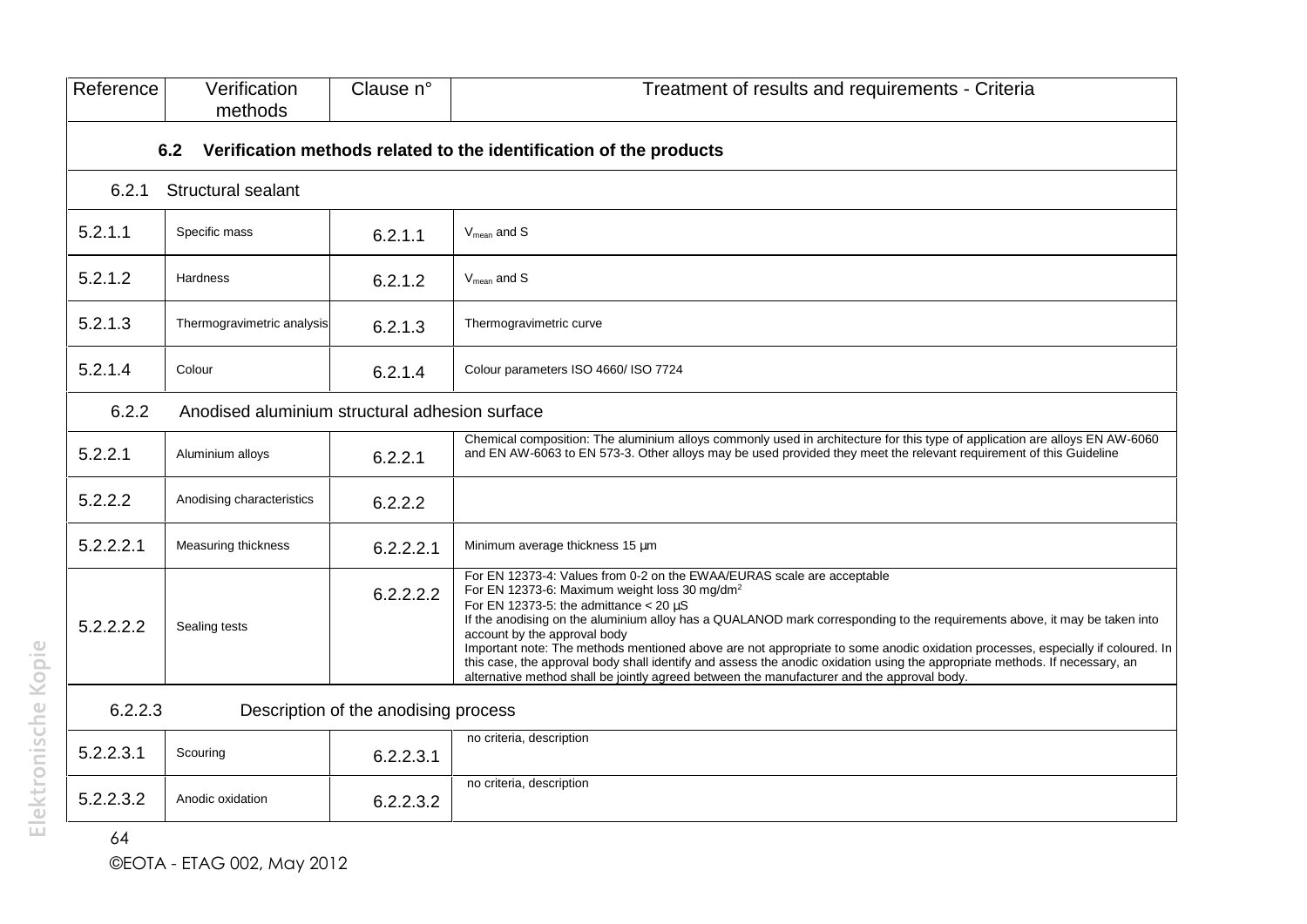| Reference | Verification<br>methods                                                   | Clause n° | Treatment of results and requirements - Criteria                                                                                                                                                                                                                       |  |  |  |  |
|-----------|---------------------------------------------------------------------------|-----------|------------------------------------------------------------------------------------------------------------------------------------------------------------------------------------------------------------------------------------------------------------------------|--|--|--|--|
|           | Verification methods related to the identification of the products<br>6.2 |           |                                                                                                                                                                                                                                                                        |  |  |  |  |
| 5.2.2.3.3 | Sealing the anodised layer                                                | 6.2.2.3.3 | no criteria, description                                                                                                                                                                                                                                               |  |  |  |  |
| 6.2.3     | Glass adhesion surface                                                    |           |                                                                                                                                                                                                                                                                        |  |  |  |  |
| 5.2.3.1   | Identification of the glass                                               | 6.2.3.1   | Relevant EN for the type of glass                                                                                                                                                                                                                                      |  |  |  |  |
| 5.2.3.2   | Glass product                                                             | 6.2.3.2   | Criteria for the relevant set of applicable tests. See 5.1.4 and 5.2.3.2.                                                                                                                                                                                              |  |  |  |  |
| 5.2.3.3   | Coated glass                                                              | 6.2.3.3   | Only glass coatings A, B, S to EN 1096 are suitable for structural bonding.<br>In addition, the glass coating shall meet the requirements of the relevant set of applicable tests. See clauses 5.1.4 and 5.2.3.3.                                                      |  |  |  |  |
| 6.2.4     | Stainless steel adhesion surface -                                        |           |                                                                                                                                                                                                                                                                        |  |  |  |  |
| 5.2.4     | Stainless steel alloy                                                     | 6.2.4     | Stainless steel material shall be austenitic alloy, reference X5CrNi18-10 and X5CrNiMo17-12-2 to EN 10088 (304 and 316,<br>according to AISI ASTM) in a condition suitable for bending or welding.<br>Only the tested surface finish may be actually used in practice. |  |  |  |  |

Table 8.5 - Verification methods related to the identification of the products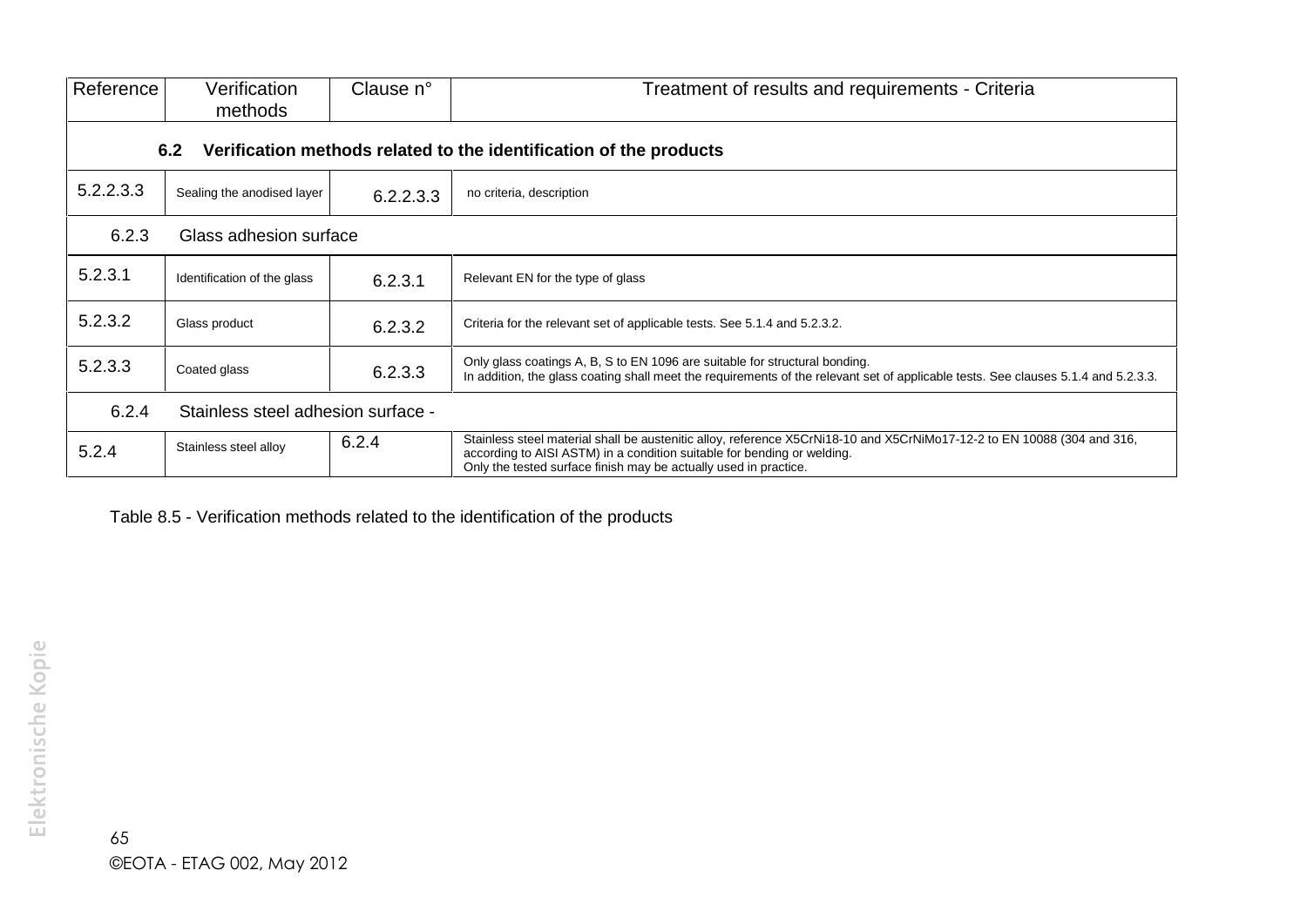#### 6.2.5 ER2: Safety in case of fire

#### 6.2.5.1 Reaction to fire

#### 6.2.5.1.1In the intended end-use conditions

SSGK and its components shall be classified according to EN 13501-1:2007 (to be applied in accordance with the provision of relevant EC Decision).

If all the components of the kit are class A1 without testing according to Decision 96/603/EEC as amended, the whole kit may be classified Class A1 without testing. If one or more of the components is classified according to a CWFT Decision, the whole kit may be classified into the lowest class of any component.

It shall be indicated that, since the SSGK has not been assessed according to facade fire scenarios, an additional demonstration of the fitness for use in this context might still be required in some countries at national level, if the harmonised system is not available.

#### 6.2.5.1.2Fire from rear side

SSGK and its components are classified according to EN 13501-1:2007 (to be applied in accordance with the provision of relevant EC Decision).

If all the components of the kit are class A1 without testing according to Decision 96/603/EEC as amended, the whole kit may be classified Class A1 without testing. If one or more of the components is classified according to a CWFT Decision, the whole kit may be classified into the lowest class of any component.

#### 6.2.6 Fire resistance

The part of the works or assembled system in which the SSGK is intended to be incorporated, installed or applied shall be classified according to EN 13501-2.

#### 6.2.7 External fire performance

If SSGK are used as roofs, or parts thereof, test results in accordance with TS 1187:2011 shall be used to classify the relevant roof of which the kit forms part of the assembled system, in accordance with EN 13501-5. The ETA shall clearly define the build of the roof receiving this classification.

#### **6.3 Hygiene, health and the environment**

#### 6.3.1 Release of dangerous substances

The product and/or constituents of the product listed in the EOTA TR 034: "General Checklist for ETAGs/CUAPs/ETAs Content and/or release of dangerous substances in products/kits" (or equivalent EOTA document), and the related dangerous substances which have to be considered, will be assessed by the given methods taking into account the installation conditions of the construction product and the release scenarios resulting from there.

## **7 Assumptions under which fitness for use is to be assessed**

#### **7.1 General**

Chapter 7 sets out the preconditions for design, execution, maintenance and repair that are assumed for assessing fitness for use according to the Guideline (only when necessary and where they have a bearing on the assessment or the products).

In assessing the fitness for use of an SSG kit, the kit should be considered in relation to existing codes of practice for installation, particularly those for glass and glazing. Where particular features of the kit and, in particular, the site installation procedure, are unusual and outside the scope of existing codes, these features shall be noted in the ETA, and details given of the precautions necessary on site to ensure correct installation and therefore the required level of performance.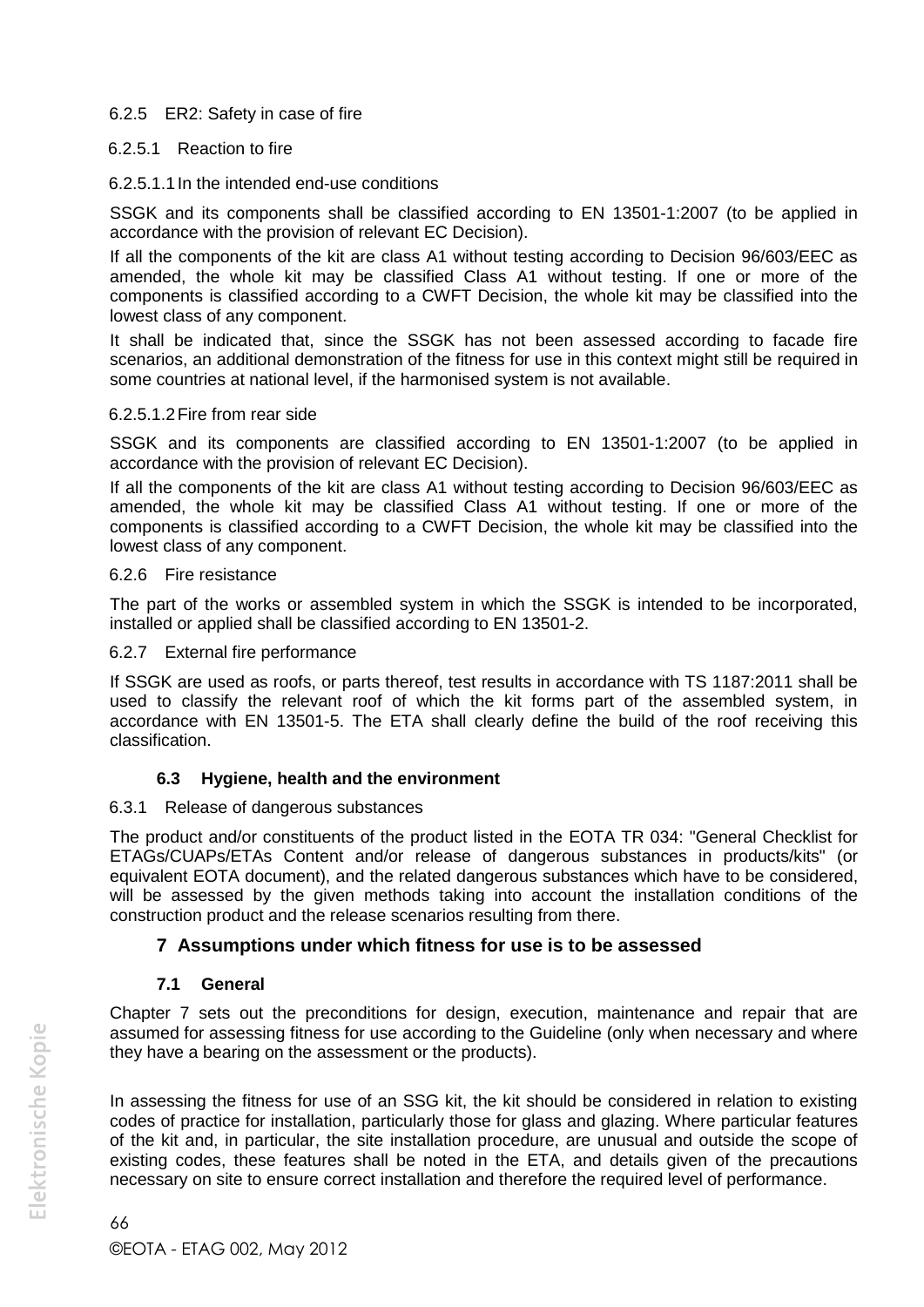An overall assumption is made that surfaces deemed suitable for structural bonding will not be rendered unsuitable by unapproved actions during processing; for example, the application of lanolin subsequent to anodising of aluminium is unacceptable.

#### **7.2 Design of the works**

In many important respects, the design of a facade incorporating an SSG kit will be specific to the building on which it will be used.

This includes the overall structural performance of the facade, its impact resistance, acoustic performance (where relevant), and hygrothermal behaviour.

The ETA for the SSG kit will indicate the thermal properties of elements of the SSG kit and will give guidance on likely acoustic behaviour. It is to be assumed that specific calculations and, in some cases, tests will be necessary for each application. Similarly, calculations and, if necessary, tests will be required to determine the overall structural adequacy of the facade and that of the structure to which the SSGK components are attached. It is up to the specifier to ensure that the facade as installed in the building will provide the required performance based on the information given in the ETA.

In order for a facade incorporating the SSGK to perform its function, it is necessary for the facade structure to meet the preconditions defined in the ETA (see Chapter 9). The following list indicates likely pre-conditions, but this list is not exhaustive and can be adapted to particular kits:

- There shall be a limit to the acceptable deflection of mullions and transoms
- The joint between mullions and transoms in the facade structure shall resist, without deterioration or permanent deflection, the operational loads and the dead weight of the sealant support frame and the glazing
- The facade structure shall be equipped with expansion joints and be electrically earthed
- The maximum calculated deflection of the structural sealant support frame without glass, between two adjacent anchorages on the same edge (see terminology clause 3.2.01), shall be 1/300 (see also clause 5.1.4.7)

Where a no performance-determined option applies to a kit, the performance requirement can be met by adopting other measures suitable to the work.

If the design of the works means that a particular regulatory requirement (e.g. resistance to fire) is met without any contribution from the SSGK, the ETA holder may declare "NPD" for this characteristic, as long as the installation of the SSGK does not reduce the performance of the entire works.

## **7.3 Execution of the works**

#### 7.3.1 Transport and storage

The approval body shall verify that the manufacturer intends to take suitable precautions during transport and storage to ensure that glazed sealant support frames are protected against damage by, e.g. breakage, scratching, spalling or contamination.

Suitable arrangements shall be made to prevent the application of unacceptable loads to the structural seal, for example by the provision of suitable racks. Or, to prevent exposure to water, solar radiation or significant changes in temperature, protection with covers may be required.

# 7.3.2 Installation

#### 7.3.2.1 General

The supplier of the SSG kit shall provide detailed instructions regarding fixing the glazed sealant support frame to the facade structure, including the procedure for precise alignment of the units and subsequent weatherproofing.

Installation of the SSG kit shall be possible under normal site conditions. This Guideline requires that all structural bonds are factory made, in well-controlled conditions. However, even when this

Elektronische Kopie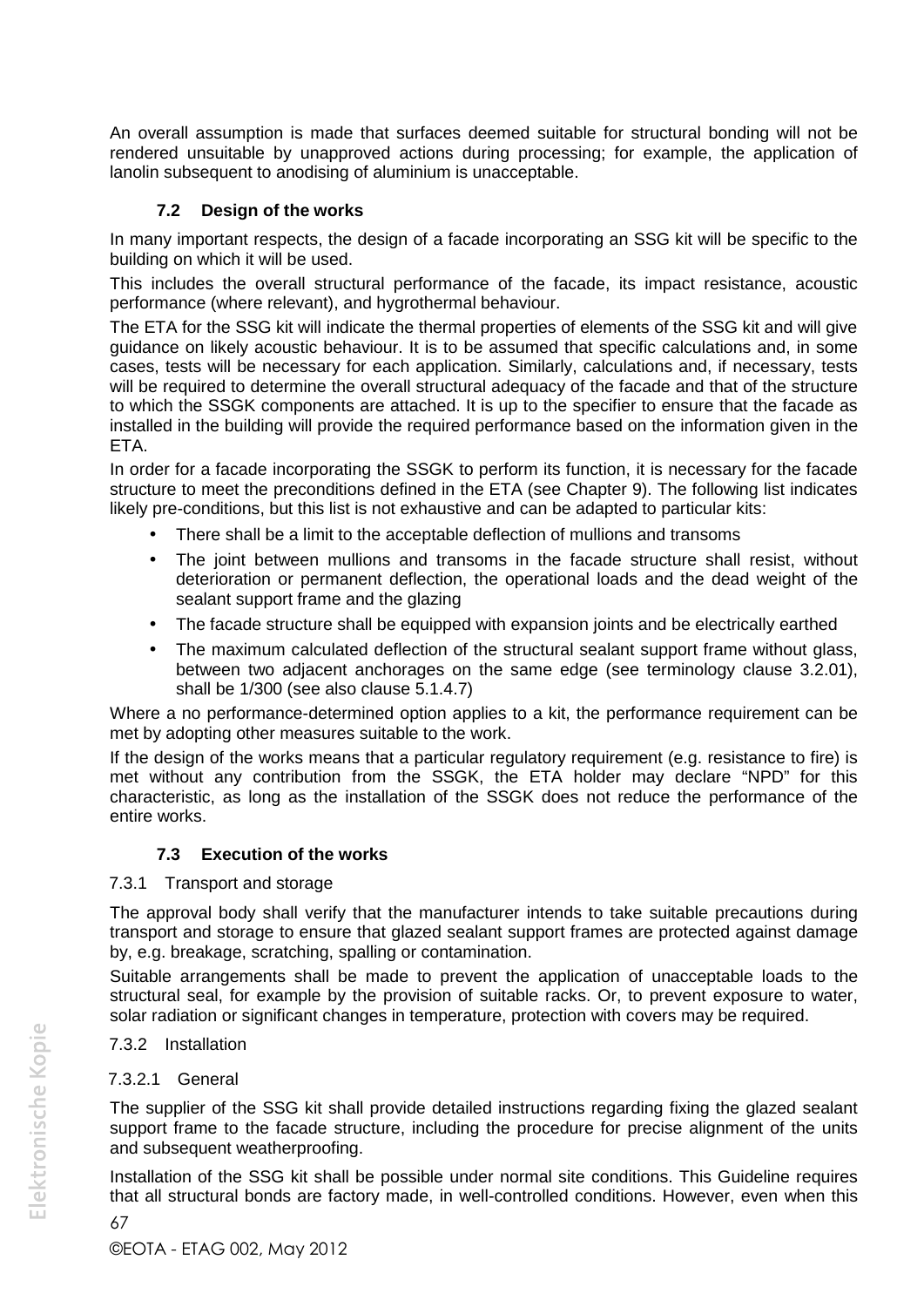important requirement is respected, it is still possible for the long-term integrity of the structural bond to be affected by poor installation. This problem is more likely to arise if the process on site is difficult, requiring an unusually high level of skill and training.

The approval body shall examine the site fixing instructions or advisory arrangements provided by the SSG kit supplier. The purpose of this examination is to ensure that the instructions are adequate to allow installation by site operatives with normal skill levels, with some special training as required. It is expected that certain aspects will always be covered in the instructions: for example, commenting on the need to prevent blockage of drainage apertures when applying a weathering sealant, ensuring the correct positioning of safety devices to avoid concentrated loads on glazing, and the requirements for correct lifting of the units.

During the assessment, it shall be determined whether the design of the kit presents particular difficulties for site installation. Assembly of the samples for air-leakage, wind load and waterleakage testing presents a suitable opportunity for an assessment.

A number of design aspects require particular attention for ease of installation. The following notes draw attention to some of these, but the list should not be considered exhaustive:

- Site fixing of the mechanical support for glass self-weight.
- ii Site installation of setting blocks [usually in conjunction with i].

The installation sequence (particularly installation of setting blocks) shall not allow the application of undue shear stress to the structural bond.

- iii Dimensional tolerances of interconnecting elements.
- iv Site fixing of safety devices.

#### 7.3.2.2 Weather sealing

The requirements for weather sealing will vary depending on the type of kit used. If a sealant is used, normally it will be necessary to thoroughly prepare the sealing surfaces, apply a primer where specified, insert any backer rod and seal with the specified sealant.

If a preformed gasket is to be used, it will be necessary to ensure that the gasket aperture in the facade is clean and that the tolerances on its dimensions are within the specified limits.

Variations on these procedures shall be examined to ensure that the required performance will be achieved and that the procedure is feasible on site.

#### **7.4 Maintenance and repair**

It will be necessary to examine the manufacturer's recommendations for the frequency of cleaning and maintenance of the facade, and the method to be used.

The procedure for cleaning shall allow only the use of those products assessed as compatible with the SSGK components. The use of non-abrasive cleaning tools may be acceptable if no damage to a coating on glass side 1 will result.

Due to the difficulty of quality control during on-site repair, a factory-glazed replacement frame shall be installed. Therefore, it is necessary to make an assessment and comment on the ease of future replacement.

Replacement of weather seals should be done using procedures and materials approved by the SSGK supplier and covered by the ETA.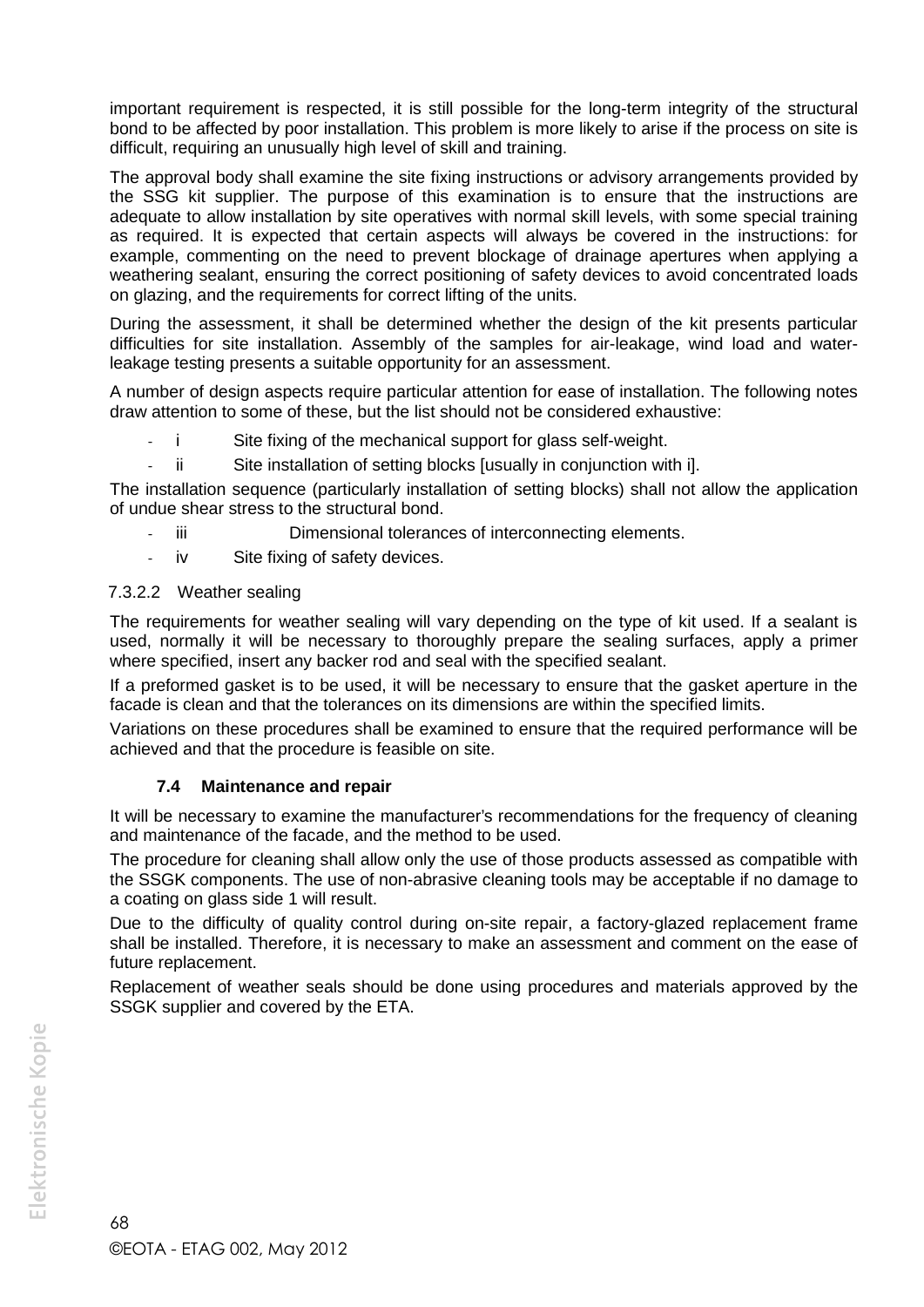# **SECTION THREE: ATTESTATION and EVALUATION OF CONFORMITY**

# **8 Evaluation of conformity**

## **8.1 EC decision**

The systems of attestation of conformity of SSGK specified by the European Commission detailed in the EC Mandate are as follows [Commission decision of 24/06/96, published in the EC Official Journal L254 of 08/10/96.

- System 1 (without audit testing of samples) for SSG kits, Types II and IV.
- System 2+ [first possibility, including certification of the factory production control (FPC)] by an approval body on the basis of its continuous surveillance, assessment and approval for SSG kits Types I and III.

[The systems being as described in Council Directive 89/106 EEC, Annex III.2.(i) and (ii) respectively].

Concerning the structural sealants, which are marketed as such, it is impossible to determine in advance the Type of kits in which the sealant is to be used.

As a consequence, only system 1 applies.

System 1

- a. Tasks for the manufacturer
	- Factory production control
	- Testing of samples taken by the manufacturer at the factory in accordance with a prescribed test plan.
- b. Tasks for the approval body
	- $\bullet$  Initial type testing of the product
	- Initial inspection of the factory, and of factory production control
	- Continuous surveillance, assessment and approval of the factory production control. System 2+
- a. Tasks for the manufacturer
	- Initial type testing of the product
	- Factory production control
- b. Tasks for the approval body
	- Initial inspection of the factory, and of factory production control
	- Continuous surveillance, assessment and approval of the factory production control

In practice, the operation of systems 1 and 2+ will be very similar for SSG kits, for the following reasons:

a. The results of testing will normally be available as part of the work required for assessing the products for ETA, and these tests normally are used for the purposes of initial type testing

b. The nature of the product is such that testing of samples taken by the manufacturer at the factory will be required under the FPC arrangements.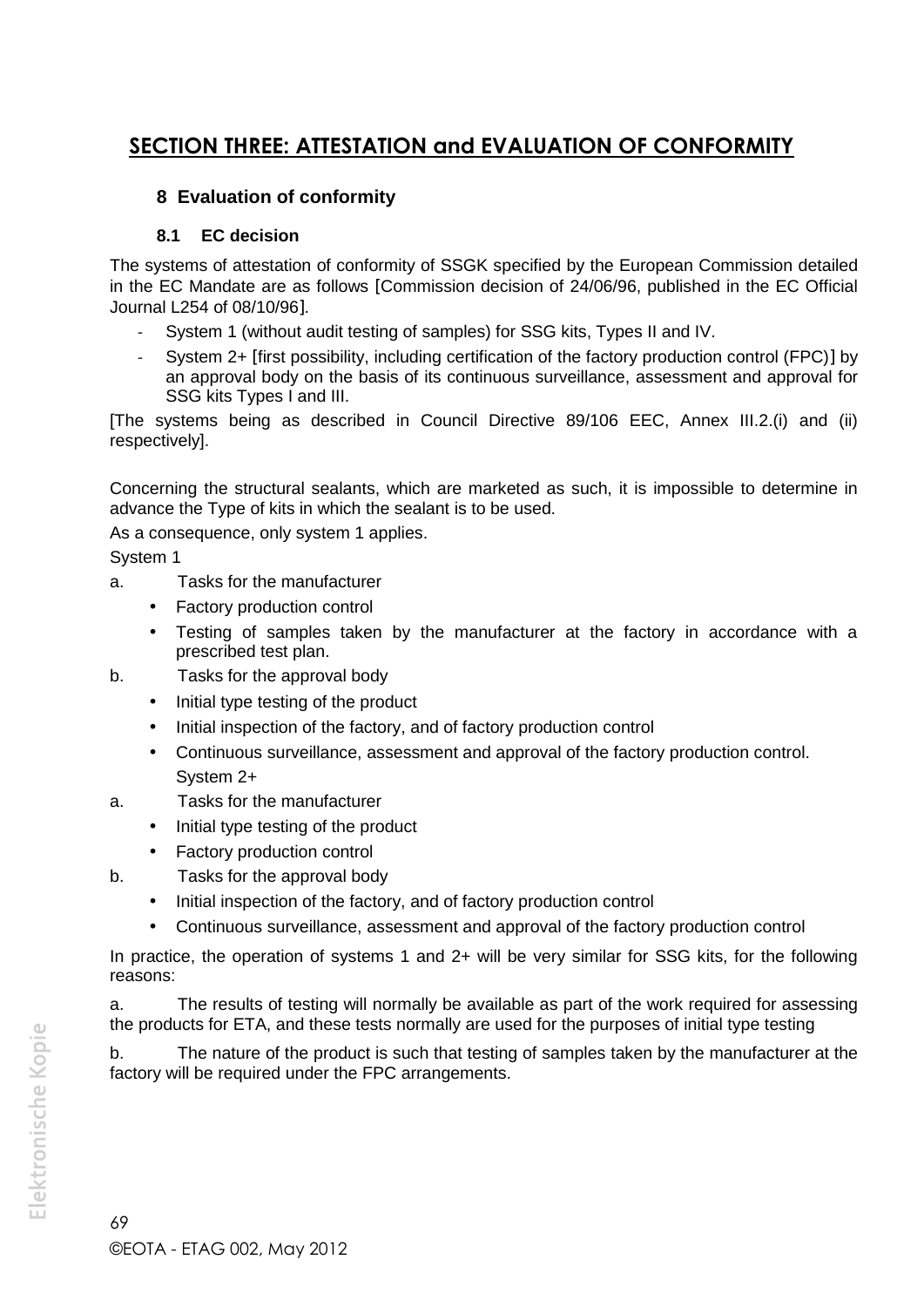## **8.2 Responsibilities**

## 8.2.1 Introduction

The following chapter is relevant to certification of the SSGK and structural sealant products as determined in chapter 8.1

8.2.2 Tasks for the manufacturer

#### 8.2.2.1 Factory production control (for the kit and structural sealant)

The manufacturer shall exercise permanent internal control of production. In the context of the SSG kit, the term manufacturer relates to the company responsible for putting the kit on the market.

All the elements, requirements and provisions adopted by the manufacturer shall be systematically documented as written policies and procedures. This production control system shall ensure that the product is in conformity with the criteria for a European Technical Approval (ETA).

Manufacturers having an FPC system complying with EN ISO 9001 and addressing the requirements of their ETA(s) are recognised as satisfying the FPC requirements of the Directive.

(+) 76 - ISO 9001:2000: Quality management systems - Requirements

8.2.2.2 Testing of samples taken at the factory - Prescribed Test Plan **(for kit and for structural sealant)**

This only concerns taking samples representative of the final product. The testing of "H" pieces and peel tests, as part of the FPC, provide the necessary evidence.

## 8.2.2.3 Declaration of Conformity (System 2+) **(for kit)**

When all the criteria of the conformity attestation are satisfied, the manufacturer shall make a Declaration of Conformity.

Tasks for the manufacturer or the approval body - Initial type testing

## 8.2.2.4 ITT for ETA on the kit

Approval tests will have been conducted by the approval body or under its responsibility (may include some tests conducted by a specified laboratory or by the manufacturer witnessed by the approval body) in accordance with Chapter 5 of this ETAG. The approval body will have assessed the results of these tests in accordance with Chapter 6 of this ETAG, as part of the ETA issuing procedure. These tests are normally used for the purposes of Initial Type Testing.

For System 1, this work is validated by the approval body in the framework of the Certificate of Conformity, in particular for the following characteristics (all except water tightness, acoustic insulation and thermal resistance). For System 2+, the Declaration of Conformity activity is taken over by the manufacturer.

## 8.2.2.5 ITT for ETA on the structural sealant

Approval tests will have been conducted by the approval body or under its responsibility (may include some tests conducted by a specified laboratory or by the manufacturer witnessed by the approval body) in accordance with Chapter 5 of this ETAG.

The following tests shall be performed on at least 2 generic substrates, one metallic and the other glass.

- Chapter 4 Requirements
- Chapter 5 Methods of verification
- 5.1.4.1 Initial Mechanical Strength
- 5.1.4.1.1 Tension, rupture
- 5.1.4.1.2 Shear rupture

70 ©EOTA - ETAG 002, May 2012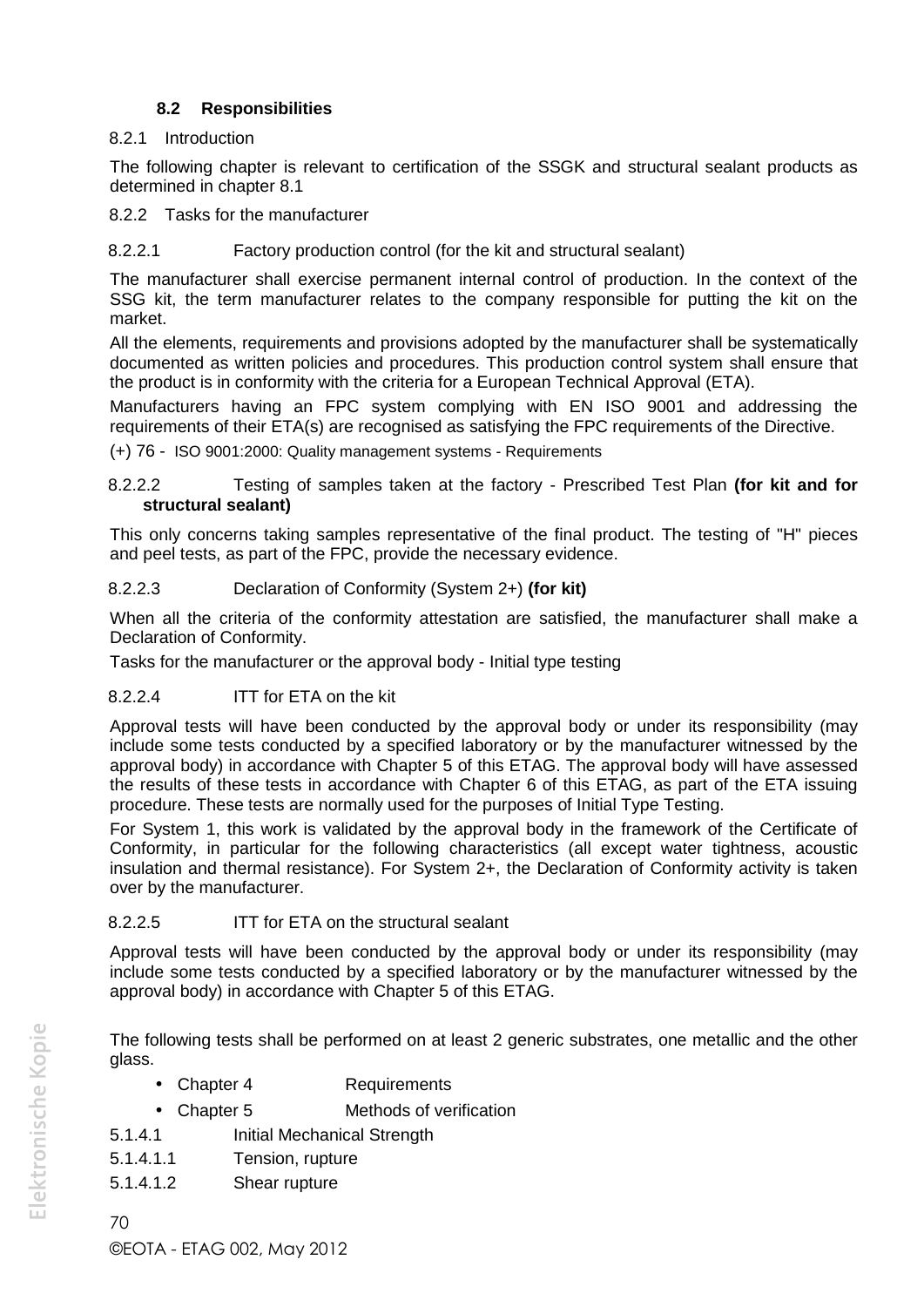- 5.1.4.2 Residual mechanical strength after artificial ageing
- 5.1.4.2.1 Immersion in water at high temperature with or without solar radiation
- 5.1.4.2.2 Humidity and NaCl atmosphere
- 5.1.4.2.3 Humidity and SO<sub>2</sub> atmosphere
- 5.1.4.2.4 Facade cleaning products (optional, can be performed in the framework of the kit)
- 5.1.4.2.5 Effect of material in contact (optional, can be performed in the framework of the

kit)

• Chapter 6 Assessing and judging the fitness of products for an intended use

The approval body will have assessed the results of these tests in accordance with Chapter 6 of this ETAG, as part of the ETA issuing procedure. These tests are used for the purposes of Initial Type Testing.

For System 1, this work is validated by the approval body in the framework of the Certificate of **Conformity** 

## **8.3 Documentation (for kit and for structural sealant)**

### 8.3.1 General

The approval body issuing the ETA shall supply the information detailed below. This information and the requirements given in EC Guidance Paper B will form the basis on which the factory production control (FPC) is assessed by the approval body:

- (i) The ETA
- (ii) Basic manufacturing process
- (iii) Product and materials specifications
- (iv) Test plan as part of FPC
- (v) Other relevant information.

This information shall initially be prepared or collected by the approval body, and shall be agreed with the manufacturer. The following details indicate the type of information required:

#### 8.3.2 Detailed documentation

### 8.3.2.1 The ETA

See section 4 of this Guideline.

### 8.3.2.2 Basic manufacturing process

The basic manufacturing process shall be described in sufficient detail to support the proposed FPC methods.

Normally, the correct handling, storage and pre-treatment of SSGK components is critical. Specific requirements are emphasised in the description of the manufacturing process.

#### 8.3.2.3 Product and material specifications

Product and material specifications will be required for the various components, many of which will be bought-in. The information required may take a number of forms, including the following:

- Detailed drawings (including manufacturing tolerances)
- Declaration on raw material specifications
- References to appropriate specifications
- Manufacturer's data sheet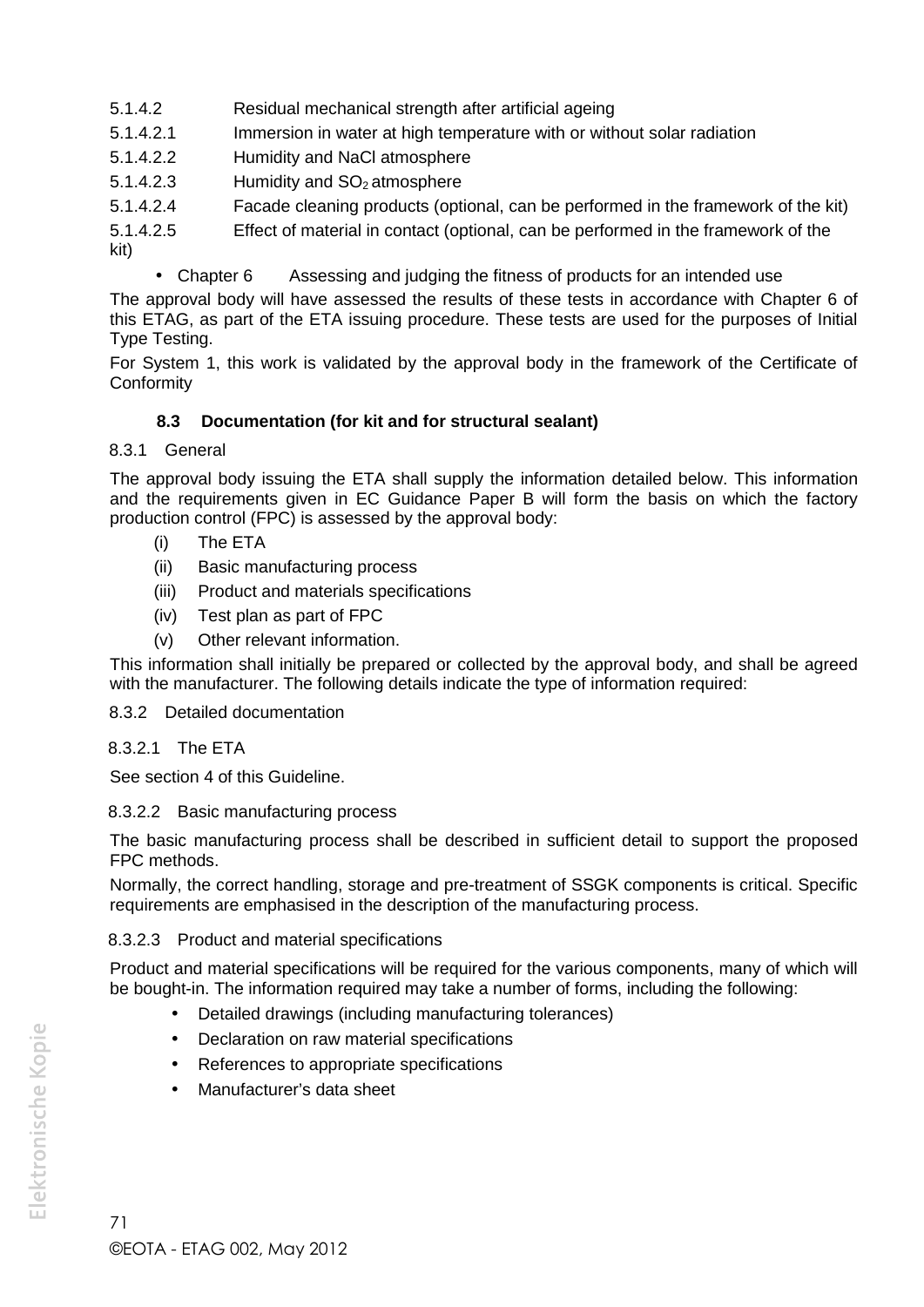### 8.3.2.4 Test plan as part of FPC

The manufacturer and the approval body issuing the ETA shall agree on a test plan (CPD Annex III 1b).

An agreed test plan is necessary as current standards relating to quality management systems (Guidance Paper Number B, EN ISO 9001, etc.) do not ensure that the product specification remains unchanged and they cannot address the technical validity of the type or frequency of checks/tests.

The validity of the type and frequency of checks/tests conducted during production and on the final product shall be considered. This will include the checks conducted during manufacture on properties that cannot be inspected at a later stage and checks on the final product. These normally will include:

### 8.3.2.4.1In the case of ETA for the structural sealant

### *Checks on incoming material*

The raw materials (sealant constituents of the base and the catalyst when relevant) are identified with internal codes or complete formulations.

The raw material may be received and accepted based on lot certificates provided by the raw material producer and/or reception tests on incoming material.

The purchase specifications of all raw materials shall be made available to the notified body.

Where these raw materials and purchase specifications are considered confidential, a copy signed by the Approval Body responsible shall be made available to the notified body by the manufacturer.

### *Checks during the fabrication of the structural sealant (on the base and catalyst when relevant)*

The method for control of the mixing ratio of the different constituents and the mixing technique(s) shall be identified and scrutinised.

#### *Checks on the finished product: the structural sealant*

On the fresh sealant (on the base and on the catalyst when relevant)

Controls on the fresh product(s) are to be analysed. This may be done on the basis of physical characteristics such as flow, viscosity, pH tests, appearances, colour.

The control procedure, the frequencies and criteria shall be recorded.

If the detailed test procedure is considered confidential, a copy signed by the approval body responsible shall be made available to the notified body by the manufacturer.

### *On the cured structural sealant*

On each batch of sealant (production in one run, which can involve several barrels)

Adhesion-cohesion under tension to rupture, on float glass and on a reference metal (aluminium or stainless steel).

Six test pieces in the case of conditioning C1, or nine test pieces in case of conditioning C2, in accordance with Figure 6, are manufactured and stored according to the structural sealant manufacturer's instructions.

These three test pieces are then subjected to a tensile test to rupture.

The remaining test pieces are subjected to one of 2 alternative conditionings:

• C1: 3 test pieces - immersion in water at  $(95 \pm 2)$ °C for 24 hours.

or

- $\bullet$  C2:
	- o 3 test pieces: immersion in water at  $(23 \pm 2)$ °C for 7 days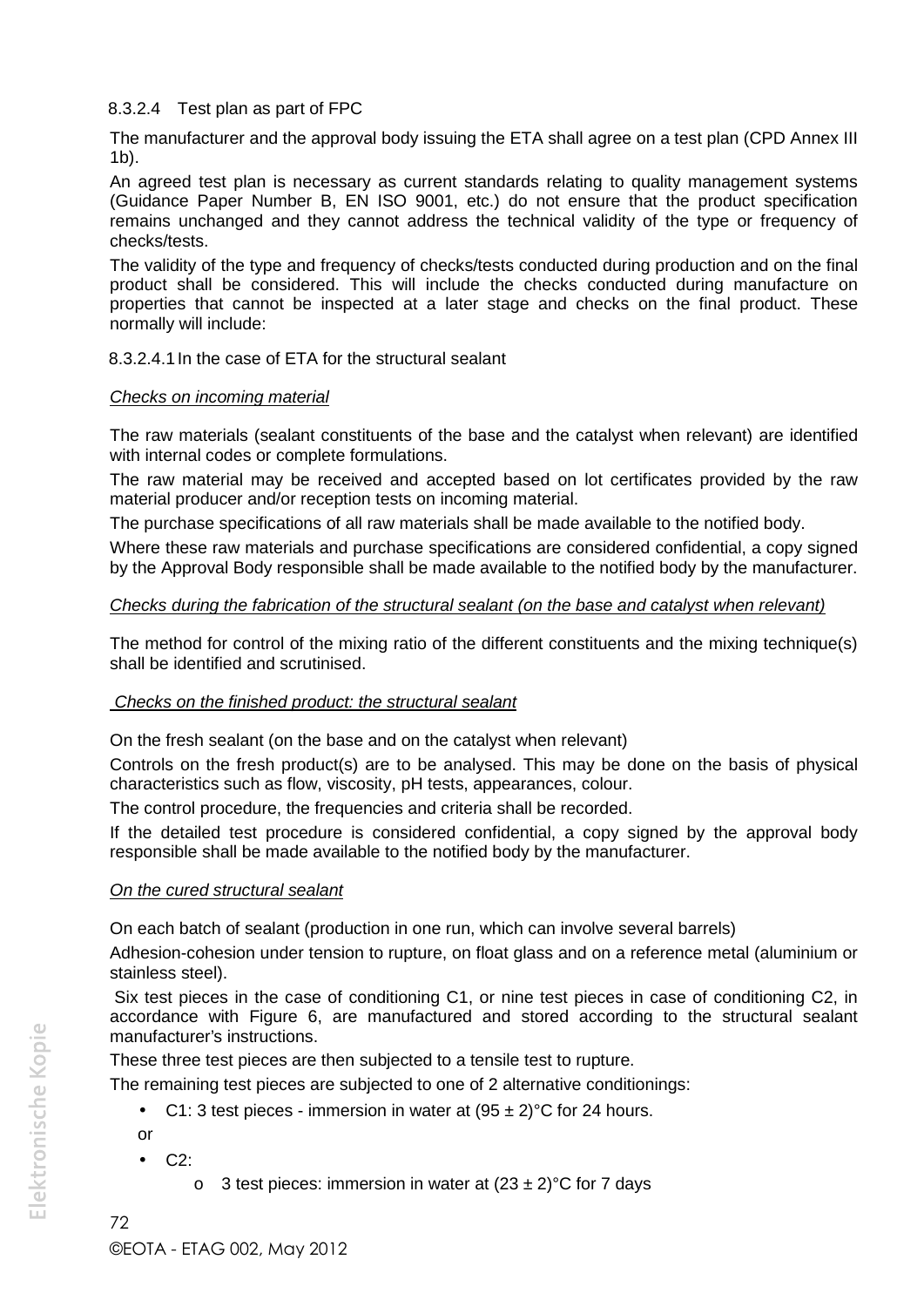o 3 test pieces: in an oven at  $(100 \pm 2)$ °C for 7 days

They are then conditioned for (48  $\pm$  4) hours at a temperature of (23  $\pm$  2)°C and (50  $\pm$  5)% relative humidity. The conditioned test pieces C1 or C2 are then subjected to the tensile tests to rupture.

Table 9 - Treatment of results and requirements

| Tests                                      | Treatment of results and requirements                                  |
|--------------------------------------------|------------------------------------------------------------------------|
| For C1 (3 test pieces) or for C2           | Rupture 90% cohesive                                                   |
| (6 test pieces)                            | Rupture value to be checked and noted. The minimum rupture             |
| Adhesion-cohesion under tension to rupture | value under the defined test conditions $(T^{\circ}, R.H., )$ is to be |
| before and after immersion in water        | provided by the sealant manufacturer.                                  |

#### 8.3.2.4.2In the case of ETA for the SSG kit

#### *1 ° - Checks on incoming material*

The documentation shall make it clear that the incoming material corresponds to that listed in the ETA.

If incoming material or components are manufactured and tested by the supplier in accordance with agreed methods, further testing by the SSG kit manufacturer usually is not necessary. If the supplier does not conduct such tests, the kit manufacturer shall conduct appropriate checks/tests before acceptance.

(i) On each batch of sealant (production in one run, which can involve several barrels)

When the structural sealant(s) are not covered by an ETA and CE marking, the tests on cured sealant required in the framework of the ETA on structural sealant are to be performed.

(ii) On each batch of anodised aluminium (e.g. group of aluminium profiles anodised in the same bath at the same time for one day maximum)

Anodising manufacturers having a certification and FPC system complying with the Qualanod label and addressing the requirements of the ETA are recognised as satisfying the FPC requirements of the Directive with respect to anodising.

One electrical measurement per batch of the admittance and thickness of the anodising will demonstrate the consistency and conformity of the anodising to the ETA, for one batch and between several batches:

Method for characterising surface properties of the anodised aluminium layer:

Two properties have been selected to check the stability of anodised aluminium profiles:

- The thickness of the aluminium oxide layer
- The level of sealing, i.e. the level of surface porosity.

The thickness of the aluminium oxide layer is measured using the same methods (at least one) as used during ITT (see the method in clause 5.2.2.2.1)

(iii) On stainless steel

The certificate provided by the stainless steel producer is used to establish that the stainless steel product supplied for the project is identical to the product described in the ETA (the alloy and the surface finish). No specific test is required. If necessary, the approval body can request the relevant performance report from the initial type testing.

(iv) On glass

No specific test is required.

(v) On coated glass

No specific test is required. The technical file accompanying the coated glass delivery shall include a declaration that the coated glass is manufactured in accordance with classes A, B, S of the EN 1096 series.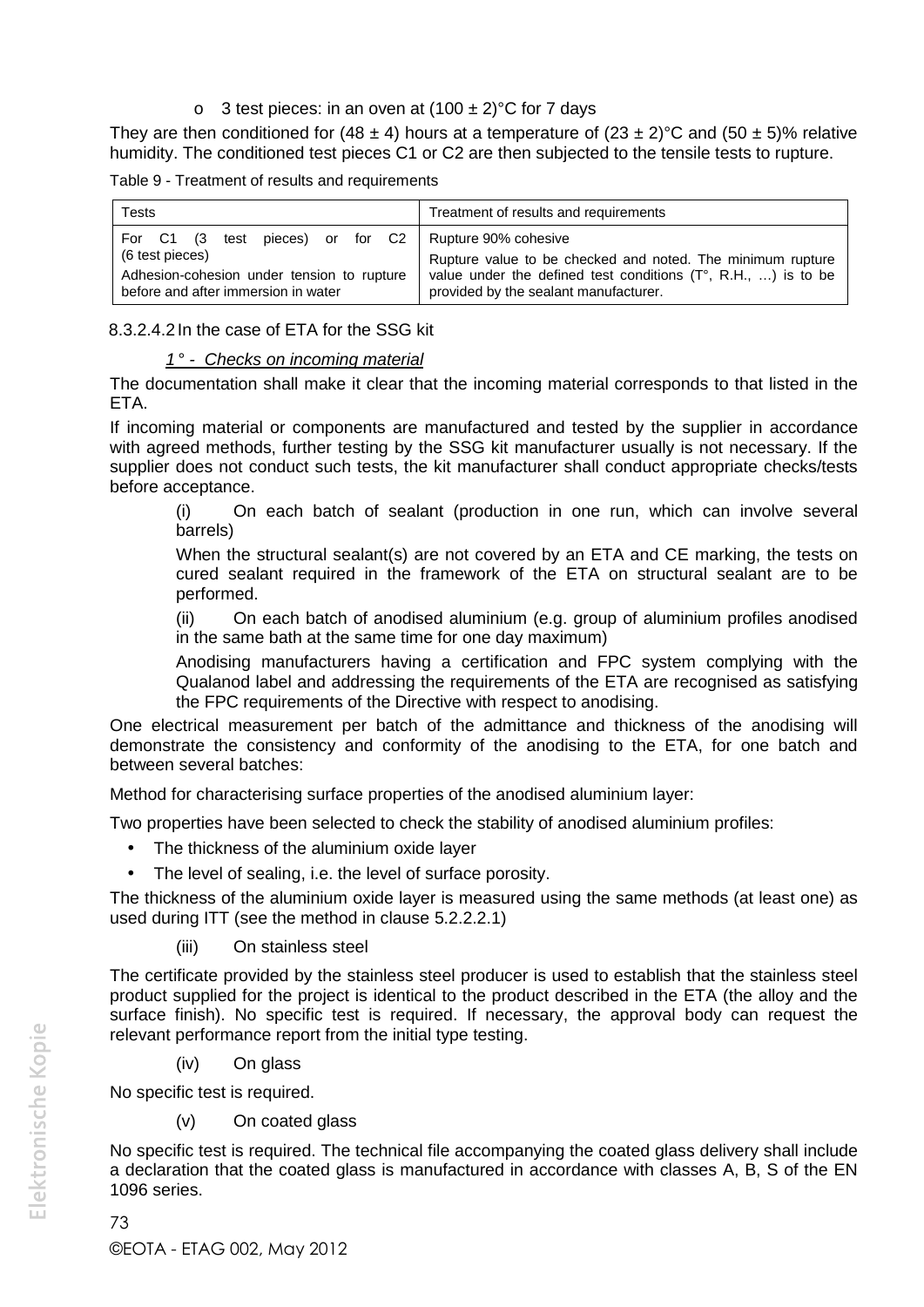### (vi) On insulating glass units

No specific test by the ETA holder is required.

However, it shall communicate the IGU specifications to the supplier so that IGUs can be manufactured in accordance with the ETA, providing at least the following information:

*If the outer edge seal has no structural function:*

- The list of IGU sealant(s) compatible with the SSGK kit,
- The dimensional tolerances (in relation to the essential requirements) applicable to the IGU,
- Essential characteristics, in deviation from EN 1279-1,
- $\bullet$  ...

*Additional information if the outer edge seal has a structural function:*

- $\bullet$  R<sub>u,5</sub>, the characteristic breaking stress of the IGU structural sealant(s),
- Dimensions and tolerances of the bite of the structural edge seal or the detailed calculation method for the bite of the structural edge seal, its permissible tolerance and the value of the variable to be used in the calculation method.
- The list of coatings to which the structural edge sealant can be applied (on faces 2, 3 of the IGU)
- The list of the coatings to which the structural sealant can be applied (on stepped IGU face 2, non-stepped IGU face 4),
- $\bullet$  others,  $\dots$

The technical file accompanying the IGU delivery shall include:

- A declaration that the IGUs are manufactured in accordance with the EN 1279 series
- A declaration that the IGUs are manufactured in accordance with ETA specifications provided by the ETA holder:

*Additionally, if the outer edge seal has a structural function:*

- A summary of the test records collected during the factory production control of the IGU:
- The test programme shall either conform to Table 10 (Table 10, point 3, in this case not relevant), or it shall be as described in EN 1279-6, Annex F with the following modifications:
	- o Sample

Geometry: described in EN 1279-6, Annex F, Fig. F.2, "glass, glass sample"

The glass samples shall be coated for the present project.

o The test procedure: EN 1279-6, Annex F, § F.3.3, shall be modified as follows:

The tensile test shall be continued until rupture of the sample.

Minimum requirement: rupture 90% cohesive.

Rupture value to be checked and noted. The minimum rupture value under the defined test conditions (T°, R.H., …) shall be provided by the sealant manufacturer.

Special delivery conditions may demand that the above requirement be set at a higher level.

Frequency: Three samples in the morning, three in the afternoon and three samples at each packaging change (each time a component to be assembled comes from a different package, e.g. for the sealant, each time a new barrel is opened)

(+) 77 EN 1279-6:2002 - Glass in building. Insulating glass units. Factory production control and periodic tests

# *2° - Checks on suitability for bonding of structural sealant on anodised aluminium*

Those tests are to be performed prior to bonding runs on aluminium anodising. Normally, the result of these checks remains valid for 6 months from the anodising date if the aluminium is stored in a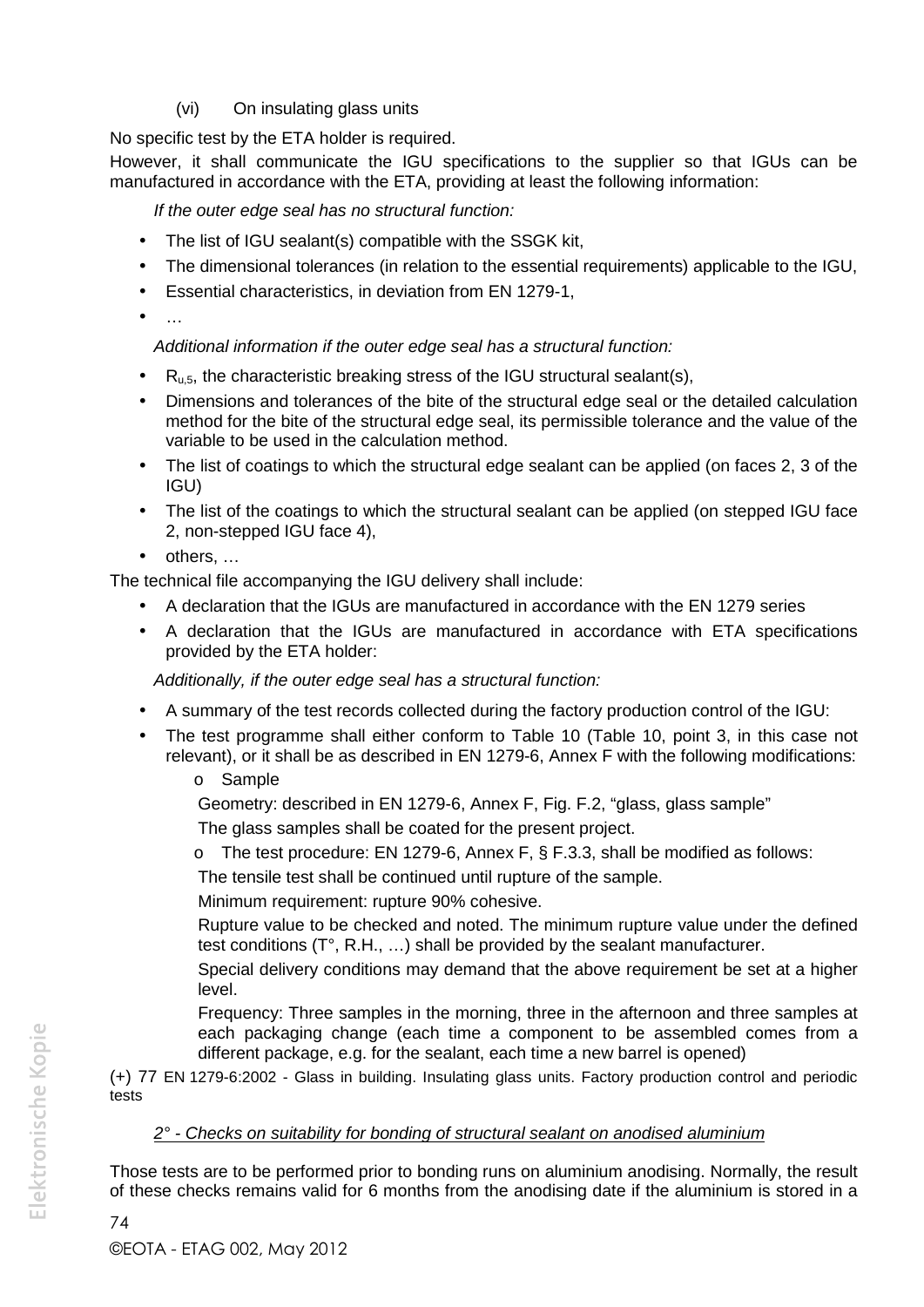dry condition (relative humidity 60%). If not stored in suitable conditions, the test in clause 1° shall be conducted.

Depending on the deviation contained in the previous results, for example with respect to voluntary certification for applying structural sealant to the anodising, it is possible to also control the fitness for bonding of the anodised aluminium for each batch

Adhesion-cohesion under tension to rupture of one reference batch of the structural sealant referred to in the ETA and on each bath of aluminium (e.g. group of aluminium profiles anodised in the same bath at the same time for one day maximum)

Six test pieces in the case of conditioning C1, or nine test pieces in case of conditioning C2, in accordance with Figure 6, are manufactured and stored according to the structural sealant manufacturer's instructions.

These three test pieces are then subjected to a tensile test to rupture.

The remaining test pieces are subjected to one of 2 alternative conditionings:

- C1: 3 test pieces immersion in water at  $(95 \pm 2)$ °C for 24 hours. or
- $\bullet$  C2:
	- o 3 test pieces: immersion in water at  $(23 \pm 2)$ °C for 7 days
	- o 3 test pieces: in an oven at  $(100 \pm 2)$ °C for 7 days

They are then conditioned for (48  $\pm$  4) hours at a temperature of (23  $\pm$  2)°C and (50  $\pm$  5)% relative humidity. The conditioned test pieces C1 or C2 are then subjected to the tensile tests to rupture.

Table 10 - Treatment of results and requirements

| Tests                            | Treatment of results and requirements                     |
|----------------------------------|-----------------------------------------------------------|
| For C1 (3 test pieces) or for C2 | Rupture 90% cohesive                                      |
| (6 test pieces)                  | Rupture value to be checked and noted. The                |
| Adhesion-cohesion under tension  | minimum rupture value under the defined test              |
| to rupture before and after      | conditions $(T^{\circ}, R.H., )$ is to be provided by the |
| immersion in water               | sealant manufacturer.                                     |

Note: for the other types of substrate (stainless steel, glass, ...), no test equivalent to (ii) is necessary.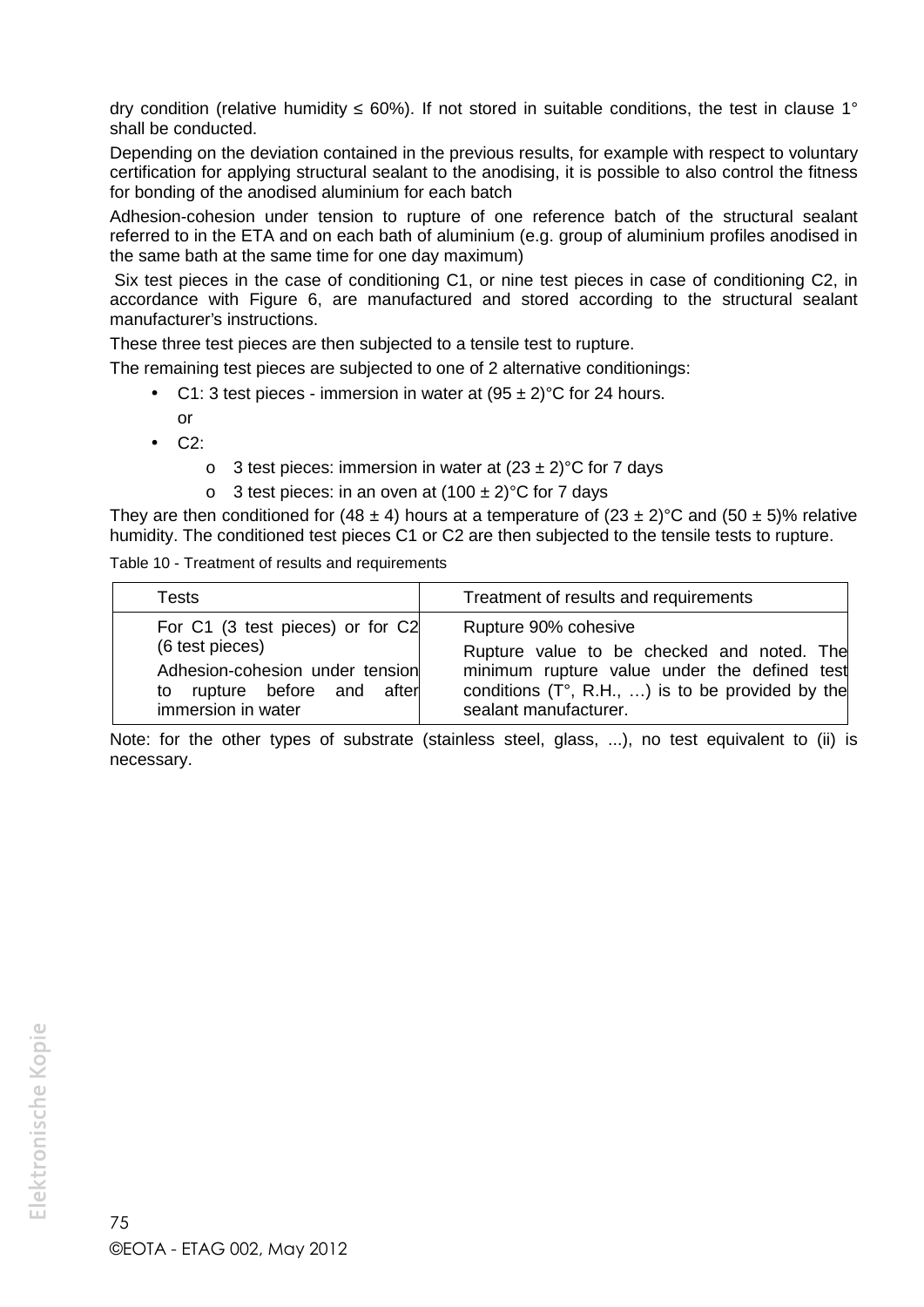# *3° - Checks during the application of structural sealant.*

### Table 11 - Checks necessary over a two-day production cycle

| Production date:                                                                                                                                   |                                                                 |                                                                                     | Project reference:                                                                  |                                                                                     |                                                                   |
|----------------------------------------------------------------------------------------------------------------------------------------------------|-----------------------------------------------------------------|-------------------------------------------------------------------------------------|-------------------------------------------------------------------------------------|-------------------------------------------------------------------------------------|-------------------------------------------------------------------|
| Company:                                                                                                                                           |                                                                 |                                                                                     |                                                                                     |                                                                                     |                                                                   |
|                                                                                                                                                    |                                                                 | First day, third day, fifth day                                                     |                                                                                     | Second day, fourth day, sixth day                                                   | Packaging                                                         |
|                                                                                                                                                    | Morning                                                         | Afternoon                                                                           | Morning                                                                             | Afternoon                                                                           | change                                                            |
| General<br>1.<br>extrusion machine cleaning (1)                                                                                                    | reference to<br>cleaning<br>solvent                             | not applicable                                                                      | not applicable                                                                      | not applicable                                                                      | reference to<br>cleaning solvent                                  |
| temperature (°C)                                                                                                                                   | value                                                           | value                                                                               | value                                                                               | value                                                                               | not applicable                                                    |
| relative humidity (%)                                                                                                                              | value                                                           | value                                                                               | value                                                                               | value                                                                               | not applicable                                                    |
| 2. Structural sealant<br>silicone lot number<br>for 2 comp, base + catalyst                                                                        | reference                                                       | not applicable                                                                      | reference                                                                           | not applicable                                                                      | reference                                                         |
| base / catalyst ratio (1), (3)                                                                                                                     | ratio value                                                     | ratio value                                                                         | ratio value                                                                         | ratio value                                                                         | ratio value                                                       |
| glass plate (marble) test (1), (2)                                                                                                                 | pass/fail                                                       | pass/fail                                                                           | pass/fail                                                                           | pass/fail                                                                           | pass/fail                                                         |
| 3. Metal<br>type<br>lot number<br>surface finishing                                                                                                | alloy<br>reference<br>type                                      | not applicable<br>not applicable<br>not applicable                                  | not applicable<br>not applicable<br>not applicable                                  | not applicable<br>not applicable<br>not applicable                                  | alloy<br>reference<br>type                                        |
| cleaning product name and lot<br>number                                                                                                            | reference                                                       | not applicable                                                                      | not applicable                                                                      | not applicable                                                                      | reference                                                         |
| if any - primer name and lot number                                                                                                                | reference                                                       | not applicable                                                                      | not applicable                                                                      | not applicable                                                                      | reference                                                         |
| 4. Glass<br>surface finishing (5)                                                                                                                  | coating<br>reference                                            | not applicable                                                                      | not applicable                                                                      | not applicable                                                                      | coating reference                                                 |
| cleaning product name and lot<br>number                                                                                                            | reference                                                       | not applicable                                                                      | not applicable                                                                      | not applicable                                                                      | reference                                                         |
| if any - primer name and lot number                                                                                                                | reference                                                       | not applicable                                                                      | not applicable                                                                      | not applicable                                                                      | reference                                                         |
| 5. Adhesion testing on H - pieces (4)<br>sample 1<br>curing time:<br>rupture $\geq 90\%$ cohesive<br>rupture 100% cohesive<br>tensile strength (N) | H - pieces (4)<br>value<br>pass/fail<br>not applicable<br>value | Peel test (6)<br>on glass<br>value<br>not applicable<br>pass/fail<br>not applicable | Peel test (6)<br>on glass<br>value<br>not applicable<br>pass/fail<br>not applicable | Peel test (6)<br>on glass<br>value<br>not applicable<br>pass/fail<br>not applicable | $H - pieces$ (4)<br>value<br>pass/fail<br>not applicable<br>value |
| sample 2<br>curing time:<br>rupture $\geq 90\%$ cohesive<br>rupture 100% cohesive<br>tensile strength (N)                                          | value<br>pass/fail<br>not applicable<br>value                   | on metal<br>value<br>not applicable<br>pass/fail<br>not applicable                  | on metal<br>value<br>not applicable<br>pass/fail<br>not applicable                  | on metal<br>value<br>not applicable<br>pass/fail<br>not applicable                  | value<br>pass/fail<br>not applicable<br>value                     |
| sample 3<br>curing time:<br>rupture $\geq 90\%$ cohesive<br>rupture 100% cohesive<br>tensile strength (N)                                          | value<br>pass/fail<br>not applicable<br>value                   | not applicable                                                                      | not applicable                                                                      | not applicable                                                                      | value<br>pass/fail<br>not applicable<br>value                     |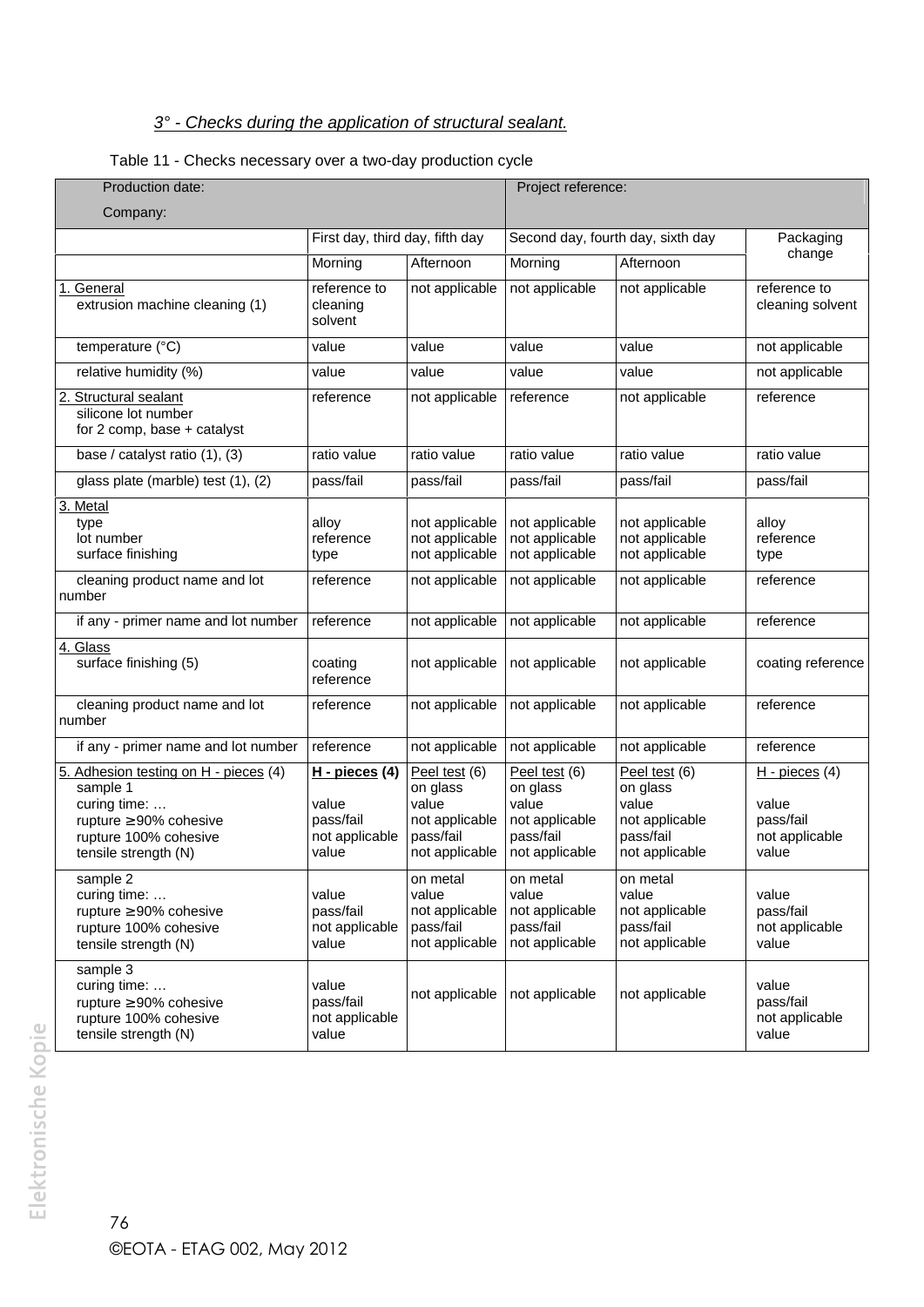Table 11 notes

- *(1) Only for two-component silicones*
- *(2) The glass plate (marble) test is used to check the homogeneity of the mixture.*

*A quantity of silicone product (mixed by the pump) is placed on one glass plate and squeezed by placing a second glass plate on top. If grey or white traces are visible, this indicates insufficient mixing, in which case bonding shall not commence until further mixing has been done and a successful glass plate test has been conducted.*

*(3) All two-component mixing equipment incorporates two tubes in which small quantities of base and catalyst can be placed to check that the actual mix ratio is compliant.*

*The H pieces are test pieces of silicone (12 x 12 x 50 mm) between two substrates. The samples shall be made with the products actually used in the project (metal and surface finishing, glass and coating, structural sealant). The coated glass manufacturer shall furnish the bonding company with the samples necessary to allow the bonding company to perform the tests in accordance with Table 11.*

*Shaping of the test pieces can be assisted by e.g. treating wooden blocks with a soap solution to avoid adhesion of the silicone, or with spacer tape with release paper retained in place. With single component sealant, it shall be ensured that spacers are not air and vapour tight; otherwise, curing of the silicone may not take place.*

- *(4) The H test pieces are subjected to tensile test to rupture. The minimum rupture value is to be provided by the sealant manufacturer. As soon as the first H test piece obtains a satisfactory result, the remaining test pieces are not tested and are stored for possible further testing.*
- *(5) Where a special type of coated thermally-strengthened or heat-strengthened glass is prescribed in the project specifications, the glass manufacturer shall furnish the bonding company with the samples of coated float glass necessary for testing in accordance with Table 11.*
- *(6) Peel test description*

*The peel test samples shall be made with the products actually used in the project (metal and surface finishing, glass and coating, structural sealant). The coated glass manufacturer shall furnish the bonding company with the samples necessary to allow the bonding company to perform the tests in accordance with Table 10.*

*The peel test samples are made as follows (see Figure 19):*

*Two short pieces of bond breaker are placed on the substrate, 200 mm apart. A bead of structural sealant about 25 x 6 x 250 mm in length is extruded between the bond breakers in accordance with Figure 19.*

*The peel test samples shall be stored under the same environmental conditions as the manufactured elements during production. After the minimum curing time as provided by the manufacturer, the structural sealant bead is peeled as follows:*

*The bead is detached from the substrate at one end and manually peeled back at 180° until rupture of the bead occurs. When rupture occurs, the next peel test is initiated via cuts with a knife at the interface structural seal/substrate or at the other end of the bead.*

*Cutting and peeling is repeated until the bead is totally peeled off the substrate.*

*The failure pattern is assessed. 100% cohesive failure is required (adhesive failure is unacceptable - see Figure 20).*

*A peel test may always be replaced by tests of H pieces (see point (4) above).*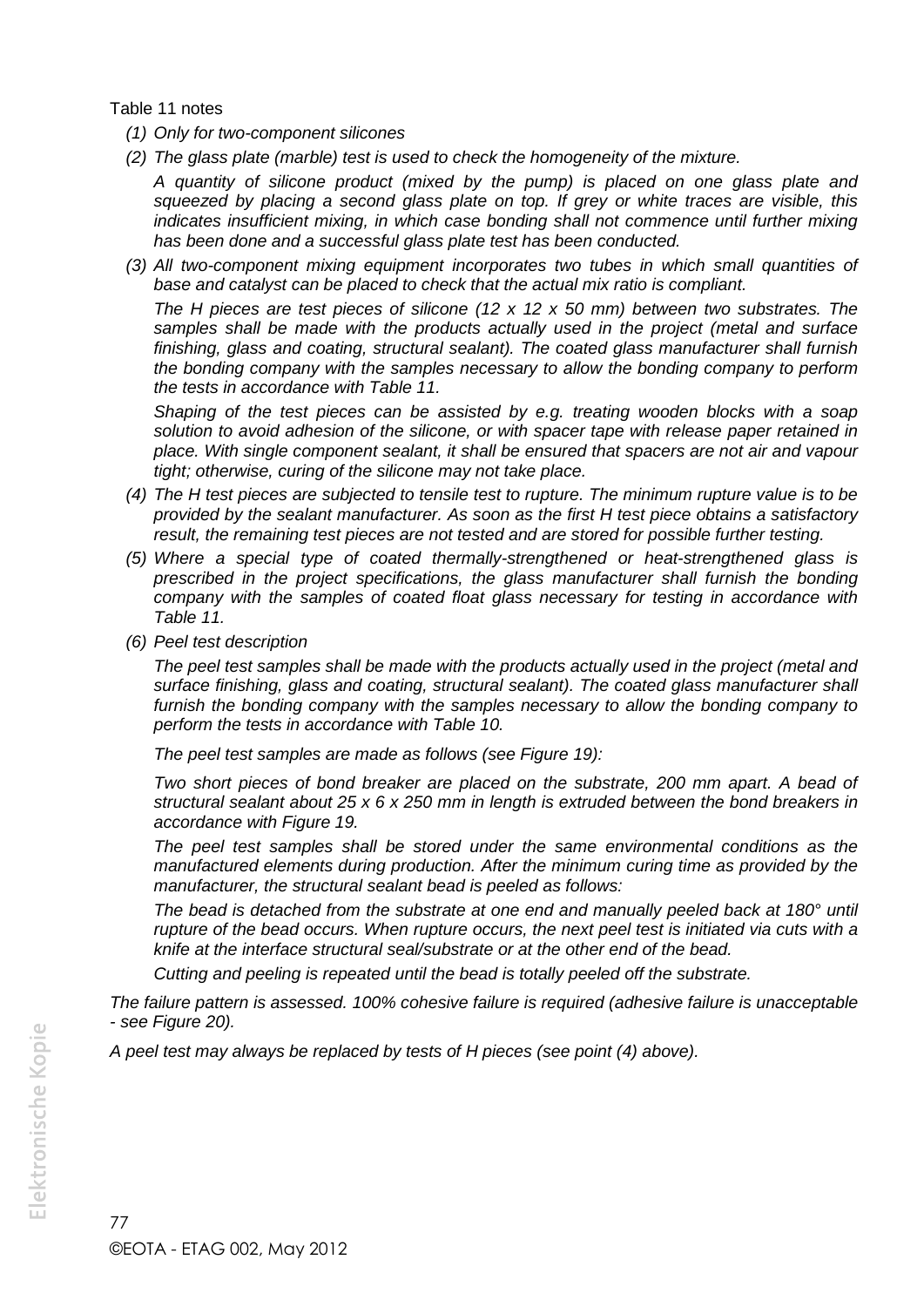

Figure 19 - Peel test description



Figure 20 - Unacceptable failure pattern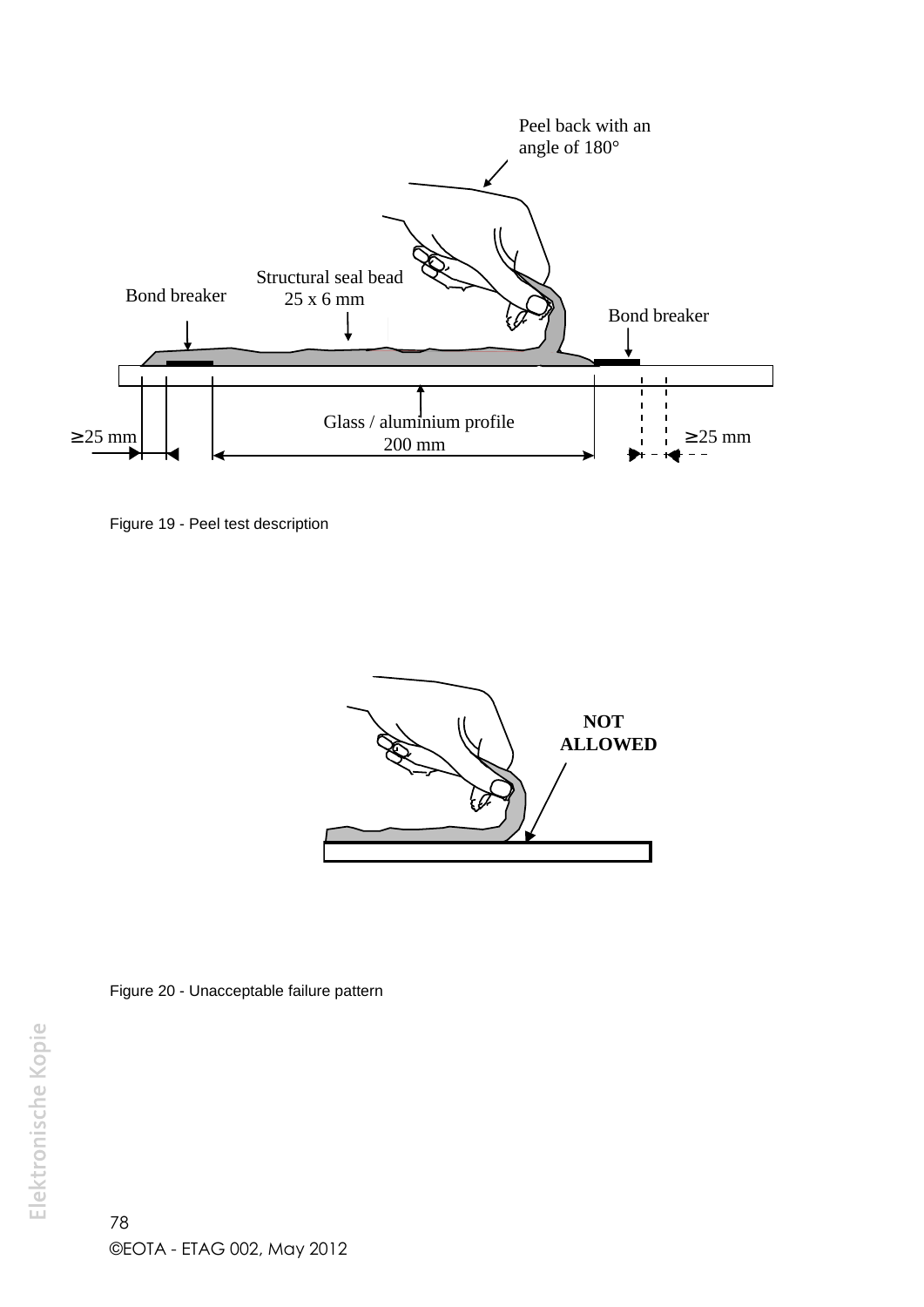### *4° - Checks on assembled SSG elements*

The list of checks given below is not exhaustive and may be adapted in each individual case:

- Visual inspection of the finished element (verification that gas inclusions are not present)
- Checks on the joint dimensions
- Glass assembly as a function of the specification
- Relative position of the bonded element
- Correct provision of drainage/pressure equalisation as required by the specification
- Correct fixing of mechanical devices
- Correct provision and placing of spacers, if these are factory fitted

## **8.4 Prescribed test plan for the bonding workshop**

### 8.4.1 General

The 'bonding workshop' referred to in these paragraphs concerns all bonding workshops operating under CE marking, i.e. the cladding specialist's internal bonding facilities or those of its subcontractors.

The notified certification body knows the potential performance of the kits based on the approval testing programme conducted on samples by the kit designer. The question that needs to be answered is: "Can the cladding specialist reproduce the level of performance obtained during the ITT on the kit designer's representative assemblies?"

When a bonding workshop is involved for the first time in bonding work that is part of the manufacturing process for the SSGK kit having an ETA, the NB shall perform the following procedures:

- Verification that the FPC of the cladding specialist addresses correct procedures to produce efficient facades, in accordance with the minimum requirements specified in the ETA.
- Perform or witness a short and efficient test (see clause 8.4.2) to establish, with sufficient confidence, that the bonding workshop is able to reproduce the performance of the bonding tested during the ETA assessment.

### 8.4.2 Test procedure assessing a bonding workshop

The test procedure to be used is the test already required in the ETA Guideline, chapter 8 "FPC" to verify the properties of the structural sealant. The same test procedure serves to demonstrate that the bonding workshop is able to carry out correct bonding work. The number of test pieces is increased to 20 to make the assessment statistically significant.

Adhesion-cohesion under tension to rupture, on float glass and on a reference metal (aluminium or stainless steel)

### *Conditioning alternative 1*

Twenty test pieces, in accordance with Figure 6 in ETAG 002 part 1, are made and stored according to the structural sealant manufacturer's instructions.

Ten test pieces are then subjected to a tensile test to rupture in the initial state.

The ten remaining test pieces are immersed in water at  $(95 \pm 2)$ °C for 24 hours. They are then conditioned for (48  $\pm$  4) hours at a temperature of (23  $\pm$  2)°C and (50  $\pm$  5)% relative humidity. These three test pieces are then subjected to the tensile test to rupture.

### *Conditioning alternative 2*

Twenty test pieces, in accordance with Figure 6 in ETAG 002 part 1, are made and stored according to the structural sealant manufacturer's instructions.

Ten test pieces are then subjected to a tensile test to rupture in the initial state.

Eight test pieces are immersed in water at  $(23 \pm 2)$ °C for 7 days

Elektronische Kopie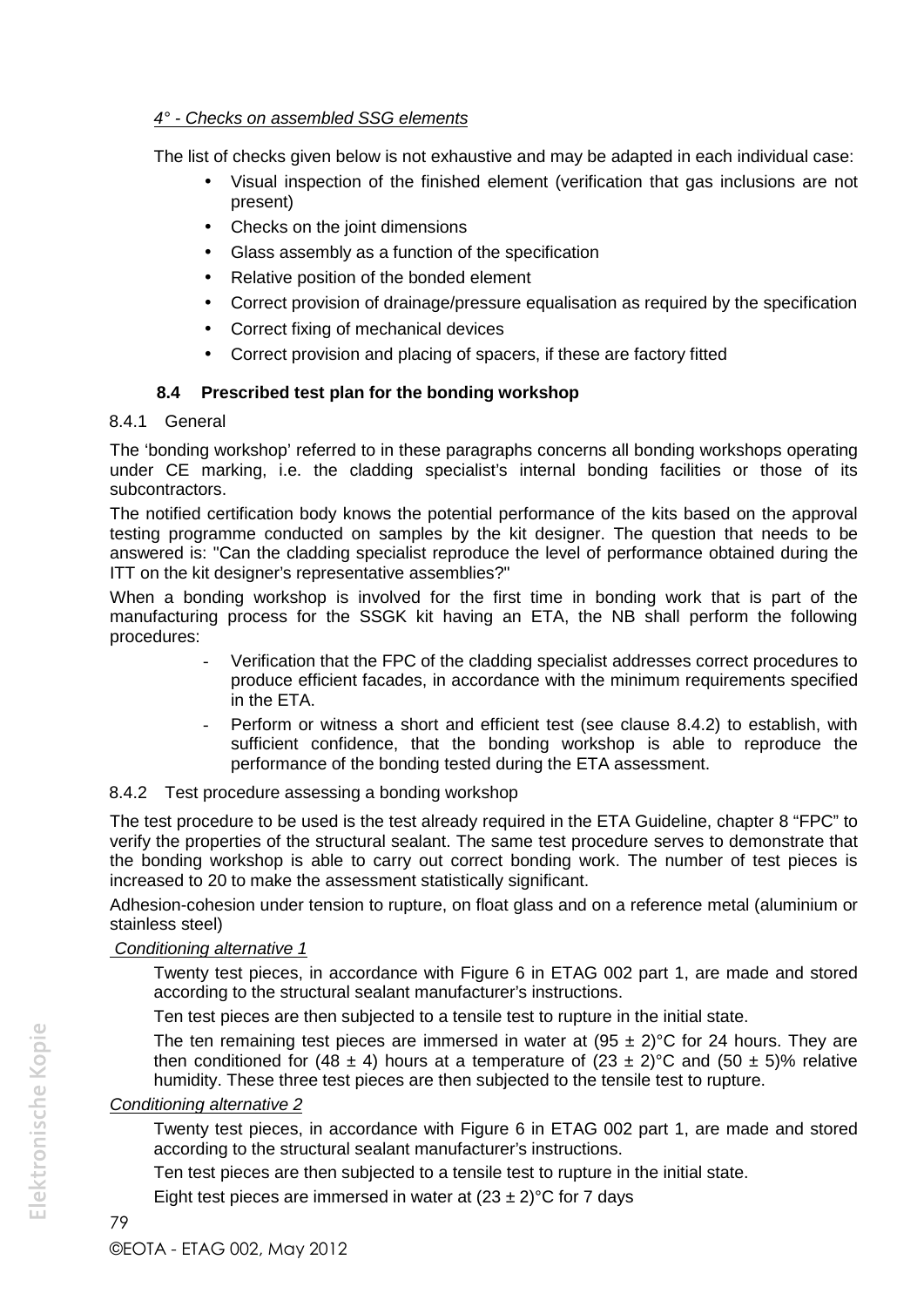Four test pieces are conditioned in an oven at  $(100 \pm 2)$ °C for 7 days

They are then conditioned for (48  $\pm$  4) hours at a temperature of (23  $\pm$  2)°C and (50  $\pm$  5)% relative humidity. These three test pieces are then subjected to the tensile test to rupture.

| Tests                                                                           | Treatment of results and requirements                                                                                                                                                                                                           |
|---------------------------------------------------------------------------------|-------------------------------------------------------------------------------------------------------------------------------------------------------------------------------------------------------------------------------------------------|
| Adhesion-cohesion under tension to rupture<br>Conditioning alternatives 1 and 2 | Rupture 90 % cohesive - $\Delta X_{\text{mean}} \geq 0.75$ test at +23°C<br>Rupture value to be checked and noted. The minimum<br>rupture value under the defined test conditions (T°,<br>R.H.,) is to be provided by the sealant manufacturer. |

Table 11 - Treatment of results and requirements

### **8.5 Organisation of the certification - Route to CE marking**

Guidance document NB-CPDSG05 03 007 endorsed by the EC services explains how to certify the conformity of the product to an ETA, following the three manufacturing routes most often used. If other routes are used, an appropriate certification of conformity scheme shall be specified in the ETA (or in supporting document(s)) such that the relevant tasks are performed, possibly using a case-by-case approach, taking into account the fact that CE marking is not an instrument to be imposed on the market or a particular organisation, but ensuring that all responsibilities related to CE marking are clearly allocated for a given solution. The notified body will work accordingly.

### **8.6 CE marking and information**

According to the CPD, Annex III, paragraph 4.

Marking, labelling and further information (content and format) are to be provided by the manufacturer in addition to the ETA publication, in conformity with CE Guidance Paper D on CE marking.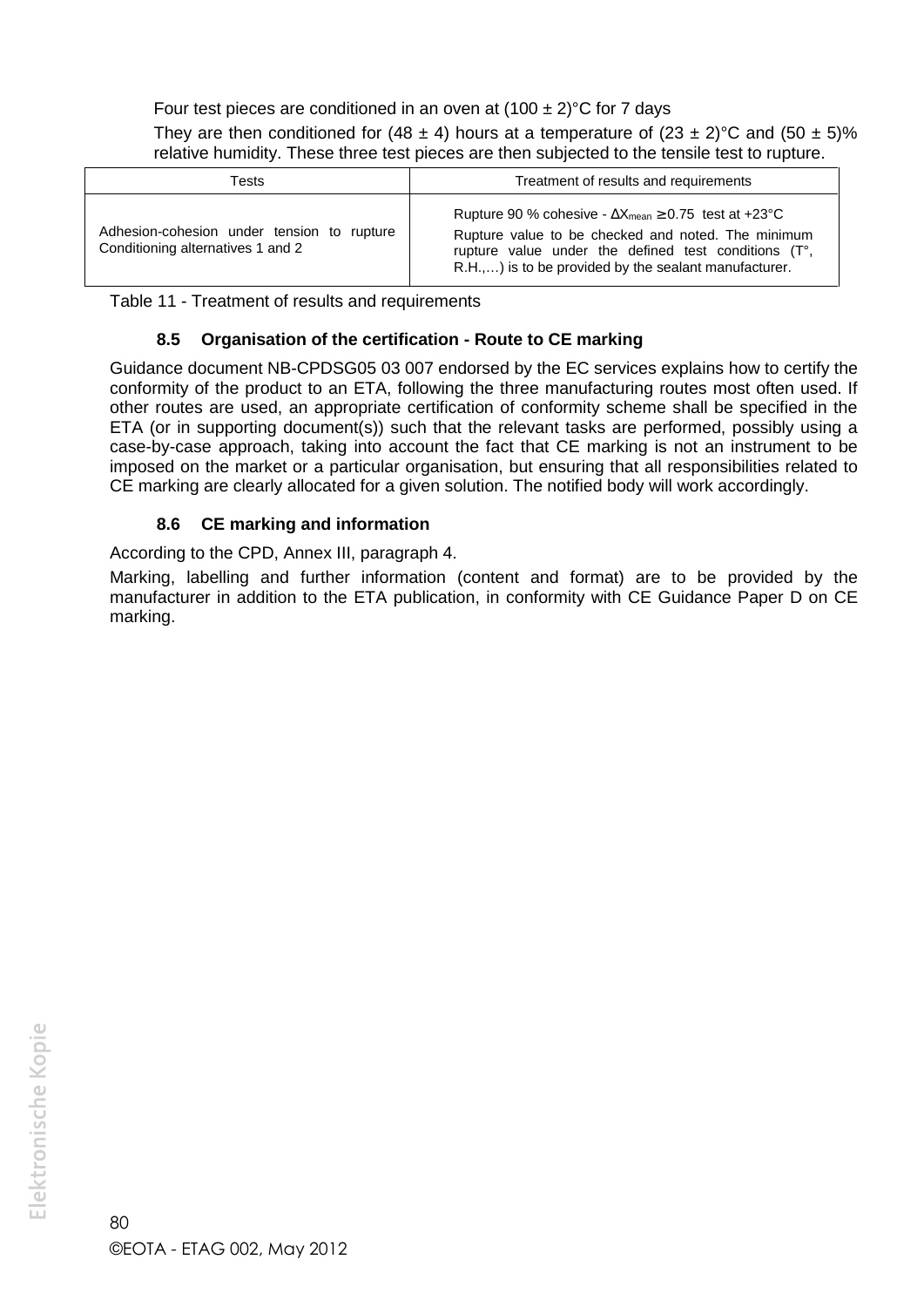# Example

|   | <b>ХХХХ</b>                                                                     | "CE" symbol                                                                                                                                 |
|---|---------------------------------------------------------------------------------|---------------------------------------------------------------------------------------------------------------------------------------------|
|   |                                                                                 | Xxxx Number of Notified Body                                                                                                                |
| Α | Any Company<br>Rue du Producteur, 50<br>Country                                 | Name and address of the manufacturer or its<br>representative established in the EEA and of the plant<br>where the product was manufactured |
|   | <b>XX</b><br>xxxx-CPD-xxxx                                                      | Two last digits of year of affixing CE Marking<br>Number of EC Certificate of Conformity                                                    |
|   | ETA No. XX/XXXX<br>ETAG 002, Parts 1 and 2<br>Structural sealant glazing system | <b>ETA Number</b><br>ETAG reference and date of publication                                                                                 |
|   | Type X<br>Resistance<br>tearing:<br>to<br>use                                   | characteristics<br>Relevant<br>performance<br>and/or<br>designation code for<br>Type of mechanical design for structural kits: I to IV      |
|   | category x (for sealant only)                                                   | Resistance to tearing: use category for ETA on<br>structural sealant only: use category 1 or 2                                              |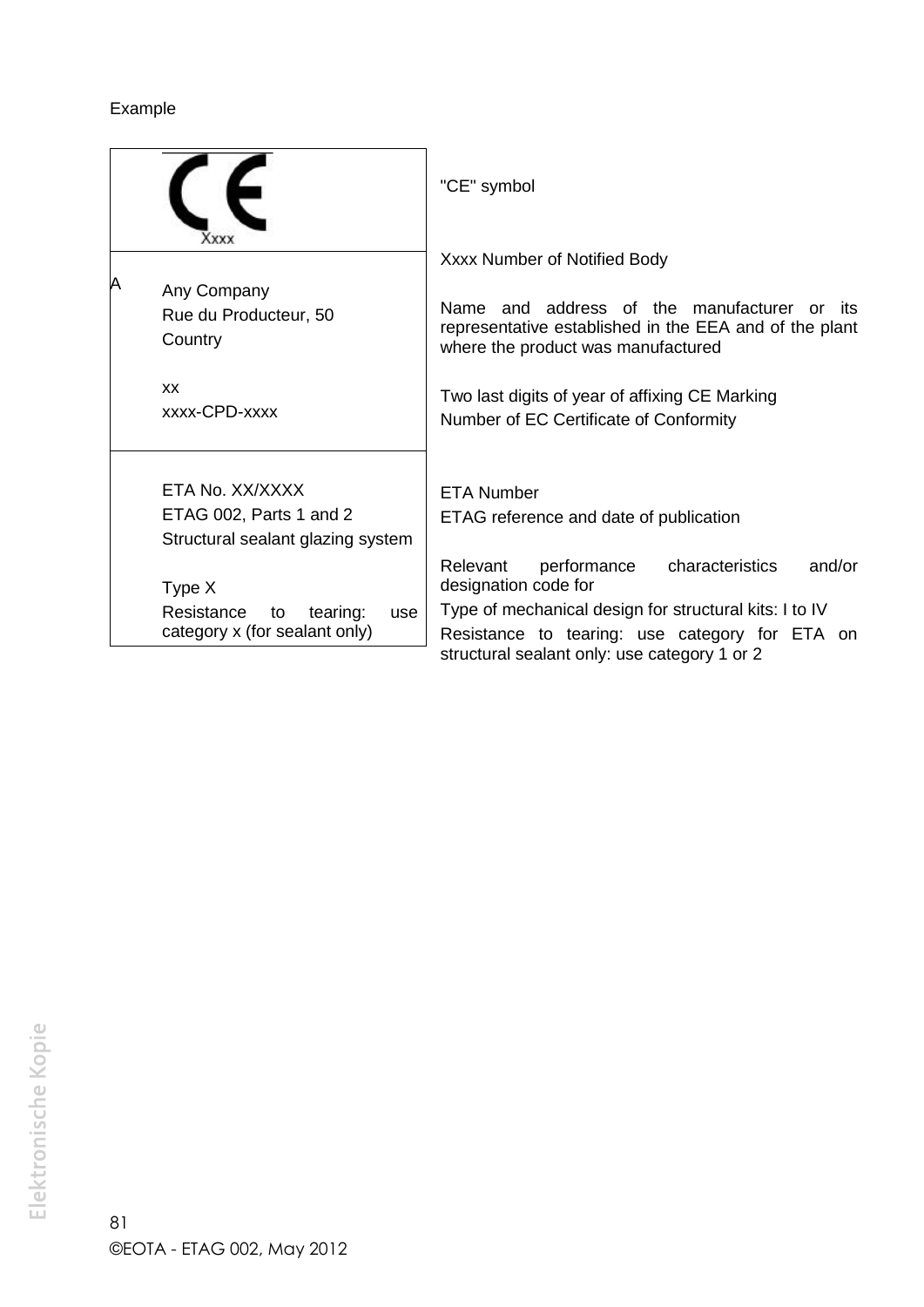# **SECTION FOUR: ETA CONTENT**

This section applies to all ETAG 002 parts

### **9 ETA content**

### **9.1 ETA Content for SSGK**

The format of the ETA shall be based on the Commission Decision of 22/7/97 - EC Official Journal L236 of 27/08/97.

For an SSG kit, the following information shall be provided as a minimum:

### 9.1.1 Performance

- The SSGK type and product description (reference Section One, 2.1.1)
- Reaction to fire, resistance to fire and external fire performance
- Use categories (where relevant) in relation to low temperatures
- Performance characteristics in relation to wind resistance, air tightness and watertightness, partial collapse in case of fire, thermal performance, impact resistance, acoustic performance and release of dangerous substances.

No performance-determined options are possible for some of these characteristics (see Tables: 8.1 to 8.6)

For dangerous substances falling under the scope of the CPD for which:

- no assessment and verification methods are given (or cannot be found in TR 034); or
- "npd" is declared; or
- the chosen verification and assessment method does not comply with the regulatory requirement of a particular Member State

there might be the necessity for an additional assessment.

#### 9.1.2 Specification

The ETA shall show a horizontal and vertical cross section of a typical assembly and shall contain, as a minimum, the following details of the SSG kit.

### 9.1.2.1 Dimensions

The following dimensions shall be provided, together with tolerances where relevant.

• For the glass

Thickness and maximum overall dimensions with tolerances including flatness

• For IGUs

The glass details (as above) and the unit width.

• For the sealant support frame

External dimensions, with tolerances of squareness, flatness and straightness of members

• For the module formed by transoms and mullions

External dimensions, with tolerances of squareness

For all metal sections and preformed sealing profiles

Cross section details and major dimensions

• For the assembled kit

Centre-to-centre distance between anchorages of the structural sealant support frame to the facade structure.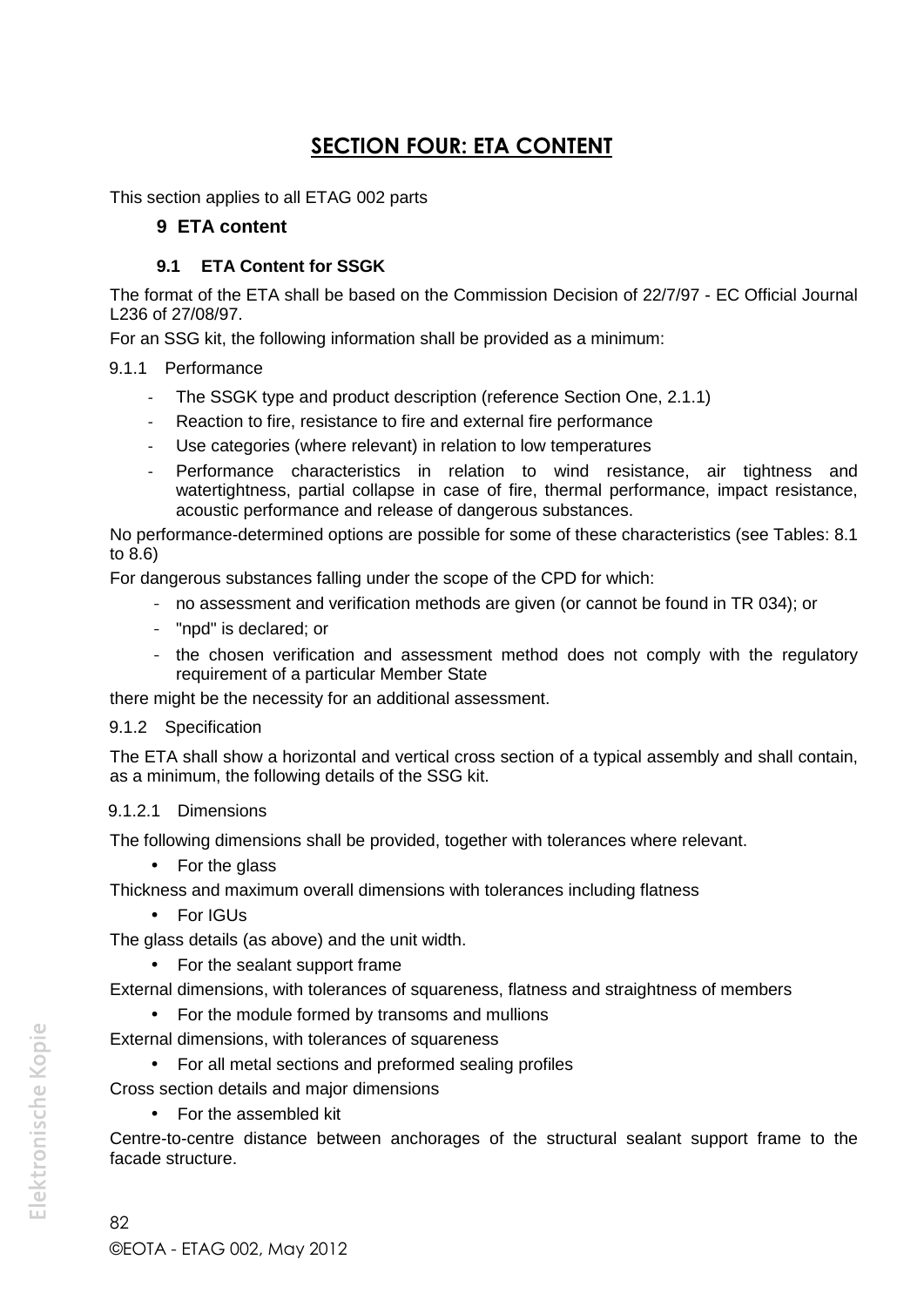### 9.1.2.2 Components and accessories

The following general details of the major component and accessory specifications shall be given in the ETA:

- Structural sealant
	- o The manufacturer and type designation
	- o The instructions for applying the sealant, in particular
		- **•** Working time
		- **Skin-over time and tack-free time**
		- **Time before handling**
	- o Mechanical characteristics  $(R_{u.5}; \sigma_{des}; \tau_{des}; \tau_{es}; E_o; ...)$
- The generic and specific type of substrates
	- o Glass
		- **Information necessary for identification (standard references, etc.)**
		- Where relevant, details of coatings by layers and for IGUs by surface
- Aluminium and anodising/stainless steel and surface finishes
	- o The designation of the aluminium or the metallic alloy
	- o Anodising or surface finishing characteristics.
- Weather seal
	- o Identification of the material used (gasket, sealant, etc.)
	- o Cross section in the case of a pre-formed gasket
- Backer rod

Identification of the material used

• Spacer

- Identification of the material
	- Setting and location blocks
		- o Type of material
		- o Shore hardness
	- Mechanical self-weight support

Description of geometry and materials used

Anchorage of the sealant support frame to the façade

Description of geometry and materials used

Retaining devices (where used)

Description of geometry and materials used

- Opening-light hardware
	- General type details
	- Type of material and protection against corrosion
- Sill height: special devices, if any, and the range of possible sill heights are noted

In addition to the above, the ETA shall contain details of the approach used in calculating the structural seal and give the minimum permissible dimensions.

The ETA shall also contain any details of the installation that the approval body considers worthy of note, as described in Chapter 7 of this Guideline, and details of the maximum acceptable deflection in the facade structure.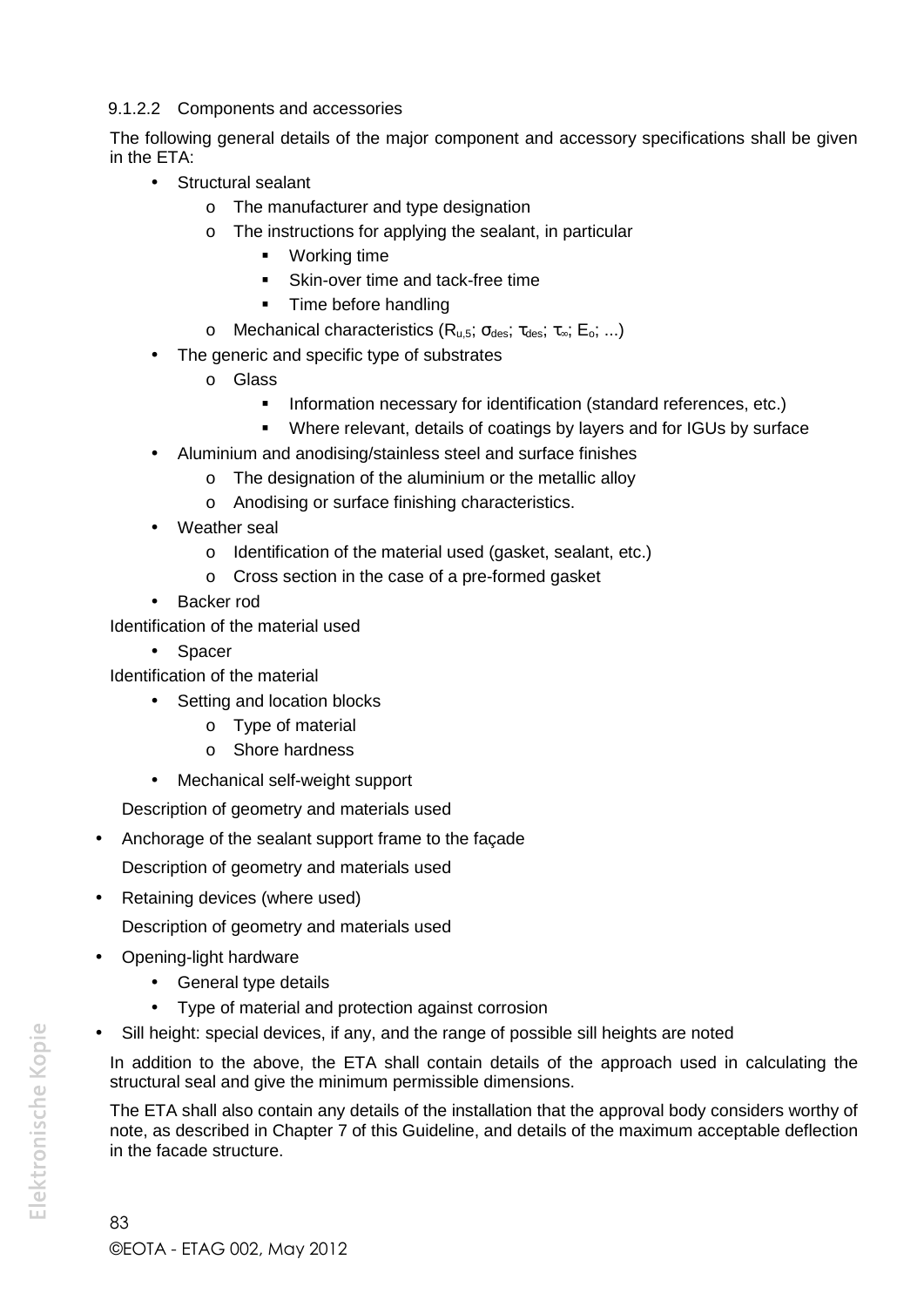#### 9.1.3 Dangerous substances.

In section II.2 Characteristics of products and methods of verification, the ETA shall include the following note:

*"In addition to the specific clauses relating to dangerous substances contained in this European Technical Approval, there may be other requirements applicable to the products falling within its scope (e.g. transposed European legislation and national laws, regulations and administrative provisions). In order to meet the provisions of the EU Construction Products Directive, these requirements need also to be complied with, when and where they apply."*

- 9.1.4 Additional information
- 9.1.4.1 Content of the ETA technical file to be made available to other Approval Bodies (in addition to the information in the ETA).

#### 9.1.4.1.1Structural sealant

The file shall contain the following information:

- Reports of tests required, according to the details in Table 8
- Identification of the cleaning products tested according to clause 5.1.4.2.4
- Manufacturer's specifications regarding application of the sealant

If the hermetic seal of the insulating unit acts as a structural seal, the information stated above is to be provided regarding the silicone sealant of the hermetic seal.

#### 9.1.4.1.2Glass

For the glass used to perform the tests described in clauses 5.1.4.1, 5.1.4.2 and 5.1.4.6, the file shall contain the following information:

Reports of the tests required, according to the details in Table 8

#### 9.1.4.1.3Aluminium and anodising

For the aluminium used to perform the tests mentioned in clauses 5.1.4.1, 5.1.4.2 and 5.1.4.6, the file shall contain the following information:

- The characteristics of the anodisation, required in clause 5.1.4.2
- The shape of the aluminium adhesion surface
- Certificate of production under the Qualanod label, if any

The name of the anodising firm

The name of the primer and cleaning product applied before bonding

• Reports of tests required according to Table 8

#### 9.1.4.1.4Weather seal

- If applicable, the reports of material compatibility in accordance with clause 5.1.4.2.5
- Report of compatibility with the cleaning product(s)
- The necessary test report or the justification of fitness for use of the product in the particular SSGK (see clause 4.8).

#### 9.1.4.1.5 Backer rod

- If applicable, the reports of material compatibility tests in accordance with clause 5.1.4.2.5
- The necessary test report or the justification of fitness for use of the product in the particular SSGK (see clause 4.8).

#### 9.1.4.1.6Spacer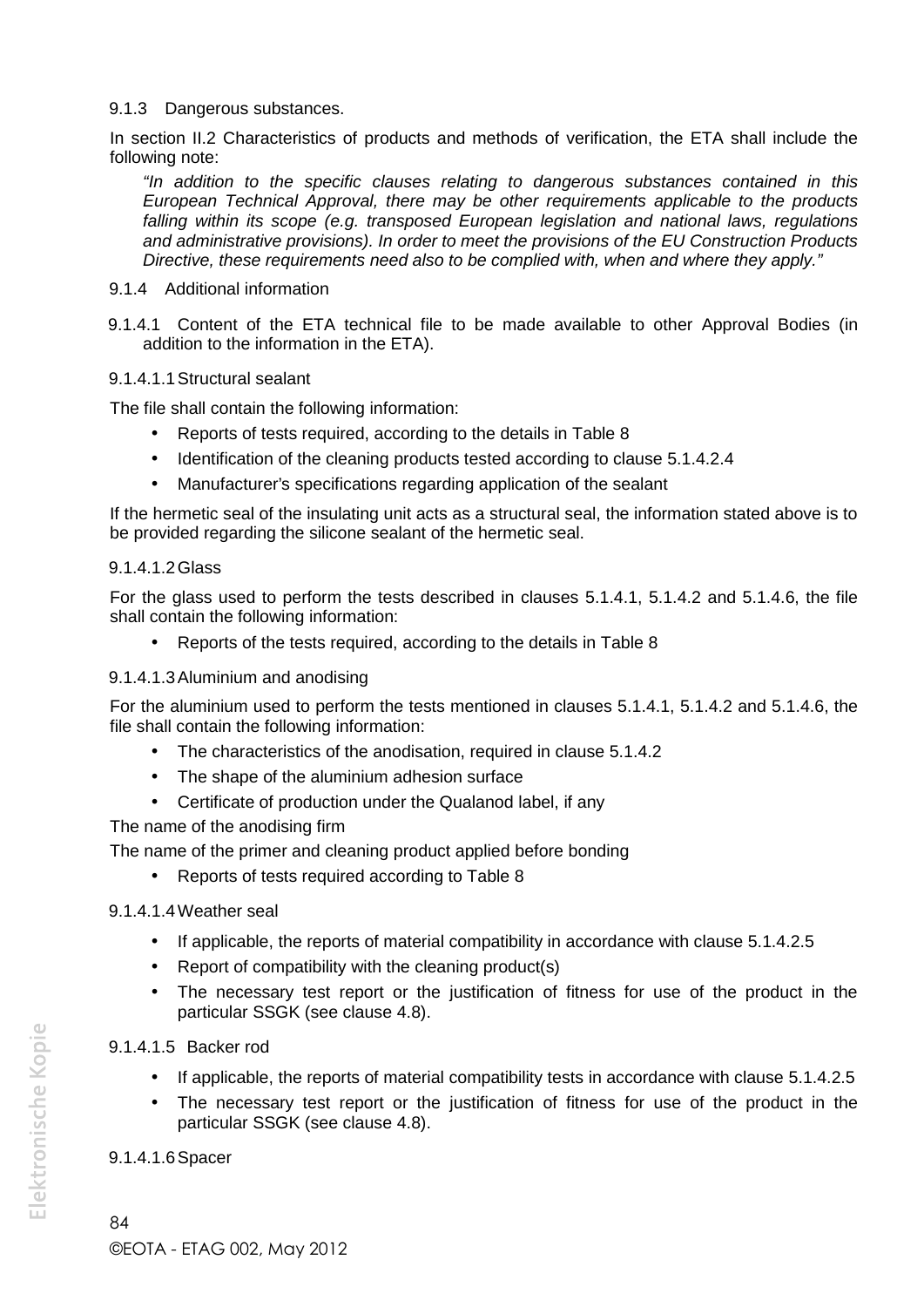- If applicable, the reports of material compatibility tests in accordance with clause 5.1.4.2.5
- Identification of the material
- The necessary test report or the justification of fitness for use of the product in the particular SGSS (see clause 4.8)
- 9.1.4.1.7Setting and location blocks
	- If applicable, the reports of material compatibility tests in accordance with clause 5.1.4.2.5.
- 9.1.4.1.8Mechanical self-weight support
	- If applicable, the reports of the bearing capacity test in accordance with clause 5.1.4.3.1
	- If applicable, a calculation of the bearing capacity
- 9.1.4.1.9Anchorage of the sealant support frame on the facade structure
	- If applicable, the reports of the bearing capacity test in accordance with clause 5.1.4.3.2
	- If applicable, a calculation of the bearing capacity
- 9.1.4.1.10Retaining devices
	- Description of the investigations made to ensure that the devices will not damage the glazing
- 9.1.4.1.11Opening light hardware
	- Basis for the acceptance of any components specifically covered by the ETA

### 9.1.4.1.12SSG kit

The file shall contain the following information:

- Full description of the prototype used for whole kit testing
- Details for accommodating building movement
- Handbook for construction and maintenance of the facade

### 9.1.4.1.13Stainless steel

- Alloy
- Surface finishing
- 9.1.4.2 Supplementary information to be provided to approval bodies (together with a copy of the ETA) for the purposes of evaluating conformity.
	- Details of the manufacturing process, noting particular points of importance
	- Details of components and suppliers, with standard references, where relevant (but excluding confidential details such as formulations)
	- Details of sub-contractors providing services such as structural bonding

# **9.2 ETA content for structural sealant**

The format of the ETA shall be based on the Commission Decision of 22/7/97 - EC Official Journal L236 of 27/08/97.

For structural sealants, the following information shall be provided as a minimum:

- The structural sealant use (reference Section One, 2.1.2) as bonding of IGU to the structural seal support frame and/or as IGU hermetic edge seal.
- Reaction to fire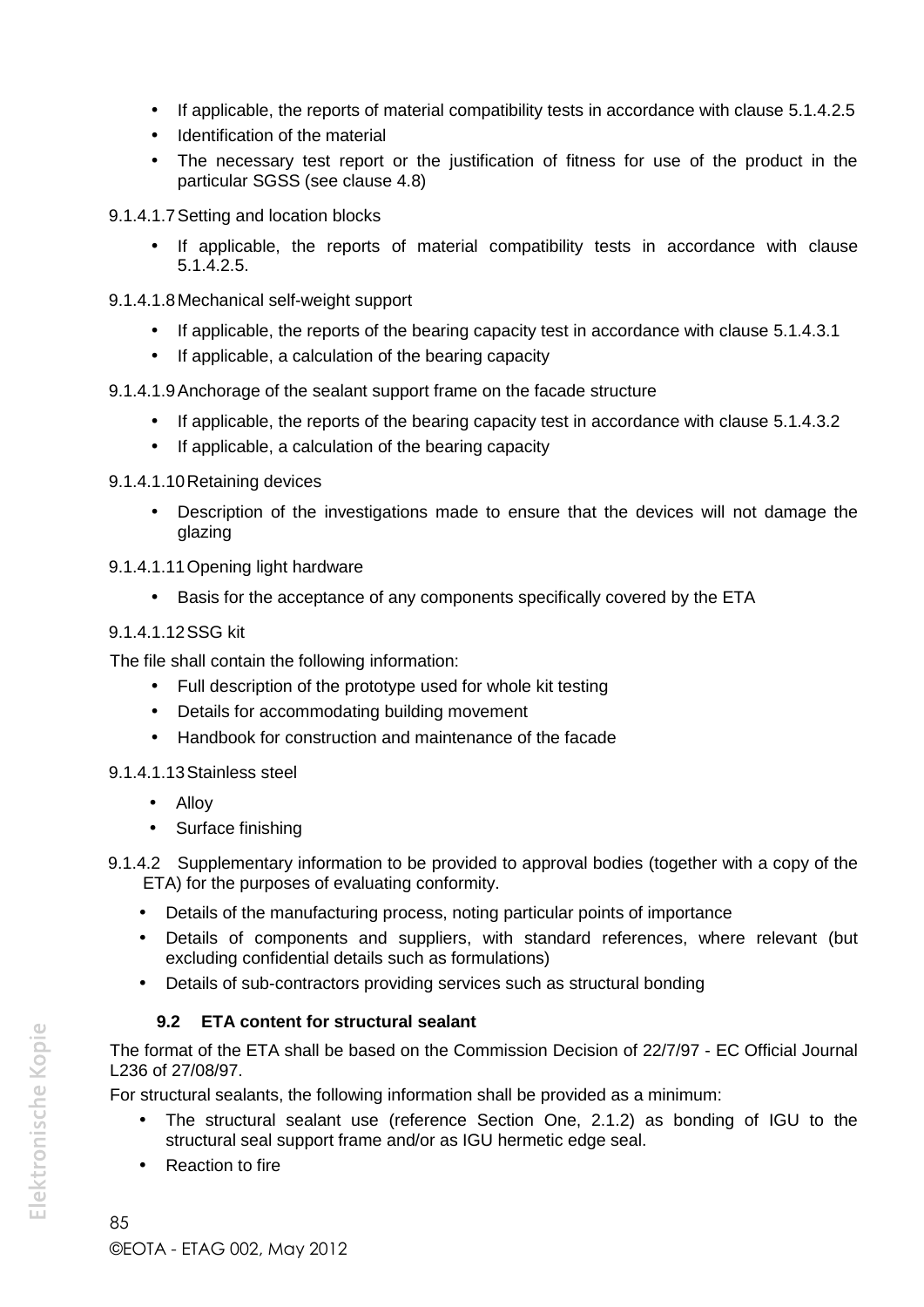- Use categories (where relevant) in relation to low temperatures.
- The following design and setting information
	- Design stress in tension:  $\sigma_{\text{des}}$
	- Design stress in dynamic: shear:  $\tau_{des}$
	- Elastic modulus in tension or compression tangential to the origin:  $E_0$
	- Elastic modulus in shear tangential to the origin  $G_0$
	- Working time (at 25°C, 50% R.H.)
	- Skin over time (at 25°C, 50% R.H.)
	- Tack-free time (at 25°C, 50% R.H.)
	- Time before transport of the bonded frame
	- λ-value
- The identification characteristics as required in clause 5.2.1
	- Single or bi-component
	- Specific mass
	- Hardness A
	- Thermogravimetric analysis
	- **Colours**
- The product for preparing the structural sealant adhesion surfaces
	- Cleaning product (to clean the adhesion surface before the bonding operation)
	- Primer, if any
	- Facade cleaning product (to clean and maintain the facade)
- The general manufacturing instructions
- The suitable substrates for bonding

The ETA will mention the generic and specific (when relevant) types of structural seal adhesion substrates it covers, and detail the complementary assessment to be done in the framework of the kit ETA when the specific substrate is not mentioned in the ETA for the sealant.

The specific substrates shall be defined using manufacturer identification, brand names, part numbers, etc. When mentioning a typical substrate in a structural sealant ETA, the approval body shall insure that all the information (identification and fitness for use assessment) requested by the present ETAG 002 part 1 § 5.2 (glass products, anodised aluminium, stainless steel) has been verified accordingly and is present in the assessment file.

The generic substrates shall be defined using generic specifications such as European Standards.

- Specifications on the structural sealant application
- If relevant, the chemically compatible products such as backer rod, weather sealant, gasket material etc.
- 9.2.1 Dangerous substances.

In section II.2 Characteristics of products and methods of verification, the ETA shall include the following note:

*"In addition to the specific clauses relating to dangerous substances contained in this European Technical Approval, there may be other requirements applicable to the products falling within its scope (e.g. transposed European legislation and national laws, regulations and administrative provisions). In order to meet the provisions of the EU Construction Products Directive, these requirements need also to be complied with, when and where they apply."*

Elektronische Kopie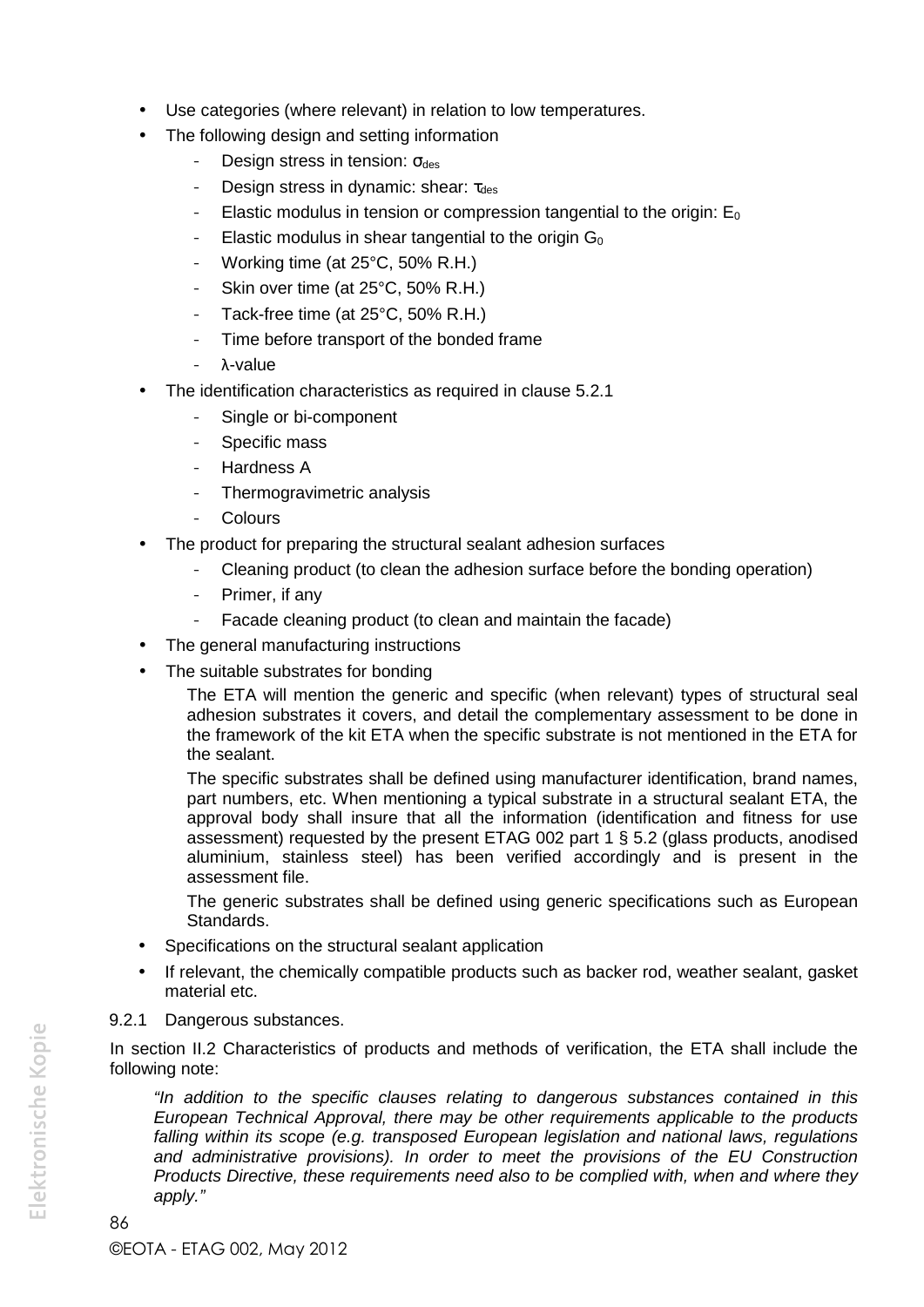### 9.2.2 Additional information

9.2.2.1 Content of the ETA technical file to be made available to other Approval Bodies (in addition to the information in the ETA).

The file shall contain the following information:

Reports of tests required, according to the details in Table 8, as detailed in the § of the present ETAG:

- Adhesion/cohesion test, once on each generic type of substrate
	- Clauses 5.1.4.1.1, 5.1.4.1.2, 5.1.4.2.1, 5.1.4.2.2, 5.1.4.2.3,
- Physical properties, once with the substrates described in the relevant  $\hat{S}$ , if any
	- Clauses 5.1.4.6.1, 5.1.4.6.2, 5.1.4.6.3, 5.1.4.6.4, 5.1.4.6.5, 5.1.4.6.7,
	- If option clause 5.1.4.6.6 and/or clause 5.1.4.6.8 is chosen
- Identification of structural sealant (in this case, independent of any substrates)
	- Clauses 5.2.1.1, 5.2.1.2, 5.2.1.3, 5.2.1.4
- If relevant, identification of the facade cleaning products tested according to clause 5.1.4.2.4 and the test report
- If relevant, identification of the compatible material tested according to clause 5.1.4.2.5 and the test report
- The reference specification (EN, guide, …) to which the different generic substrates conform
- Manufacturer's specifications regarding application of the sealant.

Additional tests required in the case of extension of fitness for use to specific substrates

In the case of anodised aluminium

- Adhesion/cohesion test
	- Clauses 5.1.4.1.1 only at 20°C, 5.1.4.2.1, 5.1.4.2.2, 5.1.4.2.3,
- Identification, characterisation, and process description required by section 5.2.2
- In the case of coated glass used as structural seal adhesion surface
	- Adhesion/cohesion test
	- Clauses 5.1.4.1.1 only at 20°C, 5.1.4.2.1, 5.1.4.2.2, 5.1.4.2.3,

Important note: in order to avoid test repetition, the coated glass chosen for the test should be representative of the family as defined in 5.2.3.3.2.

- Identification, characterisation, and process description required by section 5.2.3.3.2
- In the case of stainless steel
- Adhesion/cohesion test
	- Clauses 5.1.4.1.1 only at 20°C, 5.1.4.2.1, 5.1.4.2.2, 5.1.4.2.3,
- Alloy and surface finishing

In the case of coated aluminium, ETAG 002 part 2 is fully applicable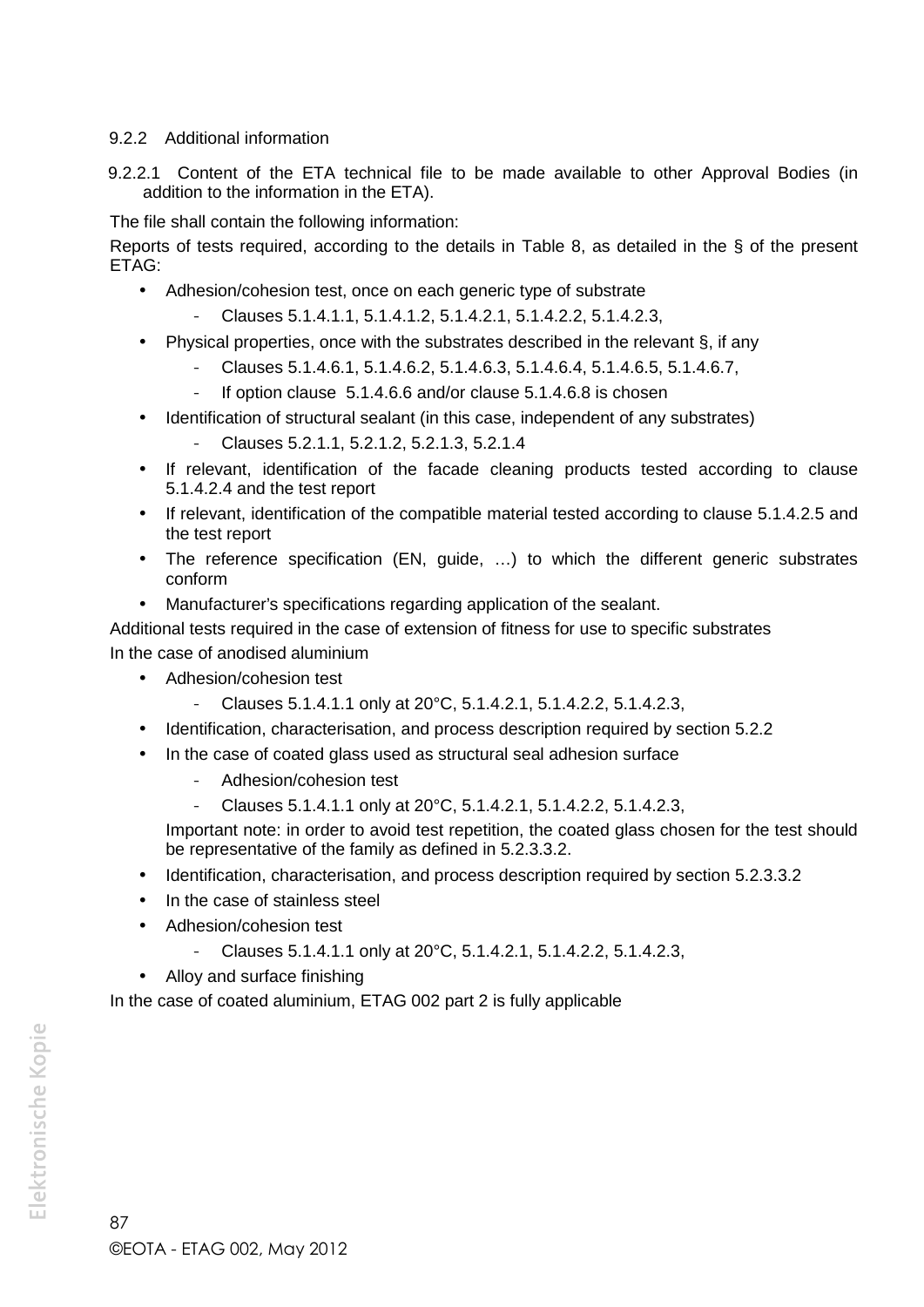#### ANNEX 1 - STIFFNESS

This annex describes the linearisation method for the tension curves. It can be used for the elastic area of the material and for materials with a Poissons' ratio of approximately 0,5 (normal for sealants used in SSGK). This method has the following advantages:

- Greater accuracy for the modulus with a reduced number of test samples
- Verification of the relationship between the tensile, compressive and shear stiffness of the same material
- Greater reliability in applying the calculation models

A typical curve of deformation under tension is shown in figure A1.1. This curve shows irregularities. Given the application of a certain amount of pre-stressing, determination of the zero point can give rise to difficulties and affect the precision of the stiffness at different elongations. An improvement can be gained by linearising the curve in the elastic area of the structural sealant.



Figure A1.1 Secant stiffness

The linearisation is produced by a conversion of the deformation. For an initial length  $(L_0)$  of the test piece and the length of the loaded test piece (L, where  $L = L_0 +$  deformation), the scale for the deformation is expressed as:

$$
\frac{u_c}{L_0} = \frac{(a - 1/a^2)}{3}
$$
 where  $a = L/L_0$  (1)

When this technique is applied to several points on the curve, a converted line of regression stress/deformation is obtained, the slope of which represents the tangent stiffness  $(K_0)$  at the origin.



deformation  $u_c \setminus I_o$ 

Figure A1.2 - Stress/deformation converted line of regression

(<sup>1</sup> ) Paul Flory, Principle of polymer chemistry. Cornell Univ. Press, Ithaca, N. Y., USA (1953)

*K<sup>0</sup>* can be calculated directly from the measured points as follows: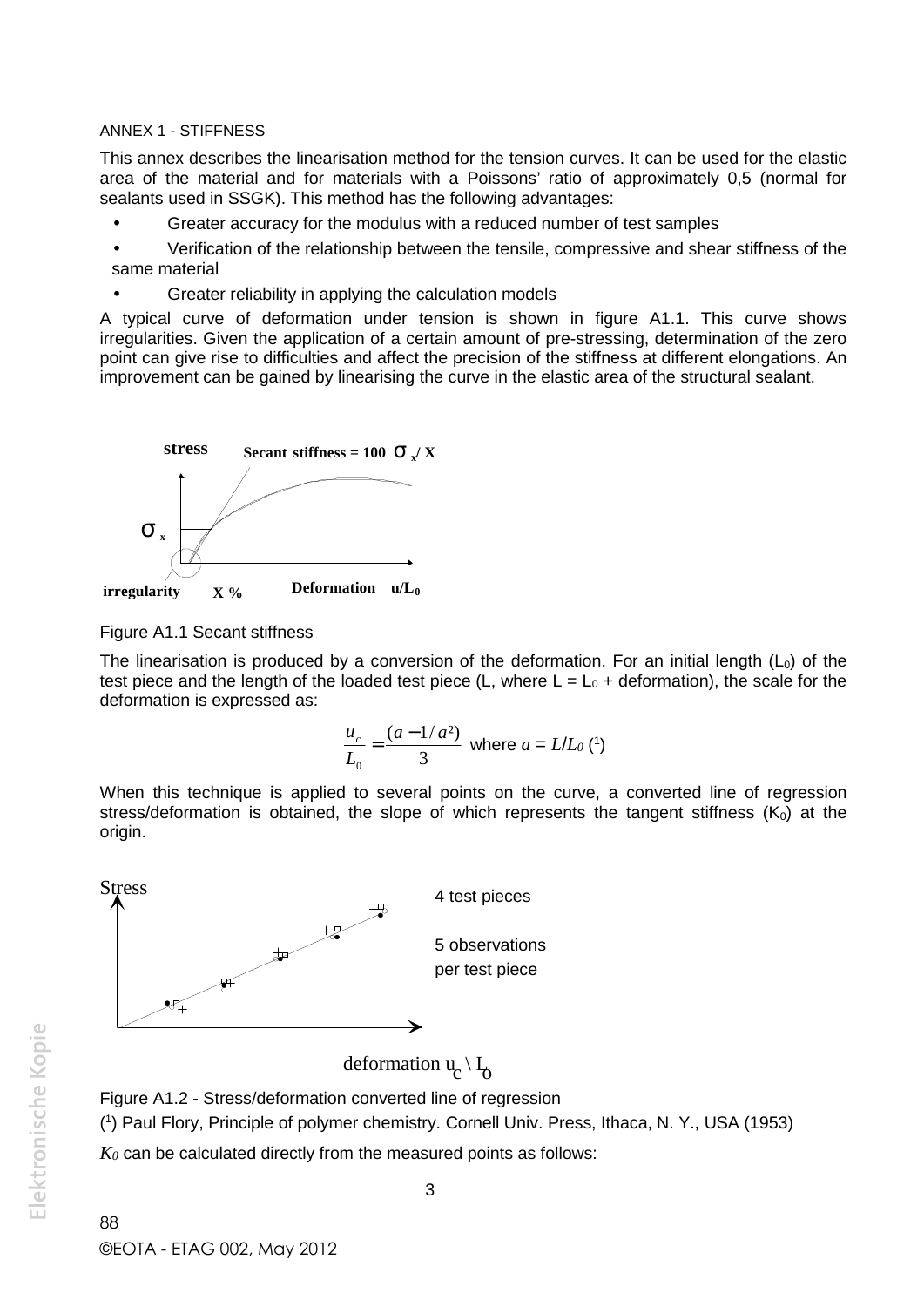$$
K_0 = \sum_{i=1}^m \sum_{j=1}^m \frac{K_{ij}}{m \times n} \quad \text{with} \quad K_{ij} = \frac{3 \times 1_{ij}}{a_{ij} - 1/a_{ij}^2} \quad ; \quad a_{ij} = \frac{e_i + u_{ij}}{e_i}
$$

where:

- *m* = number of observations per test piece
- $n =$  number of test pieces per test for the temperature concerned
- $u_{ij}$  = the displacement under tension or compression  $(e_i + u_{ij})$  represents *L*)
- $e_i$  = the initial thickness per test piece representing  $L_0$
- $\cdot$  *i<sub>ij</sub>* = the tensile stress at the tensile displacement  $u_{ij}$ .

The relationships between the tangent stiffness at the origin on one hand and the secant stiffness on the other are defined and given in Table A.1.

#### Table A.1

| compression (u/L <sub>0</sub> ) for values of converted deformation (u <sub>c</sub> /L <sub>0</sub> ) | Conversion of the elongation related to tension or displacement related to |
|-------------------------------------------------------------------------------------------------------|----------------------------------------------------------------------------|
| $u/L_0$ values                                                                                        | $u_c/L_0$ values = $(a - 1/a^2)/3$ $(a = L/L_0)$                           |
| 0                                                                                                     | 0                                                                          |
| 0,05                                                                                                  | 0,048                                                                      |
| 0,10                                                                                                  | 0,091                                                                      |
| 0,125                                                                                                 | 0,112                                                                      |
| 0,15                                                                                                  | 0,131                                                                      |
| 0,20                                                                                                  | 0,169                                                                      |
| 0,25                                                                                                  | 0,203                                                                      |
| 0,30                                                                                                  | 0,236                                                                      |
| 0,35                                                                                                  | 0,267                                                                      |
| 0,40                                                                                                  | 0,297                                                                      |
| 0,45                                                                                                  | 0,325                                                                      |
| 0,50                                                                                                  | 0,352                                                                      |
| 0,55                                                                                                  | 0,378                                                                      |
| 0,60                                                                                                  | 0,403                                                                      |
| 0,65                                                                                                  | 0,428                                                                      |
| 0,70                                                                                                  | 0,451                                                                      |
| 0,75                                                                                                  | 0,474                                                                      |
| 0,80                                                                                                  | 0,497                                                                      |
| 0,85                                                                                                  | 0,519                                                                      |
| 0,90                                                                                                  | 0,541                                                                      |
| 0,95                                                                                                  | 0,562                                                                      |
| 1,00                                                                                                  | 0,583                                                                      |

The relationship between the secant stiffness and tangent stiffness at the origin is:

$$
K_{\text{sec}} = K_0 \times \left(\frac{u_c}{\frac{u}{L_0}}\right)
$$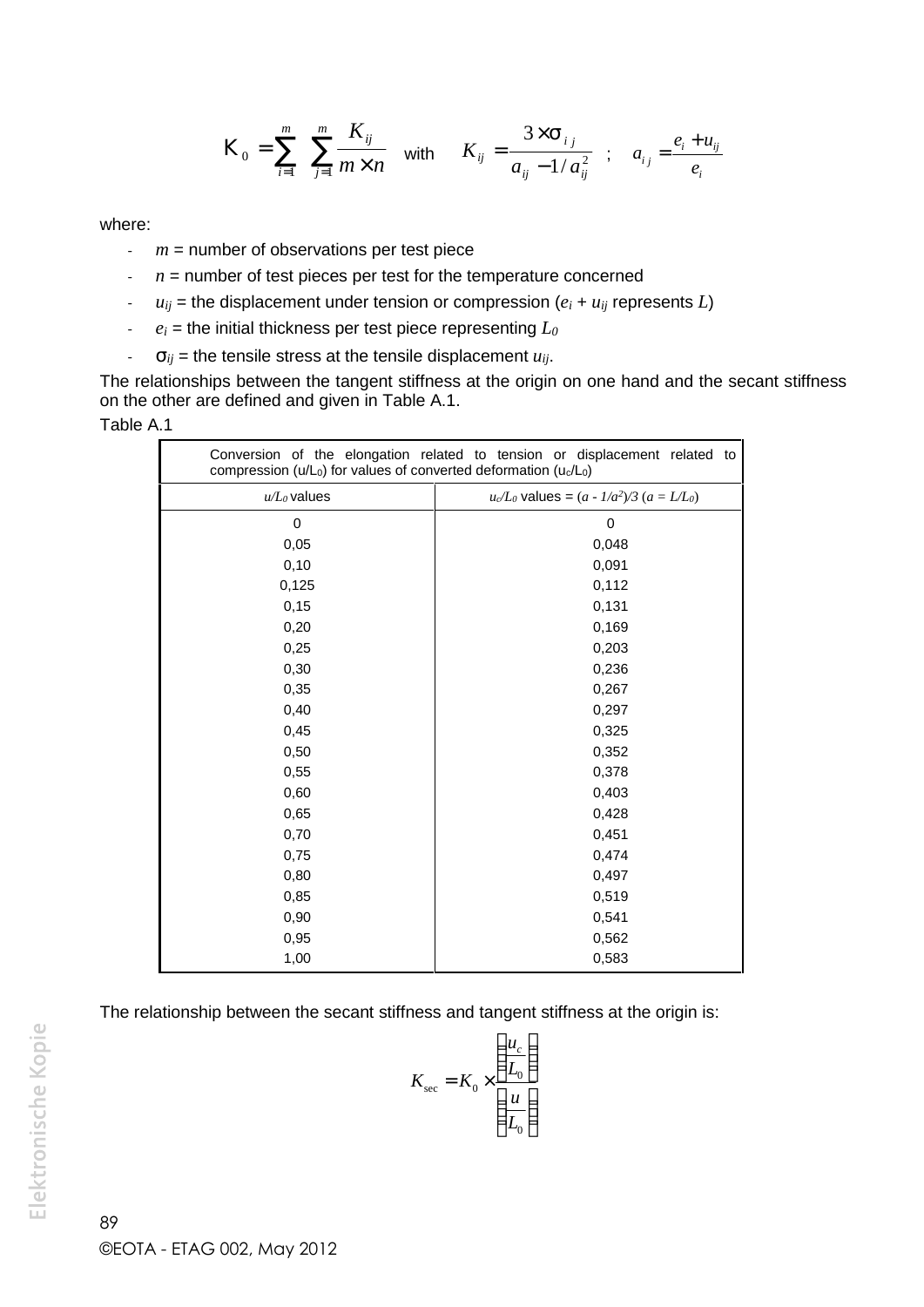### ANNEX 2 - METHOD OF CALCULATION

### A2.0 Introduction

This calculation method is based on 7 years experience with silicone.

An applicant, however, may present a different method of calculation based on simulation tests or research results. To allow the approval body to issue an ETA based on such an alternative calculation method, full justification shall be given. Confirmation tests, calculations and/or simulation may be required by the approval body.



#### Figure A2 - Vertical section

#### A2.1 list of symbols

| W                | $=$               | relevant combined actions of the wind, the snow, self-weight (Pa)                                                     |
|------------------|-------------------|-----------------------------------------------------------------------------------------------------------------------|
| $\tau_{des}$     | $\qquad \qquad =$ | tension design stress $\bar{t}_{des} = R_{u,5}/x_{tot}$ ( $R_{u,5}$ given in clause 6.1.4.1.1 (23 °C))                |
| $X_{des}$        | $\qquad \qquad =$ | shear design stress under dynamic load $\Gamma_{\text{des}} = R_{u} f / x_{tot}$ ( $R_{u} f$ given in clause (23 °C)) |
| $X_{\xi}$        | $\qquad \qquad =$ | shear design stress under permanent load $X_{\ell} = X_{des} / X_{c}$ (see clause 5.1.4.6.8)                          |
| E                | $=$               | modulus of elasticity in tension of the silicone, given by the test in clause 5.1.4.6.7                               |
|                  | $=$               | the maximum thermal movement, as a combination of elongation in directions a and b                                    |
| a                | $=$               | short side dimension of the glass pane                                                                                |
| b                | $=$               | long side dimension of the glass pane                                                                                 |
| $h_v$            | $=$               | glazing height = vertical dimension a or $\mathbf b$                                                                  |
| $X_{tot}$        | $\qquad \qquad =$ | total safety factor $\gamma_{\text{tot}}$ = nationally determined parameter (6 can be used)                           |
| $T_c$            | $\qquad \qquad =$ | temperature of the metallic frame at moment t                                                                         |
| $T_{\nu}$        | $\qquad \qquad =$ | temperature of the glass at moment t                                                                                  |
| $T_{\rm 0}$      | $\qquad \qquad =$ | temperature during silicone application                                                                               |
| $r_c$            | $\qquad \qquad =$ | linear coefficient of thermal expansion of the structural sealant support frame                                       |
| $\Gamma_{v}$     | $=$               | linear coefficient of thermal expansion of glass                                                                      |
| $\boldsymbol{e}$ | =                 | thickness of the seal                                                                                                 |
|                  |                   |                                                                                                                       |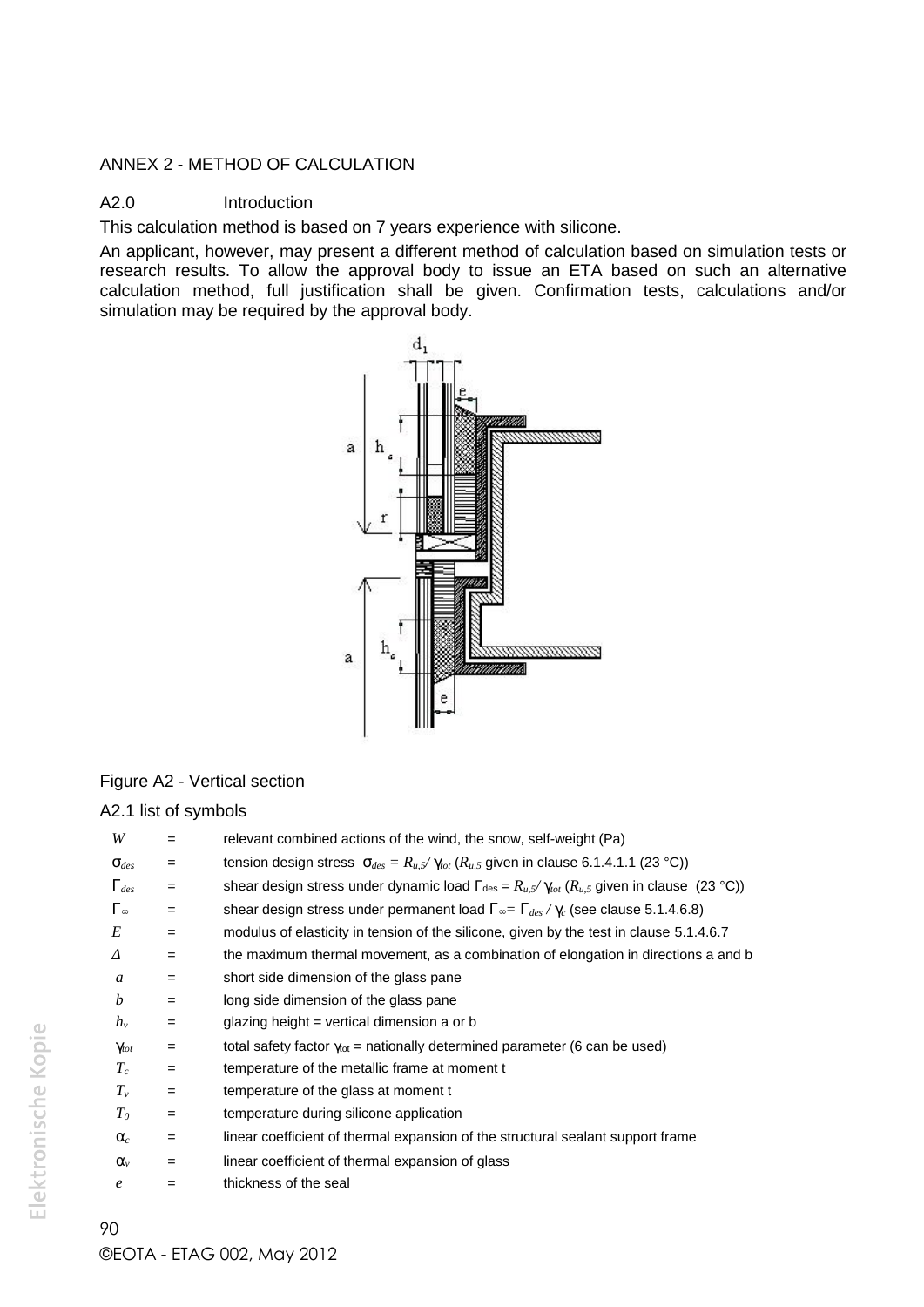| U T              | $=$               | $T_c$ - $T_v$ = 25°C in the case under consideration (see also clause 4.4.4.1) |
|------------------|-------------------|--------------------------------------------------------------------------------|
| $h_c$            | $=$               | bite, see also terminology                                                     |
| r                | $=$               | bite of the hermetic seal having a structural function                         |
| G                | $=$               | shear modulus $G = E/3$                                                        |
| $\boldsymbol{P}$ | $=$               | glazing self-weight                                                            |
| $d_I$            | $\qquad \qquad =$ | outer glass thickness of the IGU                                               |
| $d_2$            | $=$               | inner glass thickness of the IGU                                               |
| $\overline{d}$   | $\qquad \qquad =$ | single glass thickness                                                         |
| A2.2             |                   | Assumptions                                                                    |
|                  |                   |                                                                                |

The normal stresses in the section of the structural sealant have a uniform distribution  $\dagger_{des} = \mathsf{X}_{des}$ 

- A2.3 Supported kits
- A2.3.1 Determination of bite *h<sup>c</sup>*

The stress at the centre of the longest side of the pane can be calculated as follows:

$$
\uparrow_{centre} = a W/2 h_c \triangle h_c \qquad a x W/2 \uparrow_{des}
$$
  
( $h_c$  limits, see clause 5.1.4.7)

A2.3.2 Determination of the thickness e

The thickness of the structural sealant is related to the design shear stress  $\Gamma_{des}$  (Pa) of the silicone

$$
e = (G \times U) / (X_{des})
$$
  

$$
e \ge 6 \text{ mm is advisable}
$$

Value of  $\Delta$ 

г

 $b > a$  the pane is supported at side a

stresses in the section of the structural sealant have a uniform distribution  
\nSuppotted kits  
\nDetermination of bite 
$$
h_c
$$
  
\nthe centre of the longest side of the pane can be calculated as follows:  
\n
$$
\frac{1}{t_{centre}} = a W2 h_c \triangle h_c \triangle n_c I_{a \times W/2} \frac{1}{t_{des}}
$$
\n(  $h_c$  limits, see clause 5.1.4.7)  
\nermination of the thickness e  
\nso of the structural sealant is related to the design shear stress  $\Gamma_{des}$  (Pa) of the silicone  
\n $e = (G \times U) / (\chi_{des})$   
\n $e \ge 6$  mm is advisable  
\n $b > a$  the pane is supported at side a  
\n
$$
\frac{1}{b} \qquad \Delta = \frac{1}{T_c - T_0} \cdot \frac{1}{T_c - (T_v - T_0) \cdot \frac{1}{T_v} \cdot \sqrt{(a/2)^2 + b^2}}
$$
\na  
\nb > a the pane is supported at side b  
\na  
\n
$$
\Delta = \frac{1}{T_c - T_0} \cdot \frac{1}{T_c - (T_v - T_0) \cdot \frac{1}{T_v} \cdot \sqrt{a^2 + (b/2)^2}}
$$
\nb  
\na  
\n
$$
\Delta = \frac{1}{T_c - T_0} \cdot \frac{1}{T_c - (T_v - T_0) \cdot \frac{1}{T_v} \cdot \sqrt{a^2 + (b/2)^2}}
$$
\n(b)  
\n100°C, see also clause 4.4.4.1



a 
$$
\Delta = \left[ (T_c - T_0). \Gamma_c - (T_v - T_0). \Gamma_v \right], \sqrt{a^2 + (b/2)^2}
$$

with typical values:

$$
-T_c=55^{\circ}\mathrm{C}
$$

-  $T_v = 80^{\circ}$ C, see also clause 4.4.4.1

b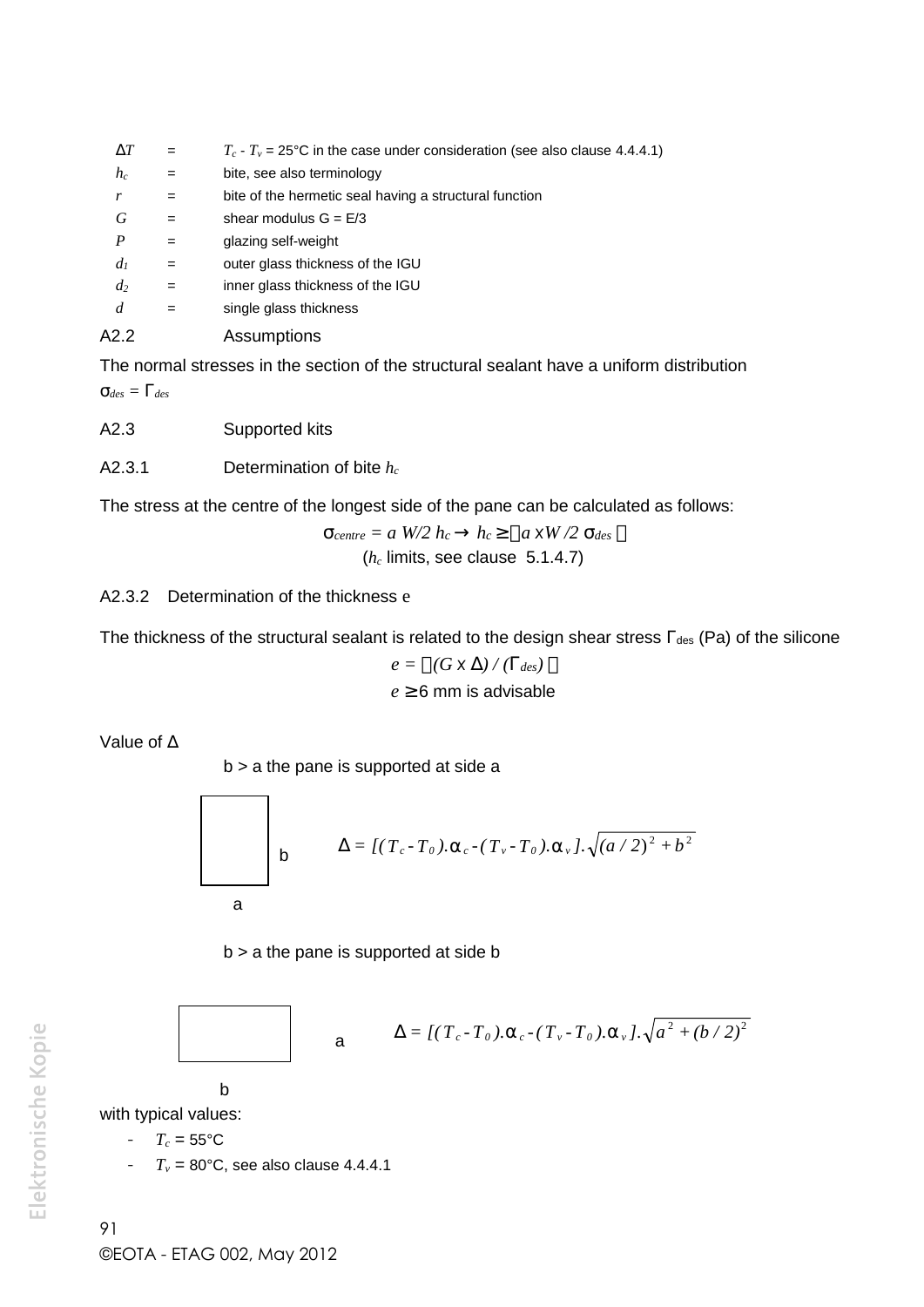- $T_0 = 20$ °C
- $r_c = 24.10^{-6}$  /K for aluminium; = 12.10<sup>-6</sup> /K for steel
- $r_v = 9.10^{-6}$  /K for glass

A2.3.3 Relation between  $h_c$  and e

Given the present state of knowledge, it is advisable to respect the following relationship:

$$
e\leq h_c\leq 3e
$$

A2.3.4 Calculation of the hermetic seal of the insulating unit working as a structural sealant

$$
r \geq \frac{S \times a \times W}{2 \times \tau_{des}}
$$
  

$$
r \geq 6 \text{ mm}
$$

ß is the part of the wind load carried by the outer glass component

- if  $d_1 \leq d_2 \rightarrow \beta \simeq \frac{1}{2}$ , then  $\beta \equiv \frac{1}{2}$ 

- if  $d_1 > d_2 \rightarrow \beta > \frac{1}{2}$ , then  $\beta = 1$ 

For small units or non-rectangular shapes, climatic effects shall be taken into account.

A2.4 Unsupported kits

A2.4.1 Determination of the thickness *e*

The thickness of the structural sealant is related to the design shear stress  $\Gamma_{des}$  (Pa) of the silicone *e*  $\le$  *T*(*e*  $\le$  *D***c**)  $\le$   $\le$  *T* $\le$   $\le$  *T* $\ge$  *Z* $\times$  *T* $\ge$  *Z* $\times$  *T* $\ge$  *Z* $\times$  *T* $\ge$  *C* 6 *mm*<br> *T* $\ge$  2 6 *mm*<br> *T* $\ge$  2 6 *mm*<br> *T* $\ge$  2 6 *mm*<br> *T* $\ge$  2 6 *mm*<br> *T* $\ge$  2 *I*, then  $\beta = 1$ <br>

$$
e = | (G \times \Delta) / ( \Gamma_{des} ) |
$$
  

$$
e \ge 6 \text{ mm is advisable}
$$

$$
\Delta = \left[ \left( \, T_c - T_{0} \, \right) . \, \Gamma_c - \left( \, T_{\,v} - T_{0} \, \right) . \, \Gamma_{\,v} \, \right] . \, \sqrt{\left( a \, / \, 2 \, \right)^{2} \, + \left( b \, / \, 2 \, \right)^{2} }
$$

A2.4.2 Value of  $\triangle$ 

with typical values:

- $T_c = 55^{\circ}C$
- $T_v = 80^{\circ}$ C, see also 4.4.5.1
- $-T_0 = 20$ °C
- $\alpha_c = 24.10^{-6}$  /K for aluminium; = 12.10<sup>-6</sup> /K for steel
- $\alpha_v = 9.10^{-6}$  /K for glass

A2.4.3 Bearing capacity under permanent shear loading

The glazing self-weight is considered to supported along the glazing height h<sub>v</sub>.

$$
h_c \geq \frac{P}{2.\Gamma_\infty \cdot h_v}
$$

 $h_v = a$  or  $b$ 

It is always necessary to verify that:  $h_c$   $\lceil 2 \times W/2 \rceil_{des}$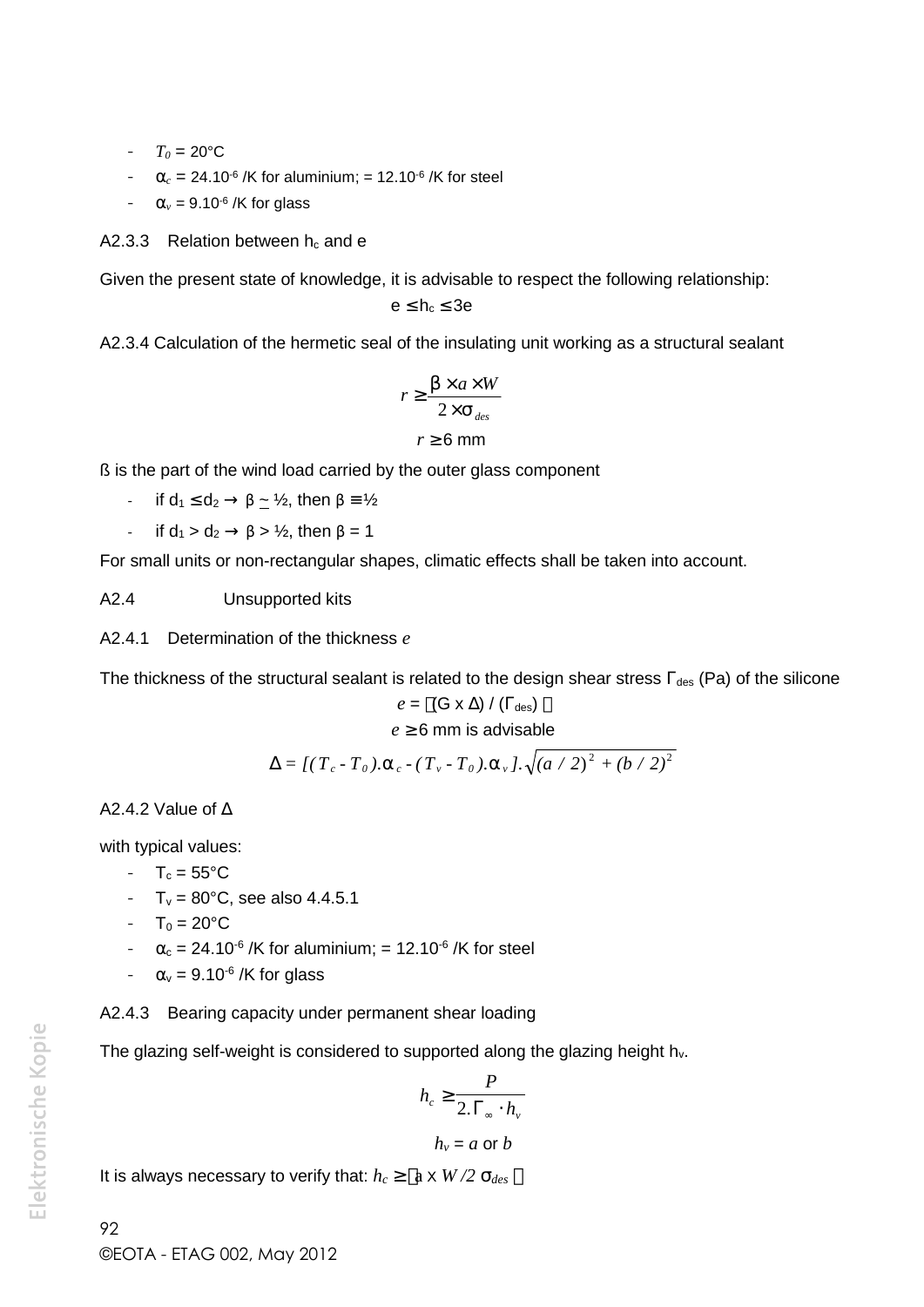Given the present state of knowledge, it is advisable to respect the following relationship:

*e h<sup>c</sup> 3e*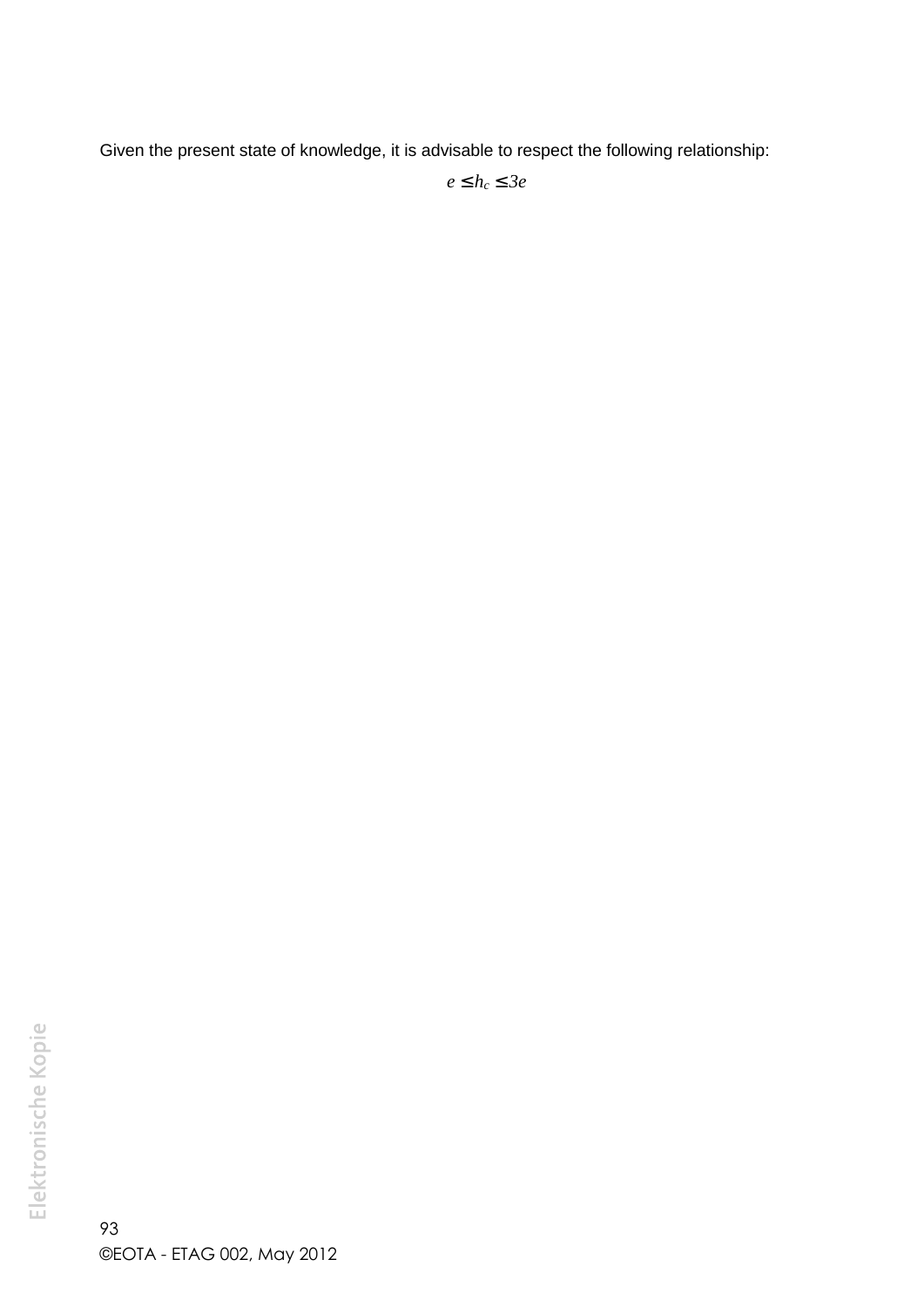#### ANNEX 3 - Reference documents

| (+) 2 - EN 12365:2003 Building hardware - Gasket and weatherstripping for doors, windows, shutters and curtain walling24                                                                                                                                              |  |
|-----------------------------------------------------------------------------------------------------------------------------------------------------------------------------------------------------------------------------------------------------------------------|--|
|                                                                                                                                                                                                                                                                       |  |
| (+) 4 EN 13501-1:2011 - Fire classification of construction products and building elements Part 1: Classification using data from reaction                                                                                                                            |  |
| (+) 5 EN 13823:2010 - Reaction to fire tests for building products. Building products excluding floorings exposed to the thermal attack by                                                                                                                            |  |
| (+) 6 EN 13501-2:2007 - Fire classification of construction products and building elements Part 2: Classification using data from fire                                                                                                                                |  |
| (+) 7 EN 1364-3:2006 - Fire resistance tests for non-loadbearing elements. Curtain walling. Full configuration (complete assembly) 27                                                                                                                                 |  |
|                                                                                                                                                                                                                                                                       |  |
|                                                                                                                                                                                                                                                                       |  |
|                                                                                                                                                                                                                                                                       |  |
|                                                                                                                                                                                                                                                                       |  |
|                                                                                                                                                                                                                                                                       |  |
|                                                                                                                                                                                                                                                                       |  |
|                                                                                                                                                                                                                                                                       |  |
|                                                                                                                                                                                                                                                                       |  |
| (+) 16 EN 28339:1991 - Building construction. Jointing products. Sealants. Determination of tensile properties32                                                                                                                                                      |  |
|                                                                                                                                                                                                                                                                       |  |
|                                                                                                                                                                                                                                                                       |  |
|                                                                                                                                                                                                                                                                       |  |
|                                                                                                                                                                                                                                                                       |  |
|                                                                                                                                                                                                                                                                       |  |
|                                                                                                                                                                                                                                                                       |  |
|                                                                                                                                                                                                                                                                       |  |
| (+) 23 - EN 13049:2003 Window - Soft and heavy body impact - Test method - Safety requirement and classification  42                                                                                                                                                  |  |
|                                                                                                                                                                                                                                                                       |  |
| (+) 25 - EN 27389 / ISO 7389:2002 Building construction - Jointing products - Determination of elastic recovery of sealants43                                                                                                                                         |  |
| (+) 26 - ISO 10563:1991 Building construction -- Sealants for joints -- Determination of change in mass and volume  43                                                                                                                                                |  |
| (+) 27 - EN ISO 527-3:1995 Plastics - Determination of tensile properties - Part 3: Test conditions for films and sheets  45                                                                                                                                          |  |
|                                                                                                                                                                                                                                                                       |  |
|                                                                                                                                                                                                                                                                       |  |
| (+) 30 - EN ISO 140-3: 1998 Acoustics - Measurement of sound insulation in buildings and of building elements - Part 3: Laboratory<br>measurements of airborne sound insulation of facade elements and facades (ISO 140-3:1998) and by classifying them in accordance |  |
| (+) 31 - EN ISO 12567-1:2000 - Thermal performance of windows and doors - Determination of the thermal transmittance by hot box:                                                                                                                                      |  |
| (+) 32 EN ISO 12567-2: 2006 - Thermal performance of windows and doors - Determination of thermal transmittance by hot box method                                                                                                                                     |  |
| (+) 33 - ISO 8990:1994 - Thermal insulation -- Determination of steady-state thermal transmission properties - Calibrated and guarded                                                                                                                                 |  |
| (+) 34 - EN 12412-2:2003 - Thermal performance of windows, doors and shutters - Determination of thermal transmittance by hot box                                                                                                                                     |  |
| (+) 35 - EN 10077-2:2003 - Thermal performance of windows, doors and shutters - Calculation of thermal transmission - Part 2 -                                                                                                                                        |  |
| (+) 36 - EN ISO 10211 - Thermal bridges in building construction - Heat flow surface temperature - Detailed calculations48                                                                                                                                            |  |
|                                                                                                                                                                                                                                                                       |  |
| (+) 38 EN ISO 13789: Thermal performance of buildings - Transmission and ventilation heat transfer coefficients - Calculation method48                                                                                                                                |  |
| (+) 39 - EN ISO 13788:2001 - Hydrothermal performance of building components and building elements - Internal surface temperature                                                                                                                                     |  |
| (+) 40 - ISO 1183-1:2004 Plastics -- Methods for determining the density of non-cellular plastics -- Part 1: Immersion method, liquid                                                                                                                                 |  |
| (+) 41 - ISO 868:2003 Plastics and ebonite -- Determination of indentation hardness by means of a durometer (Shore hardness)  49                                                                                                                                      |  |
|                                                                                                                                                                                                                                                                       |  |
|                                                                                                                                                                                                                                                                       |  |
|                                                                                                                                                                                                                                                                       |  |
|                                                                                                                                                                                                                                                                       |  |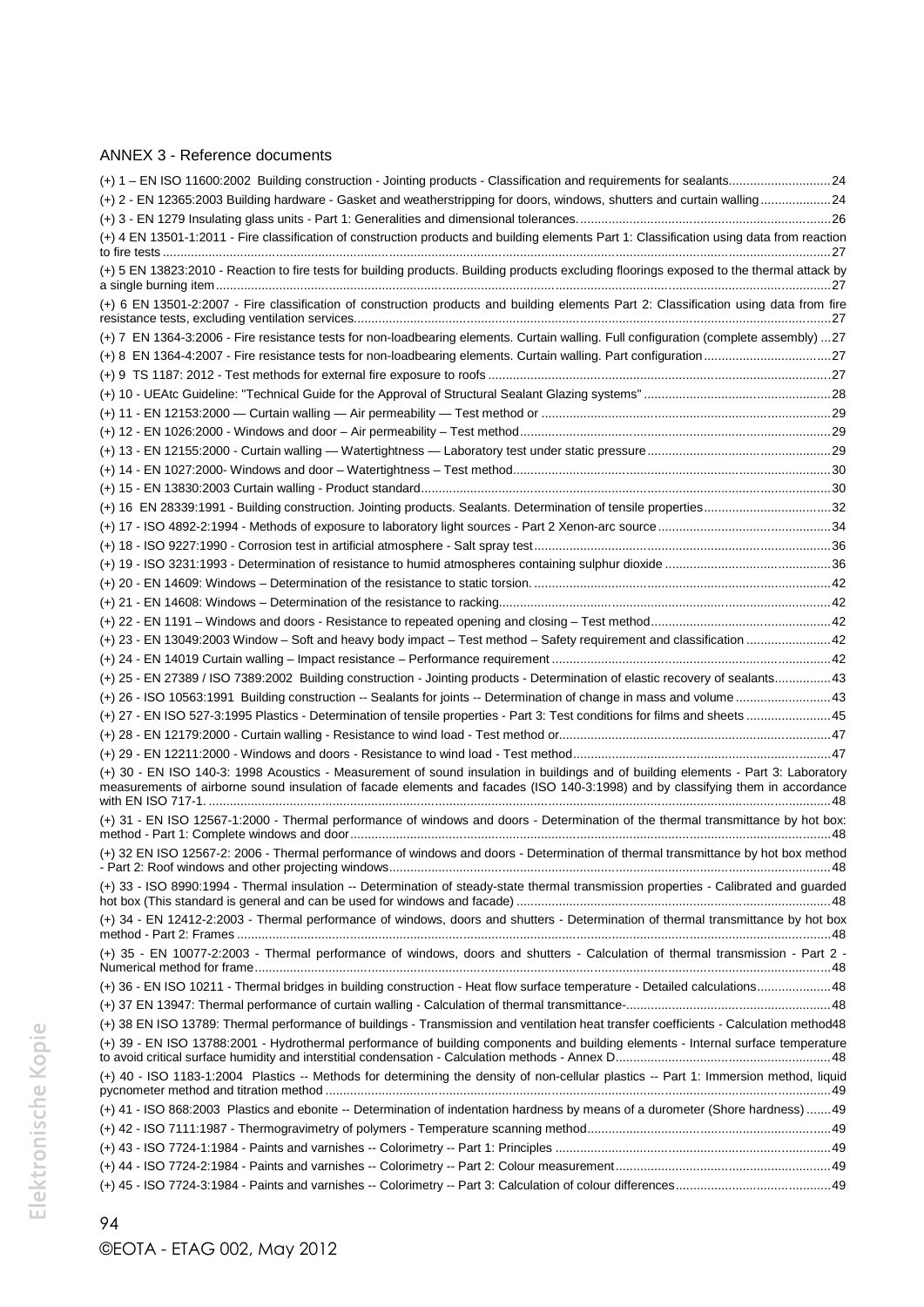| (+) 47 - EN 573-3:2003 - Aluminium and aluminium alloys - Chemical composition and form of wrought product - Part 3: Chemical                                                                                                                                                                                                                                                                                                                                                                                                                                                                        |  |
|------------------------------------------------------------------------------------------------------------------------------------------------------------------------------------------------------------------------------------------------------------------------------------------------------------------------------------------------------------------------------------------------------------------------------------------------------------------------------------------------------------------------------------------------------------------------------------------------------|--|
|                                                                                                                                                                                                                                                                                                                                                                                                                                                                                                                                                                                                      |  |
| (+) 49 - Specification for the quality sign for anodic oxidation coatings on wrought aluminium for architectural purposes - QUALANOD /                                                                                                                                                                                                                                                                                                                                                                                                                                                               |  |
| (+) 50 - EN ISO 2360:2003 Non-conductive coatings on non-magnetic electrically conductive basis materials - Measurement of coating                                                                                                                                                                                                                                                                                                                                                                                                                                                                   |  |
| (+) 51 - EN 12373-3 - Aluminium alloy - Anodising - Part 3 - Determination of the thickness of anodic oxidation coating - Non-destructive                                                                                                                                                                                                                                                                                                                                                                                                                                                            |  |
| (+) 52 - ISO 1463:2003 Metallic and oxide coatings - Measurement of coating thickness - Microscopical method50                                                                                                                                                                                                                                                                                                                                                                                                                                                                                       |  |
| (+) 53 - EN 12373-2: 1999 - Aluminium alloy - Anodising - Part 2 - Determination of the mass per unit area (surface density) of anodic                                                                                                                                                                                                                                                                                                                                                                                                                                                               |  |
| (+) 54 - EN 12373-4 - Aluminium alloy - Anodising - Part 4 - Estimation of the loss of absorptive power of anodic oxidation coating after                                                                                                                                                                                                                                                                                                                                                                                                                                                            |  |
| (+) 55 - EN 12373-6 - Aluminium alloy - Anodising - Part 6 - Assessment of the quality of a sealed anodic oxidation coating by                                                                                                                                                                                                                                                                                                                                                                                                                                                                       |  |
| (+) 56 - EN 12373-5 - Assessment of the quality of a sealed anodic oxidation coating by measurement of admittance. 50                                                                                                                                                                                                                                                                                                                                                                                                                                                                                |  |
| (+) 57 - EN 12150-1:2000 - Thermally toughened soda lime silicate safety glass - Part 1: Definition and description 51                                                                                                                                                                                                                                                                                                                                                                                                                                                                               |  |
|                                                                                                                                                                                                                                                                                                                                                                                                                                                                                                                                                                                                      |  |
|                                                                                                                                                                                                                                                                                                                                                                                                                                                                                                                                                                                                      |  |
|                                                                                                                                                                                                                                                                                                                                                                                                                                                                                                                                                                                                      |  |
| (+) 61 - EN 1096-2:2001 - 2001 - Glass in building - Coated glass - Part 2: Requirements and test methods for class A, B and S<br>$\begin{minipage}{0.5cm} \textbf{coatings} \end{minipage} \begin{minipage}{0.5cm} \begin{minipage}{0.5cm} \begin{minipage}{0.5cm} \begin{minipage}{0.5cm} \begin{minipage}{0.5cm} \begin{minipage}{0.5cm} \begin{minipage}{0.5cm} \begin{minipage}{0.5cm} \end{minipage} \end{minipage} \end{minipage} \end{minipage} \begin{minipage}{0.5cm} \begin{minipage}{0.5cm} \begin{minipage}{0.5cm} \begin{minipage}{0.5cm} \begin{minipage}{0.5cm} \begin{minipage}{0.$ |  |
|                                                                                                                                                                                                                                                                                                                                                                                                                                                                                                                                                                                                      |  |
|                                                                                                                                                                                                                                                                                                                                                                                                                                                                                                                                                                                                      |  |
|                                                                                                                                                                                                                                                                                                                                                                                                                                                                                                                                                                                                      |  |
| (+) 65 - EN 10088-2:1995 - Stainless steels - Part 2: Technical delivery conditions for sheet/plate and strip for general purposes53                                                                                                                                                                                                                                                                                                                                                                                                                                                                 |  |
| (+) 66 - EN 10088-3:1995 - Stainless steels - Part 3: Technical delivery conditions for semi-finished products, bars, rods and sections                                                                                                                                                                                                                                                                                                                                                                                                                                                              |  |
|                                                                                                                                                                                                                                                                                                                                                                                                                                                                                                                                                                                                      |  |
|                                                                                                                                                                                                                                                                                                                                                                                                                                                                                                                                                                                                      |  |
|                                                                                                                                                                                                                                                                                                                                                                                                                                                                                                                                                                                                      |  |
|                                                                                                                                                                                                                                                                                                                                                                                                                                                                                                                                                                                                      |  |
|                                                                                                                                                                                                                                                                                                                                                                                                                                                                                                                                                                                                      |  |
|                                                                                                                                                                                                                                                                                                                                                                                                                                                                                                                                                                                                      |  |
|                                                                                                                                                                                                                                                                                                                                                                                                                                                                                                                                                                                                      |  |
|                                                                                                                                                                                                                                                                                                                                                                                                                                                                                                                                                                                                      |  |
| (+) 75 - EN ISO 717-1:1997: Acoustics - Rating of sound insulation in buildings and of building elements - Part 1: Airborne sound                                                                                                                                                                                                                                                                                                                                                                                                                                                                    |  |
|                                                                                                                                                                                                                                                                                                                                                                                                                                                                                                                                                                                                      |  |
|                                                                                                                                                                                                                                                                                                                                                                                                                                                                                                                                                                                                      |  |